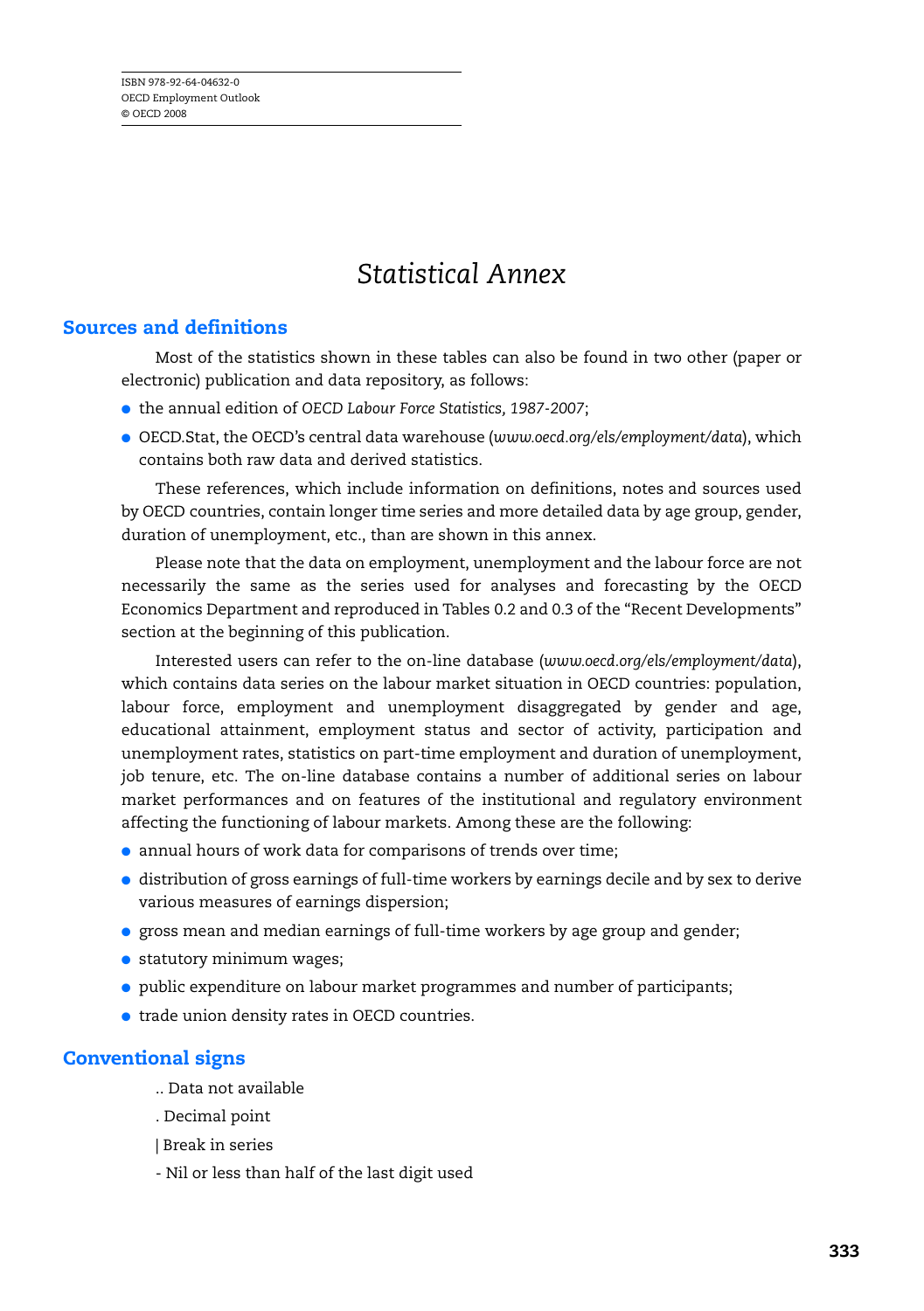#### **Major breaks in series**

Table A: Breaks in series have been adjusted to ensure that standardised unemployment rates are consistent over time.

Tables B to E and Table G: Most of the breaks in series mentioned below occurred for any of the following reasons: changes in survey design, survey questionnaire, survey frequency and administration, revisions of data series based on updated population census results. These changes have affected the comparability over time of employment and/or unemployment levels and to a certain extent the ratios reported in the aforementioned tables:

- Introduction of a continuous survey: Austria (2003/2004), Belgium (1998/1999), Czech Republic (1996/1997), Finland (1999/2000), France (2002/2003), Germany (2004/2005), Hungary (2002/2003), Iceland (2003/2004), Ireland (1996/1997/1998), Italy (2003/2004), Luxembourg (2002/2003), Norway (1995/1996), Poland (1998/1999/2000), Portugal (1997/1998), Slovak Republic (1997/1998), Spain (1998/1999).
- Redesign of labour force survey: Greece (1997/1998), Portugal (1997/1998), Slovak Republic (1998/1999), Spain (2004/2005), Turkey (1999/2000 – half-yearly to quarterly results). New survey in Mexico since 2005 (*Encuesta Nacional de Ocupación y Empleo* – ENOE) with a different questionnaire from that of the previous survey.
- Change in the operational definition of unemployment regarding:
	- ❖ active job search methods, in particular change from registration to contact with the public employment service: France (2002/2003), Spain (2000/2001).
	- ❖ work availability criteria changed from reference week to two weeks after the reference week to be consistent with the operational definition in other EU countries: Sweden (2004/2005).
	- ❖ persons on lay-off considered as employed instead of unemployed: Norway (2005/2006).
	- ❖ duration of active job search changed from one week to four weeks: Korea (1999/2000). This change occurred in June 2005 and data were revised since 2000 to take into account the new criteria.
	- ❖ other minor changes: Australia (2000/2001).
- Changes in the questionnaire with impact on employment and unemployment estimates: Spain (2004/2005), and unemployment estimates for Sweden (2004/2005) and Norway (2005/2006).
- Change from seasonal to calendar quarters: Slovak Republic (1999/2000) and the United Kingdom (2005/2006). However, there is no break in series between 2005 and 2006 for the United Kingdom as calendar-quarter based historical series are available since 1992.
- Introduction of new EU-harmonised questionnaire: Sweden (2004/2005).
- Change in lower age limit from 16 to 15 years: Norway (2005/2006). Moreover, since 2006, age is defined as completed years at the time of the reference week, instead of completed years at the end of the year, as earlier.
- Inclusion of population controls based on census results in the estimation process: Spain (1995/1996), United Kingdom (revised series 1992), United States (1999/2000).

Further explanations on breaks in series and their impact on employment and unemployment levels and on ratios can be found at: *www.oecd.org/employment/outlook*.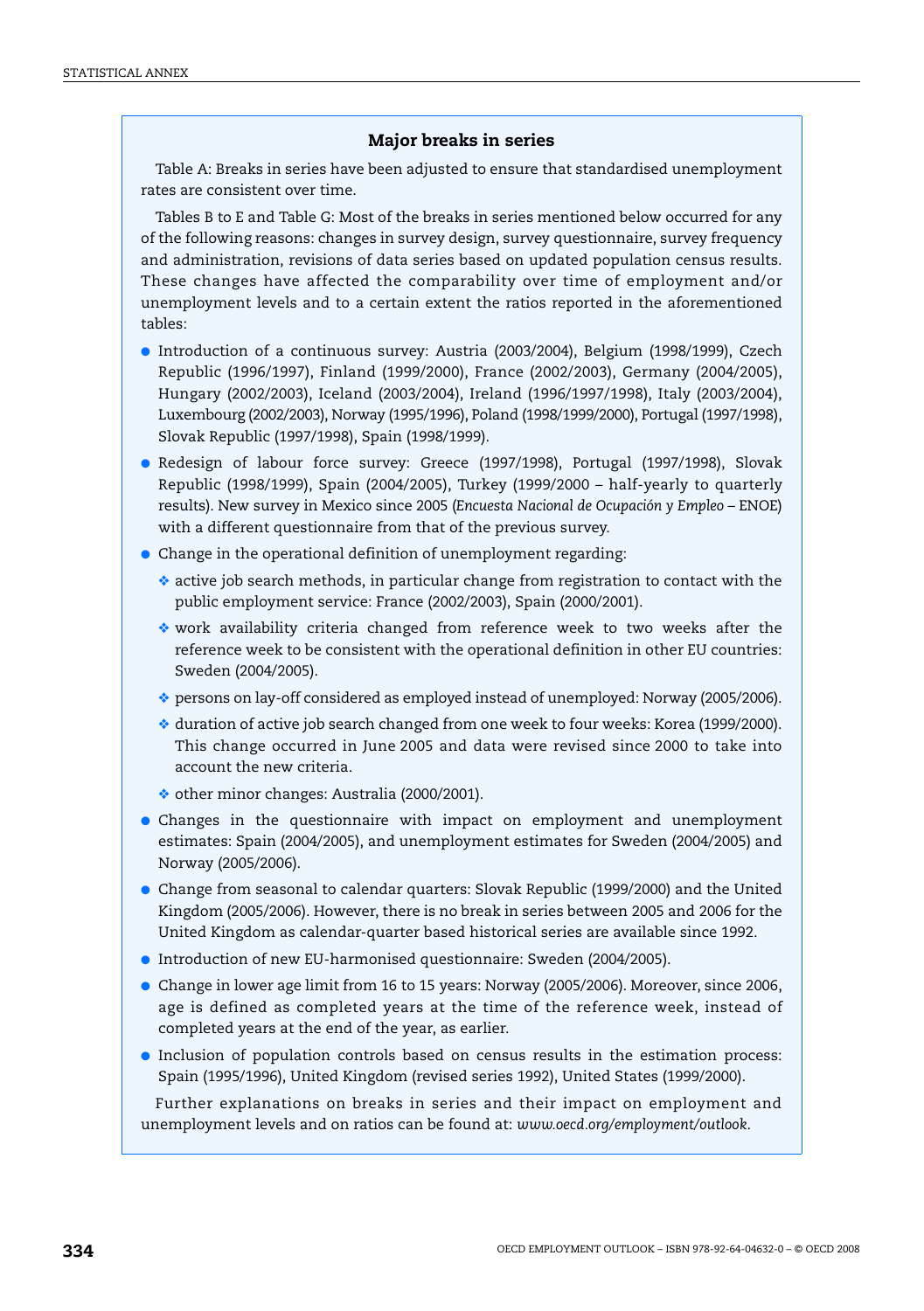|                          |                      |      |      |      | As a percentage of civilian labour force |      |      |      |      |      |      |      |      |      |
|--------------------------|----------------------|------|------|------|------------------------------------------|------|------|------|------|------|------|------|------|------|
|                          | 1990                 | 1995 | 1996 | 1997 | 1998                                     | 1999 | 2000 | 2001 | 2002 | 2003 | 2004 | 2005 | 2006 | 2007 |
| Australia                | 6.7                  | 8.2  | 8.2  | 8.3  | 7.7                                      | 6.9  | 6.3  | 6.7  | 6.4  | 5.9  | 5.4  | 5.1  | 4.8  | 4.4  |
| Austria                  | $\ddotsc$            | 3.9  | 4.4  | 4.4  | 4.5                                      | 3.9  | 3.7  | 3.6  | 4.2  | 4.3  | 4.8  | 5.2  | 4.7  | 4.4  |
| Belgium                  | 6.6                  | 9.7  | 9.6  | 9.2  | 9.3                                      | 8.5  | 6.9  | 6.6  | 7.5  | 8.2  | 8.4  | 8.4  | 8.3  | 7.5  |
| Canada                   | 8.1                  | 9.5  | 9.6  | 9.1  | 8.3                                      | 7.6  | 6.8  | 7.2  | 7.7  | 7.6  | 7.2  | 6.8  | 6.3  | 6.0  |
| <b>Czech Republic</b>    | $\ddotsc$            | 4.1  | 3.9  | 4.8  | 6.4                                      | 8.6  | 8.7  | 8.0  | 7.3  | 7.8  | 8.3  | 7.9  | 7.1  | 5.3  |
| Denmark                  | 7.2                  | 6.8  | 6.3  | 5.2  | 4.9                                      | 5.1  | 4.3  | 4.5  | 4.6  | 5.4  | 5.5  | 4.8  | 3.9  | 3.8  |
| Finland                  | 3.2                  | 15.1 | 14.9 | 12.7 | 11.4                                     | 10.3 | 9.6  | 9.1  | 9.1  | 9.1  | 8.8  | 8.4  | 7.7  | 6.9  |
| France                   | 8.4                  | 11.0 | 11.5 | 11.4 | 11.0                                     | 10.4 | 9.0  | 8.3  | 8.6  | 9.0  | 9.3  | 9.3  | 9.2  | 8.3  |
| Germany <sup>a</sup>     | 4.8                  | 8.0  | 8.7  | 9.4  | 9.0                                      | 8.3  | 7.5  | 7.6  | 8.4  | 9.3  | 9.8  | 10.6 | 9.8  | 8.4  |
| Greece                   | 6.3                  | 9.0  | 9.7  | 9.6  | 11.0                                     | 12.0 | 11.2 | 10.6 | 10.3 | 9.7  | 10.5 | 9.9  | 8.9  | 8.3  |
| Hungary                  | ă.                   | 10.4 | 9.6  | 9.0  | 8.4                                      | 6.9  | 6.4  | 5.7  | 5.8  | 5.9  | 6.1  | 7.2  | 7.5  | 7.4  |
| Ireland                  | 13.4                 | 12.3 | 11.6 | 9.9  | 7.6                                      | 5.7  | 4.2  | 4.0  | 4.5  | 4.7  | 4.5  | 4.3  | 4.4  | 4.5  |
| Italy                    | 8.9                  | 11.2 | 11.2 | 11.2 | 11.4                                     | 11.0 | 10.1 | 9.1  | 8.6  | 8.4  | 8.0  | 7.7  | 6.8  | 6.1  |
| Japan                    | 2.1                  | 3.1  | 3.4  | 3.4  | 4.1                                      | 4.7  | 4.7  | 5.0  | 5.4  | 5.3  | 4.7  | 4.4  | 4.1  | 3.9  |
| Korea                    | 2.4                  | 2.1  | 2.0  | 2.6  | 7.0                                      | 6.6  | 4.4  | 4.0  | 3.3  | 3.6  | 3.7  | 3.7  | 3.5  | 3.2  |
| Luxembourg               | 1.7                  | 2.9  | 2.9  | 2.7  | 2.7                                      | 2.4  | 2.3  | 2.0  | 2.7  | 3.7  | 5.1  | 4.5  | 4.8  | 4.7  |
| Netherlands              | 5.9                  | 6.6  | 6.0  | 4.9  | 3.8                                      | 3.2  | 2.8  | 2.3  | 2.8  | 3.7  | 4.6  | 4.7  | 3.9  | 3.2  |
| New Zealand              | 7.8                  | 6.3  | 6.1  | 6.6  | 7.4                                      | 6.8  | 6.0  | 5.3  | 5.2  | 4.6  | 3.9  | 3.7  | 3.8  | 3.6  |
| Norway                   | 5.8                  | 5.5  | 4.8  | 4.0  | 3.2                                      | 3.2  | 3.4  | 3.6  | 3.9  | 4.5  | 4.4  | 4.6  | 3.5  | 2.6  |
| Poland                   | $\ddot{\phantom{a}}$ | 15.4 | 14.1 | 10.9 | 10.2                                     | 13.4 | 16.1 | 18.2 | 19.9 | 19.6 | 19.0 | 17.7 | 13.8 | 9.6  |
| Portugal                 | 4.8                  | 7.1  | 7.2  | 6.6  | 5.0                                      | 4.4  | 3.9  | 4.0  | 5.0  | 6.3  | 6.7  | 7.6  | 7.6  | 8.0  |
| Slovak Republic          | u.                   | 13.1 | 11.3 | 11.9 | 12.6                                     | 16.4 | 18.8 | 19.3 | 18.7 | 17.6 | 18.2 | 16.3 | 13.4 | 11.1 |
| Spain                    | 13.0                 | 18.4 | 17.8 | 16.6 | 15.0                                     | 12.5 | 11.1 | 10.4 | 11.1 | 11.1 | 10.6 | 9.2  | 8.5  | 8.3  |
| Sweden                   | 1.7                  | 8.8  | 9.6  | 9.9  | 8.2                                      | 6.7  | 5.6  | 4.9  | 5.0  | 5.6  | 6.3  | 7.3  | 7.0  | 6.1  |
| Switzerland              | $\ddot{\phantom{a}}$ | 3.5  | 3.9  | 4.2  | 3.5                                      | 3.0  | 2.6  | 2.6  | 3.2  | 4.3  | 4.4  | 4.4  | 4.0  | 3.6  |
| <b>United Kingdom</b>    | 6.9                  | 8.5  | 7.9  | 6.8  | 6.1                                      | 6.0  | 5.5  | 5.0  | 5.1  | 4.9  | 4.7  | 4.8  | 5.3  | 5.3  |
| <b>United States</b>     | 5.6                  | 5.6  | 5.4  | 4.9  | 4.5                                      | 4.2  | 4.0  | 4.7  | 5.8  | 6.0  | 5.5  | 5.1  | 4.6  | 4.6  |
| $EU-15^b$                | 7.4                  | 10.0 | 10.1 | 9.8  | 9.3                                      | 8.6  | 7.7  | 7.2  | 7.6  | 7.9  | 8.1  | 8.1  | 7.7  | 7.0  |
| OECD Europe <sup>b</sup> | 7.4                  | 10.1 | 10.1 | 9.6  | 9.1                                      | 8.9  | 8.4  | 8.1  | 8.5  | 8.8  | 8.9  | 8.8  | 8.1  | 7.1  |
| Total OECD <sup>b</sup>  | 6.1                  | 7.2  | 7.2  | 6.9  | 6.8                                      | 6.7  | 6.2  | 6.4  | 6.9  | 7.1  | 6.9  | 6.7  | 6.1  | 5.6  |

#### Table A. **Standardised unemployment rates in 27 OECD countries**

*a)* For 1990, the data refer to western Germany; subsequent data concern the whole of Germany.

*b)* For above countries only.

*Note:* In so far as possible, the data have been adjusted to ensure comparability over time and to conform to the guidelines of the International Labour Office. All series are benchmarked to labour-force-survey-based estimates. In countries with annual surveys, monthly estimates are obtained by interpolation/extrapolation and by incorporating trends in administrative data, where available. The annual figures are then calculated by averaging the monthly estimates (for both unemployed and the labour force). For countries with monthly or quarterly surveys, the annual estimates are obtained by averaging the monthly or quarterly estimates, respectively. For several countries, the adjustment procedure used is similar to that of the Bureau of Labor Statistics, U.S. Department of Labor. For EU countries, the procedures are similar to those used in deriving the Comparable Unemployment Rates of the Statistical Office of the European Communities. Minor differences may appear mainly because of various methods of calculating and applying adjustment factors, and because EU estimates are based on the civilian labour force. For a fuller description, please refer to the following URL: *www.oecd.org/std* .

*Source:* OECD (2008), *OECD Main Economic Indicators,* Paris, May.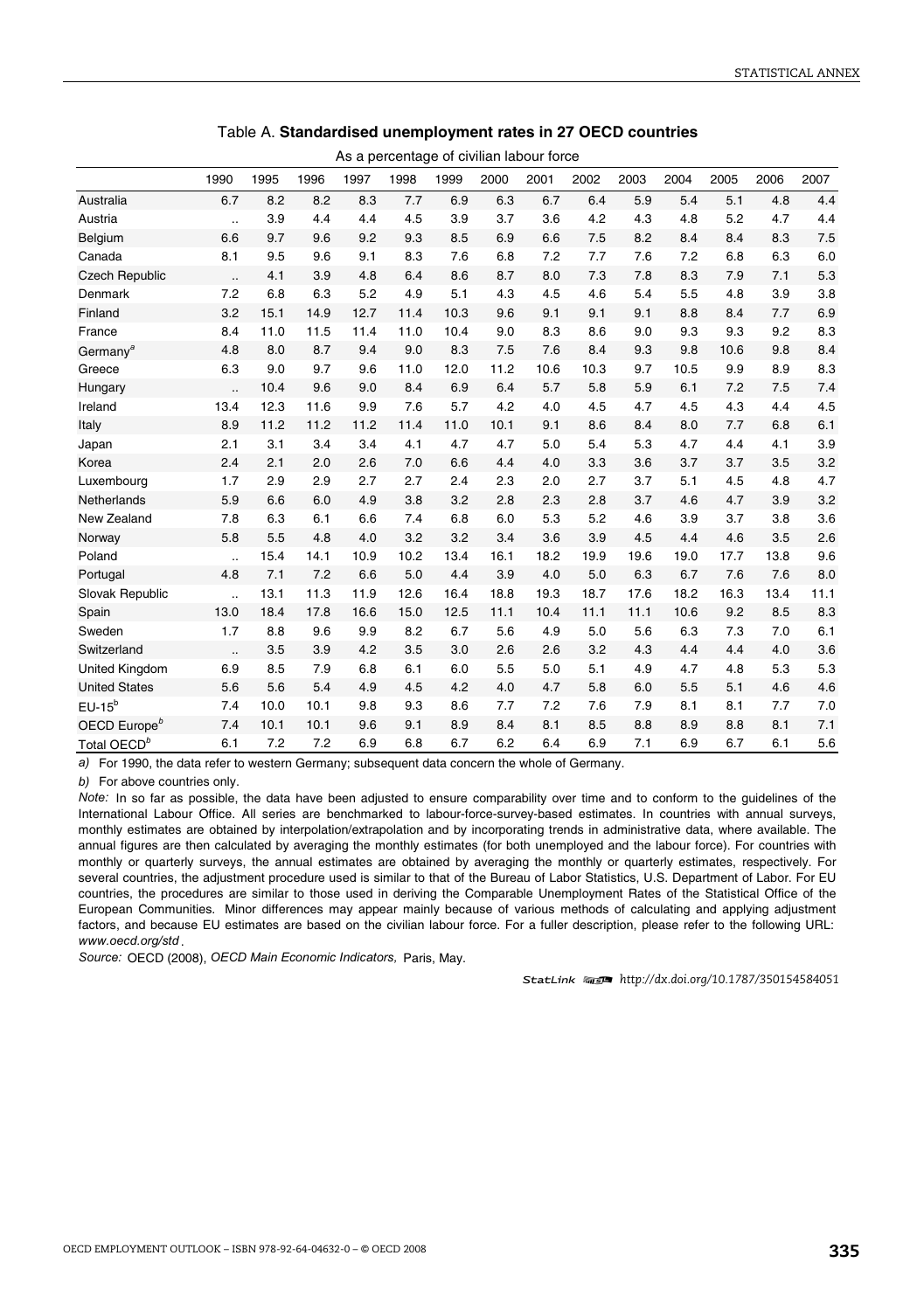| ۰.<br>I<br>v<br>×<br>×<br>v | ×<br>۰. |
|-----------------------------|---------|

|                             |      |      |                     |                                                                               |           |      | Persons aged 15-64 years (percentages) |      |                                 |      |      |      |                    |                                                          |                    |                         |                    |                |
|-----------------------------|------|------|---------------------|-------------------------------------------------------------------------------|-----------|------|----------------------------------------|------|---------------------------------|------|------|------|--------------------|----------------------------------------------------------|--------------------|-------------------------|--------------------|----------------|
|                             |      |      | Employment/populati |                                                                               | ion ratio |      |                                        |      | Labour force participation rate |      |      |      |                    |                                                          | Unemployment rate  |                         |                    |                |
|                             | 1994 | 2003 | 2004                | $\omega$<br>200                                                               | 2006      | 2007 | 1994                                   | 2003 | 2004                            | 2005 | 2006 | 2007 | 1994               | 2003                                                     | 2004               | 2005                    | 2006               | 2007           |
| Australia                   | 66.0 | 70.0 | 70.3                |                                                                               | 72.2      | 72.9 | 73.2                                   | 74.6 | 74.5                            | 75.5 | 75.8 | 76.2 | 9.9                | $\overline{6}$                                           | 5.6                | 5.2                     | 4.9                | $4\frac{4}{1}$ |
| Austria                     | 68.4 | 68.9 | 67.8                |                                                                               | 70.2      | 71.4 | 71.0                                   | 72.0 | 71.3                            | 72.4 | 73.7 | 74.7 |                    |                                                          | 5.0                | 5.2                     | 4.8                |                |
| Belgium                     | 55.7 | 59.3 | 60.5                |                                                                               | 60.4      | 61.6 | 61.7                                   | 64.3 | 65.3                            | 66.4 | 65.9 | 66.7 | $\frac{3.6}{9.7}$  | 7.7                                                      | 7.4                | $\overline{8}$          | 8.4                | 7.7            |
| Canada                      | 67.0 | 72.2 | 72.5                |                                                                               | 72.9      | 73.6 | 74.9                                   | 78.2 | 78.2                            | 77.8 | 77.9 | 78.4 | 0.5                | 7.7                                                      | 73                 | 6.8                     | 6.3                | $\overline{6}$ |
| Czech Republic              | 69.2 | 64.9 | 64.2                |                                                                               | 65.3      | 66.1 | 72.4                                   | 70.4 | 70.1                            | 70.4 | 70.3 | 69.8 | 4.3                | 7.8                                                      | 8.4                | 8.0                     | 7.2                | 5.4            |
| Denmark                     | 72.4 | 75.1 | 76.0                |                                                                               | 76.9      | 77.3 | 78.8                                   | 79.4 | 80.2                            | 79.4 | 80.1 | 80.3 | $\overline{\circ}$ | 5.5                                                      | 5.3                | 4.9                     | 4.0                | 3.6            |
| Finland                     | 60.7 | 67.9 | 67.8                |                                                                               | 69.6      | 70.5 | 72.7                                   | 74.7 | 74.4                            | 74.8 | 75.4 | 75.7 | 16.5               | 9.0                                                      | 8.9                | 8.4                     | 7.7                | 6.9            |
| France <sup>b</sup>         | 58.4 | 63.3 | 63.1                |                                                                               | 63.8      | 64.4 | 66.6                                   | 69.2 | 69.3                            | 70.1 | 70.0 | 70.1 | 12.4               | 8.5                                                      | 8.9                | $8.\overline{9}$        | 8.8                | $\overline{8}$ |
| Germany                     | 64.5 | 64.6 | 65.0                |                                                                               | 67.2      | 68.9 | 70.5                                   | 71.3 | 72.6                            | 73.8 | 75.0 | 75.6 | 8.5                | 9.4                                                      | 10.4               | 11.3                    | 10.4               | 8.8            |
| Greece                      | 54.1 | 58.9 | 59.6                |                                                                               | 61.0      | 61.5 | 59.5                                   | 65.1 | 66.5                            | 66.8 | 67.0 | 67.0 | $\overline{5}$     | 9.5                                                      | 10.4               | $9.\overline{8}$        | 8.9                | $\frac{2}{8}$  |
| Hungary                     | 53.5 | 57.0 | 56.8                |                                                                               | 57.3      | 57.3 | 60.0                                   | 60.6 | 60.5                            | 61.4 | 62.0 | 61.9 | 10.8               | 5.9                                                      | $\overline{6}$     | 7.2                     | 7.5                | 7.4            |
| Iceland <sup>c</sup>        | 78.5 | 84.1 | 82.8                |                                                                               | 85.3      | 85.7 | 83.0                                   | 87.0 | 85.5                            | 86.7 | 88.0 | 87.8 | 5.4                |                                                          | $\overline{5}$     | $\overline{2.7}$        | 3.0                | 2.3            |
| Ireland                     | 51.9 | 64.9 | 65.4                |                                                                               | 68.2      | 69.0 | 61.1                                   | 68.0 | 68.5                            | 70.2 | 71.4 | 72.3 | 15.1               | $3.\overline{4}$<br>$4.\overline{5}$<br>$8.\overline{7}$ | 4.5                | 4.4                     | 4.5                | 4.6            |
| Italy                       | 51.5 | 56.2 | 57.4                |                                                                               | 58.4      | 58.7 | 58.0                                   | 61.6 | 62.5                            | 62.4 | 62.7 | 62.5 | 11.1               |                                                          | $\overline{\circ}$ | 7.8                     | 6.9                | 6.2            |
| Japan                       | 69.3 | 68.4 | 68.7                |                                                                               | 70.0      | 70.7 | 71.4                                   | 72.3 | 72.2                            | 72.6 | 73.1 | 73.6 | 3.0                | 5.4                                                      | 4.9                | 4.6                     | 4.3                | $\frac{1}{4}$  |
| Korea                       | 62.8 | 63.0 | 63.6                |                                                                               | 63.8      | 63.9 | 64.4                                   | 65.4 | 66.1                            | 66.3 | 66.2 | 66.2 | 2.6                | 5.7                                                      | 3.8                | 3.9                     | 3.6                | 34             |
| Luxembourg                  | 60.2 | 62.2 | 62.5                |                                                                               | 63.6      | 63.0 | 62.3                                   | 64.6 | 65.8                            | 66.6 | 66.7 | 65.6 | 3.5                | 5.7                                                      | 5                  | 4.5                     | 4.7                | 3.9            |
| Mexico                      | 58.7 | 58.8 | 59.9                | 8<br>8 8 7 7 8 8 9 8 9 8 9 8 9 8 9 8 9 8<br>8 8 9 7 8 9 9 9 9 9 9 9 9 9 9 9 9 | 61.0      | 61.1 | 61.4                                   | 60.7 | 62.2                            | 61.9 | 63.0 | 63.3 | 4.4                | $\overline{\omega}$                                      | $3.\overline{8}$   | 3.6                     | 33                 | 3.5            |
| Netherlands                 | 63.9 | 71.8 | 71.2                |                                                                               | 72.4      | 74.1 | 68.6                                   | 75.1 | 75.1                            | 75.1 | 75.7 | 76.9 | 6.8                | 4.4                                                      | $\overline{5}$     | 5.2                     | 4.4                | 3.7            |
| New Zealand                 | 68.0 | 72.5 | 73.5                |                                                                               | 75.2      | 75.4 | 74.1                                   | 76.1 | 76.6                            | 77.5 | 78.1 | 78.3 | 8.2                | 4.7                                                      | 4.0                | $3.8\,$                 | 3.8                | 57             |
| Norway <sup>c</sup>         | 72.2 | 75.8 | 75.6                |                                                                               | 75.5      | 76.9 | 76.4                                   | 79.3 | 79.1                            | 78.9 | 78.2 | 78.9 | 5.4                | 4.5                                                      | 4.5                | 4.7                     | 3.5                | 2.6            |
| Poland                      | 58.3 | 51.4 | 51.9                |                                                                               | 54.5      | 57.0 | 68.4                                   | 64.2 | 64.2                            | 64.6 | 63.4 | 63.2 | 14.8               | 20.0                                                     | 19.3               | 18.0                    | 14.0               | $-6.7$         |
| Portugal                    | 64.0 | 67.1 | 67.8                |                                                                               | 67.9      | 67.8 | 69.0                                   | 72.0 | 72.9                            | 73.4 | 73.9 | 74.1 | 7.2                | $6.8\,$                                                  | 7.0                | $\overline{\textbf{8}}$ | $\overline{\circ}$ | 8.5            |
| Slovak Republic             | 59.8 | 57.7 | 57.0                |                                                                               | 59.4      | 60.7 | 69.3                                   | 70.0 | 69.7                            | 68.9 | 68.5 | 68.2 | 13.7               | 17.6                                                     | 18.2               | 16.2                    | 13.3               | 11.0           |
| Spain <sup>c</sup>          | 47.4 | 60.7 | 62.0                |                                                                               | 65.7      | 66.6 | 62.4                                   | 68.5 | 69.7                            | 70.8 | 71.9 | 72.6 | 24.0               | 11.4                                                     | 11.0               | 9.2                     | 8.6                | 8.3            |
| Sweden <sup>c</sup>         | 71.5 | 74.3 | 73.5                |                                                                               | 74.5      | 75.7 | 79.2                                   | 78.9 | 78.7                            | 80.1 | 80.2 | 80.6 | 9.7                | 5.8                                                      | 6.6                | 7.8                     | $\overline{z}$     | 6.2            |
| Switzerland                 | 75.6 | 77.9 | 77.4                |                                                                               | 77.9      | 78.6 | 78.7                                   | 81.3 | 81.0                            | 80.8 | 81.2 | 81.6 | 4.0                | 4.2                                                      | 4.4                | 4.5                     | $\frac{1}{4}$      | 3.7            |
| Turkey                      | 52.4 | 45.5 | 46.1                |                                                                               | 45.9      | 45.8 | 57.5                                   | 51.1 | 51.5                            | 51.3 | 51.1 | 51.0 | 8.8                | 10.8                                                     | 10.6               | 10.5                    | $\overline{6}$     | 10.1           |
| United Kingdom <sup>c</sup> | 68.7 | 72.6 | 72.7                |                                                                               | 72.5      | 72.3 | 76.0                                   | 76.3 | 76.2                            | 76.2 | 76.7 | 76.3 | 6.7                | 4.9                                                      | 4.7                | 4.7                     | 5.4                | 5.3            |
| United States               | 72.0 | 71.2 | 71.2                |                                                                               | 72.0      | 71.8 | 76.7                                   | 75.8 | 75.4                            | 75.4 | 75.5 | 75.3 | 6.2                | $\overline{6}$                                           | 5.6                | $\overline{5}$          | 4.7                | 4.7            |
| EU-15                       | 59.9 | 64.5 | 64.9                |                                                                               | 66.3      | 66.6 | 67.5                                   | 70.0 | 70.7                            | 71.3 | 71.9 | 72.0 | 11.2               | 8.0                                                      | 8.2                | 8.2                     | 7.8                | 7.6            |
| EU-19                       | 59.9 | 63.1 | 63.4                |                                                                               | 64.9      | 65.4 | 67.5                                   | 69.3 | 69.9                            | 70.4 | 70.8 | 70.9 | 11.3               | 9.0                                                      | 9.2                | $\overline{5}$          | 84                 | 7.7            |
| <b>OECD</b> Europe          | 59.4 | 61.1 | 61.5                | 64.0<br>61.9<br>65.5                                                          | 62.7      | 63.2 | 66.6                                   | 67.2 | 67.7                            | 68.1 | 68.4 | 68.6 | 10.9               | $\overline{5}$                                           | 9.2                | $\overline{5}$          | 8.4                |                |
| Total OECD                  | 64.1 | 64.8 | 65.2                |                                                                               | 66.2      |      |                                        |      |                                 |      |      |      |                    |                                                          |                    |                         |                    | 7.8            |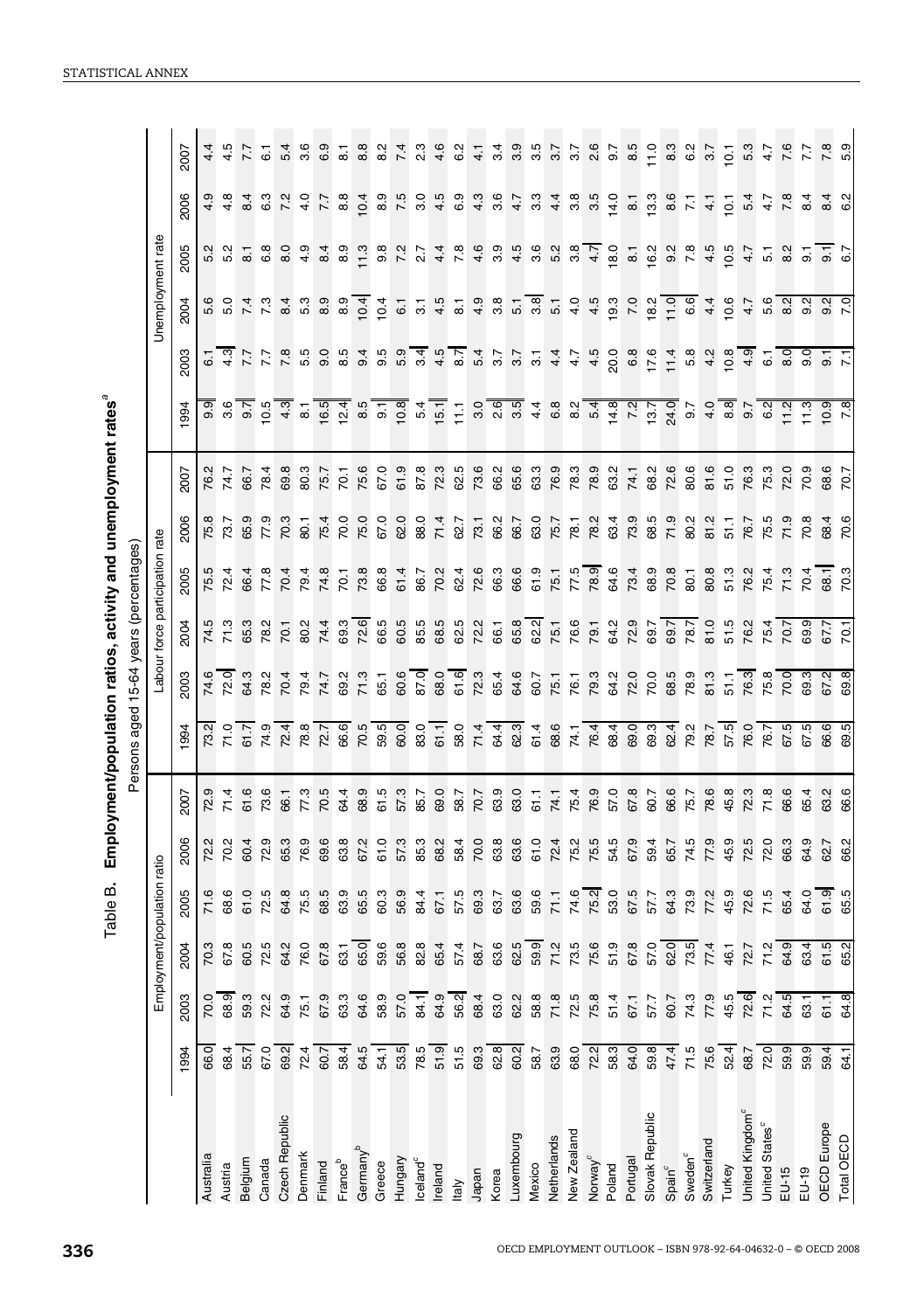| ì                                                            |  |
|--------------------------------------------------------------|--|
|                                                              |  |
|                                                              |  |
|                                                              |  |
|                                                              |  |
|                                                              |  |
|                                                              |  |
|                                                              |  |
|                                                              |  |
|                                                              |  |
|                                                              |  |
|                                                              |  |
|                                                              |  |
|                                                              |  |
|                                                              |  |
|                                                              |  |
|                                                              |  |
|                                                              |  |
|                                                              |  |
|                                                              |  |
|                                                              |  |
|                                                              |  |
|                                                              |  |
|                                                              |  |
|                                                              |  |
|                                                              |  |
|                                                              |  |
|                                                              |  |
|                                                              |  |
|                                                              |  |
|                                                              |  |
|                                                              |  |
|                                                              |  |
|                                                              |  |
|                                                              |  |
|                                                              |  |
|                                                              |  |
|                                                              |  |
|                                                              |  |
|                                                              |  |
|                                                              |  |
|                                                              |  |
| nployment/population ratios, activity and unemployment rates |  |
|                                                              |  |
|                                                              |  |
|                                                              |  |
|                                                              |  |
|                                                              |  |
|                                                              |  |
|                                                              |  |
|                                                              |  |
|                                                              |  |

|                             |      |      | Employment/populati |                                                                          | on ratio |      |                 |      | Labour force participation rate |      |      |                           |                                                                                                                                                                       |                                                                                                                             | Unemployment rate                                         |                                        |                    |
|-----------------------------|------|------|---------------------|--------------------------------------------------------------------------|----------|------|-----------------|------|---------------------------------|------|------|---------------------------|-----------------------------------------------------------------------------------------------------------------------------------------------------------------------|-----------------------------------------------------------------------------------------------------------------------------|-----------------------------------------------------------|----------------------------------------|--------------------|
|                             | 1994 | 2003 | 2004                | $\omega$<br>200                                                          | 2006     | 2007 | 1994            | 2003 | 2004                            | 2005 | 2006 | 2007                      | 1994                                                                                                                                                                  | 2003                                                                                                                        | 2004                                                      | 2005                                   | 2006               |
| Australia                   | 75.0 | 77.1 | 77.6                |                                                                          | 78.8     | 29.  | 83.5<br>80.7    | 82.1 | 82.1                            | 82.7 | 82.  | Q                         | 10.2                                                                                                                                                                  |                                                                                                                             |                                                           |                                        | 4.8                |
| Austria                     | 78.0 | 76.4 | 74.9                |                                                                          | 76.9     | 78.4 |                 | 79.9 | 78.5                            | 79.3 | 80.4 | 81.7                      |                                                                                                                                                                       | $6\frac{1}{4}$                                                                                                              | 5.5<br>4.6                                                | 5 0 0 4<br>5 0 4<br>5 0 4 7            | 4.4                |
| Belgium                     | 66.5 | 67.1 | 67.9                |                                                                          | 67.0     | 68.2 | 72.0            | 72.6 | 72.7                            | 73.1 | 72.7 | 73.2                      | $\frac{3.2}{7.7}$                                                                                                                                                     | 7.5                                                                                                                         |                                                           |                                        | 7.8                |
| Canada                      | 73.0 | 76.4 | 76.7                |                                                                          | 76.8     | 77.2 | 82.0            | 83.1 | 82.9                            | 82.5 | 82.2 | 82.5                      | 11.0                                                                                                                                                                  | 8.0                                                                                                                         | 6.7<br>7.6                                                |                                        | 6.6                |
| Czech Republic              | 77.5 | 73.4 | 72.4                |                                                                          | 73.7     | 74.8 | 80.4            | 78.2 | 77.9                            | 78.4 | 78.2 | 78.1                      | 3.6                                                                                                                                                                   | $6.1$                                                                                                                       | $\overline{\mathbf{r}}$                                   | 6.5                                    |                    |
| Denmark                     | 77.6 | 79.7 | 79.9                |                                                                          | 80.6     | 81.3 | 83.7            | 84.0 | 84.2                            | 83.6 | 83.4 | 84.0                      | 7.3                                                                                                                                                                   | 5.2                                                                                                                         | $\overline{5}$                                            | 4.2                                    | 5.34<br>5.4        |
| Finland                     | 62.6 | 70.1 | 70.0                |                                                                          | 71.8     | 72.4 | 76.3            | 77.2 | 76.7                            | 76.8 | 77.5 | 77.4                      | 17.9                                                                                                                                                                  | $\overline{9}$ .                                                                                                            | 8.7                                                       | $\frac{2}{8}$ . 1                      | 7.3                |
| France <sup>b</sup>         | 66.1 | 69.1 | 68.7                |                                                                          | 69.0     | 69.1 | 74.1            | 74.8 | 74.7                            | 75.4 | 75.1 | 74.8                      | 10.8                                                                                                                                                                  | 7.7                                                                                                                         | $\frac{0}{8}$                                             |                                        | $\overline{\circ}$ |
| Germany                     | 74.0 | 70.4 | 70.8                |                                                                          | 72.8     | 74.8 |                 | 78.0 | 79.2                            | 80.6 | 81.4 | 81.7                      |                                                                                                                                                                       | 9.7                                                                                                                         | $10.7$<br>6.5                                             | 11.5                                   | 10.5               |
| Greece                      | 72.2 | 73.5 | 74.0                |                                                                          | 74.6     | 74.9 | $\frac{10}{86}$ | 78.3 | 79.1                            | 79.2 | 79.1 | 78.9                      | $7.2$ 6.2                                                                                                                                                             | $\rm\overline{\acute{o}}$                                                                                                   |                                                           | 5.9                                    | 5.7                |
| Hungary                     | 59.6 | 63.4 | 63.1                |                                                                          | 63.8     | 64.0 | 67.8            | 67.6 | 67.2                            | 67.9 | 68.7 | 69.0                      | $\overline{12.1}$                                                                                                                                                     |                                                                                                                             |                                                           | $7.0$<br>2.7                           | 7.2                |
| lceland <sup>c</sup>        | 82.4 | 86.8 | 86.2                |                                                                          | 88.7     | 89.5 |                 | 90.1 | 89.1                            | 89.8 | 91.4 | 91.6                      | $\overline{5}$                                                                                                                                                        |                                                                                                                             | $6\frac{1}{3}$                                            |                                        | 3.0                |
| Ireland                     | 64.8 | 74.6 | 75.1                |                                                                          | 77.4     | 77.4 | 86.8<br>76.2    | 78.4 | 79.1                            | 80.0 | 81.2 | 81.4                      |                                                                                                                                                                       |                                                                                                                             |                                                           |                                        | 4.7                |
| <b>Italy</b>                | 67.8 | 69.7 | 69.7                |                                                                          | 70.5     | 70.7 | 74.2            | 74.8 | 74.5                            | 74.4 | 74.6 | 74.4                      |                                                                                                                                                                       |                                                                                                                             |                                                           |                                        | 5.5                |
| Japan                       | 81.9 | 79.8 | 80.0                |                                                                          | 81.0     | 81.7 |                 | 84.6 | 84.2                            | 84.4 | 84.8 | 85.2                      |                                                                                                                                                                       |                                                                                                                             |                                                           |                                        |                    |
| Korea                       | 76.3 | 75.0 | 75.2                |                                                                          | 74.6     | 74.7 | 84.4<br>78.6    | 78.0 | 78.3                            | 78.2 | 77.7 | 77.6                      | $\overline{16}$ $\overline{9}$ $\overline{9}$ $\overline{9}$ $\overline{9}$ $\overline{9}$ $\overline{1}$ $\overline{2}$ $\overline{3}$ $\overline{4}$ $\overline{5}$ | $\begin{array}{c} -\overline{K} & 0 & \overline{\omega} & K & 0 & O & K \\ \hline 0 & 0 & 4 & 0 & 0 & 0 & 0 \\ \end{array}$ |                                                           |                                        | $40$<br>$40$       |
| Luxembourg                  | 74.9 | 73.3 | 72.8                |                                                                          | 72.6     | 72.4 | 77.3            | 75.5 | 75.6<br>83.7                    | 76.0 | 75.3 | 75.5                      |                                                                                                                                                                       |                                                                                                                             |                                                           |                                        | 3.6                |
| Mexico                      | 82.9 | 80.8 | 81.0                |                                                                          | 81.6     | 80.9 | 86.4            | 83.0 |                                 | 83.1 | 84.2 | 83.7                      |                                                                                                                                                                       |                                                                                                                             |                                                           |                                        | $\overline{\circ}$ |
| Netherlands                 | 74.9 | 79.3 | 78.0                |                                                                          | 78.7     | 80.0 | 79.6            | 82.7 | 82.1                            | 81.4 | 81.9 | 82.7                      |                                                                                                                                                                       | 4.2                                                                                                                         |                                                           |                                        | 4.0                |
| New Zealand                 | 76.2 | 79.4 | 80.8                |                                                                          | 82.1     | 82.1 | 83.4            | 83.1 | 83.8                            | 84.4 | 85.1 | 85.0                      |                                                                                                                                                                       |                                                                                                                             |                                                           |                                        | 3.6                |
| Norway <sup>c</sup>         | 76.8 | 78.7 | 78.4                | おたのでなめののカスはの所でのの方はあるのではあるのであるかかけてある。4. ファットさんはあるのであるのであるのはあるのであるのではカバカカー | 78.6     | 79.7 | 81.6            | 82.8 | 82.5                            | 82.3 | 81.4 | 81.8                      | $\begin{array}{c} 0 \\ 0 \\ 0 \\ 0 \\ \end{array} \begin{array}{c} 0 \\ 0 \\ 0 \\ 0 \\ 0 \\ \end{array} \begin{array}{c} 0 \\ 0 \\ 0 \\ 0 \\ 0 \\ \end{array}$        | $40000$<br>$40000$                                                                                                          | $4.\overline{9}$<br>$16.\overline{2}$<br>$6.\overline{2}$ | 4 6 4 4 9 9 4 9 4<br>7 9 7 4 9 9 9 9 9 | 3.5                |
| Poland                      | 64.9 | 56.7 | 57.4                |                                                                          | 60.9     | 63.6 | 75.0            | 70.2 | 70.4                            | 71.0 | 70.1 | 70.0                      |                                                                                                                                                                       |                                                                                                                             |                                                           | 16.9                                   | 13.1               |
| Portugal                    | 73.5 | 73.9 | 74.1                |                                                                          | 73.9     | 73.9 | 78.4            | 78.5 | 79.0                            | 79.0 | 79.5 | 79.4                      |                                                                                                                                                                       |                                                                                                                             |                                                           | $\overline{\zeta}$                     | $\overline{7.0}$   |
| Slovak Republic             | 67.2 | 63.4 | 63.2                |                                                                          | 67.0     | 68.4 | 77.6            | 76.7 | 76.5<br>81.6                    | 76.4 | 76.3 | 75.8                      | 13.3                                                                                                                                                                  | 17.4                                                                                                                        |                                                           | 15.4                                   | 12.2               |
| Spain <sup>c</sup>          | 63.3 | 74.5 | 74.9                |                                                                          | 77.3     | 77.4 | 78.5            | 81.1 |                                 | 82.2 | 82.5 | 82.7                      | 19.4                                                                                                                                                                  | $8.\overline{2}$<br>6.4                                                                                                     | $\frac{17.4}{8.2}$                                        | $7.1$<br>7.9                           | 6.4                |
| Sweden <sup>c</sup>         | 72.2 | 75.7 | 75.0                |                                                                          | 76.8     | 78.0 | 81.3            | 80.8 | 80.7                            | 82.5 | 82.6 | 82.9                      | 11.7                                                                                                                                                                  |                                                                                                                             |                                                           |                                        | 7.0                |
| Switzerland                 | 86.3 | 85.1 | 84.5                |                                                                          | 84.7     | 85.6 | 89.5            | 88.5 | 88.0                            | 87.4 | 87.8 | 88.2                      | 3.6                                                                                                                                                                   | 3.9                                                                                                                         | 4.0                                                       | 4.0                                    | 3.5                |
| Turkey                      | 74.6 | 65.9 | 67.9                |                                                                          | 68.0     | 67.9 | 82.0            | 74.0 | 76.1                            | 76.2 | 75.5 | 75.5                      | $\overline{5}$                                                                                                                                                        | 11.0                                                                                                                        | 10.8                                                      | 10.5                                   | 9.9                |
| United Kingdom <sup>c</sup> | 75.3 | 78.9 | 78.9                |                                                                          | 78.4     | 78.4 | 85.1            | 83.6 | 83.1                            | 83.0 | 83.2 | 83.1                      | 11.5                                                                                                                                                                  |                                                                                                                             | 5.0                                                       | $\overline{5}$                         | 5.8                |
| United States <sup>c</sup>  | 79.0 | 76.9 | 77.2                |                                                                          | 78.1     | 77.8 | 84.3            | 82.2 | 81.9                            | 81.8 | 81.9 | 81.7                      | 6.2                                                                                                                                                                   |                                                                                                                             | 5.7                                                       | $\overline{5}$                         | 4.7                |
| EU-15                       | 70.5 | 72.7 | 72.8                |                                                                          | 73.7     | 74.0 | 78.4            | 78.5 | 78.7                            | 79.1 | 79.4 | 79.5                      | 10.0                                                                                                                                                                  | 5.5<br>6.4<br>5.3                                                                                                           | $7.5$<br>8.4                                              | $7.\overline{6}$<br>8.4                | 7.2                |
| EU-19                       | 69.9 | 71.0 | 71,1                |                                                                          | 72.3     | 72.8 | 77.9            | 77.5 | 77.6                            | 78.1 | 78.3 | 78.4                      | 10.2                                                                                                                                                                  | 8.3                                                                                                                         |                                                           |                                        | 7.7                |
| <b>OECD</b> Europe          | 70.7 | 70.6 | 70.9                |                                                                          | 72.0     | 72.4 | 78.5            | 77.2 | 77.6                            | 78.0 | 78.1 | 78.2                      | $9.9$<br>$7.4$                                                                                                                                                        | 8.6                                                                                                                         | 8.6<br>6.7                                                | $8.\overline{5}$<br>$6.\overline{5}$   | 7.9                |
| Total OECD                  | 75.4 | 74.6 | 74.8                |                                                                          | 75.7     | 75.9 | 81.4            | 60.1 | 80.2                            | 80.3 | 80.5 | πÚ<br>$\ddot{\mathrm{8}}$ |                                                                                                                                                                       | 6.9                                                                                                                         |                                                           |                                        | 6.0                |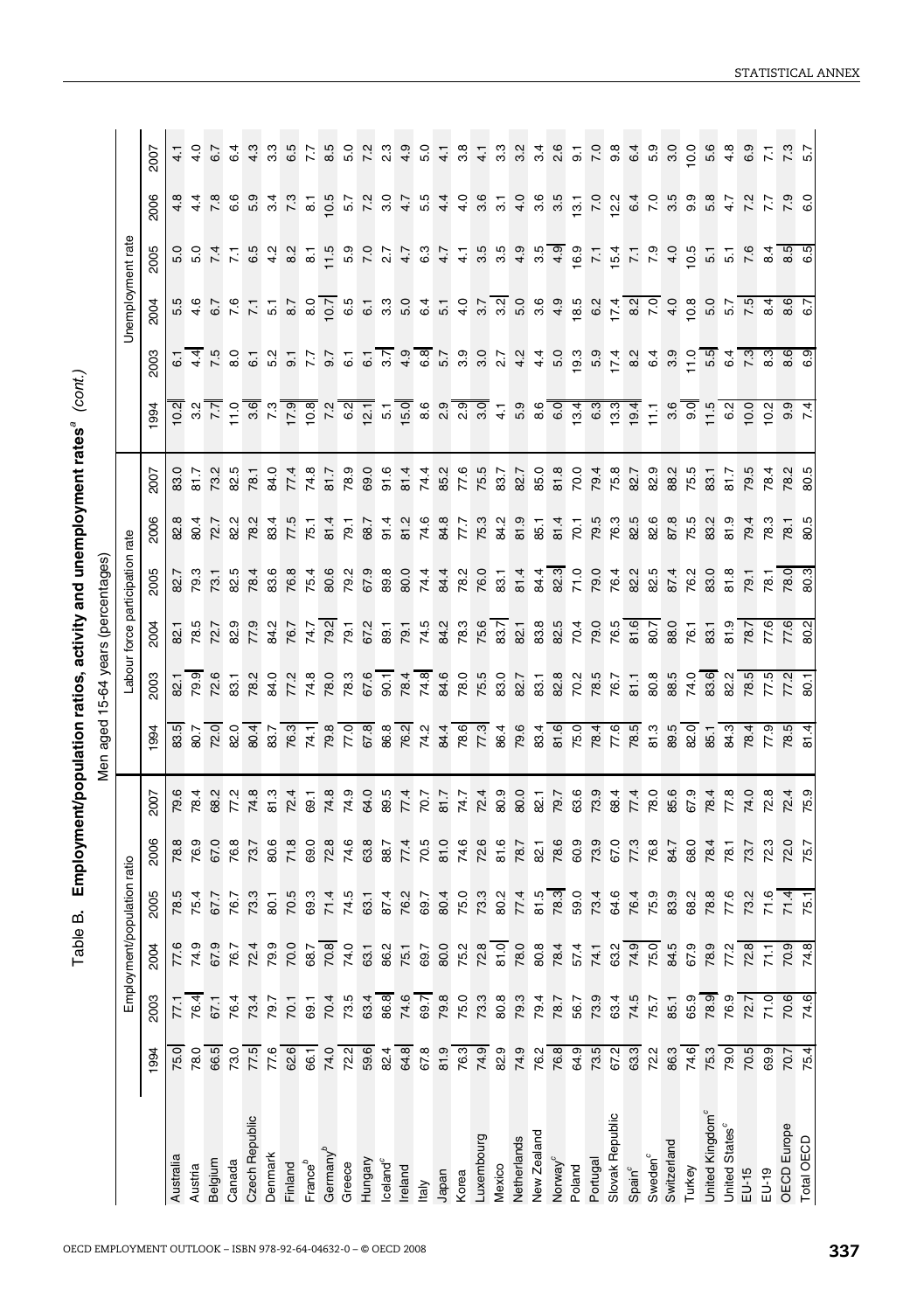| 63.5<br>53.6<br>56.8<br>73.2<br>67.3<br>58.8<br>81.6<br>46.3<br>58.8<br>54.6<br>2006<br>69.0<br>61.4<br>47.5<br>51.2<br>53.1<br>58.7<br>65<br>2005<br>64.7<br>62.0<br>54.1<br>68.3<br>56.3<br>70.8<br>66.5<br>58.5<br>59.6<br>46.2<br>51.0<br>81.2<br>57.9<br>45.3<br>58.1<br>52.5<br>53.7<br>57.4<br>52.2<br>51.9<br>68.4<br>56.0<br>72.0<br>65.5<br>59.2<br>45.5<br>79.4<br>55.6<br>45.2<br>2004<br>53.0<br>57.7<br>50.7<br>60.7<br>63.1<br>61.6<br>67.9<br>70.5<br>57.6<br>58.7<br>44.5<br>81.2<br>50.9<br>2003<br>62.9<br>51.4<br>56.3<br>50.9<br>42.7<br>56.8<br>51.1<br>65.7<br>55.2<br>49.8<br>38.9<br>44.9<br>36.2<br>44.8<br>61.0<br>58.7<br>50.8<br>47.8<br>74.6<br>35.4<br>56.5<br>56.9<br>58.9<br>37.1<br>61.1<br>54.7<br>994<br>67.1<br>Czech Republic<br>Luxembourg<br>Denmark<br>Germany<br>Australia<br>Hungary<br>Belgium<br>Canada<br>France $^b$<br>lceland <sup>c</sup><br>Greece<br>Finland<br>Austria<br>Ireland<br>Japan<br>Korea<br><b>taly</b> | $41.9$<br>$58.3$<br>$50.8$<br>62.8<br>61.3<br>51.2<br>67.8<br>64.4<br>73.8<br>59.3<br>60.9<br>43.2<br>45.8<br>47.0<br>69.1<br>52.7<br>994<br>79.1<br>59.8<br>59.5<br>53.2<br>53.5<br>54.9<br>57.3<br>73.3<br>68.5<br>62.9<br>48.1<br>50.9<br>60.3<br>46.6<br>43.6<br>64.4<br>70.1<br>81.7<br>2007<br>66. | 64.3<br>62.5<br>74.8<br>64.5<br>52.1<br>53.9<br>83.9<br>57.4<br>48.3<br>59.9<br>52.9<br>2003<br>55.8<br>73.2<br>63.7<br>72.1<br>67.1 | 65.8<br>2004<br>66.9<br>73.4<br>62.2<br>72.0<br>64.0<br>54.0<br>81.8<br>57.8<br>50.6<br>60.2<br>64.2<br>57.7<br>76.1<br>54.1<br>54.1 | 2005<br>68.4<br>65.6<br>72.9<br>64.9<br>66.9<br>54.6<br>83.4<br>50.4<br>60.8<br>59.5<br>62.4<br>60.2<br>73.1<br>55.1<br>75.1 | 67.8<br>60.2<br>74.3<br>61.5<br>76.4<br>73.9<br>65.5<br>69.3<br>83.6<br>63.0<br>61.9<br>69.4<br>2007<br>55.1<br>50.7<br>55.1<br>58.9<br>73.5<br>65.0<br>68.5<br>55.5<br>2006<br>တ္<br>67.0<br>62.3<br>73.2<br>55.0<br>84.2<br>61.3<br>50.8<br>61.3<br>76.7<br>88 | 5<br> 2.5 <br>$\frac{8}{5}$ $\frac{8}{5}$<br>9.0<br>14.9<br>14.4<br>14.0<br>$\frac{3}{5.7}$<br>4.0<br>10.1<br>994<br>တ | 0<br>0<br>4<br>0<br>8.0<br>72<br>9.9<br>5.8<br>8.9<br>9.5<br>8.9<br>4.5<br>5.6<br>$\overline{\mathfrak{S}}$<br>3.9<br>2003<br>ဖ | တ္<br>$\overline{0}$<br>co o<br>co o<br>2004<br>4<br>က္<br>$\overline{c}$<br>0.9<br>5.7<br>$\overline{6}$<br>ம<br>$\infty$<br>ဖ | cia cia<br>cia cia<br>9.6<br>5.6<br>3.9<br>2005<br>$9.\overline{8}$<br>11.0<br>$15.3$<br>7.5<br>L.<br>2.7<br>$\infty$ | 2007<br>$\circ$<br>2006<br>ດ<br>ທ່ີ<br>တ<br>ဖ<br>9.7<br>10.3<br>3.5<br>7.9<br>⊤.<br>$\overline{\text{a}}$<br>$\overline{\mathfrak{S}}$<br>ທ່<br>တ<br>4.<br>ဖ<br>$\infty$ |
|-------------------------------------------------------------------------------------------------------------------------------------------------------------------------------------------------------------------------------------------------------------------------------------------------------------------------------------------------------------------------------------------------------------------------------------------------------------------------------------------------------------------------------------------------------------------------------------------------------------------------------------------------------------------------------------------------------------------------------------------------------------------------------------------------------------------------------------------------------------------------------------------------------------------------------------------------------------------------|----------------------------------------------------------------------------------------------------------------------------------------------------------------------------------------------------------------------------------------------------------------------------------------------------------|--------------------------------------------------------------------------------------------------------------------------------------|--------------------------------------------------------------------------------------------------------------------------------------|------------------------------------------------------------------------------------------------------------------------------|------------------------------------------------------------------------------------------------------------------------------------------------------------------------------------------------------------------------------------------------------------------|------------------------------------------------------------------------------------------------------------------------|---------------------------------------------------------------------------------------------------------------------------------|---------------------------------------------------------------------------------------------------------------------------------|-----------------------------------------------------------------------------------------------------------------------|--------------------------------------------------------------------------------------------------------------------------------------------------------------------------|
|                                                                                                                                                                                                                                                                                                                                                                                                                                                                                                                                                                                                                                                                                                                                                                                                                                                                                                                                                                         |                                                                                                                                                                                                                                                                                                          |                                                                                                                                      |                                                                                                                                      |                                                                                                                              |                                                                                                                                                                                                                                                                  |                                                                                                                        |                                                                                                                                 |                                                                                                                                 |                                                                                                                       |                                                                                                                                                                          |
|                                                                                                                                                                                                                                                                                                                                                                                                                                                                                                                                                                                                                                                                                                                                                                                                                                                                                                                                                                         |                                                                                                                                                                                                                                                                                                          |                                                                                                                                      |                                                                                                                                      |                                                                                                                              |                                                                                                                                                                                                                                                                  |                                                                                                                        |                                                                                                                                 |                                                                                                                                 |                                                                                                                       |                                                                                                                                                                          |
|                                                                                                                                                                                                                                                                                                                                                                                                                                                                                                                                                                                                                                                                                                                                                                                                                                                                                                                                                                         |                                                                                                                                                                                                                                                                                                          |                                                                                                                                      |                                                                                                                                      |                                                                                                                              |                                                                                                                                                                                                                                                                  |                                                                                                                        |                                                                                                                                 |                                                                                                                                 |                                                                                                                       |                                                                                                                                                                          |
|                                                                                                                                                                                                                                                                                                                                                                                                                                                                                                                                                                                                                                                                                                                                                                                                                                                                                                                                                                         |                                                                                                                                                                                                                                                                                                          |                                                                                                                                      |                                                                                                                                      |                                                                                                                              |                                                                                                                                                                                                                                                                  |                                                                                                                        |                                                                                                                                 |                                                                                                                                 |                                                                                                                       |                                                                                                                                                                          |
|                                                                                                                                                                                                                                                                                                                                                                                                                                                                                                                                                                                                                                                                                                                                                                                                                                                                                                                                                                         |                                                                                                                                                                                                                                                                                                          |                                                                                                                                      |                                                                                                                                      |                                                                                                                              |                                                                                                                                                                                                                                                                  |                                                                                                                        |                                                                                                                                 |                                                                                                                                 |                                                                                                                       |                                                                                                                                                                          |
|                                                                                                                                                                                                                                                                                                                                                                                                                                                                                                                                                                                                                                                                                                                                                                                                                                                                                                                                                                         |                                                                                                                                                                                                                                                                                                          |                                                                                                                                      |                                                                                                                                      |                                                                                                                              |                                                                                                                                                                                                                                                                  |                                                                                                                        |                                                                                                                                 |                                                                                                                                 |                                                                                                                       |                                                                                                                                                                          |
|                                                                                                                                                                                                                                                                                                                                                                                                                                                                                                                                                                                                                                                                                                                                                                                                                                                                                                                                                                         |                                                                                                                                                                                                                                                                                                          |                                                                                                                                      |                                                                                                                                      |                                                                                                                              |                                                                                                                                                                                                                                                                  |                                                                                                                        |                                                                                                                                 |                                                                                                                                 |                                                                                                                       |                                                                                                                                                                          |
|                                                                                                                                                                                                                                                                                                                                                                                                                                                                                                                                                                                                                                                                                                                                                                                                                                                                                                                                                                         |                                                                                                                                                                                                                                                                                                          |                                                                                                                                      |                                                                                                                                      |                                                                                                                              |                                                                                                                                                                                                                                                                  |                                                                                                                        |                                                                                                                                 |                                                                                                                                 |                                                                                                                       |                                                                                                                                                                          |
|                                                                                                                                                                                                                                                                                                                                                                                                                                                                                                                                                                                                                                                                                                                                                                                                                                                                                                                                                                         |                                                                                                                                                                                                                                                                                                          |                                                                                                                                      |                                                                                                                                      |                                                                                                                              |                                                                                                                                                                                                                                                                  |                                                                                                                        |                                                                                                                                 |                                                                                                                                 |                                                                                                                       |                                                                                                                                                                          |
|                                                                                                                                                                                                                                                                                                                                                                                                                                                                                                                                                                                                                                                                                                                                                                                                                                                                                                                                                                         |                                                                                                                                                                                                                                                                                                          |                                                                                                                                      |                                                                                                                                      |                                                                                                                              |                                                                                                                                                                                                                                                                  |                                                                                                                        |                                                                                                                                 |                                                                                                                                 |                                                                                                                       |                                                                                                                                                                          |
|                                                                                                                                                                                                                                                                                                                                                                                                                                                                                                                                                                                                                                                                                                                                                                                                                                                                                                                                                                         |                                                                                                                                                                                                                                                                                                          |                                                                                                                                      |                                                                                                                                      |                                                                                                                              |                                                                                                                                                                                                                                                                  |                                                                                                                        |                                                                                                                                 |                                                                                                                                 |                                                                                                                       |                                                                                                                                                                          |
|                                                                                                                                                                                                                                                                                                                                                                                                                                                                                                                                                                                                                                                                                                                                                                                                                                                                                                                                                                         |                                                                                                                                                                                                                                                                                                          |                                                                                                                                      |                                                                                                                                      |                                                                                                                              |                                                                                                                                                                                                                                                                  |                                                                                                                        |                                                                                                                                 |                                                                                                                                 |                                                                                                                       |                                                                                                                                                                          |
|                                                                                                                                                                                                                                                                                                                                                                                                                                                                                                                                                                                                                                                                                                                                                                                                                                                                                                                                                                         |                                                                                                                                                                                                                                                                                                          |                                                                                                                                      |                                                                                                                                      |                                                                                                                              |                                                                                                                                                                                                                                                                  |                                                                                                                        |                                                                                                                                 | 3.0                                                                                                                             |                                                                                                                       |                                                                                                                                                                          |
|                                                                                                                                                                                                                                                                                                                                                                                                                                                                                                                                                                                                                                                                                                                                                                                                                                                                                                                                                                         |                                                                                                                                                                                                                                                                                                          |                                                                                                                                      |                                                                                                                                      |                                                                                                                              |                                                                                                                                                                                                                                                                  |                                                                                                                        |                                                                                                                                 | $3.\overline{8}$                                                                                                                |                                                                                                                       |                                                                                                                                                                          |
|                                                                                                                                                                                                                                                                                                                                                                                                                                                                                                                                                                                                                                                                                                                                                                                                                                                                                                                                                                         |                                                                                                                                                                                                                                                                                                          |                                                                                                                                      |                                                                                                                                      |                                                                                                                              |                                                                                                                                                                                                                                                                  | $15.5$<br>$15.5$<br>$2.0$                                                                                              | 11.7                                                                                                                            | 10.6                                                                                                                            | $\overline{5}$                                                                                                        | $4.\overline{8}$                                                                                                                                                         |
|                                                                                                                                                                                                                                                                                                                                                                                                                                                                                                                                                                                                                                                                                                                                                                                                                                                                                                                                                                         |                                                                                                                                                                                                                                                                                                          |                                                                                                                                      |                                                                                                                                      |                                                                                                                              |                                                                                                                                                                                                                                                                  |                                                                                                                        | $\overline{5}$                                                                                                                  | $4.7$<br>3.5                                                                                                                    | $4.\overline{6}$                                                                                                      | $\frac{1}{4}$                                                                                                                                                            |
|                                                                                                                                                                                                                                                                                                                                                                                                                                                                                                                                                                                                                                                                                                                                                                                                                                                                                                                                                                         |                                                                                                                                                                                                                                                                                                          |                                                                                                                                      |                                                                                                                                      | 54.5                                                                                                                         | 54.8<br>54.8                                                                                                                                                                                                                                                     |                                                                                                                        | 3.5                                                                                                                             |                                                                                                                                 |                                                                                                                       | $\overline{3}$                                                                                                                                                           |
|                                                                                                                                                                                                                                                                                                                                                                                                                                                                                                                                                                                                                                                                                                                                                                                                                                                                                                                                                                         |                                                                                                                                                                                                                                                                                                          | 53.5<br>40.6                                                                                                                         | 55.8                                                                                                                                 | 57.0<br>43.2                                                                                                                 | 55.4<br>58.2                                                                                                                                                                                                                                                     | 4.3                                                                                                                    | 4.7                                                                                                                             | $\overline{\zeta}$                                                                                                              | 5.8<br>3.7                                                                                                            | ო<br>ဖ က                                                                                                                                                                 |
| 42.9<br>41.6<br>40.9<br>39.1<br>Mexico                                                                                                                                                                                                                                                                                                                                                                                                                                                                                                                                                                                                                                                                                                                                                                                                                                                                                                                                  | 38.1                                                                                                                                                                                                                                                                                                     |                                                                                                                                      | 43.0                                                                                                                                 |                                                                                                                              | 45.3<br>44.5                                                                                                                                                                                                                                                     | 4.9                                                                                                                    | 3.7                                                                                                                             | 4.8                                                                                                                             |                                                                                                                       | ဖ                                                                                                                                                                        |
| 66.0<br>64.8<br>64.3<br>64.2<br>52.6<br>Netherlands                                                                                                                                                                                                                                                                                                                                                                                                                                                                                                                                                                                                                                                                                                                                                                                                                                                                                                                     | 57.3<br>68.1                                                                                                                                                                                                                                                                                             | 67.3                                                                                                                                 | 67.8                                                                                                                                 | 68.6                                                                                                                         | 71.1<br>69.4                                                                                                                                                                                                                                                     | $\overline{\text{8}}$                                                                                                  | 4.6                                                                                                                             | 5.2                                                                                                                             | 5.6                                                                                                                   | 4.8                                                                                                                                                                      |
| 68.4<br>68.0<br>66.5<br>65.7<br>59.9<br>New Zealand                                                                                                                                                                                                                                                                                                                                                                                                                                                                                                                                                                                                                                                                                                                                                                                                                                                                                                                     | 64.9<br>69.0                                                                                                                                                                                                                                                                                             | 69.2                                                                                                                                 | 69.6                                                                                                                                 | 70.8                                                                                                                         | 71.8<br>71.4                                                                                                                                                                                                                                                     | 7.7                                                                                                                    | $\overline{5}$                                                                                                                  | 4.5                                                                                                                             | $\frac{1}{4}$                                                                                                         | $\frac{1}{4}$                                                                                                                                                            |
| 72.3<br>72.0<br>72.7<br>72.7<br>67.5<br>Norway <sup>c</sup>                                                                                                                                                                                                                                                                                                                                                                                                                                                                                                                                                                                                                                                                                                                                                                                                                                                                                                             | 70.9<br>74.0                                                                                                                                                                                                                                                                                             | 75.8                                                                                                                                 | 75.7                                                                                                                                 | 75.4                                                                                                                         | 75.9<br>74.8                                                                                                                                                                                                                                                     | 4.8                                                                                                                    | 4.0                                                                                                                             | 3.9                                                                                                                             | 4.4                                                                                                                   | 4<br>က                                                                                                                                                                   |
| 48.2<br>47.0<br>46.4<br>46.2<br>51.9<br>Poland                                                                                                                                                                                                                                                                                                                                                                                                                                                                                                                                                                                                                                                                                                                                                                                                                                                                                                                          | 62.1<br>50.6                                                                                                                                                                                                                                                                                             | 58.4                                                                                                                                 | 58.2                                                                                                                                 | 58.3                                                                                                                         | 56.5<br>56.8                                                                                                                                                                                                                                                     | 16.4                                                                                                                   | 20.8                                                                                                                            | 20.2                                                                                                                            | 19.4                                                                                                                  | 51                                                                                                                                                                       |
| 62.0<br>61.7<br>61.7<br>60.6<br>55.0<br>Portugal                                                                                                                                                                                                                                                                                                                                                                                                                                                                                                                                                                                                                                                                                                                                                                                                                                                                                                                        | 60.0<br>61.9                                                                                                                                                                                                                                                                                             | 65.5<br>63.5                                                                                                                         | 67.0                                                                                                                                 | 67.9                                                                                                                         | 68.8<br>60.7<br>68.4                                                                                                                                                                                                                                             | 8.3                                                                                                                    | 7.7                                                                                                                             | 8.0                                                                                                                             | 9.2                                                                                                                   | 9.5                                                                                                                                                                      |
| 51.9<br>50.9<br>50.9<br>52.2<br>52.6<br>Slovak Republic                                                                                                                                                                                                                                                                                                                                                                                                                                                                                                                                                                                                                                                                                                                                                                                                                                                                                                                 | 61.2<br>53.0                                                                                                                                                                                                                                                                                             |                                                                                                                                      | 62.9                                                                                                                                 | 61.5                                                                                                                         | 60.9                                                                                                                                                                                                                                                             | 14.1                                                                                                                   | 17.8                                                                                                                            | 9.1                                                                                                                             | 17.2                                                                                                                  | 14.7                                                                                                                                                                     |
| 54.0<br>51.9<br>49.0<br>46.8<br>31.5<br>Spain <sup>c</sup>                                                                                                                                                                                                                                                                                                                                                                                                                                                                                                                                                                                                                                                                                                                                                                                                                                                                                                              | 46.3<br>55.5<br>73.2                                                                                                                                                                                                                                                                                     | 55.7                                                                                                                                 | 57.7                                                                                                                                 | 59.1                                                                                                                         | 62.3<br>78.2<br>61.1                                                                                                                                                                                                                                             | 31.8                                                                                                                   | 16.0                                                                                                                            | $\overline{5}$                                                                                                                  | $12.2$<br>7.6                                                                                                         | 11.6                                                                                                                                                                     |
| 72.1<br>71.8<br>71.8<br>72.8<br>70.7<br>Sweden <sup>c</sup>                                                                                                                                                                                                                                                                                                                                                                                                                                                                                                                                                                                                                                                                                                                                                                                                                                                                                                             |                                                                                                                                                                                                                                                                                                          | 76.8                                                                                                                                 | 76.6                                                                                                                                 | $\overline{7.7}$                                                                                                             | 77.7                                                                                                                                                                                                                                                             | 8.2                                                                                                                    | 5.2                                                                                                                             | Ņ<br>ဖ                                                                                                                          |                                                                                                                       | 7.2                                                                                                                                                                      |
| 71.1<br>70.4<br>70.3<br>70.7<br>64.9<br>Switzerland                                                                                                                                                                                                                                                                                                                                                                                                                                                                                                                                                                                                                                                                                                                                                                                                                                                                                                                     | 68.0<br>71.6                                                                                                                                                                                                                                                                                             | 74.1                                                                                                                                 | 73.9                                                                                                                                 | 74.3                                                                                                                         | 75.0<br>74.7                                                                                                                                                                                                                                                     | 4.4                                                                                                                    | 4.6                                                                                                                             | 4.8                                                                                                                             | 5.2                                                                                                                   | 4.8                                                                                                                                                                      |
| 23.8<br>23.7<br>24.3<br>25.2<br>30.4<br>Turkey                                                                                                                                                                                                                                                                                                                                                                                                                                                                                                                                                                                                                                                                                                                                                                                                                                                                                                                          | 33.2<br>23.8                                                                                                                                                                                                                                                                                             | 28.1                                                                                                                                 | 27.0                                                                                                                                 | 26.5                                                                                                                         | 26.6<br>26.7                                                                                                                                                                                                                                                     | $\overline{8.3}$                                                                                                       | 0.5                                                                                                                             | 0.0                                                                                                                             | 10.6                                                                                                                  | 10.6                                                                                                                                                                     |
| 66.8<br>66.7<br>66.6<br>66.4<br>62.1<br>United Kingdom <sup>c</sup>                                                                                                                                                                                                                                                                                                                                                                                                                                                                                                                                                                                                                                                                                                                                                                                                                                                                                                     | 67.1<br>66.3                                                                                                                                                                                                                                                                                             | 69.2                                                                                                                                 | 69.6                                                                                                                                 | 69.6                                                                                                                         | 69.8<br>70.3                                                                                                                                                                                                                                                     | 7.4                                                                                                                    | 4.1                                                                                                                             | 4.3                                                                                                                             | 4.2                                                                                                                   | 5.0                                                                                                                                                                      |
| 66.1<br>65.6<br>65.4<br>65.7<br>65.2<br>United States <sup>c</sup>                                                                                                                                                                                                                                                                                                                                                                                                                                                                                                                                                                                                                                                                                                                                                                                                                                                                                                      | 69.4<br>65.9                                                                                                                                                                                                                                                                                             | 69.7                                                                                                                                 | 69.2                                                                                                                                 | 69.2                                                                                                                         | 69.1<br>69.3                                                                                                                                                                                                                                                     | $\overline{6}$                                                                                                         | 5.7                                                                                                                             | 5.5                                                                                                                             | 5.2                                                                                                                   | Ľ<br>4.                                                                                                                                                                  |
| 58.8<br>57.7<br>57.1<br>56.2<br>49.3<br>EU-15                                                                                                                                                                                                                                                                                                                                                                                                                                                                                                                                                                                                                                                                                                                                                                                                                                                                                                                           | 56.5<br>59.1                                                                                                                                                                                                                                                                                             | 61.6                                                                                                                                 | 62.8                                                                                                                                 | 63.5                                                                                                                         | 64.5<br>64.3                                                                                                                                                                                                                                                     | 12.7                                                                                                                   | 8.8                                                                                                                             | $\overline{9}$                                                                                                                  | 9.0                                                                                                                   | ∞                                                                                                                                                                        |
| 57.5<br>56.5<br>55.9<br>55.2<br>49.9<br>EU-19                                                                                                                                                                                                                                                                                                                                                                                                                                                                                                                                                                                                                                                                                                                                                                                                                                                                                                                           | 57.2<br>58.1                                                                                                                                                                                                                                                                                             | 61.2                                                                                                                                 | 62.1                                                                                                                                 | 62.8                                                                                                                         | 63.5<br>63.4                                                                                                                                                                                                                                                     | 12.8                                                                                                                   | 9.9                                                                                                                             | $\overline{c}$                                                                                                                  | 0.0                                                                                                                   | N<br>တ                                                                                                                                                                   |
| 53.3<br>52.5<br>52.1<br>51.7<br>48.0<br>OECD Europe                                                                                                                                                                                                                                                                                                                                                                                                                                                                                                                                                                                                                                                                                                                                                                                                                                                                                                                     | 54.8<br>54.0                                                                                                                                                                                                                                                                                             | 57.2                                                                                                                                 | 57.8                                                                                                                                 | 58.3                                                                                                                         | 59.0<br>58.7                                                                                                                                                                                                                                                     | 12.3                                                                                                                   | 9.7                                                                                                                             | တ္<br>$\infty$                                                                                                                  | တ္<br>$\infty$                                                                                                        | $\sim$                                                                                                                                                                   |
| 56.9<br>56.2<br>55.7<br>55.3<br>52.9<br>Total OECD                                                                                                                                                                                                                                                                                                                                                                                                                                                                                                                                                                                                                                                                                                                                                                                                                                                                                                                      | œ<br>57<br>57                                                                                                                                                                                                                                                                                            | 59.7                                                                                                                                 | 50.1                                                                                                                                 | 60.4                                                                                                                         | 7ء<br>چ<br>بە<br>8                                                                                                                                                                                                                                               | ∞                                                                                                                      | ო                                                                                                                               |                                                                                                                                 | Q                                                                                                                     | ဖ                                                                                                                                                                        |
| Ratios refer to persons aged 15 to 64 years who are in employment or<br>କ                                                                                                                                                                                                                                                                                                                                                                                                                                                                                                                                                                                                                                                                                                                                                                                                                                                                                               | in the labour force divided by the working                                                                                                                                                                                                                                                               |                                                                                                                                      |                                                                                                                                      |                                                                                                                              |                                                                                                                                                                                                                                                                  | age population, or in unemployment divided by the labour force                                                         |                                                                                                                                 |                                                                                                                                 |                                                                                                                       |                                                                                                                                                                          |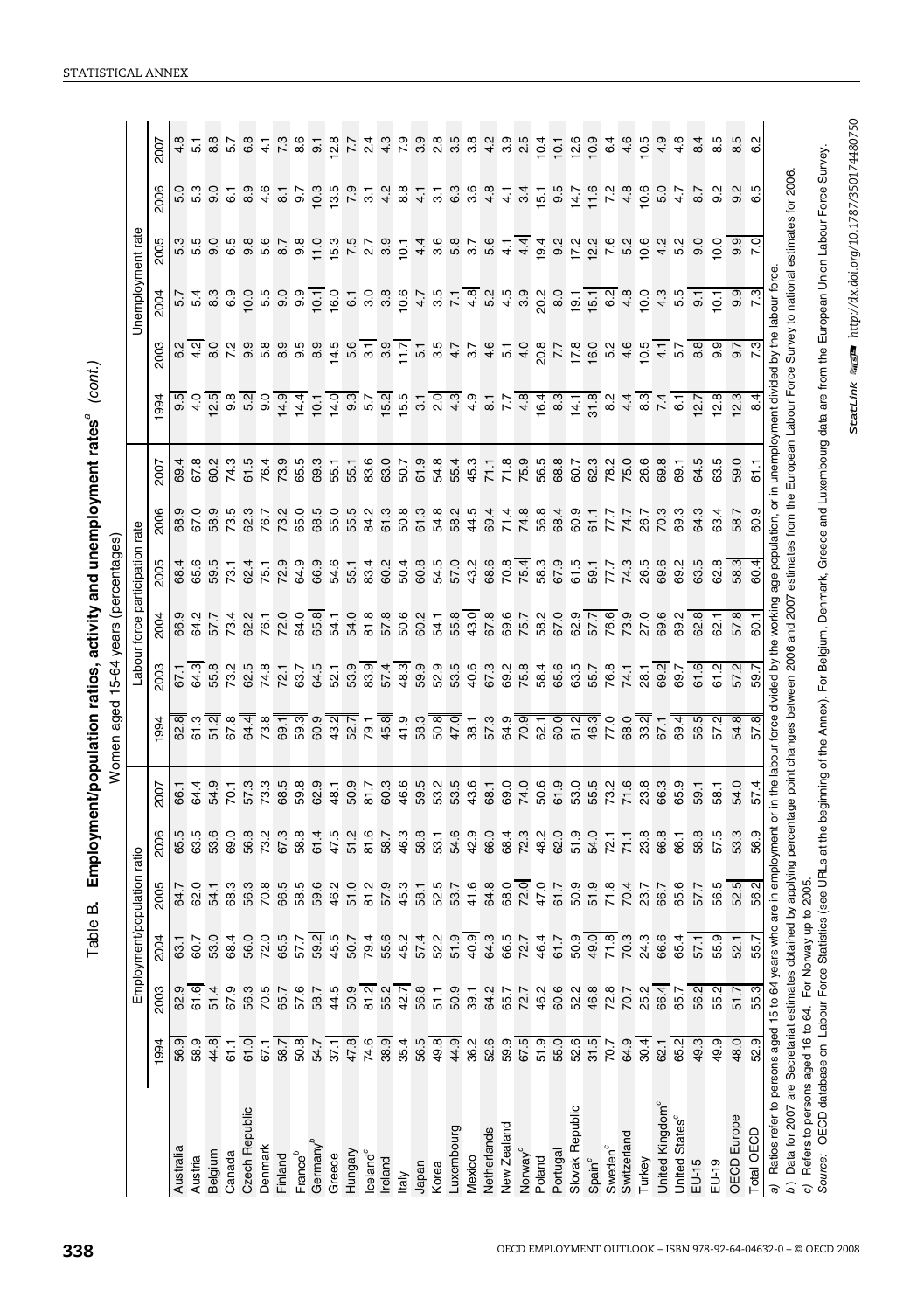| ent rates by selected ~                                 |
|---------------------------------------------------------|
|                                                         |
|                                                         |
| Employment/population ratios, activity and unemployment |
|                                                         |
|                                                         |
|                                                         |
|                                                         |
|                                                         |
| ز<br>$\mathsf{C}$                                       |

|                       |                                  |                      |                                  |              | Both sexes                        |                         | (percentages)                                                                                        |                     |                                                                                                                                                                                                                                |                     |                            |                            |                           |                                |                                                  |
|-----------------------|----------------------------------|----------------------|----------------------------------|--------------|-----------------------------------|-------------------------|------------------------------------------------------------------------------------------------------|---------------------|--------------------------------------------------------------------------------------------------------------------------------------------------------------------------------------------------------------------------------|---------------------|----------------------------|----------------------------|---------------------------|--------------------------------|--------------------------------------------------|
|                       | J                                |                      |                                  | to 24<br>Ю   |                                   |                         |                                                                                                      |                     | 25 to 54                                                                                                                                                                                                                       |                     |                            |                            |                           | 55 to 64                       |                                                  |
|                       |                                  | 994                  | 2004                             | 2005         | 2006                              | 2007                    | 994                                                                                                  | 2004                | 2005                                                                                                                                                                                                                           | 2006                | 2007                       | 994                        | 2004                      | 2005                           | 2006                                             |
| Australia             | Unemployment rates               | $\frac{20.85}{1.71}$ |                                  |              | $\frac{0.0}{71.0}$                | 9.4                     | ての方ものでは、そのこれをはっていかいかいです。その下のは、それは、それは、それは、それは、それは、そのようなので、そのようなので、そのようなのでは、それは、それは、それは、それは、それは、それは、そ | $4.804$<br>80.4     | 82.0<br>82.0<br>78.1                                                                                                                                                                                                           | 2.3<br>2014<br>2014 |                            | $\frac{4}{4}$              |                           |                                | 3.2                                              |
|                       | Labour force participation rates |                      |                                  |              |                                   | 70.8                    |                                                                                                      |                     |                                                                                                                                                                                                                                |                     |                            |                            |                           |                                | 57.4                                             |
|                       | Employment/population ratios     |                      |                                  |              |                                   | 64.2                    |                                                                                                      |                     |                                                                                                                                                                                                                                |                     |                            |                            |                           |                                | 55.6                                             |
| Austria               | Unemployment rates               |                      | 1.6<br>10.8<br>10.97             |              | $\overline{5}$                    | 8.7                     |                                                                                                      |                     |                                                                                                                                                                                                                                |                     | ာ အိမ္မိ ထိ<br>4 ဆို မိ ထိ |                            |                           |                                | 3.5                                              |
|                       | Labour force participation rates |                      | $5.55324$<br>$5.55324$           | 59.1<br>53.1 | 59.4                              | 60.8                    |                                                                                                      |                     |                                                                                                                                                                                                                                |                     | 87.4<br>84.0               |                            |                           | 2 5 5 6 9 9 9<br>2 5 9 9 9 9 9 | 8 8 9 9 9 9 9 9 9 9 7<br>8 9 9 9 9 9 9 9 9 9 9 7 |
|                       | Employment/population ratios     |                      |                                  |              | 54.0                              | 55.5                    |                                                                                                      |                     |                                                                                                                                                                                                                                |                     |                            |                            |                           |                                |                                                  |
| Belgium               | Unemployment rates               |                      |                                  |              | 18.9                              | 19.2                    |                                                                                                      |                     |                                                                                                                                                                                                                                |                     | 85.1<br>85.1<br>87.1       |                            |                           |                                |                                                  |
|                       | Labour force participation rates |                      |                                  |              |                                   | 33.1                    |                                                                                                      |                     |                                                                                                                                                                                                                                |                     |                            |                            |                           |                                |                                                  |
|                       | Employment/population ratios     |                      |                                  |              | 32.3<br>26.2<br>11.6              | 26.8<br>11.2            |                                                                                                      |                     |                                                                                                                                                                                                                                |                     |                            |                            |                           |                                |                                                  |
| Canada                | Unemployment rates               |                      |                                  |              |                                   |                         |                                                                                                      |                     |                                                                                                                                                                                                                                |                     |                            |                            |                           |                                |                                                  |
|                       | Labour force participation rates |                      |                                  |              | 66.4<br>58.7                      | 67.5<br>59.5            |                                                                                                      |                     |                                                                                                                                                                                                                                |                     |                            |                            |                           |                                |                                                  |
|                       | Employment/population ratios     |                      |                                  |              |                                   |                         |                                                                                                      |                     |                                                                                                                                                                                                                                |                     |                            |                            |                           |                                |                                                  |
| Czech Republic        | Unemployment rates               |                      |                                  |              |                                   | 10.7                    |                                                                                                      |                     |                                                                                                                                                                                                                                |                     |                            |                            |                           |                                |                                                  |
|                       | abour force participation rates  |                      |                                  |              | $7.5$<br>$27.7$<br>$7.6$<br>$7.6$ | 31.9                    |                                                                                                      |                     |                                                                                                                                                                                                                                |                     |                            |                            |                           |                                |                                                  |
|                       | Employment/population ratios     |                      |                                  |              |                                   |                         |                                                                                                      |                     |                                                                                                                                                                                                                                |                     |                            |                            |                           |                                |                                                  |
| Denmark               | Unemployment rates               |                      |                                  |              |                                   | 8<br>8 7 8 9<br>8 7 8 9 |                                                                                                      |                     | 7. 89 8 4 7. 89 8 7. 80 8 7. 80 7. 80 7. 80 7. 80 7. 80 7. 80 7. 80 7. 80 7. 80 7. 80 7. 80 7. 80 7. 80 7. 80<br>7. 80 8 7. 80 80 7. 80 7. 80 7. 80 7. 80 7. 80 7. 80 7. 80 7. 80 7. 80 7. 80 7. 80 7. 80 7. 80 7. 80 7. 80 7. |                     |                            |                            |                           |                                |                                                  |
|                       | Labour force participation rates |                      |                                  |              |                                   |                         |                                                                                                      |                     |                                                                                                                                                                                                                                |                     |                            |                            |                           |                                |                                                  |
|                       | Employment/population ratios     |                      |                                  |              | 89.7<br>63.7<br>53.6              |                         |                                                                                                      |                     |                                                                                                                                                                                                                                |                     |                            |                            |                           |                                |                                                  |
| Finland               | Unemployment rates               |                      |                                  |              |                                   | 15.7                    |                                                                                                      |                     |                                                                                                                                                                                                                                |                     |                            |                            |                           |                                |                                                  |
|                       | Labour force participation rates |                      |                                  |              |                                   | 55.0                    |                                                                                                      |                     |                                                                                                                                                                                                                                |                     |                            |                            |                           |                                |                                                  |
|                       | Employment/population ratios     |                      |                                  |              | 44.1                              | 46.4                    |                                                                                                      |                     |                                                                                                                                                                                                                                |                     |                            |                            |                           |                                |                                                  |
| France <sup>a</sup>   | Unemployment rates               |                      |                                  |              | 21.3                              | 19.6                    |                                                                                                      |                     |                                                                                                                                                                                                                                |                     |                            |                            |                           |                                |                                                  |
|                       | Labour force participation rates |                      |                                  |              | 38.4<br>30.2                      | 38.8                    |                                                                                                      |                     |                                                                                                                                                                                                                                |                     |                            |                            |                           |                                |                                                  |
|                       | Employment/population ratios     |                      |                                  |              |                                   | 31.2                    |                                                                                                      |                     |                                                                                                                                                                                                                                |                     |                            |                            |                           |                                |                                                  |
| Germany $\mathrm{^a}$ | Unemployment rates               |                      |                                  |              | 13.6                              | 12.4                    |                                                                                                      |                     |                                                                                                                                                                                                                                |                     |                            |                            |                           |                                |                                                  |
|                       | Labour force participation rates | 56.0<br>51.7<br>27.7 |                                  |              | 50.9                              | 51.3                    |                                                                                                      |                     |                                                                                                                                                                                                                                |                     |                            | $40.6$<br>$35.3$<br>$40.7$ |                           |                                |                                                  |
|                       | Employment/population ratios     |                      |                                  |              | 44.0                              | 44.9                    |                                                                                                      |                     |                                                                                                                                                                                                                                |                     |                            |                            |                           |                                |                                                  |
| Greece                | Unemployment rates               |                      | 26.5<br>37.3                     |              | 24.5<br>32.5                      | 22.0                    |                                                                                                      |                     |                                                                                                                                                                                                                                |                     |                            |                            |                           |                                |                                                  |
|                       | Labour force participation rates | 36.9                 |                                  |              |                                   | 31.0                    |                                                                                                      | $\overline{5}$      |                                                                                                                                                                                                                                |                     | 82.0                       |                            |                           |                                | 44.0                                             |
|                       | Employment/population ratios     |                      |                                  | 33.9<br>25.3 | $\overline{a}$                    | 24.2                    |                                                                                                      |                     |                                                                                                                                                                                                                                |                     | 75.7                       | 39.5                       |                           | $\frac{6}{41}$                 |                                                  |
| Hungary               | Unemployment rates               | 7<br>80000<br>80000  | 21<br>21<br>20<br>20<br>20<br>20 | 19.4         | $\frac{78}{28}$                   | 18.0                    | 0.90                                                                                                 | 73.5<br>55<br>773.6 |                                                                                                                                                                                                                                | 813<br>8138<br>9138 | $\mathbf{\dot{c}}$         | $7.80$<br>$7.80$           | $\overline{\mathfrak{s}}$ | ್ಲ ಸ್ಟ್ರೆ                      | 42.4                                             |
|                       | Labour force participation rates |                      |                                  | ನ ಸ          |                                   | 25.                     |                                                                                                      |                     |                                                                                                                                                                                                                                |                     | 80.0<br>74.6               |                            |                           |                                | 34.9<br>33.6                                     |
|                       | Employment/population ratios     |                      |                                  |              |                                   |                         |                                                                                                      |                     |                                                                                                                                                                                                                                |                     |                            |                            |                           |                                |                                                  |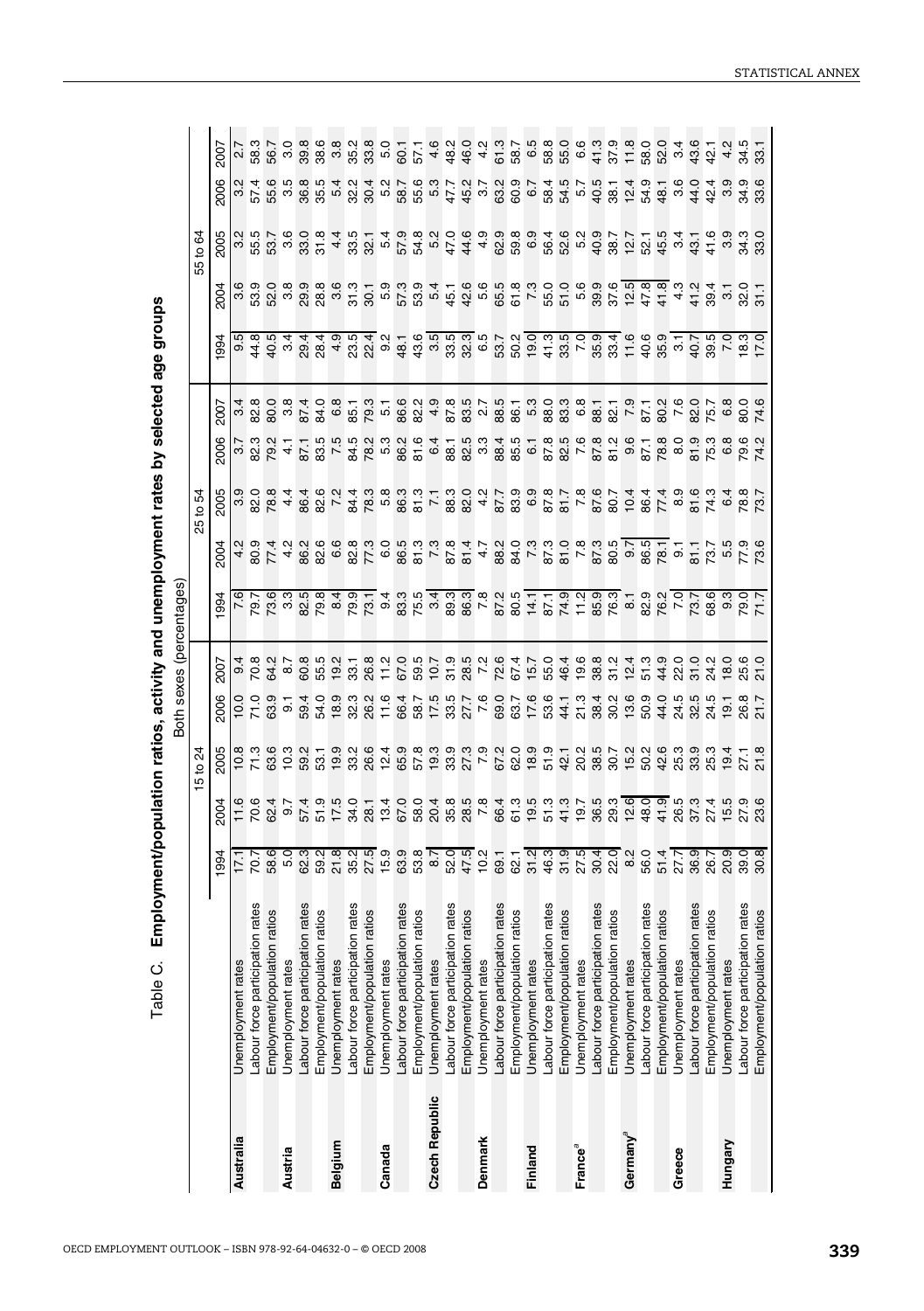|                     |                                  |                                                                                                                                                                                                                               |      |            |                                       | Both sexes (percentages)                                                                                                                                                                                                                                                                                                                                                             |              |      |          |      |                                                                                                               |                           |      |             |                                           |
|---------------------|----------------------------------|-------------------------------------------------------------------------------------------------------------------------------------------------------------------------------------------------------------------------------|------|------------|---------------------------------------|--------------------------------------------------------------------------------------------------------------------------------------------------------------------------------------------------------------------------------------------------------------------------------------------------------------------------------------------------------------------------------------|--------------|------|----------|------|---------------------------------------------------------------------------------------------------------------|---------------------------|------|-------------|-------------------------------------------|
|                     | Π                                |                                                                                                                                                                                                                               |      | to 24<br>Ю |                                       |                                                                                                                                                                                                                                                                                                                                                                                      |              |      | 25 to 54 |      |                                                                                                               |                           |      | 55 to 64    |                                           |
|                     |                                  | 994                                                                                                                                                                                                                           | 2004 | 2005       | 2006                                  | 2007                                                                                                                                                                                                                                                                                                                                                                                 | 994          | 2004 | 2005     | 2006 | 2007                                                                                                          | ஜ்                        | 2004 | 2005        | 2006                                      |
| lceland $^{\circ}$  | Unemployment rates               | け 弱 げ 公 社 役 犯 化 经 5 0 2 2 2 2 2 2 2 1 1 3 2 7 4 0 5 5 1 8 5 1 8 5 1 8 5 1 1 8 5 1 1 8 5 1 1 8 5 1 1 8 5 1 1 8 5 1 1 8 5 1 1 8 5 1 1 8 5 1 1 8 5 1 1 8 5 1 1 8 5 1 1 8 5 1 1 8 5 1 1 8 5 1 1 8 5 1 1 8 5 1 1 8 5 1 1 8 5 1 1 8 |      |            |                                       | $\begin{array}{c} \n\cdot\; 8\, \times \; \alpha \; \text{is} \; 4 \; \text{is} \; 2 \; \text{is} \; 4 \; \text{is} \; 4 \; \text{is} \; 2 \; \text{is} \; 2 \; \text{is} \; 2 \; \text{is} \; 2 \; \text{is} \; 2 \; \text{is} \; 2 \; \text{is} \; 2 \; \text{is} \; 2 \; \text{is} \; 2 \; \text{is} \; 2 \; \text{is} \; 2 \; \text{is} \; 2 \; \text{is} \; 2 \; \text{is} \; $ |              |      |          |      |                                                                                                               |                           |      |             |                                           |
|                     | Labour force participation rates |                                                                                                                                                                                                                               |      |            |                                       |                                                                                                                                                                                                                                                                                                                                                                                      |              |      |          |      |                                                                                                               |                           |      |             |                                           |
|                     | Employment/population ratios     |                                                                                                                                                                                                                               |      |            | 8<br>8 9 9 9 9 9 4<br>8 9 9 9 9 4     |                                                                                                                                                                                                                                                                                                                                                                                      |              |      |          |      | $-884$ +                                                                                                      |                           |      |             | e g g q r t<br>- g d d d g<br>- g d d d g |
| Ireland             | Unemployment rates               |                                                                                                                                                                                                                               |      |            |                                       |                                                                                                                                                                                                                                                                                                                                                                                      |              |      |          |      |                                                                                                               |                           |      |             |                                           |
|                     | Labour force participation rates |                                                                                                                                                                                                                               |      |            |                                       |                                                                                                                                                                                                                                                                                                                                                                                      |              |      |          |      |                                                                                                               |                           |      |             |                                           |
|                     | Employment/population ratios     |                                                                                                                                                                                                                               |      |            |                                       |                                                                                                                                                                                                                                                                                                                                                                                      |              |      |          |      |                                                                                                               |                           |      |             |                                           |
| <b>Italy</b>        | Unemployment rates               |                                                                                                                                                                                                                               |      |            | 21.5<br>32.5<br>25.9                  |                                                                                                                                                                                                                                                                                                                                                                                      |              |      |          |      |                                                                                                               |                           |      |             | 2.9                                       |
|                     | Labour force participation rates |                                                                                                                                                                                                                               |      |            |                                       |                                                                                                                                                                                                                                                                                                                                                                                      |              |      |          |      |                                                                                                               |                           |      |             |                                           |
|                     | Employment/population ratios     |                                                                                                                                                                                                                               |      |            |                                       |                                                                                                                                                                                                                                                                                                                                                                                      |              |      |          |      |                                                                                                               |                           |      |             |                                           |
| Japan               | Unemployment rates               |                                                                                                                                                                                                                               |      |            | 8.0                                   |                                                                                                                                                                                                                                                                                                                                                                                      |              |      |          |      |                                                                                                               |                           |      |             |                                           |
|                     | Labour force participation rates |                                                                                                                                                                                                                               |      |            | 45.0<br>41.4                          |                                                                                                                                                                                                                                                                                                                                                                                      |              |      |          |      |                                                                                                               |                           |      |             |                                           |
|                     | Employment/population ratios     |                                                                                                                                                                                                                               |      |            |                                       |                                                                                                                                                                                                                                                                                                                                                                                      |              |      |          |      |                                                                                                               |                           |      |             |                                           |
| Korea               | Unemployment rates               |                                                                                                                                                                                                                               |      |            | 10.0                                  |                                                                                                                                                                                                                                                                                                                                                                                      |              |      |          |      |                                                                                                               |                           |      |             |                                           |
|                     | Labour force participation rates |                                                                                                                                                                                                                               |      |            | 30.2                                  |                                                                                                                                                                                                                                                                                                                                                                                      |              |      |          |      |                                                                                                               |                           |      |             |                                           |
|                     | Employment/population ratios     |                                                                                                                                                                                                                               |      |            | 27.2                                  |                                                                                                                                                                                                                                                                                                                                                                                      |              |      |          |      |                                                                                                               |                           |      |             |                                           |
| Luxembourg          | Unemployment rates               |                                                                                                                                                                                                                               |      |            | 16.2                                  | 8<br>8 8 8 4 8 9 9 7 4 7 6 8<br>8 9 7 9 9 7 7 4 9 9 9 9                                                                                                                                                                                                                                                                                                                              |              |      |          |      | 8 8 8 9 6 9 6 9 6 9 6 7 8 9 6 7 6 9 70 8 70 8 9 70 8 9 70 8 9 70 8 9 70 8 9 70 8 9 70 9 9 9 9 9 9 9 9 9 9 9 9 |                           |      |             |                                           |
|                     | Labour force participation rates |                                                                                                                                                                                                                               |      |            |                                       |                                                                                                                                                                                                                                                                                                                                                                                      |              |      |          |      |                                                                                                               |                           |      |             |                                           |
|                     | Employment/population ratios     |                                                                                                                                                                                                                               |      |            |                                       |                                                                                                                                                                                                                                                                                                                                                                                      |              |      |          |      |                                                                                                               |                           |      |             |                                           |
| <b>Mexico</b>       | Unemployment rates               |                                                                                                                                                                                                                               |      |            |                                       |                                                                                                                                                                                                                                                                                                                                                                                      |              |      |          |      |                                                                                                               |                           |      |             |                                           |
|                     | Labour force participation rates |                                                                                                                                                                                                                               |      |            | 213<br>223<br>234<br>247 26           |                                                                                                                                                                                                                                                                                                                                                                                      |              |      |          |      |                                                                                                               |                           |      |             |                                           |
|                     | Employment/population ratios     |                                                                                                                                                                                                                               |      |            |                                       |                                                                                                                                                                                                                                                                                                                                                                                      |              |      |          |      |                                                                                                               |                           |      |             |                                           |
| Netherlands         | Unemployment rates               |                                                                                                                                                                                                                               |      |            |                                       |                                                                                                                                                                                                                                                                                                                                                                                      |              |      |          |      |                                                                                                               |                           |      |             |                                           |
|                     | Labour force participation rates |                                                                                                                                                                                                                               |      |            | 69.9<br>63.9                          |                                                                                                                                                                                                                                                                                                                                                                                      |              |      |          |      |                                                                                                               |                           |      |             |                                           |
|                     | Employment/population ratios     |                                                                                                                                                                                                                               |      |            |                                       |                                                                                                                                                                                                                                                                                                                                                                                      |              |      |          |      |                                                                                                               |                           |      |             |                                           |
| New Zealand         | Unemployment rates               |                                                                                                                                                                                                                               |      |            | 9.6                                   | 9.7                                                                                                                                                                                                                                                                                                                                                                                  |              |      |          |      |                                                                                                               |                           |      |             |                                           |
|                     | Labour force participation rates |                                                                                                                                                                                                                               |      |            | 65.0<br>58.8                          |                                                                                                                                                                                                                                                                                                                                                                                      |              |      |          |      |                                                                                                               |                           |      |             |                                           |
|                     | Employment/population ratios     |                                                                                                                                                                                                                               |      |            |                                       |                                                                                                                                                                                                                                                                                                                                                                                      |              |      |          |      |                                                                                                               |                           |      |             |                                           |
| Norway <sup>b</sup> | Unemployment rates               |                                                                                                                                                                                                                               |      |            | 8.6                                   |                                                                                                                                                                                                                                                                                                                                                                                      |              |      |          |      |                                                                                                               |                           |      |             |                                           |
|                     | Labour force participation rates |                                                                                                                                                                                                                               |      |            |                                       |                                                                                                                                                                                                                                                                                                                                                                                      |              |      |          |      |                                                                                                               |                           |      |             |                                           |
|                     | Employment/population ratios     |                                                                                                                                                                                                                               |      |            | 7 7 8 9 9 9<br>8 9 9 4 9<br>5 9 9 9 9 |                                                                                                                                                                                                                                                                                                                                                                                      |              |      |          |      |                                                                                                               |                           |      |             |                                           |
| Poland              | Unemployment rates               |                                                                                                                                                                                                                               |      |            |                                       |                                                                                                                                                                                                                                                                                                                                                                                      |              |      |          |      | $\frac{4}{6}$                                                                                                 |                           |      |             |                                           |
|                     | Labour force participation rates |                                                                                                                                                                                                                               |      |            |                                       | 33.8<br>25.8                                                                                                                                                                                                                                                                                                                                                                         | 84.7<br>73.8 |      |          |      | 81.7                                                                                                          | 5 5 4<br>5 7 5<br>5 9 4 4 |      | .<br>그 89 중 | 30.7                                      |
|                     | Employment/population ratios     |                                                                                                                                                                                                                               |      |            |                                       |                                                                                                                                                                                                                                                                                                                                                                                      |              |      |          |      | 74.                                                                                                           |                           |      |             |                                           |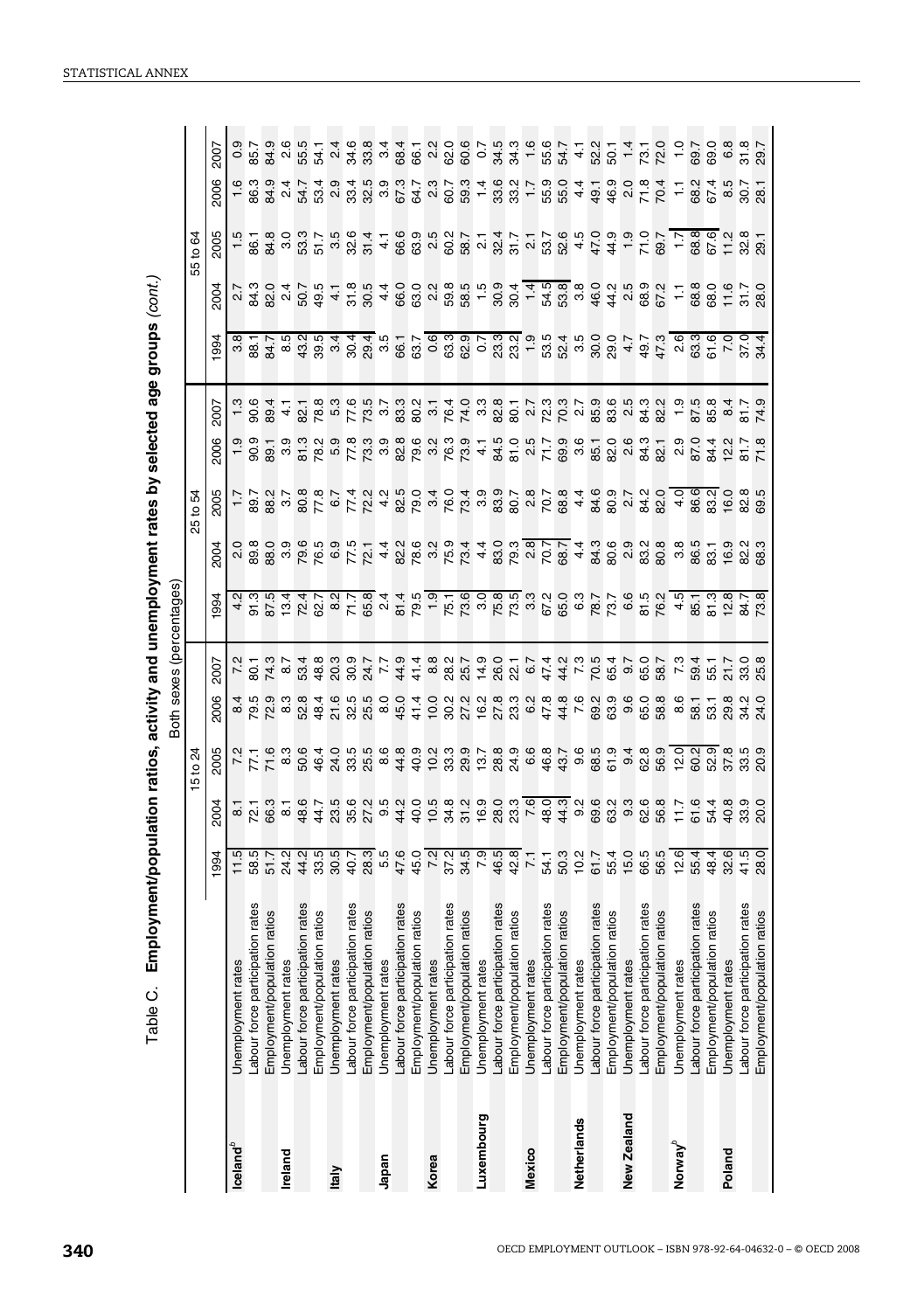|                             |                                  |     |      | মূ<br>$\overline{c}$<br><b>40</b> |      |                                    |     |           | 54<br>$\overline{a}$<br>25 |      |     | 55                                                                                                                                       | \$<br>$\mathbf{Q}$ |      |
|-----------------------------|----------------------------------|-----|------|-----------------------------------|------|------------------------------------|-----|-----------|----------------------------|------|-----|------------------------------------------------------------------------------------------------------------------------------------------|--------------------|------|
|                             |                                  |     |      |                                   |      |                                    |     |           |                            |      |     |                                                                                                                                          |                    |      |
|                             |                                  | 994 | 2004 | 2005                              | 2006 | 2007                               | 994 | $\rm{SO}$ |                            | 2006 | 994 | 2004                                                                                                                                     | 2005               | 2006 |
| Portugal                    | Unemployment rates               |     |      |                                   |      |                                    |     |           |                            |      |     |                                                                                                                                          |                    |      |
|                             | Labour force participation rates |     |      |                                   |      |                                    |     |           |                            |      |     |                                                                                                                                          |                    |      |
|                             | Employment/population ratios     |     |      |                                   |      |                                    |     |           |                            |      |     |                                                                                                                                          |                    |      |
| Slovak Republic             | Unemployment rates               |     |      |                                   |      |                                    |     |           |                            |      |     |                                                                                                                                          |                    |      |
|                             | Labour force participation rates |     |      |                                   |      |                                    |     |           |                            |      |     |                                                                                                                                          |                    |      |
|                             | Employment/population ratios     |     |      |                                   |      |                                    |     |           |                            |      |     |                                                                                                                                          |                    |      |
| Spain $^b$                  | Unemployment rates               |     |      |                                   |      |                                    |     |           |                            |      |     |                                                                                                                                          |                    |      |
|                             | Labour force participation rates |     |      |                                   |      |                                    |     |           |                            |      |     |                                                                                                                                          |                    |      |
|                             | Employment/population ratios     |     |      |                                   |      |                                    |     |           |                            |      |     |                                                                                                                                          |                    |      |
| Sweden <sup>a</sup>         | Unemployment rates               |     |      |                                   |      |                                    |     |           |                            |      |     |                                                                                                                                          |                    |      |
|                             | Labour force participation rates |     |      |                                   |      |                                    |     |           |                            |      |     |                                                                                                                                          |                    |      |
|                             | Employment/population ratios     |     |      |                                   |      |                                    |     |           |                            |      |     |                                                                                                                                          |                    |      |
| Switzerland                 | Unemployment rates               |     |      |                                   |      |                                    |     |           |                            |      |     |                                                                                                                                          |                    |      |
|                             | Labour force participation rates |     |      |                                   |      |                                    |     |           |                            |      |     |                                                                                                                                          |                    |      |
|                             | Employment/population ratios     |     |      |                                   |      |                                    |     |           |                            |      |     |                                                                                                                                          |                    |      |
| Turkey                      | Unemployment rates               |     |      |                                   |      |                                    |     |           |                            |      |     |                                                                                                                                          |                    |      |
|                             | Labour force participation rates |     |      |                                   |      |                                    |     |           |                            |      |     |                                                                                                                                          |                    |      |
|                             | Employment/population ratios     |     |      |                                   |      |                                    |     |           |                            |      |     |                                                                                                                                          |                    |      |
| United Kingdom <sup>b</sup> | Unemployment rates               |     |      |                                   |      |                                    |     |           |                            |      |     |                                                                                                                                          |                    |      |
|                             | Labour force participation rates |     |      |                                   |      |                                    |     |           |                            |      |     |                                                                                                                                          |                    |      |
|                             | Employment/population ratios     |     |      |                                   |      |                                    |     |           |                            |      |     |                                                                                                                                          |                    |      |
| United States <sup>b</sup>  | Unemployment rates               |     |      |                                   |      |                                    |     |           |                            |      |     |                                                                                                                                          |                    |      |
|                             | Labour force participation rates |     |      |                                   |      |                                    |     |           |                            |      |     |                                                                                                                                          |                    |      |
|                             | Employment/population ratios     |     |      |                                   |      |                                    |     |           |                            |      |     |                                                                                                                                          |                    |      |
| EU-15                       | Unemployment rates               |     |      |                                   |      |                                    |     |           |                            |      |     |                                                                                                                                          |                    |      |
|                             | Labour force participation rates |     |      |                                   |      |                                    |     |           |                            |      |     |                                                                                                                                          |                    |      |
|                             | Employment/population ratios     |     |      |                                   |      |                                    |     |           |                            |      |     |                                                                                                                                          |                    |      |
| EU-19                       | Unemployment rates               |     |      |                                   |      | $16.1$<br>$45.9$<br>$38.5$         |     |           |                            |      |     |                                                                                                                                          |                    |      |
|                             | Labour force participation rates |     |      |                                   |      |                                    |     |           |                            |      |     |                                                                                                                                          |                    |      |
|                             | Employment/population ratios     |     |      |                                   |      |                                    |     |           |                            |      |     |                                                                                                                                          |                    |      |
| OECD Europe                 | Unemployment rates               |     |      |                                   |      |                                    |     |           |                            |      |     |                                                                                                                                          |                    |      |
|                             | Labour force participation rates |     |      |                                   |      |                                    |     |           |                            |      |     |                                                                                                                                          |                    |      |
|                             | Employment/population ratios     |     |      |                                   |      |                                    |     |           |                            |      |     |                                                                                                                                          |                    |      |
| <b>Total OECD</b>           | Unemployment rates               |     |      |                                   |      | $1607744$<br>$1607744$<br>$160744$ |     |           |                            |      |     | ι<br>၂၀၀၀ – ၂၀၀၀ – ၁၉၀၀ – ၁၉၀၀ – ၁၉၀၀ – ၁၉၀၀ – ၁၉၀၀ – ၁၉၀၀ – ၁၉၀၀ – ၁၉၀၀<br>၂၀၀၀ – ၁၉၀၀ – ၁၉၀၀ – ၁၉၀၀ – ၁၉၀၀ – ၁၉၀၀ – ၁၉၀၀ – ၁၉၀၀ – ၁၉၀၀ |                    |      |
|                             | Labour force participation rates |     |      |                                   |      |                                    |     |           |                            |      |     |                                                                                                                                          |                    |      |
|                             | Employment/population ratios     |     |      |                                   |      |                                    |     |           |                            |      |     |                                                                                                                                          |                    |      |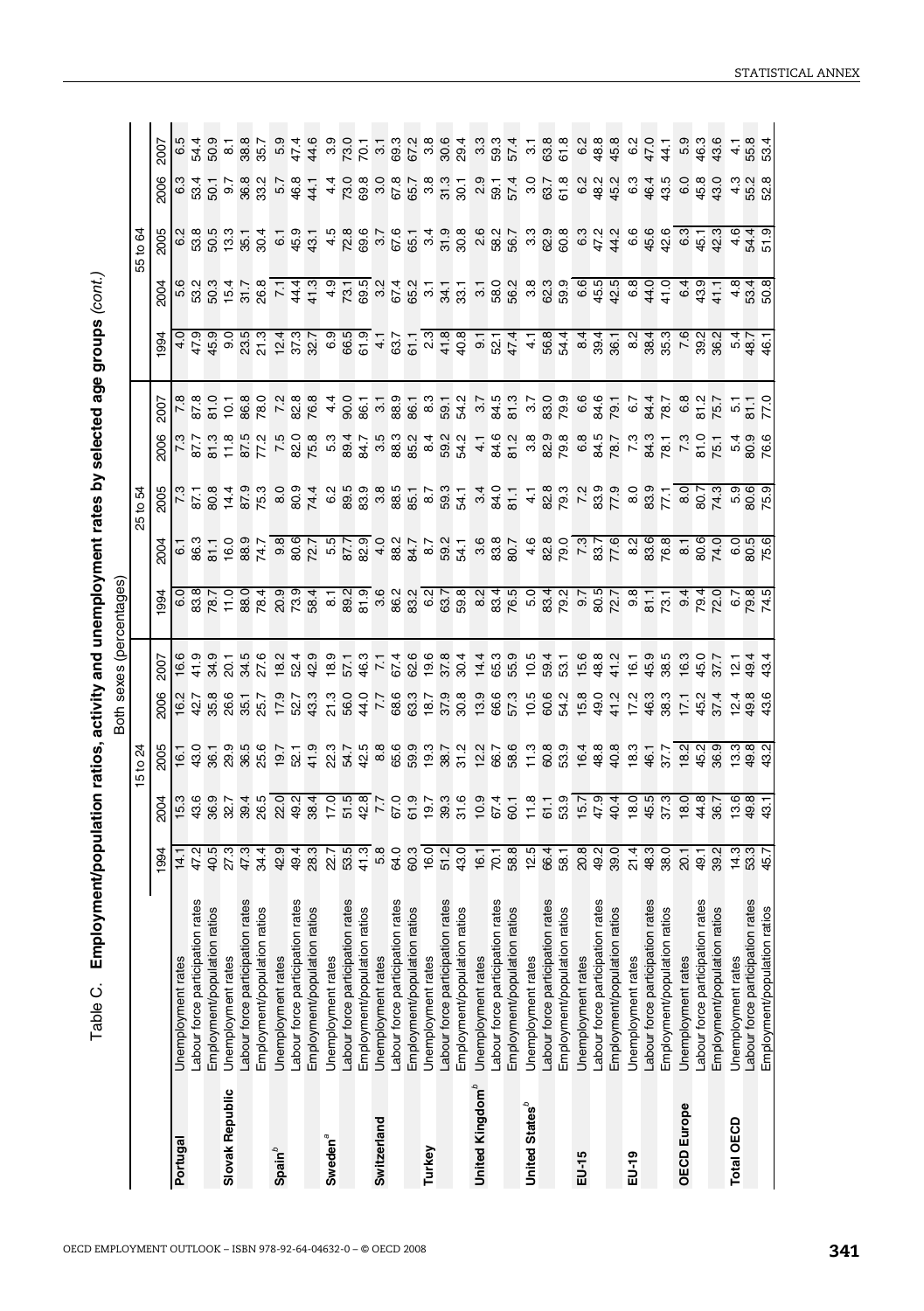|                     |                                  |     |      |                        |                  | Men (percentages)    |     |      |                      |      |                                                                                                                                                                                          |    |      |                   |      |
|---------------------|----------------------------------|-----|------|------------------------|------------------|----------------------|-----|------|----------------------|------|------------------------------------------------------------------------------------------------------------------------------------------------------------------------------------------|----|------|-------------------|------|
|                     | $\mathbf I$                      |     |      | ম<br>$\mathbf{Q}$<br>Б |                  |                      |     | 55   | 54<br>$\overline{c}$ |      |                                                                                                                                                                                          |    | 55   | 2<br>$\mathsf{D}$ |      |
|                     |                                  | 994 | 2004 | 2005                   | 2006             | 2007                 | 994 | 2004 | 2005                 | 2006 | 2007                                                                                                                                                                                     | 99 | 2004 | 2005              | 2006 |
| Australia           | Unemployment rates               |     |      |                        | $72.3$<br>$72.3$ |                      |     |      |                      |      |                                                                                                                                                                                          |    |      | ၆ က တ<br>က မွ က   |      |
|                     | abour force participation rates  |     |      |                        |                  |                      |     |      |                      |      |                                                                                                                                                                                          |    |      |                   |      |
|                     | Employment/population ratios     |     |      |                        |                  |                      |     |      |                      |      |                                                                                                                                                                                          |    |      |                   |      |
| Austria             | Jnemployment rates               |     |      |                        |                  |                      |     |      |                      |      |                                                                                                                                                                                          |    |      |                   |      |
|                     | Labour force participation rates |     |      |                        |                  |                      |     |      |                      |      |                                                                                                                                                                                          |    |      |                   |      |
|                     | Employment/population ratios     |     |      |                        |                  |                      |     |      |                      |      |                                                                                                                                                                                          |    |      |                   |      |
| Belgium             | Unemployment rates               |     |      |                        |                  |                      |     |      |                      |      |                                                                                                                                                                                          |    |      |                   |      |
|                     | Labour force participation rates |     |      |                        |                  |                      |     |      |                      |      |                                                                                                                                                                                          |    |      |                   |      |
|                     | Employment/population ratios     |     |      |                        |                  |                      |     |      |                      |      |                                                                                                                                                                                          |    |      |                   |      |
| Canada              | Unemployment rates               |     |      |                        |                  |                      |     |      |                      |      |                                                                                                                                                                                          |    |      |                   |      |
|                     | abour force participation rates  |     |      |                        |                  |                      |     |      |                      |      |                                                                                                                                                                                          |    |      |                   |      |
|                     | Employment/population ratios     |     |      |                        |                  |                      |     |      |                      |      |                                                                                                                                                                                          |    |      |                   |      |
| Czech Republic      | Unemployment rates               |     |      |                        |                  |                      |     |      |                      |      |                                                                                                                                                                                          |    |      |                   |      |
|                     | Labour force participation rates |     |      |                        |                  |                      |     |      |                      |      |                                                                                                                                                                                          |    |      |                   |      |
|                     | Employment/population ratios     |     |      |                        |                  |                      |     |      |                      |      |                                                                                                                                                                                          |    |      |                   |      |
| Denmark             | Unemployment rates               |     |      |                        |                  |                      |     |      |                      |      | © α ד מ ד ִם מ α α מ ה ד מ מ ס ד ִמ מ מ מ מ מ ס ד ו מ מ ד ו מ מ ד ו מ ה<br>מ ج ه מ מ چ פ ש م ا ه ه ا ه ه ا ه ه ا ه م ا ه ه ا ه ه ا ه ه ا ه ه ا ه ه ا ه ه ا ه ه ا ه ه ا ه ه ا ه ه ا ه ه ا |    |      |                   |      |
|                     | Labour force participation rates |     |      |                        |                  |                      |     |      |                      |      |                                                                                                                                                                                          |    |      |                   |      |
|                     | Employment/population ratios     |     |      |                        |                  |                      |     |      |                      |      |                                                                                                                                                                                          |    |      |                   |      |
| Finland             | Unemployment rates               |     |      |                        |                  |                      |     |      |                      |      |                                                                                                                                                                                          |    |      |                   |      |
|                     | Labour force participation rates |     |      |                        |                  |                      |     |      |                      |      |                                                                                                                                                                                          |    |      |                   |      |
|                     | Employment/population ratios     |     |      |                        |                  |                      |     |      |                      |      |                                                                                                                                                                                          |    |      |                   |      |
| France <sup>a</sup> | Unemployment rates               |     |      |                        |                  |                      |     |      |                      |      |                                                                                                                                                                                          |    |      |                   |      |
|                     | Labour force participation rates |     |      |                        |                  |                      |     |      |                      |      |                                                                                                                                                                                          |    |      |                   |      |
|                     | Employment/population ratios     |     |      |                        |                  |                      |     |      |                      |      |                                                                                                                                                                                          |    |      |                   |      |
| Germany $^\theta$   | Unemployment rates               |     |      |                        |                  |                      |     |      |                      |      |                                                                                                                                                                                          |    |      |                   |      |
|                     | abour force participation rates  |     |      |                        |                  |                      |     |      |                      |      |                                                                                                                                                                                          |    |      |                   |      |
|                     | Employment/population ratios     |     |      |                        |                  | 46.7<br>14.1         |     |      |                      |      |                                                                                                                                                                                          |    |      |                   |      |
| Greece              | Unemployment rates               |     |      |                        |                  |                      |     |      |                      |      |                                                                                                                                                                                          |    |      |                   |      |
|                     | -abour force participation rates |     |      |                        |                  | 34.4<br>29.6<br>17.6 |     |      |                      |      |                                                                                                                                                                                          |    |      |                   |      |
|                     | Employment/population ratios     |     |      |                        |                  |                      |     |      |                      |      |                                                                                                                                                                                          |    |      |                   |      |
| Hungary             | Unemployment rates               |     |      |                        |                  |                      |     |      |                      |      |                                                                                                                                                                                          |    |      |                   |      |
|                     | Labour force participation rates |     |      |                        |                  | ၛၟ                   |     |      |                      |      |                                                                                                                                                                                          |    |      |                   |      |
|                     | Employment/population ratios     |     |      |                        |                  | $\overline{z}$       |     |      |                      |      |                                                                                                                                                                                          |    |      |                   |      |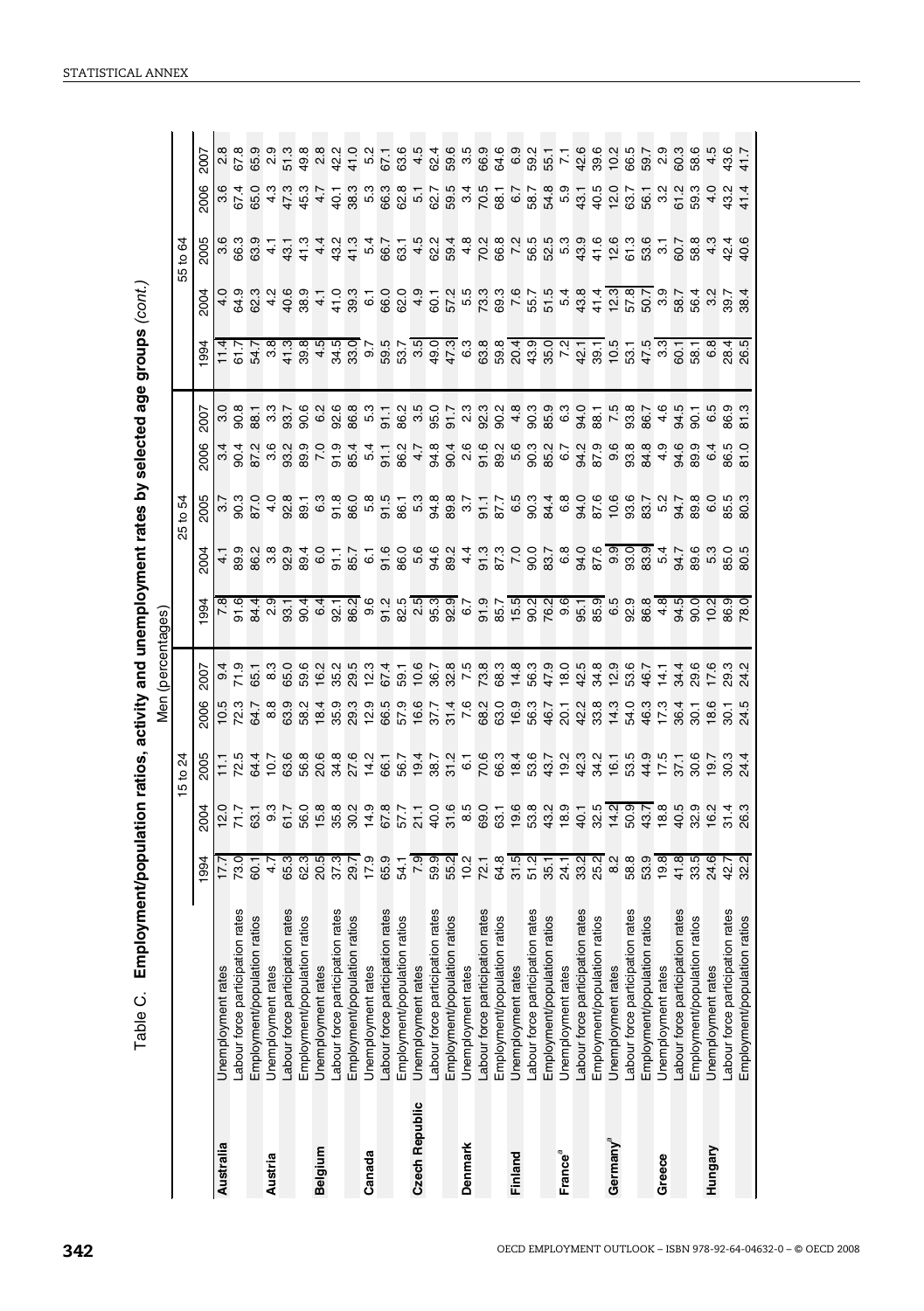OECD EMPLOYMENT OUTLOOK – ISBN 978-92-64-04632-0 – © OECD 2008 **343** 1994 2004 2005 2006 2007 1994 2004 2005 2006 2007 1994 2004 2005 2006 2007 **Iceland***b* Unemployment rates 13.0 9.3 8.5 9.2 8.0 3.5 1.9 1.6 1.8 1.2 3.8 2.9 0.9 1.5 0.9 Labour force participation rates 57.9 71.8 75.2 77.6 80.0 96.1 94.2 94.3 95.8 95.3 95.9 89.7 90.1 90.6 90.4 Employment/population ratios 50.4 65.1 68.8 70.4 73.6 92.7 92.4 92.8 94.1 94.2 92.3 87.1 89.3 89.3 89.6 **Ireland** Unemployment rates 25.4 8.7 9.2 8.8 9.3 13.4 4.5 4.1 4.1 4.3 8.6 3.0 3.1 2.6 2.7 Labour force participation rates 48.7 52.7 53.4 57.2 56.9 91.3 91.6 92.1 92.2 91.8 64.9 66.6 67.8 68.4 70.0 Employment/population ratios 36.3 48.1 48.5 52.2 51.6 79.0 87.4 88.3 88.4 87.9 59.3 64.6 65.7 66.6 68.1 **Italy** Unemployment rates 26.3 20.7 21.5 19.1 18.2 6.1 5.2 5.1 4.5 4.0 3.4 4.1 3.6 2.8 2.6 Labour force participation rates 46.9 39.3 38.1 37.8 36.1 90.8 91.3 91.2 91.3 91.0 48.1 44.0 44.3 45.0 46.3 Employment/population ratios 34.5 31.2 29.9 30.6 29.6 85.3 86.5 86.6 87.2 87.3 46.5 42.2 42.7 43.7 45.1 **Japan** Unemployment rates 5.6 10.6 9.9 8.8 8.3 2.0 4.3 4.0 3.9 3.6 4.5 5.3 5.0 4.5 4.1 Labour force participation rates 48.0 44.0 44.5 44.7 45.1 97.5 96.2 96.0 96.1 96.3 85.0 82.5 83.1 83.8 84.9 Employment/population ratios 45.4 39.4 40.1 40.8 41.3 95.5 92.1 92.1 92.4 92.8 81.2 78.1 78.9 80.0 81.5 **Korea** Unemployment rates 9.2 12.2 12.2 11.7 11.4 2.5 3.6 3.7 3.6 3.6 0.9 2.7 3.1 3.0 2.7 Labour force participation rates 31.8 28.8 26.7 24.3 23.1 94.6 91.7 91.3 90.8 90.5 79.2 73.6 74.5 74.9 76.8 Employment/population ratios 28.9 25.3 23.5 21.4 20.5 92.3 88.4 87.9 87.5 87.3 78.5 71.6 72.2 72.6 74.7 **Luxembourg** Unemployment rates 8.5 12.1 11.7 17.0 17.5 2.5 3.3 2.9 2.7 3.2 0.4 1.3 2.9 0.5 1.1 Labour force participation rates 47.9 29.6 32.1 30.6 33.6 94.9 95.3 95.5 95.3 94.1 33.6 38.8 39.4 38.9 42.7 Employment/population ratios 43.8 26.0 28.4 25.4 27.7 92.6 92.2 92.8 92.7 91.0 33.5 38.3 38.3 38.7 42.2 **Mexico** Unemployment rates 6.5 5.9 6.1 5.4 6.2 3.2 2.4 2.8 2.5 2.5 2.0 1.4 2.5 1.8 2.0 Labour force participation rates 72.6 63.5 61.3 62.6 61.7 96.1 95.2 95.1 95.5 95.3 82.4 79.3 79.3 82.1 80.9 Employment/population ratios 67.9 59.8 57.6 59.2 57.8 93.0 92.8 92.5 93.1 92.9 80.7 78.2 77.3 80.6 79.2 **Netherlands** Unemployment rates 10.9 9.6 9.5 7.1 6.5 5.2 4.2 4.0 3.2 2.2 2.7 4.3 4.8 4.5 4.5 Labour force participation rates 62.6 70.2 68.8 70.0 71.0 92.3 91.8 91.3 91.7 91.7 41.8 58.0 57.9 59.3 63.3 Employment/population ratios 55.8 63.5 62.3 65.1 66.4 87.5 88.0 87.6 88.8 89.6 40.7 55.5 55.1 56.6 60.4 **New Zealand** Unemployment rates 15.6 8.7 9.1 9.3 9.6 7.0 2.5 2.4 2.4 2.2 5.4 2.4 1.8 1.8 1.5 Labour force participation rates 70.4 65.9 65.6 67.8 67.3 92.3 91.6 92.5 92.4 92.3 62.8 78.2 79.7 81.4 82.2 Employment/population ratios 59.4 60.1 59.6 61.5 60.8 85.8 89.4 90.3 90.2 90.3 59.4 76.4 78.3 79.9 81.0 **Norway***b* Unemployment rates 13.1 12.6 12.5 8.6 7.9 5.0 4.3 4.2 3.1 1.9 3.1 1.5 2.1 1.3 1.1 Labour force participation rates 57.8 61.9 61.0 58.2 58.6 90.6 90.1 90.1 90.6 90.9 71.5 74.3 74.6 74.1 74.7 Employment/population ratios 50.2 54.1 53.3 53.2 54.0 86.0 86.2 86.3 87.8 89.2 69.3 73.2 73.1 73.2 73.9 **Poland** Unemployment rates 30.8 39.0 36.7 28.3 20.0 11.3 16.0 14.5 11.2 7.8 7.5 12.9 12.6 9.8 7.4 Labour force participation rates 45.2 37.7 37.2 37.5 36.5 90.9 88.0 88.9 88.2 87.9 46.7 41.3 43.4 42.6 44.8 Employment/population ratios 31.3 23.0 23.6 26.9 29.2 80.6 74.0 76.0 78.3 81.1 43.2 36.0 37.9 38.4 41.4 Table C. **Employment/population ratios, activity and unemployment rates by selected age groups** *(cont.)* Men (percentages) 55 to 64 25 to 54 15 to 24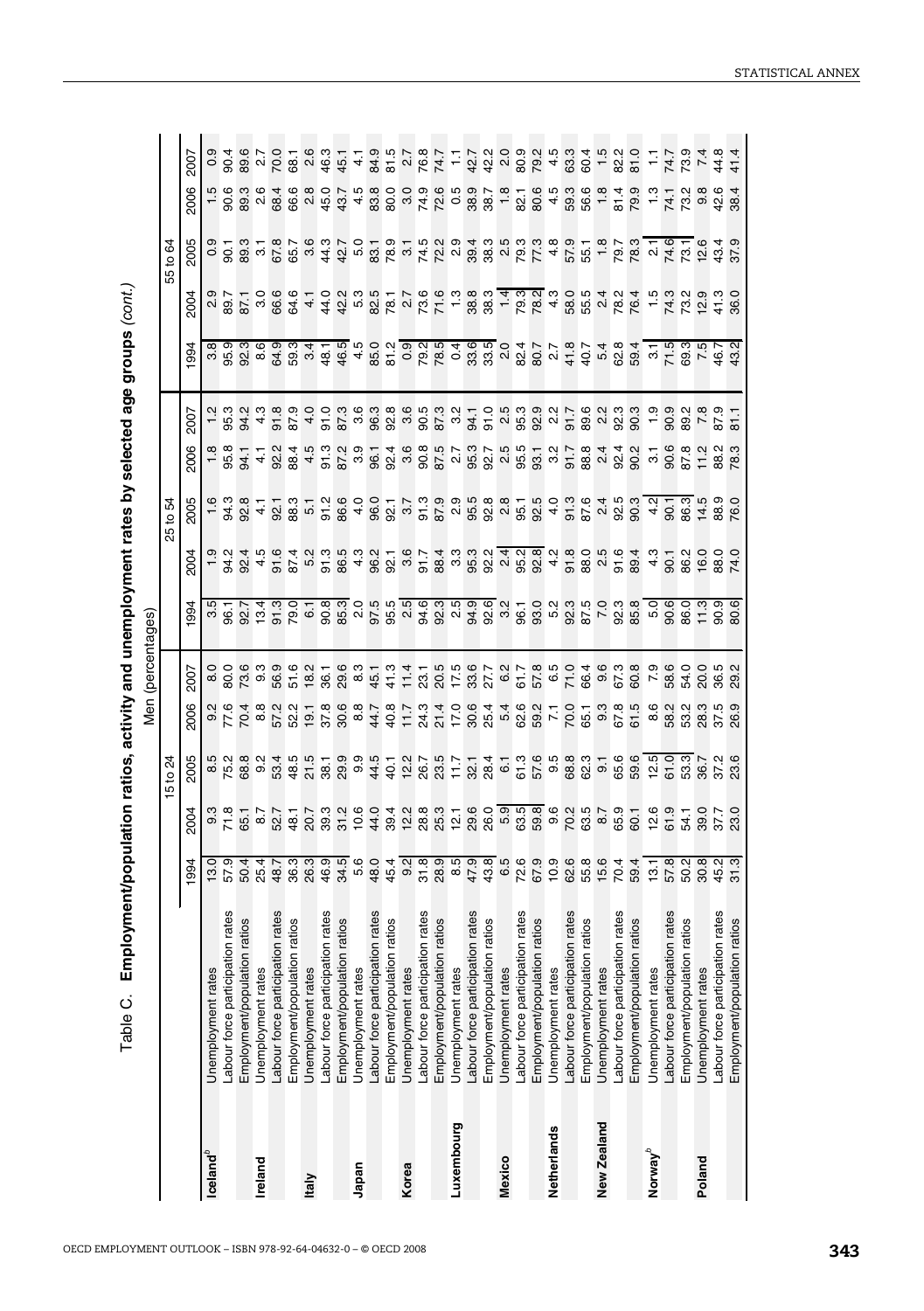|                             |                                  |                                                                                       |                                                                          |                                                 |                            | Men (percentages)                                         |                           |                                                         |                                                                                                                                                                                                                                                                           |                                                                                                               |                               |                       |                                                     |                                                                                      |                                     |
|-----------------------------|----------------------------------|---------------------------------------------------------------------------------------|--------------------------------------------------------------------------|-------------------------------------------------|----------------------------|-----------------------------------------------------------|---------------------------|---------------------------------------------------------|---------------------------------------------------------------------------------------------------------------------------------------------------------------------------------------------------------------------------------------------------------------------------|---------------------------------------------------------------------------------------------------------------|-------------------------------|-----------------------|-----------------------------------------------------|--------------------------------------------------------------------------------------|-------------------------------------|
|                             | J.                               |                                                                                       |                                                                          | 5 to 24                                         |                            |                                                           |                           |                                                         | 25 to 54                                                                                                                                                                                                                                                                  |                                                                                                               |                               |                       |                                                     | 55 to 64                                                                             |                                     |
|                             |                                  | 994                                                                                   | <b>2004</b>                                                              | 2005                                            | 2006                       | 2007                                                      | ĝģ                        | 2004                                                    | 2005                                                                                                                                                                                                                                                                      | 2006                                                                                                          | 2007                          |                       | 2004                                                | 2005                                                                                 | 2006                                |
| Portugal                    | Unemployment rates               |                                                                                       | $13.5$<br>47.6                                                           |                                                 |                            | $\frac{3}{4}$                                             |                           |                                                         |                                                                                                                                                                                                                                                                           |                                                                                                               |                               |                       |                                                     |                                                                                      |                                     |
|                             | Labour force participation rates |                                                                                       |                                                                          | $13.7$<br>$46.9$<br>$40.5$<br>$30.7$            | 5<br>19888<br>1988         |                                                           |                           | 5.2<br>92.4<br>92.4                                     | 2<br>2 3 3 3 3 4<br>2 3 3 5 7 8 9                                                                                                                                                                                                                                         | 5.8<br>92.4<br>92.4                                                                                           | 6.1<br>92.2<br>87.2           |                       |                                                     |                                                                                      | 7. 3<br>7. 32. 9. 9.<br>7. 9. 9. 9. |
|                             | Employment/population ratios     |                                                                                       | 41.2                                                                     |                                                 |                            | 39.2                                                      |                           |                                                         |                                                                                                                                                                                                                                                                           |                                                                                                               |                               |                       |                                                     |                                                                                      |                                     |
| Slovak Republic             | Unemployment rates               |                                                                                       | 34.2                                                                     |                                                 |                            | 20.3                                                      |                           |                                                         |                                                                                                                                                                                                                                                                           | 10.4                                                                                                          | 8.6                           |                       |                                                     |                                                                                      |                                     |
|                             | Labour force participation rates |                                                                                       | 43.1                                                                     | 40.6                                            |                            | 38.7                                                      |                           |                                                         |                                                                                                                                                                                                                                                                           |                                                                                                               |                               |                       |                                                     |                                                                                      | 55.3                                |
|                             | Employment/population ratios     |                                                                                       | 28.4                                                                     | 28.1                                            | 29.0                       | 30.9                                                      |                           |                                                         |                                                                                                                                                                                                                                                                           | ೫.ಕ<br>೧೧                                                                                                     | 93.0<br>85.0                  |                       | 0<br>0 2 3 4 5 6 9 9<br>0 9 9 9 9 9 9               | ិ ។<br>២ នី កូ កូ កូ កូ កូ<br>សូ កូ កូ កូ កូ                                         | 49.9                                |
| Spain $^b$                  | Unemployment rates               |                                                                                       | $\begin{array}{c} 18.7 \\ 54.8 \\ 44.5 \\ 17.8 \end{array}$              | $\frac{16.7}{57.2}$                             |                            |                                                           |                           |                                                         |                                                                                                                                                                                                                                                                           |                                                                                                               |                               |                       | $0.598999779797970$                                 |                                                                                      |                                     |
|                             | Labour force participation rates |                                                                                       |                                                                          |                                                 | 15.0<br>57.1               | $15.2$<br>57.2                                            |                           |                                                         |                                                                                                                                                                                                                                                                           | 5 2 5<br>9 2 6<br>9 7 6                                                                                       |                               |                       |                                                     |                                                                                      |                                     |
|                             | Employment/population ratios     |                                                                                       |                                                                          |                                                 | 48.6                       | 48.5                                                      |                           |                                                         |                                                                                                                                                                                                                                                                           |                                                                                                               | 5 2 3 2<br>5 2 3 4<br>5 4 6 9 |                       |                                                     |                                                                                      | $4.89$<br>$6.94$                    |
| Sweden <sup>a</sup>         | Unemployment rates               |                                                                                       |                                                                          | 2<br>2 3 3 4 8 8 9 9 9 9 9<br>2 9 9 9 9 9 9 9 9 |                            | 18.4                                                      |                           |                                                         | 5 4 5 6 7 4 6 7 6 6 6 7 4<br>மல் 8 6 6 8 6 7 8 9 8 9 8 7                                                                                                                                                                                                                  |                                                                                                               |                               |                       |                                                     | n 8 8 n 6 6 4 4 5 4 4 5 4<br>4 6 7 4 4 6 7 8 9 6 4 5 6                               | 4.9                                 |
|                             | Labour force participation rates |                                                                                       |                                                                          |                                                 |                            |                                                           |                           |                                                         |                                                                                                                                                                                                                                                                           |                                                                                                               |                               |                       |                                                     |                                                                                      |                                     |
|                             | Employment/population ratios     |                                                                                       |                                                                          |                                                 |                            |                                                           |                           |                                                         |                                                                                                                                                                                                                                                                           |                                                                                                               |                               |                       |                                                     |                                                                                      |                                     |
| Switzerland                 | Unemployment rates               |                                                                                       |                                                                          |                                                 |                            |                                                           |                           |                                                         |                                                                                                                                                                                                                                                                           |                                                                                                               |                               |                       |                                                     |                                                                                      |                                     |
|                             | Labour force participation rates |                                                                                       |                                                                          |                                                 |                            |                                                           |                           |                                                         |                                                                                                                                                                                                                                                                           |                                                                                                               |                               |                       |                                                     |                                                                                      |                                     |
|                             | Employment/population ratios     |                                                                                       |                                                                          |                                                 |                            |                                                           |                           |                                                         |                                                                                                                                                                                                                                                                           |                                                                                                               |                               |                       |                                                     |                                                                                      |                                     |
| Turkey                      | Unemployment rates               |                                                                                       |                                                                          |                                                 |                            |                                                           |                           |                                                         |                                                                                                                                                                                                                                                                           |                                                                                                               |                               |                       |                                                     |                                                                                      |                                     |
|                             | Labour force participation rates |                                                                                       |                                                                          |                                                 | 52.6<br>42.6               |                                                           |                           |                                                         |                                                                                                                                                                                                                                                                           |                                                                                                               |                               |                       |                                                     |                                                                                      |                                     |
|                             | Employment/population ratios     |                                                                                       |                                                                          |                                                 |                            |                                                           |                           |                                                         |                                                                                                                                                                                                                                                                           |                                                                                                               |                               |                       |                                                     |                                                                                      |                                     |
| United Kingdom <sup>b</sup> | Unemployment rates               |                                                                                       | $1800 + 61100$ $1900 + 61100$ $19000 + 61100$ $190000 + 61100$           | $70.04$<br>$70.04$<br>$12.4$                    | $15.8$<br>$69.1$<br>$58.1$ | 5<br>6 5 6 7 6 7 7 7 0 0 0 10 11<br>6 7 8 9 7 8 7 9 8 9 7 | ) လို တို့<br>(၁) လိုက္တိ | 8<br>8 9 9 8 9 8 9 8 9 8 7 9 8<br>8 9 8 9 8 9 8 0 7 9 8 |                                                                                                                                                                                                                                                                           | 1 5 6 7 6 9 7 8 9 8 7 8 9 9 9 0 1 8 9 8 9 8 8 9 8 9 8 9 8 8 9 8 8 9 8 8 9 8 8 8 9 8 8 9 8 8 9 8 8 9 8 9 8 9 8 |                               |                       |                                                     | က် တိုင်း မိုင်းတို့ တိုင်း မိုင်းတို့<br>ယူ အိမ် မိုင်း မိုင်း မိုင်း မိုင်း မိုင်း |                                     |
|                             | Labour force participation rates |                                                                                       |                                                                          |                                                 |                            |                                                           |                           |                                                         |                                                                                                                                                                                                                                                                           |                                                                                                               |                               |                       |                                                     |                                                                                      |                                     |
|                             | Employment/population ratios     |                                                                                       |                                                                          |                                                 |                            |                                                           |                           |                                                         |                                                                                                                                                                                                                                                                           |                                                                                                               |                               |                       |                                                     |                                                                                      |                                     |
| United States <sup>b</sup>  | Unemployment rates               |                                                                                       | 12.6<br>12.6<br>12.5                                                     |                                                 | 11.2                       | 11.6                                                      | $4.9$<br>$-1.7$<br>$-0.2$ |                                                         | စ္ပ္က ေ<br>၁ ၁ ၁ ၁<br>၁ ၁ ၁ ၁                                                                                                                                                                                                                                             |                                                                                                               |                               |                       |                                                     |                                                                                      |                                     |
|                             | Labour force participation rates |                                                                                       |                                                                          | 62.9<br>55.2                                    | 63.3<br>56.2               | 61.5<br>54.4                                              |                           |                                                         |                                                                                                                                                                                                                                                                           |                                                                                                               |                               |                       |                                                     |                                                                                      |                                     |
|                             | Employment/population ratios     |                                                                                       |                                                                          |                                                 |                            |                                                           |                           |                                                         |                                                                                                                                                                                                                                                                           |                                                                                                               |                               |                       |                                                     |                                                                                      |                                     |
| EU-15                       | Unemployment rates               |                                                                                       |                                                                          | $16.7$<br>$5.3$<br>$43.9$                       | $15.5$<br>52.4             | 15.2<br>52.2                                              | ပ် အစ်<br>ပေးကို အစ       |                                                         | 8<br>8 9 9 9 9<br>8 9 9 9                                                                                                                                                                                                                                                 |                                                                                                               | 5.8<br>92.7                   |                       |                                                     |                                                                                      | 6.1<br>57.5<br>54.0                 |
|                             | Labour force participation rates |                                                                                       |                                                                          |                                                 |                            |                                                           |                           |                                                         |                                                                                                                                                                                                                                                                           |                                                                                                               |                               |                       |                                                     |                                                                                      |                                     |
|                             | Employment/population ratios     |                                                                                       |                                                                          |                                                 | 44.3                       | 44.2                                                      |                           |                                                         |                                                                                                                                                                                                                                                                           |                                                                                                               | 87.3                          |                       |                                                     |                                                                                      |                                     |
| EU-19                       | Unemployment rates               | 20.5<br>52.5<br>41.7                                                                  | $\begin{array}{cccc}\n15.3 \\ 51.2 \\ 43.4 \\ 60.2 \\ 80.2\n\end{array}$ | 18.0                                            | 6.8                        | 15.6                                                      |                           |                                                         |                                                                                                                                                                                                                                                                           | 6.5                                                                                                           | 6.0                           |                       |                                                     |                                                                                      | 6.3                                 |
|                             | Labour force participation rates |                                                                                       |                                                                          | 49.7<br>40.7                                    | 49.7                       | 49.7<br>41.7                                              | 92.6<br>84.6              |                                                         |                                                                                                                                                                                                                                                                           | 92.3<br>86.3                                                                                                  | 92.2<br>86.7                  |                       |                                                     | 55.6<br>51.9                                                                         | 56.2<br>52.7                        |
|                             | Employment/population ratios     |                                                                                       |                                                                          |                                                 | 41.4                       |                                                           |                           |                                                         |                                                                                                                                                                                                                                                                           |                                                                                                               |                               |                       |                                                     |                                                                                      |                                     |
| <b>OECD Europe</b>          | Unemployment rates               | $\begin{array}{cccc}\n9.6 \\ 9.7 \\ 0 & 4 & 0 \\ 0 & 0 & 0 \\ 0 & 0 & 0\n\end{array}$ | $17.9$<br>50.0<br>50.0<br>47.1<br>47.1                                   | 18.0                                            | 16.8                       | 16.0                                                      | 8.2                       | $7.58$<br>51.5<br>4.5<br>5<br>4.5                       | $\begin{array}{cccc}\n7.5 & 0.08 & 0.000 & 0.000 & 0.000 & 0.000 & 0.000 & 0.000 & 0.000 & 0.000 & 0.000 & 0.000 & 0.000 & 0.000 & 0.000 & 0.000 & 0.000 & 0.000 & 0.000 & 0.000 & 0.000 & 0.000 & 0.000 & 0.000 & 0.000 & 0.000 & 0.000 & 0.000 & 0.000 & 0.000 & 0.000$ | 6.7                                                                                                           | 6.2                           | $7.9$<br>52.5<br>48.4 | $67 - 780$<br>$67 - 780$<br>$67 - 780$<br>$67 - 80$ | 6.4<br>55.9<br>52.0                                                                  | $\overline{6}$                      |
|                             | Labour force participation rates |                                                                                       |                                                                          | 50.5                                            | 50.4                       | 50.2                                                      | 92.8<br>85.2              |                                                         |                                                                                                                                                                                                                                                                           | 91.8<br>85.7                                                                                                  |                               |                       |                                                     |                                                                                      | 55.9<br>52.6                        |
|                             | Employment/population ratios     |                                                                                       |                                                                          | $47.799$<br>$47.799$<br>$47.799$                | $42.0$<br>$42.5$<br>$47.7$ | 42.2                                                      |                           |                                                         |                                                                                                                                                                                                                                                                           |                                                                                                               | 91.8<br>86.1                  |                       |                                                     |                                                                                      |                                     |
| Total OECD                  | Unemployment rates               |                                                                                       |                                                                          |                                                 |                            | $12.3$<br>54.3<br>47.3                                    | <u>ဖ် ဗွံ ဇွဲ</u>         | 52<br>92.0<br>86.1                                      |                                                                                                                                                                                                                                                                           | 5 8 8 7                                                                                                       | $4828$<br>92.8                |                       |                                                     |                                                                                      | $4.5$<br>66.1<br>63.7               |
|                             | Labour force participation rates |                                                                                       |                                                                          |                                                 |                            |                                                           |                           |                                                         |                                                                                                                                                                                                                                                                           |                                                                                                               |                               | ອ N<br>ອິລິ<br>ອິ     |                                                     | 4.18.89                                                                              |                                     |
|                             | Employment/population ratios     |                                                                                       |                                                                          |                                                 |                            |                                                           |                           |                                                         |                                                                                                                                                                                                                                                                           |                                                                                                               |                               |                       |                                                     |                                                                                      |                                     |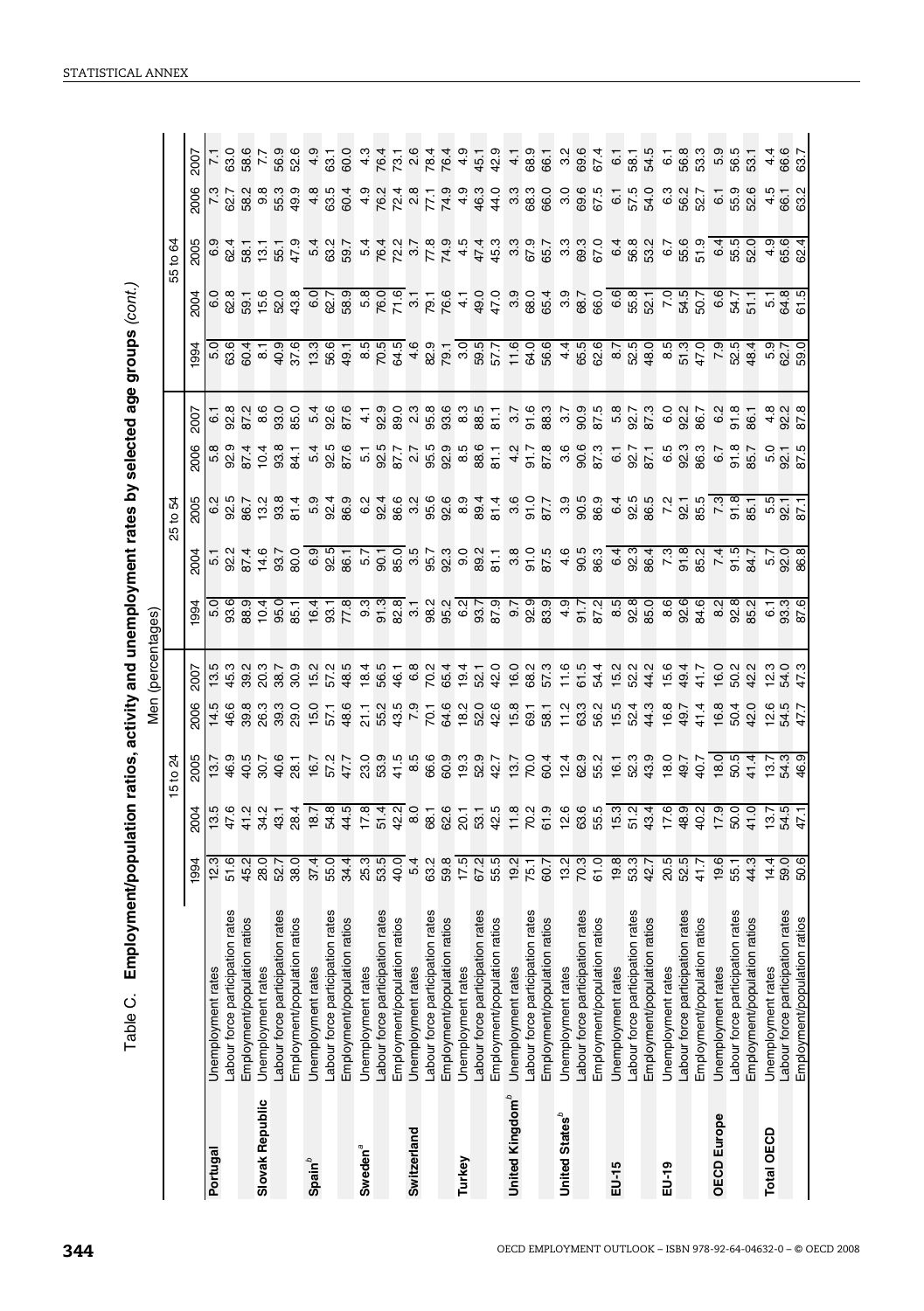| נְ                                           |
|----------------------------------------------|
| alaataal                                     |
|                                              |
|                                              |
| ו דפי הא פט<br>-<br>-<br>-<br>-<br>-         |
|                                              |
|                                              |
|                                              |
| y and unemploymen                            |
|                                              |
|                                              |
| $\cdots$ $\cdots$ ratios, activity anu under |
|                                              |
|                                              |
|                                              |
| <b>CALIFORNIA CONTINUE</b>                   |
|                                              |
| i<br>r                                       |

|                      |                                  |     |                         | 1024<br>ъ            |                | Women (percentages)                                   |                                                                  | 25                                                                                                                                    | 54<br>$\mathsf{D}$ |      |                                                             |      | 55 to 64             |               |
|----------------------|----------------------------------|-----|-------------------------|----------------------|----------------|-------------------------------------------------------|------------------------------------------------------------------|---------------------------------------------------------------------------------------------------------------------------------------|--------------------|------|-------------------------------------------------------------|------|----------------------|---------------|
|                      |                                  | 994 | Š                       |                      | 2006           | 2007                                                  | 894                                                              | 2004                                                                                                                                  | 2005               | 2006 | ള്                                                          | 2004 |                      | 2006          |
| Australia            | Unemployment rates               |     | 11.1                    | $\frac{10.5}{5.01}$  | 9.6<br>09.6    | 9.3<br>69.7                                           | ていの。ためけののであれのです。空からはなけれるのでありのはまたあることが、これは、これは、これは、これはないであると思います。 |                                                                                                                                       |                    |      | 57274992449870871259161153560457274992449870871259161153504 |      | 2.6                  | $2.4$<br>47.4 |
|                      | abour force participation rates  |     | 69.4                    |                      |                |                                                       |                                                                  |                                                                                                                                       |                    |      |                                                             |      | 44.6                 |               |
|                      | Employment/population ratios     |     | 61.6                    |                      | 63.3<br>9.3    |                                                       |                                                                  |                                                                                                                                       |                    |      |                                                             |      |                      |               |
| Austria              | Unemployment rates               |     | $\overline{10}$         |                      |                |                                                       |                                                                  |                                                                                                                                       |                    |      |                                                             |      |                      |               |
|                      | Labour force participation rates |     | 53.2<br>47.8            |                      |                | ិ 5 5 5 5 6 6 6 6 6 6 6 6<br>ក្តី 5 6 5 6 7 6 7 6 6 7 |                                                                  | 4 F 8 4 b F L 4 8 n 2 6 2 6 9 6 7 1 8 9 L 8 6 0 8 6 0 7 1 7 9<br>4 D 8 9 6 6 7 1 8 9 1 9 10 1 2 9 2 4 4 9 6 7 8 9 0 8 9 0 9 1 0 1 1 2 |                    |      |                                                             |      |                      |               |
|                      | Employment/population ratios     |     |                         |                      |                |                                                       |                                                                  |                                                                                                                                       |                    |      |                                                             |      |                      |               |
| Belgium              | Unemployment rates               |     |                         |                      |                |                                                       |                                                                  |                                                                                                                                       |                    |      |                                                             |      |                      |               |
|                      | Labour force participation rates |     |                         |                      |                |                                                       |                                                                  |                                                                                                                                       |                    |      |                                                             |      |                      |               |
|                      | Employment/population ratios     |     |                         |                      |                |                                                       |                                                                  |                                                                                                                                       |                    |      |                                                             |      |                      |               |
| Canada               | Unemployment rates               |     |                         |                      |                |                                                       |                                                                  |                                                                                                                                       |                    |      |                                                             |      |                      |               |
|                      | Labour force participation rates |     |                         |                      |                |                                                       |                                                                  |                                                                                                                                       |                    |      |                                                             |      |                      |               |
|                      | Employment/population ratios     |     |                         |                      |                |                                                       |                                                                  |                                                                                                                                       |                    |      |                                                             |      |                      |               |
| Czech Republic       | Unemployment rates               |     |                         |                      |                |                                                       |                                                                  |                                                                                                                                       |                    |      |                                                             |      |                      |               |
|                      | Labour force participation rates |     |                         |                      |                |                                                       |                                                                  |                                                                                                                                       |                    |      |                                                             |      |                      |               |
|                      | Employment/population ratios     |     |                         |                      |                |                                                       |                                                                  |                                                                                                                                       |                    |      |                                                             |      |                      |               |
| Denmark              | Unemployment rates               |     |                         |                      |                |                                                       |                                                                  |                                                                                                                                       |                    |      |                                                             |      |                      |               |
|                      | Labour force participation rates |     |                         |                      |                |                                                       |                                                                  |                                                                                                                                       |                    |      |                                                             |      |                      |               |
|                      | Employment/population ratios     |     |                         |                      |                |                                                       |                                                                  |                                                                                                                                       |                    |      |                                                             |      |                      |               |
| Finland              | Unemployment rates               |     |                         |                      |                |                                                       |                                                                  |                                                                                                                                       |                    |      |                                                             |      |                      |               |
|                      | Labour force participation rates |     |                         |                      |                |                                                       |                                                                  |                                                                                                                                       |                    |      |                                                             |      |                      |               |
|                      | Employment/population ratios     |     |                         |                      |                |                                                       |                                                                  |                                                                                                                                       |                    |      |                                                             |      |                      |               |
| France <sup>a</sup>  | Unemployment rates               |     |                         |                      |                |                                                       |                                                                  |                                                                                                                                       |                    |      |                                                             |      |                      |               |
|                      | Labour force participation rates |     |                         |                      |                |                                                       |                                                                  |                                                                                                                                       |                    |      |                                                             |      |                      |               |
|                      | Employment/population ratios     |     |                         |                      |                |                                                       |                                                                  |                                                                                                                                       |                    |      |                                                             |      |                      |               |
| Germany <sup>a</sup> | Unemployment rates               |     |                         |                      |                |                                                       |                                                                  |                                                                                                                                       |                    |      |                                                             |      |                      |               |
|                      | Labour force participation rates |     |                         |                      |                |                                                       |                                                                  |                                                                                                                                       |                    |      |                                                             |      |                      |               |
|                      | Employment/population ratios     |     |                         | 40.1                 | 41.6           | 43.0                                                  |                                                                  |                                                                                                                                       |                    |      |                                                             |      |                      |               |
| Greece               | Unemployment rates               |     |                         |                      | 33.5<br>28.5   | $\overline{32.1}$                                     |                                                                  |                                                                                                                                       |                    |      |                                                             |      |                      |               |
|                      | Labour force participation rates |     |                         | 34.7<br>30.6<br>20.0 |                | 27.6                                                  |                                                                  |                                                                                                                                       |                    |      |                                                             |      |                      |               |
|                      | Employment/population ratios     |     |                         |                      | 18.8           | 18.8                                                  |                                                                  | œ<br>57.                                                                                                                              |                    |      |                                                             |      |                      |               |
| Hungary              | Unemployment rates               |     | 14.03<br>14.03<br>14.03 | 19.3<br>23.93        | 19.8           | 18.6                                                  |                                                                  | $\frac{10}{2}$ $\frac{10}{2}$                                                                                                         | 6.9                |      | $\frac{1}{2}$ or                                            |      | 37.8<br>27.9<br>28.9 | $94889827$    |
|                      | Labour force participation rates |     |                         |                      | 23.4           | 21.8                                                  |                                                                  |                                                                                                                                       | 72.2<br>67.2       |      |                                                             |      |                      |               |
|                      | Employment/population ratios     |     |                         |                      | $\overline{8}$ | $\overline{\phantom{0}}$                              |                                                                  |                                                                                                                                       |                    |      |                                                             |      |                      |               |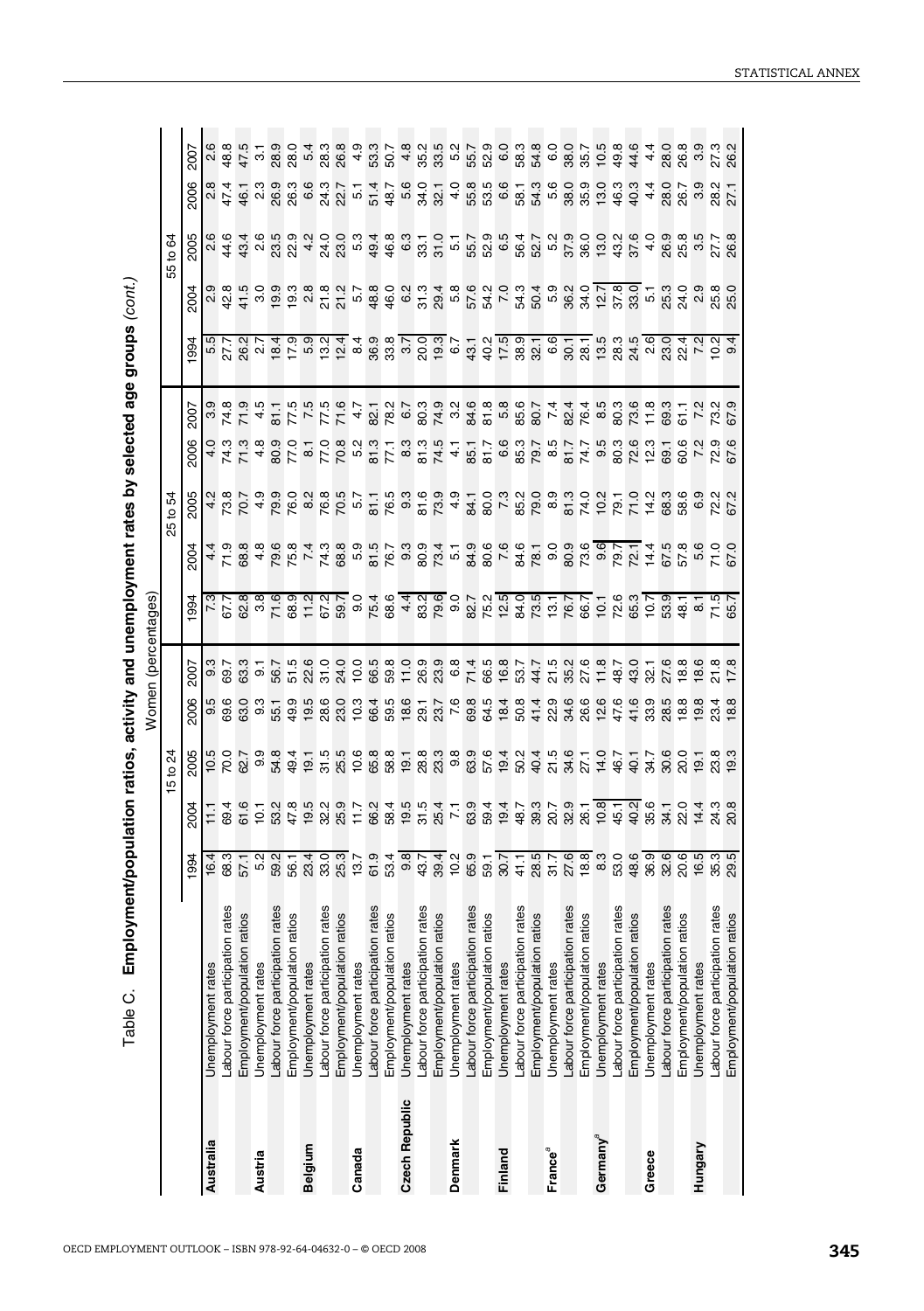|                       |                                  |     |                               |                                                                                   | Women (percentages) |                                                                                                         |     |      |                                                                                                                 |                                                                                                                              |               |                |      |                             |                                   |
|-----------------------|----------------------------------|-----|-------------------------------|-----------------------------------------------------------------------------------|---------------------|---------------------------------------------------------------------------------------------------------|-----|------|-----------------------------------------------------------------------------------------------------------------|------------------------------------------------------------------------------------------------------------------------------|---------------|----------------|------|-----------------------------|-----------------------------------|
|                       |                                  |     |                               | to 24<br>Ю                                                                        |                     |                                                                                                         |     |      | 25 to 54                                                                                                        |                                                                                                                              |               |                |      | 55 to 64                    |                                   |
|                       |                                  | 994 | 2004                          | 2005                                                                              | 2006                | 2007                                                                                                    | 994 | 2004 | 2005                                                                                                            | 2006                                                                                                                         | 2007          | 994            | 2004 | 2005                        | 2006                              |
| $leel$ and $^{\circ}$ | Unemployment rates               |     |                               |                                                                                   |                     | $6.3$<br>80.1                                                                                           |     |      |                                                                                                                 | $2.1$<br>85. $6$                                                                                                             |               |                |      |                             |                                   |
|                       | Labour force participation rates |     |                               |                                                                                   |                     |                                                                                                         |     |      |                                                                                                                 |                                                                                                                              | 85.4          |                |      |                             |                                   |
|                       | Employment/population ratios     |     |                               |                                                                                   | 75.7<br>7.7<br>48.2 |                                                                                                         |     |      | 8 1 5 9 9 9 9 1<br>8 9 9 9 9 0 1                                                                                |                                                                                                                              |               |                |      |                             |                                   |
| Ireland               | Unemployment rates               |     |                               |                                                                                   |                     |                                                                                                         |     |      |                                                                                                                 |                                                                                                                              |               |                |      |                             |                                   |
|                       | Labour force participation rates |     |                               |                                                                                   |                     |                                                                                                         |     |      |                                                                                                                 |                                                                                                                              |               |                |      |                             |                                   |
|                       | Employment/population ratios     |     |                               |                                                                                   |                     |                                                                                                         |     |      |                                                                                                                 |                                                                                                                              |               |                |      |                             |                                   |
| Italy                 | Unemployment rates               |     |                               |                                                                                   |                     |                                                                                                         |     |      |                                                                                                                 |                                                                                                                              |               |                |      |                             |                                   |
|                       | Labour force participation rates |     |                               |                                                                                   |                     |                                                                                                         |     |      |                                                                                                                 |                                                                                                                              |               |                |      |                             |                                   |
|                       | Employment/population ratios     |     |                               |                                                                                   |                     |                                                                                                         |     |      |                                                                                                                 |                                                                                                                              |               |                |      |                             |                                   |
| Japan                 | Unemployment rates               |     |                               |                                                                                   |                     |                                                                                                         |     |      |                                                                                                                 |                                                                                                                              |               |                |      |                             |                                   |
|                       | Labour force participation rates |     |                               |                                                                                   |                     |                                                                                                         |     |      |                                                                                                                 |                                                                                                                              |               |                |      |                             |                                   |
|                       | Employment/population ratios     |     |                               |                                                                                   |                     |                                                                                                         |     |      |                                                                                                                 |                                                                                                                              |               |                |      |                             |                                   |
| Korea                 | Unemployment rates               |     |                               |                                                                                   |                     |                                                                                                         |     |      |                                                                                                                 |                                                                                                                              |               |                |      |                             |                                   |
|                       | Labour force participation rates |     |                               |                                                                                   |                     |                                                                                                         |     |      |                                                                                                                 |                                                                                                                              |               |                |      |                             |                                   |
|                       | Employment/population ratios     |     |                               |                                                                                   |                     |                                                                                                         |     |      |                                                                                                                 |                                                                                                                              |               |                |      |                             |                                   |
| Luxembourg            | Unemployment rates               |     |                               |                                                                                   |                     |                                                                                                         |     |      |                                                                                                                 |                                                                                                                              |               |                |      |                             |                                   |
|                       | Labour force participation rates |     |                               |                                                                                   |                     |                                                                                                         |     |      |                                                                                                                 |                                                                                                                              |               |                |      |                             |                                   |
|                       | Employment/population ratios     |     |                               |                                                                                   |                     |                                                                                                         |     |      |                                                                                                                 |                                                                                                                              |               |                |      |                             |                                   |
| Mexico                | Unemployment rates               |     |                               |                                                                                   |                     |                                                                                                         |     |      |                                                                                                                 |                                                                                                                              |               |                |      |                             |                                   |
|                       | Labour force participation rates |     |                               |                                                                                   |                     | co a a a a a r i r r r r r d e a a a c a<br>c d a a a a d a r d e r d e a a a a c a c a c a c a c a c a |     |      | o w w 4 w 6 w 9 w 6 w 6 w 6 w 6 w 6 k 6 w 6 k 6 w 6 k 6 w 6 k 6 w 6 k 6 w 6 k 6 w 6 k 6 w 6 k 6 w 6 k 6 w 6 k 6 | 8 αρσικαρία αδαρισαριστική αποστηρία<br>8 αρσικαρία αδαριστική αποστηρία αποστηρία<br>8 αρσικαρισμού αρσισμού στη τυνταριστή |               |                |      |                             | $450989999977$<br>$4598799999977$ |
|                       | Employment/population ratios     |     |                               |                                                                                   |                     |                                                                                                         |     |      |                                                                                                                 |                                                                                                                              |               |                |      |                             |                                   |
| Netherlands           | Unemployment rates               |     |                               |                                                                                   |                     |                                                                                                         |     |      |                                                                                                                 |                                                                                                                              |               |                |      |                             |                                   |
|                       | Labour force participation rates |     |                               |                                                                                   |                     |                                                                                                         |     |      |                                                                                                                 |                                                                                                                              |               |                |      |                             |                                   |
|                       | Employment/population ratios     |     |                               |                                                                                   |                     |                                                                                                         |     |      |                                                                                                                 |                                                                                                                              |               |                |      |                             |                                   |
| New Zealand           | Unemployment rates               |     |                               |                                                                                   |                     |                                                                                                         |     |      |                                                                                                                 |                                                                                                                              |               |                |      |                             | 2.3<br>22.3                       |
|                       | Labour force participation rates |     |                               |                                                                                   |                     | စ် (၀<br>၁ (၁ (၁ (၀ )<br>၁ (၁ (၀ )                                                                      |     |      |                                                                                                                 |                                                                                                                              |               |                |      |                             |                                   |
|                       | Employment/population ratios     |     |                               |                                                                                   |                     |                                                                                                         |     |      |                                                                                                                 |                                                                                                                              |               |                |      |                             | 61.0                              |
| Norway $^b$           | Unemployment rates               |     |                               | $=$ $\mathbb{R}$ $\mathbb{R}$ $\mathbb{R}$ $\mathbb{R}$ $\mathbb{R}$ $\mathbb{R}$ | $\overline{8}$ .7   |                                                                                                         |     |      |                                                                                                                 |                                                                                                                              |               |                |      |                             | $\frac{10}{10}$                   |
|                       | Labour force participation rates |     |                               |                                                                                   | $-58.1$             |                                                                                                         |     |      |                                                                                                                 |                                                                                                                              |               |                |      |                             | 62.2<br>61.6                      |
|                       | Employment/population ratios     |     | 5<br>12 5 6 9 0<br>12 5 6 9 0 |                                                                                   | 53.0                |                                                                                                         |     |      |                                                                                                                 |                                                                                                                              |               |                |      |                             |                                   |
| Poland                | Unemployment rates               |     |                               |                                                                                   | 31.6                |                                                                                                         |     |      |                                                                                                                 |                                                                                                                              |               |                |      |                             |                                   |
|                       | Labour force participation rates |     |                               |                                                                                   | $30.7$<br>21.0      |                                                                                                         |     |      |                                                                                                                 |                                                                                                                              | $9.1$<br>75.6 | <u>ေ ဗွ ဗွ</u> |      | $\frac{3}{2}$ $\frac{3}{2}$ | 0<br>0<br>0<br>0<br>2<br>2        |
|                       | Employment/population ratios     |     |                               |                                                                                   |                     |                                                                                                         |     |      |                                                                                                                 |                                                                                                                              |               |                |      |                             |                                   |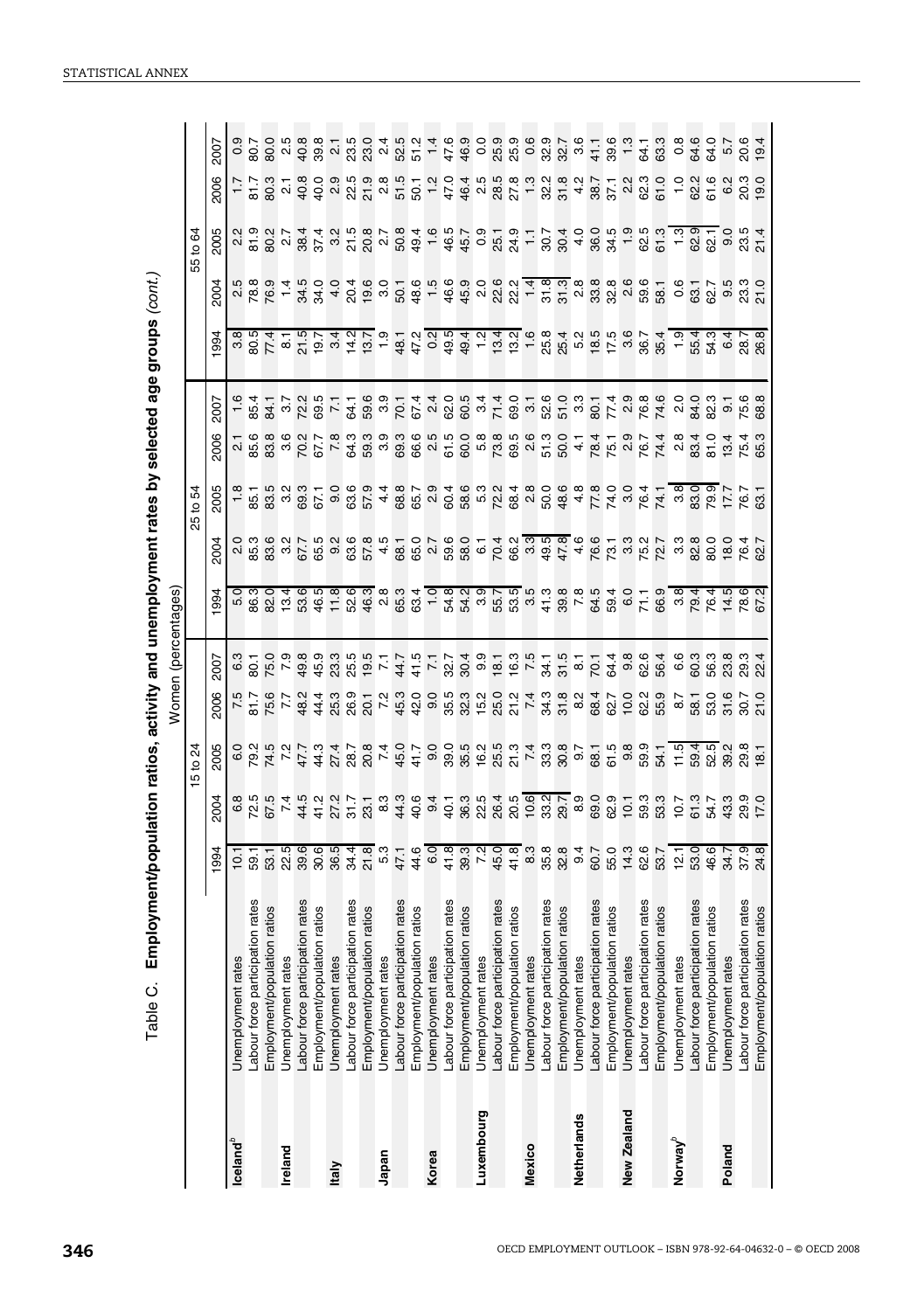| i<br>Amat                                                  |
|------------------------------------------------------------|
|                                                            |
|                                                            |
| a ratios activity and unamolowant rates by selected and in |
|                                                            |
|                                                            |
|                                                            |
| =<br>=<br>=<br>=<br>=<br>=                                 |

|                                    |                                                               |                     |                          | Ñ<br>$\overline{5}$<br><b>LO</b>     |                                                                                                                                                                                                                                                                                                                                                                                                                                                                 |                                                                                           |                                                                   |                          | 모<br>$\mathbf{Q}$<br>25 |               |                            |                                                                                       |                     | to 64<br>55         |                                                                |
|------------------------------------|---------------------------------------------------------------|---------------------|--------------------------|--------------------------------------|-----------------------------------------------------------------------------------------------------------------------------------------------------------------------------------------------------------------------------------------------------------------------------------------------------------------------------------------------------------------------------------------------------------------------------------------------------------------|-------------------------------------------------------------------------------------------|-------------------------------------------------------------------|--------------------------|-------------------------|---------------|----------------------------|---------------------------------------------------------------------------------------|---------------------|---------------------|----------------------------------------------------------------|
|                                    |                                                               | 99                  | 2004                     |                                      | 2006                                                                                                                                                                                                                                                                                                                                                                                                                                                            | 2007                                                                                      | 98                                                                | 2004                     |                         | 2006          | 2007                       | 994                                                                                   | 200 <sup>2</sup>    | 2005                | 200E                                                           |
| Portugal                           | Unemployment rates                                            |                     |                          | $\overline{9}$                       |                                                                                                                                                                                                                                                                                                                                                                                                                                                                 | 0 3 4 6 9 5 5 5<br>0 8 9 9 9 5 4                                                          |                                                                   |                          | 8.8<br>8.8<br>8.7 12 8  |               |                            |                                                                                       |                     | 5.3<br>49.7<br>43.7 |                                                                |
|                                    | Labour force participation rates                              |                     |                          |                                      |                                                                                                                                                                                                                                                                                                                                                                                                                                                                 |                                                                                           |                                                                   |                          |                         |               | 6 8 9 9<br>0 8 7 9         |                                                                                       |                     |                     | 5 1 1 2<br>5 1 2 1<br>5 1 2 1                                  |
|                                    | Employment/population ratios                                  |                     |                          |                                      |                                                                                                                                                                                                                                                                                                                                                                                                                                                                 |                                                                                           |                                                                   |                          |                         |               |                            |                                                                                       |                     |                     |                                                                |
| Slovak Republic                    | Unemployment rates                                            |                     |                          | 83 4 8 6 9 9<br>8 5 8 8 9 0          |                                                                                                                                                                                                                                                                                                                                                                                                                                                                 |                                                                                           |                                                                   |                          |                         |               | 11.9                       |                                                                                       | 14.9                |                     |                                                                |
|                                    | Labour force participation rates                              |                     |                          |                                      |                                                                                                                                                                                                                                                                                                                                                                                                                                                                 |                                                                                           |                                                                   |                          |                         |               | 80.5<br>71.0               |                                                                                       |                     |                     |                                                                |
|                                    | Employment/population ratios                                  |                     |                          |                                      |                                                                                                                                                                                                                                                                                                                                                                                                                                                                 |                                                                                           |                                                                   |                          | 69.1                    |               |                            |                                                                                       | $14.8$<br>$12.6$    |                     |                                                                |
| Spain $^b$                         | Unemployment rates                                            |                     |                          |                                      | 8<br>8 8 7 8 9 8 9 7 8<br>8 8 7 8 9 8 7 9                                                                                                                                                                                                                                                                                                                                                                                                                       |                                                                                           |                                                                   |                          |                         | 10.5          |                            |                                                                                       |                     |                     |                                                                |
|                                    | Labour force participation rates                              |                     |                          | 23.5<br>46.8                         |                                                                                                                                                                                                                                                                                                                                                                                                                                                                 | 21.9<br>47.4                                                                              |                                                                   |                          |                         |               | 72.7                       |                                                                                       |                     |                     |                                                                |
|                                    | Employment/population ratios                                  |                     |                          | 35.8                                 |                                                                                                                                                                                                                                                                                                                                                                                                                                                                 | 37.0                                                                                      | 7 4 6 5 7 7 8 7 8 9<br>7 4 9 5 7 7 8 7 9 9<br>7 4 9 9 7 7 9 9 9 9 |                          |                         | 71.2<br>63.7  | 65.6                       |                                                                                       |                     |                     |                                                                |
| Sweden <sup>a</sup>                | Unemployment rates                                            |                     |                          |                                      | $\begin{array}{l} \mathcal{L} \ \mathcal{L} \ \mathcal{L} \ \mathcal{L} \ \mathcal{L} \ \mathcal{L} \ \mathcal{L} \ \mathcal{L} \ \mathcal{L} \ \mathcal{L} \ \mathcal{L} \ \mathcal{L} \ \mathcal{L} \ \mathcal{L} \ \mathcal{L} \ \mathcal{L} \ \mathcal{L} \ \mathcal{L} \ \mathcal{L} \ \mathcal{L} \ \mathcal{L} \ \mathcal{L} \ \mathcal{L} \ \mathcal{L} \ \mathcal{L} \ \mathcal{L} \ \mathcal{L} \ \mathcal{L} \ \mathcal{L} \ \mathcal{L} \ \mathcal$ | 19.5                                                                                      |                                                                   |                          |                         | 5.5           | 4.7                        | 2 3 8 2 9 8 9 9 2 5 6 8 6 7 4 9 4 5 4 5 6 8 6 8 7 6 7 6 7 6 7 6 7 6 7 7 8 7 6 7 7 8 7 |                     |                     |                                                                |
|                                    | Labour force participation rates                              |                     |                          | 21.6<br>55.6<br>43.6                 |                                                                                                                                                                                                                                                                                                                                                                                                                                                                 |                                                                                           |                                                                   |                          |                         |               | 87.1<br>83.0               |                                                                                       |                     |                     |                                                                |
|                                    | Employment/population ratios                                  |                     |                          |                                      |                                                                                                                                                                                                                                                                                                                                                                                                                                                                 |                                                                                           |                                                                   |                          |                         |               |                            |                                                                                       |                     |                     |                                                                |
| <b>Switzerland</b>                 | Unemployment rates                                            |                     |                          | $\overline{9}$                       |                                                                                                                                                                                                                                                                                                                                                                                                                                                                 |                                                                                           |                                                                   |                          |                         |               |                            |                                                                                       |                     |                     |                                                                |
|                                    | Labour force participation rates                              |                     |                          | 84.7<br>68.9<br>68.7<br>69.7<br>69.9 |                                                                                                                                                                                                                                                                                                                                                                                                                                                                 | 5757657<br>547557<br>54757                                                                |                                                                   |                          |                         |               | $4.99570800$<br>$4.580000$ |                                                                                       |                     |                     |                                                                |
|                                    | Employment/population ratios                                  |                     |                          |                                      |                                                                                                                                                                                                                                                                                                                                                                                                                                                                 |                                                                                           |                                                                   |                          |                         |               |                            |                                                                                       |                     |                     |                                                                |
| Turkey                             | Unemployment rates                                            |                     |                          |                                      |                                                                                                                                                                                                                                                                                                                                                                                                                                                                 |                                                                                           |                                                                   |                          |                         |               |                            |                                                                                       |                     |                     |                                                                |
|                                    | Labour force participation rates                              |                     |                          |                                      |                                                                                                                                                                                                                                                                                                                                                                                                                                                                 |                                                                                           |                                                                   |                          |                         |               |                            |                                                                                       |                     |                     |                                                                |
|                                    | Employment/population ratios                                  |                     |                          |                                      |                                                                                                                                                                                                                                                                                                                                                                                                                                                                 | 2010<br>2010<br>2020<br>2020                                                              |                                                                   |                          |                         |               |                            |                                                                                       |                     |                     |                                                                |
| <b>United Kingdom</b> <sup>b</sup> | Unemployment rates                                            |                     |                          |                                      |                                                                                                                                                                                                                                                                                                                                                                                                                                                                 |                                                                                           |                                                                   |                          |                         |               | 77.6<br>77.6<br>74.7       |                                                                                       |                     |                     |                                                                |
|                                    | Labour force participation rates                              |                     |                          |                                      |                                                                                                                                                                                                                                                                                                                                                                                                                                                                 |                                                                                           |                                                                   |                          |                         |               |                            |                                                                                       |                     |                     |                                                                |
|                                    | Employment/population ratios                                  |                     |                          | 63.5<br>56.7<br>10.1                 |                                                                                                                                                                                                                                                                                                                                                                                                                                                                 |                                                                                           |                                                                   |                          |                         |               |                            |                                                                                       |                     |                     |                                                                |
| <b>United States</b> <sup>b</sup>  | Unemployment rates                                            |                     |                          |                                      | 6.7                                                                                                                                                                                                                                                                                                                                                                                                                                                             | 9.4                                                                                       |                                                                   |                          |                         |               | 3.4<br>75.5<br>72.5        |                                                                                       |                     |                     | 0. 0. 10. 4. 0. 0.<br>0. 0. 10. 4. 0. 0.<br>0. 0. 10. 4. 0. 0. |
|                                    | Labour force participation rates                              |                     |                          | 58.6<br>52.6                         |                                                                                                                                                                                                                                                                                                                                                                                                                                                                 | 57.8<br>51.8                                                                              |                                                                   |                          |                         |               |                            |                                                                                       |                     |                     |                                                                |
|                                    | Employment/population ratios                                  |                     |                          |                                      | 57.9<br>52.3                                                                                                                                                                                                                                                                                                                                                                                                                                                    |                                                                                           |                                                                   |                          |                         |               |                            |                                                                                       |                     |                     |                                                                |
| EU-15                              | Unemployment rates                                            |                     |                          | $16.8$<br>$45.2$<br>$37.6$           | $16.2$<br>45.5                                                                                                                                                                                                                                                                                                                                                                                                                                                  |                                                                                           |                                                                   |                          |                         |               | 76.5<br>76.5<br>70.8       |                                                                                       |                     |                     |                                                                |
|                                    | Labour force participation rates                              |                     |                          |                                      |                                                                                                                                                                                                                                                                                                                                                                                                                                                                 |                                                                                           |                                                                   |                          |                         |               |                            |                                                                                       |                     |                     |                                                                |
|                                    | Employment/population ratios                                  |                     |                          |                                      | 38.1                                                                                                                                                                                                                                                                                                                                                                                                                                                            |                                                                                           |                                                                   |                          |                         |               |                            |                                                                                       |                     |                     |                                                                |
| e<br>FJ-19                         | Unemployment rates                                            |                     |                          | 18.7                                 | 17.6<br>42.7<br>35.2                                                                                                                                                                                                                                                                                                                                                                                                                                            |                                                                                           |                                                                   |                          | 9.7<br>75.7<br>68.8     |               | 7.6                        |                                                                                       | 6.6<br>34.0<br>31.8 | 6.4                 |                                                                |
|                                    | Labour force participation rates                              |                     |                          |                                      |                                                                                                                                                                                                                                                                                                                                                                                                                                                                 |                                                                                           |                                                                   |                          |                         |               | 76.5<br>70.6               |                                                                                       |                     | 36.1<br>33.8        |                                                                |
|                                    | Employment/population ratios                                  |                     |                          |                                      |                                                                                                                                                                                                                                                                                                                                                                                                                                                                 |                                                                                           |                                                                   |                          |                         |               |                            |                                                                                       |                     |                     |                                                                |
| OECD Europe                        | Unemployment rates                                            |                     |                          | $43.5932$<br>$43.5932$               | 17.5                                                                                                                                                                                                                                                                                                                                                                                                                                                            | 16.7<br>39.6                                                                              |                                                                   |                          | 8.9<br>69.7<br>63.4     | $\frac{2}{8}$ | 7.5                        |                                                                                       | 6.2<br>33.6<br>31.5 | 6.0<br>35.3<br>33.2 | $67.7807.9$<br>$67.807.9$                                      |
|                                    | Labour force participation rates                              |                     |                          |                                      | 39.8<br>32.8                                                                                                                                                                                                                                                                                                                                                                                                                                                    |                                                                                           |                                                                   |                          |                         | 70.2<br>64.4  | 70.6                       |                                                                                       |                     |                     |                                                                |
|                                    | Employment/population ratios                                  | 34.0                |                          |                                      |                                                                                                                                                                                                                                                                                                                                                                                                                                                                 | 33.0                                                                                      |                                                                   |                          |                         |               | 65.3                       |                                                                                       |                     |                     |                                                                |
| <b>Total OECD</b>                  | Unemployment rates                                            | 14.3<br>47.6        | $13.4$<br>$45.0$<br>39.0 | $72.8$<br>45.3                       | 12.3                                                                                                                                                                                                                                                                                                                                                                                                                                                            | $\frac{148}{148}$                                                                         | $\overline{7.5}$                                                  | $6.\overline{5}$<br>69.1 | 6.4                     | 5.8<br>69.8   | 5.5                        | $4.6$<br>35.7<br>34.0                                                                 | $4908$<br>$4908$    | $49.0$<br>$49.0$    |                                                                |
|                                    | Labour force participation rates                              |                     |                          |                                      | 45.1<br>39.6                                                                                                                                                                                                                                                                                                                                                                                                                                                    |                                                                                           | 66.4<br>61.5                                                      |                          | 69.3                    |               | 70.2<br>66.4               |                                                                                       |                     |                     |                                                                |
|                                    | Employment/population ratios                                  |                     |                          |                                      |                                                                                                                                                                                                                                                                                                                                                                                                                                                                 |                                                                                           |                                                                   |                          |                         | 65.8          |                            |                                                                                       |                     |                     |                                                                |
| a)                                 | Data for 2007 are Secretariat estimates obtained by           | applying percentage |                          | point changes betw                   |                                                                                                                                                                                                                                                                                                                                                                                                                                                                 | een 2006                                                                                  | and 200                                                           | estimates                | from the                | European      | Labou                      | Sur<br>Force                                                                          | to national         |                     | estimates for                                                  |
|                                    | 2005.<br>b) Age group 15-24 refers to 16-24. For Norway up to |                     |                          |                                      |                                                                                                                                                                                                                                                                                                                                                                                                                                                                 |                                                                                           |                                                                   |                          |                         |               |                            |                                                                                       |                     |                     |                                                                |
|                                    | Source: OECD database on Labour Force Statistics (s           |                     |                          |                                      |                                                                                                                                                                                                                                                                                                                                                                                                                                                                 | ee URLs at the beginning of the Annex). For Belgium, Denmark, Greece and Luxembourg, data |                                                                   |                          |                         |               |                            | are from the European Union Labour Force Survey                                       |                     |                     |                                                                |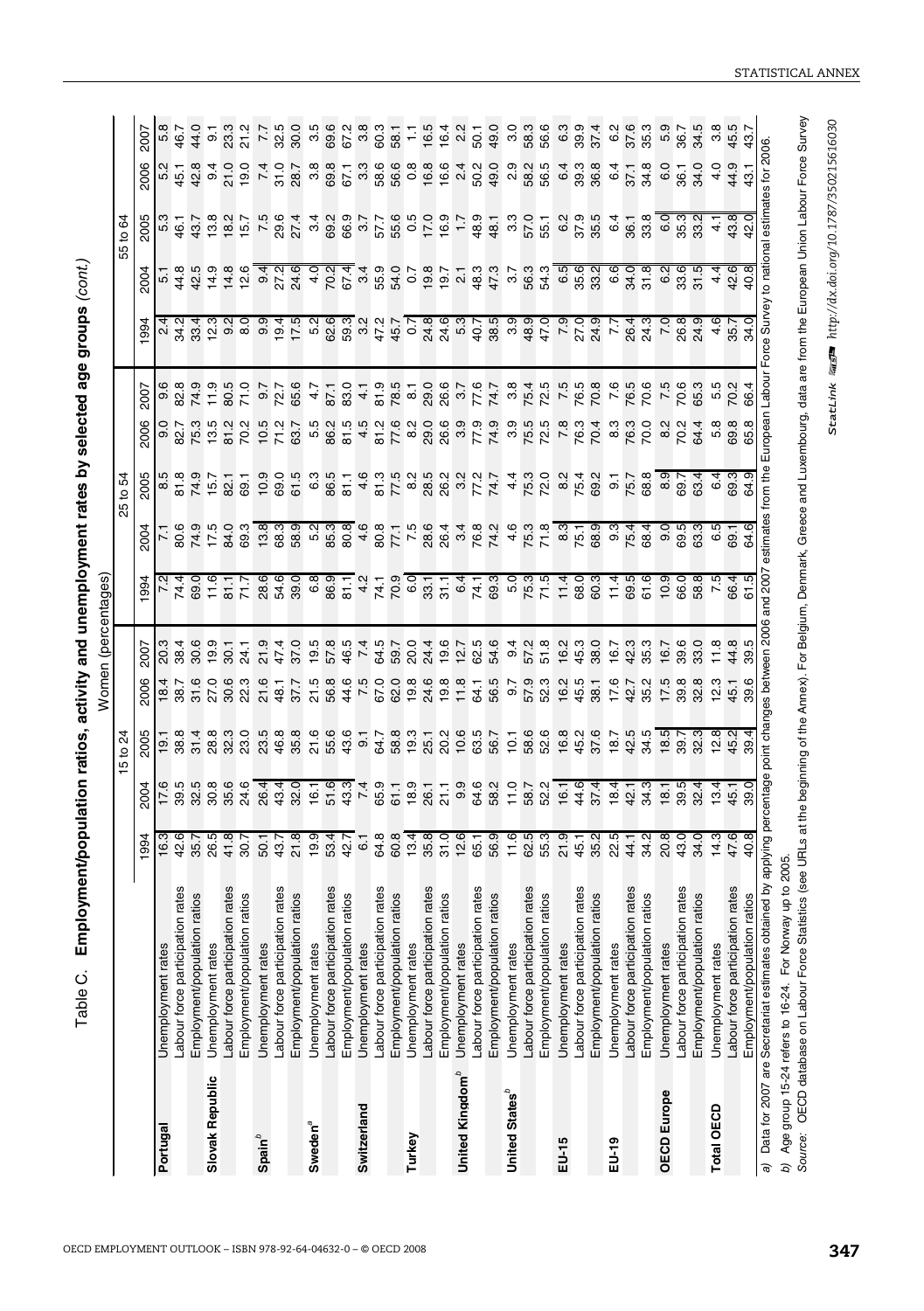|                       |                                  |                                              |                                           | Persons aged 25-64 (percentages)                                                                                                                                                                                                                                                                                                                                                                                                               |                                                                                                                        |                                     |                                                                                                                                                                                                                                                                                                                     |                                                |                                              |                                            |
|-----------------------|----------------------------------|----------------------------------------------|-------------------------------------------|------------------------------------------------------------------------------------------------------------------------------------------------------------------------------------------------------------------------------------------------------------------------------------------------------------------------------------------------------------------------------------------------------------------------------------------------|------------------------------------------------------------------------------------------------------------------------|-------------------------------------|---------------------------------------------------------------------------------------------------------------------------------------------------------------------------------------------------------------------------------------------------------------------------------------------------------------------|------------------------------------------------|----------------------------------------------|--------------------------------------------|
|                       |                                  |                                              | Both sexes                                |                                                                                                                                                                                                                                                                                                                                                                                                                                                |                                                                                                                        | Men                                 |                                                                                                                                                                                                                                                                                                                     |                                                | Women                                        |                                            |
|                       |                                  | secondary<br>Less than<br>education<br>upper | secondary<br>education<br>Upper           | education<br>Tertiary                                                                                                                                                                                                                                                                                                                                                                                                                          | secondary<br>Less than<br>education<br>upper                                                                           | secondary<br>education<br>Upper     | education<br>Tertiary                                                                                                                                                                                                                                                                                               | secondary<br>Less than<br>education<br>upper   | secondary<br>education<br>Upper              | education<br>Tertiary                      |
| Australia             | Unemployment rates               |                                              |                                           |                                                                                                                                                                                                                                                                                                                                                                                                                                                |                                                                                                                        | ຕ່                                  |                                                                                                                                                                                                                                                                                                                     | v.                                             |                                              | N                                          |
|                       | Labour force participation rates | 5.2<br>67.5<br>60.5<br>60.5                  | 3<br>3 3 3 3 7<br>3 9 3 7                 | 0<br>0<br>8 3 3 0<br>0<br>8 3 0                                                                                                                                                                                                                                                                                                                                                                                                                | 6.0<br>80.1                                                                                                            | က ထုထုက္ပ<br>က ထုထုတ္ပ              | 2.0<br>02.1                                                                                                                                                                                                                                                                                                         |                                                |                                              |                                            |
|                       | Employment/population ratios     |                                              |                                           |                                                                                                                                                                                                                                                                                                                                                                                                                                                | 75.3                                                                                                                   |                                     | 90.3                                                                                                                                                                                                                                                                                                                | 57.5<br>54.5<br>57.3                           | 69.6                                         | $\frac{1}{8}$ $\frac{1}{8}$ $\frac{1}{9}$  |
| Austria               | Unemployment rates               |                                              |                                           |                                                                                                                                                                                                                                                                                                                                                                                                                                                | 8.7                                                                                                                    |                                     | $\circ$<br>N                                                                                                                                                                                                                                                                                                        |                                                | $\frac{1}{4}$                                |                                            |
|                       | Labour force participation rates |                                              |                                           | 88.1                                                                                                                                                                                                                                                                                                                                                                                                                                           | 28<br>28 27 28 29 30 30 31 2 32 33<br>28 30 30 30 30 30 30 31 32 33 34 35 36 37 38 39 30 31 32 32 32 33 34 35 36 37 38 | 84.5<br>85 5 6 9 5 7<br>8 5 6 9 6 7 | 90.5                                                                                                                                                                                                                                                                                                                |                                                | 72.5                                         | 84.7                                       |
|                       | Employment/population ratios     |                                              |                                           | 85.9                                                                                                                                                                                                                                                                                                                                                                                                                                           |                                                                                                                        |                                     |                                                                                                                                                                                                                                                                                                                     |                                                | 69.5                                         | 82.0                                       |
| Belgium               | Unemployment rates               | 55.7<br>50.90.92.7<br>50.90.92.7             |                                           | 3.7                                                                                                                                                                                                                                                                                                                                                                                                                                            |                                                                                                                        |                                     | 88.7<br>3 3.5<br>90.4                                                                                                                                                                                                                                                                                               | $54.28000$<br>$504.3800$<br>$504.380$          | 8.4                                          |                                            |
|                       | Labour force participation rates |                                              |                                           |                                                                                                                                                                                                                                                                                                                                                                                                                                                |                                                                                                                        |                                     |                                                                                                                                                                                                                                                                                                                     |                                                |                                              | $48884$<br>$4884$                          |
|                       | Employment/population ratios     |                                              |                                           |                                                                                                                                                                                                                                                                                                                                                                                                                                                |                                                                                                                        |                                     | 87.2                                                                                                                                                                                                                                                                                                                |                                                |                                              |                                            |
| Canada                | Unemployment rates               |                                              |                                           |                                                                                                                                                                                                                                                                                                                                                                                                                                                |                                                                                                                        |                                     | $\frac{1}{4}$                                                                                                                                                                                                                                                                                                       |                                                |                                              |                                            |
|                       | Labour force participation rates |                                              |                                           |                                                                                                                                                                                                                                                                                                                                                                                                                                                |                                                                                                                        |                                     | 90.5<br>86.7                                                                                                                                                                                                                                                                                                        | 51.4                                           |                                              |                                            |
|                       | Employment/population ratios     | 56.9                                         |                                           | 8 8 9 4 8 9 9 9 9<br>8 9 4 8 9 9 9 9                                                                                                                                                                                                                                                                                                                                                                                                           |                                                                                                                        | 86.4<br>81.5<br>88.1                |                                                                                                                                                                                                                                                                                                                     | 46.4                                           |                                              |                                            |
| <b>Czech Republic</b> | Unemployment rates               | 22.3<br>56.6                                 |                                           |                                                                                                                                                                                                                                                                                                                                                                                                                                                |                                                                                                                        |                                     | $2.1$<br>93.0                                                                                                                                                                                                                                                                                                       | 21.7                                           |                                              |                                            |
|                       | Labour force participation rates |                                              |                                           |                                                                                                                                                                                                                                                                                                                                                                                                                                                |                                                                                                                        |                                     |                                                                                                                                                                                                                                                                                                                     | 50.8                                           |                                              |                                            |
|                       | Employment/population ratios     | 43.5                                         |                                           | $\begin{array}{l} \pi\hskip 2pt\alpha\hskip 2pt\alpha\hskip 2pt\alpha\hskip 2pt\tau\hskip 2pt\alpha\hskip 2pt\alpha\hskip 2pt\alpha\hskip 2pt\tau\hskip 2pt\alpha\hskip 2pt\alpha\hskip 2pt\alpha\hskip 2pt\alpha\hskip 2pt\alpha\hskip 2pt\tau\hskip 2pt\alpha\hskip 2pt\alpha\hskip 2pt\alpha\hskip 2pt\alpha\hskip 2pt\tau\hskip 2pt\alpha\hskip 2pt\alpha\hskip 2pt\tau\hskip 2pt\alpha\hskip 2pt\tau\hskip 2pt\alpha\hskip 2pt\tau\hskip$ |                                                                                                                        | 84.5<br>85.4<br>85.6                | $\frac{1}{2}$ $\frac{1}{2}$ $\frac{1}{4}$ $\frac{3}{8}$ $\frac{3}{8}$ $\frac{3}{8}$ $\frac{3}{8}$ $\frac{3}{8}$ $\frac{3}{8}$ $\frac{3}{8}$ $\frac{3}{8}$ $\frac{3}{8}$ $\frac{3}{8}$ $\frac{3}{8}$ $\frac{3}{8}$ $\frac{3}{8}$ $\frac{3}{8}$ $\frac{3}{8}$ $\frac{3}{8}$ $\frac{3}{8}$ $\frac{3}{8}$ $\frac{3}{8}$ | 39.8                                           |                                              | 82 7 4 7 9 9<br>8 7 4 7 9 9<br>8 7 4 7 9 9 |
| Denmark               | Unemployment rates               |                                              |                                           |                                                                                                                                                                                                                                                                                                                                                                                                                                                | 4.7                                                                                                                    |                                     |                                                                                                                                                                                                                                                                                                                     |                                                |                                              |                                            |
|                       | Labour force participation rates | 66.4                                         |                                           |                                                                                                                                                                                                                                                                                                                                                                                                                                                | 74.4<br>70.9                                                                                                           |                                     |                                                                                                                                                                                                                                                                                                                     | $60.7$<br>$50.7$<br>$50.7$<br>$50.3$<br>$50.3$ |                                              |                                            |
|                       | Employment/population ratios     | 62.8                                         |                                           |                                                                                                                                                                                                                                                                                                                                                                                                                                                |                                                                                                                        |                                     |                                                                                                                                                                                                                                                                                                                     |                                                |                                              |                                            |
| Finland               | Unemployment rates               | 10.1                                         |                                           |                                                                                                                                                                                                                                                                                                                                                                                                                                                | $9.2$<br>68.7                                                                                                          |                                     |                                                                                                                                                                                                                                                                                                                     |                                                |                                              |                                            |
|                       | Labour force participation rates | 65.0                                         |                                           |                                                                                                                                                                                                                                                                                                                                                                                                                                                |                                                                                                                        | $6305050000$<br>$6305000000$        |                                                                                                                                                                                                                                                                                                                     |                                                |                                              | 88 5 4 8 5 5 7<br>8 5 4 8 5 5 7            |
|                       | Employment/population ratios     | 58.4                                         |                                           |                                                                                                                                                                                                                                                                                                                                                                                                                                                |                                                                                                                        |                                     |                                                                                                                                                                                                                                                                                                                     | 53.4<br>12.0                                   |                                              |                                            |
| France                | Unemployment rates               | 11.0                                         |                                           |                                                                                                                                                                                                                                                                                                                                                                                                                                                | 62.4<br>10.0<br>65.8                                                                                                   |                                     | 5.1                                                                                                                                                                                                                                                                                                                 |                                                |                                              |                                            |
|                       | Labour force participation rates | 65.3<br>58.1                                 |                                           |                                                                                                                                                                                                                                                                                                                                                                                                                                                |                                                                                                                        |                                     | 91.4<br>86.8                                                                                                                                                                                                                                                                                                        | 58.4                                           |                                              |                                            |
|                       | Employment/population ratios     |                                              |                                           |                                                                                                                                                                                                                                                                                                                                                                                                                                                |                                                                                                                        |                                     |                                                                                                                                                                                                                                                                                                                     | 51.4                                           |                                              |                                            |
| Germany               | Unemployment rates               |                                              |                                           |                                                                                                                                                                                                                                                                                                                                                                                                                                                |                                                                                                                        |                                     |                                                                                                                                                                                                                                                                                                                     | $18.4$<br>56.9                                 |                                              |                                            |
|                       | Labour force participation rates |                                              |                                           |                                                                                                                                                                                                                                                                                                                                                                                                                                                |                                                                                                                        |                                     |                                                                                                                                                                                                                                                                                                                     |                                                |                                              |                                            |
|                       | Employment/population ratios     | $19.9$<br>$67.1$<br>$53.2$<br>$7.2$          | 8<br>8 5 9 8 5 8 6 8 9<br>8 7 9 8 5 9 8 9 |                                                                                                                                                                                                                                                                                                                                                                                                                                                |                                                                                                                        | $\frac{10.1}{77.8}$                 | $4.5$<br>$9.6$<br>$6.3$<br>$4.5$                                                                                                                                                                                                                                                                                    | 46.4<br>11.8                                   | 75.7<br>69.7<br>75.7<br>75.7<br>75.7<br>75.7 | 3<br>20 5 9 9 9 9 9 9<br>20 9 9 9 9 9 9    |
| Greece                | Unemployment rates               |                                              |                                           |                                                                                                                                                                                                                                                                                                                                                                                                                                                |                                                                                                                        |                                     |                                                                                                                                                                                                                                                                                                                     |                                                |                                              |                                            |
|                       | Labour force participation rates |                                              |                                           |                                                                                                                                                                                                                                                                                                                                                                                                                                                |                                                                                                                        | 90.3                                | 91.6                                                                                                                                                                                                                                                                                                                | 43.8                                           | 63.9                                         |                                            |
|                       | Employment/population ratios     | 64.1<br>59.5<br>14.8                         |                                           | 88.3<br>83.3                                                                                                                                                                                                                                                                                                                                                                                                                                   |                                                                                                                        | 86.0                                | 87.6                                                                                                                                                                                                                                                                                                                | 38.6                                           | 55.1                                         | 78.6                                       |
| Hungary               | Unemployment rates               |                                              | 6.                                        |                                                                                                                                                                                                                                                                                                                                                                                                                                                |                                                                                                                        | 5.5                                 | Ņ<br>ςi                                                                                                                                                                                                                                                                                                             | 14.4                                           | 6.8                                          | $\mathbf{N}$                               |
|                       | Labour force participation rates | 44.8                                         | 74.9<br>70.4                              |                                                                                                                                                                                                                                                                                                                                                                                                                                                |                                                                                                                        | 81.7                                | 88.4                                                                                                                                                                                                                                                                                                                | 38.5                                           | 67.5                                         | Ŗ.                                         |
|                       | Employment/population ratios     | 38.2                                         |                                           |                                                                                                                                                                                                                                                                                                                                                                                                                                                |                                                                                                                        | 77.2                                | 86.4                                                                                                                                                                                                                                                                                                                | ၜ<br>್ಲ                                        | စ<br>ଟ୍ର                                     | 78.1                                       |
| <b>Iceland</b>        | Unemployment rates               | πů<br>N                                      |                                           | ం                                                                                                                                                                                                                                                                                                                                                                                                                                              |                                                                                                                        |                                     |                                                                                                                                                                                                                                                                                                                     |                                                |                                              |                                            |
|                       | Labour force participation rates | 85.7<br>83.6                                 | 88                                        | $\sigma$ $\sigma$<br>ഒ് ജ്                                                                                                                                                                                                                                                                                                                                                                                                                     | $91.7$<br>89.4                                                                                                         | $\omega$ $-$<br>ತೆ ಜಿ               | 86 g                                                                                                                                                                                                                                                                                                                | പ ധ<br>80.                                     | $\infty$ ro<br>83.                           | 8 8                                        |
|                       | Employment/population ratios     |                                              |                                           |                                                                                                                                                                                                                                                                                                                                                                                                                                                |                                                                                                                        |                                     |                                                                                                                                                                                                                                                                                                                     | 78.                                            | $\overline{5}$                               |                                            |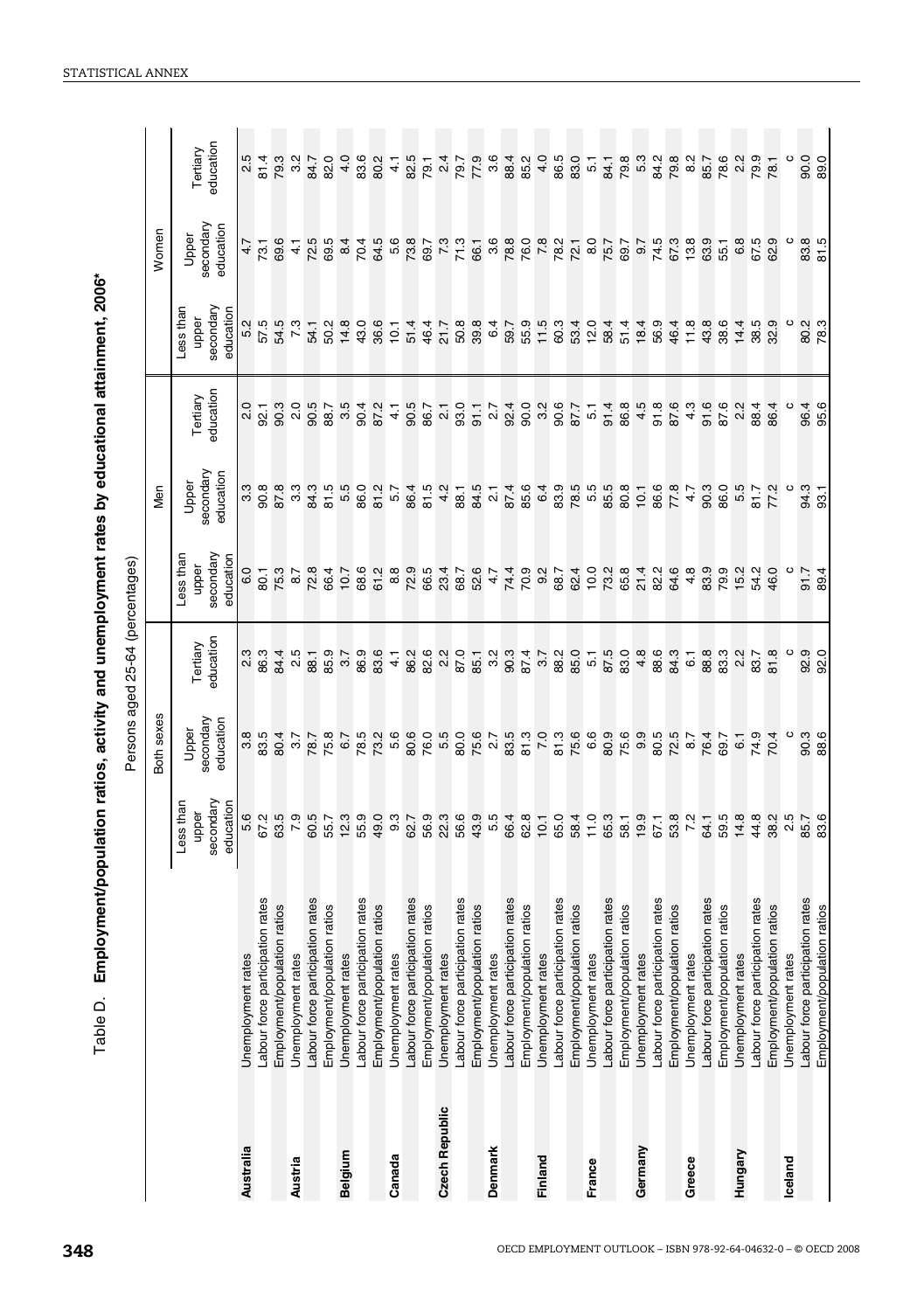|                 |                                  |                                       | Persons                     | aged 25-64 (percentages) |                                                                                                                                                                                                                                                                                                                                                                                                 |                        |                      |                                                       |                        |               |
|-----------------|----------------------------------|---------------------------------------|-----------------------------|--------------------------|-------------------------------------------------------------------------------------------------------------------------------------------------------------------------------------------------------------------------------------------------------------------------------------------------------------------------------------------------------------------------------------------------|------------------------|----------------------|-------------------------------------------------------|------------------------|---------------|
|                 |                                  |                                       | Both sexes                  |                          |                                                                                                                                                                                                                                                                                                                                                                                                 | Men                    |                      |                                                       | Women                  |               |
|                 |                                  | Less thar                             | Upper                       | Tertiary                 | Less than                                                                                                                                                                                                                                                                                                                                                                                       | Upper                  | Tertiary             | Less than                                             | Upper                  | Tertiary      |
|                 |                                  | secondary<br>education<br>upper       | secondary<br>education      | education                | secondary<br>education<br>upper                                                                                                                                                                                                                                                                                                                                                                 | secondary<br>aducation | education            | secondary<br>educatior<br>upper                       | secondary<br>noitsoube | education     |
| Ireland         | Unemployment rates               |                                       |                             |                          |                                                                                                                                                                                                                                                                                                                                                                                                 |                        |                      |                                                       |                        |               |
|                 | Labour force participation rates |                                       |                             |                          |                                                                                                                                                                                                                                                                                                                                                                                                 |                        |                      |                                                       |                        |               |
|                 | Employment/population ratios     |                                       |                             |                          |                                                                                                                                                                                                                                                                                                                                                                                                 |                        |                      |                                                       | 67.9<br>65.6           | 83.5<br>81.8  |
| taly            | Unemployment rates               |                                       |                             |                          |                                                                                                                                                                                                                                                                                                                                                                                                 |                        |                      |                                                       |                        |               |
|                 | Labour force participation rates | 3 5 9 4 5<br>3 8 9 9 9 9<br>3 9 9 9 9 |                             |                          |                                                                                                                                                                                                                                                                                                                                                                                                 |                        |                      | 6 0 1 2 3 4 9 0 1 2 3<br>6 9 9 0 1 3 9<br>6 9 0 1 3 9 | 68.9<br>64.7           |               |
|                 | Employment/population ratios     |                                       |                             |                          |                                                                                                                                                                                                                                                                                                                                                                                                 |                        |                      |                                                       |                        |               |
| Japan           | Unemployment rates               |                                       |                             |                          |                                                                                                                                                                                                                                                                                                                                                                                                 |                        |                      |                                                       |                        |               |
|                 | Labour force participation rates |                                       |                             |                          |                                                                                                                                                                                                                                                                                                                                                                                                 |                        |                      |                                                       |                        |               |
|                 | Employment/population ratios     |                                       |                             |                          | $\alpha$ $\beta$ $\beta$ $\alpha$ $\beta$ $\beta$ $\beta$ $\beta$ $\beta$ $\gamma$ $\beta$ $\beta$ $\gamma$ $\beta$ $\beta$ $\gamma$ $\gamma$ $\beta$ $\gamma$ $\gamma$ $\gamma$ $\gamma$ $\gamma$ $\gamma$ $\delta$ $\gamma$ $\delta$ $\delta$ $\delta$ $\gamma$ $\delta$ $\gamma$ $\delta$ $\gamma$ $\delta$ $\gamma$ $\delta$ $\delta$ $\delta$ $\delta$ $\delta$ $\delta$ $\delta$ $\gamma$ |                        |                      |                                                       |                        |               |
| Korea           | Unemployment rates               |                                       |                             |                          |                                                                                                                                                                                                                                                                                                                                                                                                 |                        |                      |                                                       |                        |               |
|                 | Labour force participation rates |                                       |                             |                          |                                                                                                                                                                                                                                                                                                                                                                                                 |                        |                      |                                                       |                        |               |
|                 | Employment/population ratios     |                                       |                             |                          |                                                                                                                                                                                                                                                                                                                                                                                                 |                        |                      |                                                       |                        |               |
| Luxembourg      | Unemployment rates               |                                       |                             |                          |                                                                                                                                                                                                                                                                                                                                                                                                 |                        |                      |                                                       |                        |               |
|                 | Labour force participation rates |                                       |                             |                          |                                                                                                                                                                                                                                                                                                                                                                                                 |                        |                      |                                                       |                        |               |
|                 | Employment/population ratios     |                                       |                             |                          |                                                                                                                                                                                                                                                                                                                                                                                                 |                        |                      |                                                       |                        |               |
| <b>Mexico</b>   | Unemployment rates               |                                       |                             |                          |                                                                                                                                                                                                                                                                                                                                                                                                 |                        |                      |                                                       |                        |               |
|                 | Labour force participation rates |                                       |                             |                          |                                                                                                                                                                                                                                                                                                                                                                                                 |                        |                      |                                                       |                        |               |
|                 | Employment/population ratios     |                                       |                             |                          |                                                                                                                                                                                                                                                                                                                                                                                                 |                        |                      |                                                       |                        |               |
| Netherlands     | Unemployment rates               |                                       |                             |                          |                                                                                                                                                                                                                                                                                                                                                                                                 |                        |                      |                                                       |                        |               |
|                 | Labour force participation rates |                                       |                             |                          |                                                                                                                                                                                                                                                                                                                                                                                                 |                        |                      |                                                       |                        |               |
|                 | Employment/population ratios     |                                       |                             |                          |                                                                                                                                                                                                                                                                                                                                                                                                 |                        |                      |                                                       |                        |               |
| New Zealand     | Unemployment rates               |                                       |                             |                          |                                                                                                                                                                                                                                                                                                                                                                                                 |                        |                      |                                                       |                        |               |
|                 | Labour force participation rates |                                       |                             |                          |                                                                                                                                                                                                                                                                                                                                                                                                 |                        |                      |                                                       |                        |               |
|                 | Employment/population ratios     |                                       |                             |                          |                                                                                                                                                                                                                                                                                                                                                                                                 |                        |                      |                                                       |                        |               |
| Norway          | Unemployment rates               |                                       |                             |                          |                                                                                                                                                                                                                                                                                                                                                                                                 |                        |                      |                                                       |                        |               |
|                 | Labour force participation rates |                                       |                             |                          |                                                                                                                                                                                                                                                                                                                                                                                                 |                        |                      |                                                       |                        |               |
|                 | Employment/population ratios     |                                       |                             |                          |                                                                                                                                                                                                                                                                                                                                                                                                 |                        |                      |                                                       | 78.0<br>12.6           |               |
| Poland          | Unemployment rates               |                                       |                             |                          |                                                                                                                                                                                                                                                                                                                                                                                                 |                        |                      |                                                       |                        |               |
|                 | Labour force participation rates |                                       |                             |                          |                                                                                                                                                                                                                                                                                                                                                                                                 |                        |                      |                                                       |                        |               |
|                 | Employment/population ratios     |                                       | 73.6<br>65.6                |                          |                                                                                                                                                                                                                                                                                                                                                                                                 |                        |                      |                                                       | $887487778$ $87487778$ |               |
| Portugal        | Unemployment rates               |                                       |                             |                          |                                                                                                                                                                                                                                                                                                                                                                                                 |                        |                      |                                                       |                        | $6.0$<br>90.4 |
|                 | Labour force participation rates |                                       |                             |                          |                                                                                                                                                                                                                                                                                                                                                                                                 |                        |                      |                                                       |                        |               |
|                 | Employment/population ratios     |                                       |                             |                          |                                                                                                                                                                                                                                                                                                                                                                                                 | 82.7                   | rù                   |                                                       |                        | 85.0<br>3.3   |
| Slovak Republic | Unemployment rates               |                                       | 8<br>8 8 9 9 9<br>8 9 9 9 9 |                          | 80.4<br>48.2                                                                                                                                                                                                                                                                                                                                                                                    | $\overline{8}$         | $\circ$<br>88 N 81 8 |                                                       |                        |               |
|                 | Labour force participation rates | 41.9<br>23.5                          |                             |                          | 54.1<br>28.0                                                                                                                                                                                                                                                                                                                                                                                    | 88.1<br>80.4           |                      | ಹೆ ಸ                                                  |                        | $\frac{1}{2}$ |
|                 | Employment/population ratios     |                                       |                             |                          |                                                                                                                                                                                                                                                                                                                                                                                                 |                        |                      |                                                       |                        |               |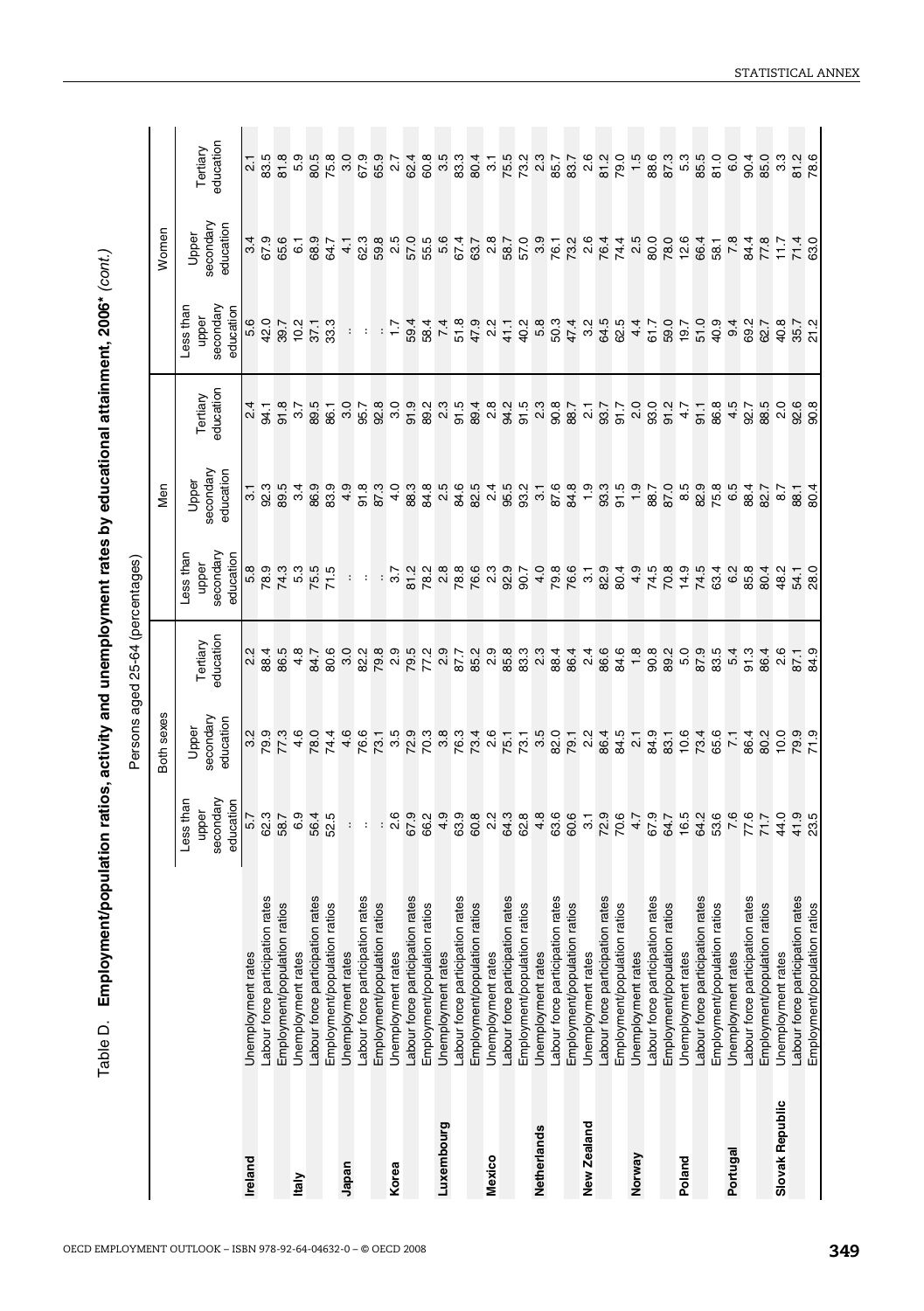|                         |                                                        |                                              |                                 | Persons aged 25-64    | (percentages)                                |                                 |                       |                                              |                                 |                       |
|-------------------------|--------------------------------------------------------|----------------------------------------------|---------------------------------|-----------------------|----------------------------------------------|---------------------------------|-----------------------|----------------------------------------------|---------------------------------|-----------------------|
|                         |                                                        |                                              | Both sexes                      |                       |                                              | Men                             |                       |                                              | Women                           |                       |
|                         |                                                        | secondary<br>Less than<br>education<br>upper | secondary<br>education<br>Upper | education<br>Tertiary | secondary<br>Less than<br>education<br>upper | secondary<br>education<br>Upper | education<br>Tertiary | secondary<br>education<br>Less than<br>upper | secondary<br>education<br>Upper | education<br>Tertiary |
| Spain                   | Unemployment rates                                     | 9.0                                          | 6.9                             |                       | 6.3                                          | 4.6                             | $\frac{1}{4}$         | 13.8                                         | 9.8                             |                       |
|                         | Labour force participation rates                       | 65.7                                         | 81.6                            | 5.5<br>88             | 83.3                                         | 90.8                            | 91.9                  | 47.6                                         | 72.1                            |                       |
|                         | Employment/population ratios                           | 59.8                                         | 75.9                            | 83.4                  | 78.1                                         | 86.6                            | 88.2                  | 41.0                                         | 65.0                            |                       |
| Sweden                  | Unemployment rates                                     | 7.3                                          | 5.1                             | 4.2                   | 6.7                                          | 4.9                             | 4.5                   | 8.5                                          | 5.2                             |                       |
|                         | Labour force participation rates                       | 72.2                                         | 86.3                            | $\overline{5}$        | 79.6                                         | 89.9                            | 92.0                  | 62.4                                         | 82.2                            |                       |
|                         | Employment/population ratios                           | 66.9                                         | 81.9                            | 87.3                  |                                              | 85.5                            | 87.9                  | 57,1                                         | 77.9                            |                       |
| Switzerland             | Unemployment rates                                     | 7.6                                          | 3.2<br>82.8                     |                       | $74.3$<br>5 5 9<br>5 1 9                     | 2.7                             | 1.9                   | 9.0                                          | 5.7                             |                       |
|                         | Labour force participation rates                       | 70.7                                         |                                 |                       |                                              | 90.6                            | 95.5                  | 63.0                                         | 76.5                            |                       |
|                         | Employment/population ratios                           | 65.3                                         | 80.1                            | ္<br>လူလူလူ ဇာ        | 77.1                                         | 88.1                            | 93.7                  | 57.3                                         | 73.7                            |                       |
| Turkey                  | Unemployment rates                                     | 8.3                                          | 9.0                             |                       | 8.8                                          | 7.5                             | 5.9                   | 6.5<br>23.0<br>22                            | 16.5                            |                       |
|                         | Labour force participation rates                       | 53.5                                         | 69.0<br>62.7                    | 81.0                  |                                              | 88.7                            | 87.6                  |                                              | 33.5<br>28.0                    |                       |
|                         | Employment/population ratios                           | 49.0                                         |                                 | 75.5<br>2.2           |                                              | 82.1                            | 82.4                  |                                              |                                 |                       |
| <b>United Kingdom</b>   | Labour force participation rates<br>Unemployment rates | 70.3<br>5.7                                  | 4.0<br>84.1                     | 90.1                  | 82.8<br>84.6.3<br>87.3                       | 3.9<br>88.1                     | 2.5<br>92.1           | 4.9<br>64.6                                  | $\overline{4}$ .<br>79.1        |                       |
|                         |                                                        | 66.3                                         | 80.7                            | 88.1                  | 72.3                                         | 84.7                            | 89.8                  | 61.5                                         |                                 |                       |
| <b>United States</b>    | Employment/population ratios<br>Unemployment rates     | 8.3                                          | 4.6                             | 2.5                   | 7.6                                          | 4.8                             | 2.7                   | 9.4                                          | 75.9<br>4.3                     |                       |
|                         | Labour force participation rates                       | 63.2                                         | 76.9                            | 84.9                  | 76.2                                         | 83.9                            | 90.2                  | 48.3                                         | 70.0                            |                       |
|                         | Employment/population ratios                           | 58.0                                         | 73.3                            | 82.7                  | 70.4                                         | 79.9                            | 87.7                  | 43.8                                         | 67.0                            |                       |
| $EU-19a$                | Unemployment rates                                     | 11.8                                         | $\overline{6}$                  | 3.7                   | 11.3                                         | 5.1                             | 3.3                   | 12.9                                         | 7.3                             |                       |
|                         | Labour force participation rates                       | 62.3                                         | 80.1                            | 88.1                  | 74.4                                         | 87.0                            | 91.5                  | 51.4                                         | 73.1                            |                       |
|                         | Employment/population ratios                           | 55.5                                         | 75.3                            | 84.8                  | 66.6                                         | 82.6                            | 88.5                  | 45.2                                         | 67.8                            |                       |
| Total OECD <sup>®</sup> | Unemployment rates                                     | 9.6                                          | 5.4                             | 3.5                   | 9.5                                          | 4.7                             | 3.2                   | 10.6                                         | 6.5                             |                       |
|                         | Labour force participation rates                       | 64.1                                         | 80.0                            | 87.4                  |                                              |                                 | 92.0                  | 52.7                                         | 71.1                            |                       |
|                         | Employment/population ratios                           | 58.4                                         | 75.9                            | 84.4                  | 76.9<br>70.3                                 | 88.2<br>84.2                    | 89.1                  | 47.6                                         | 66.7                            |                       |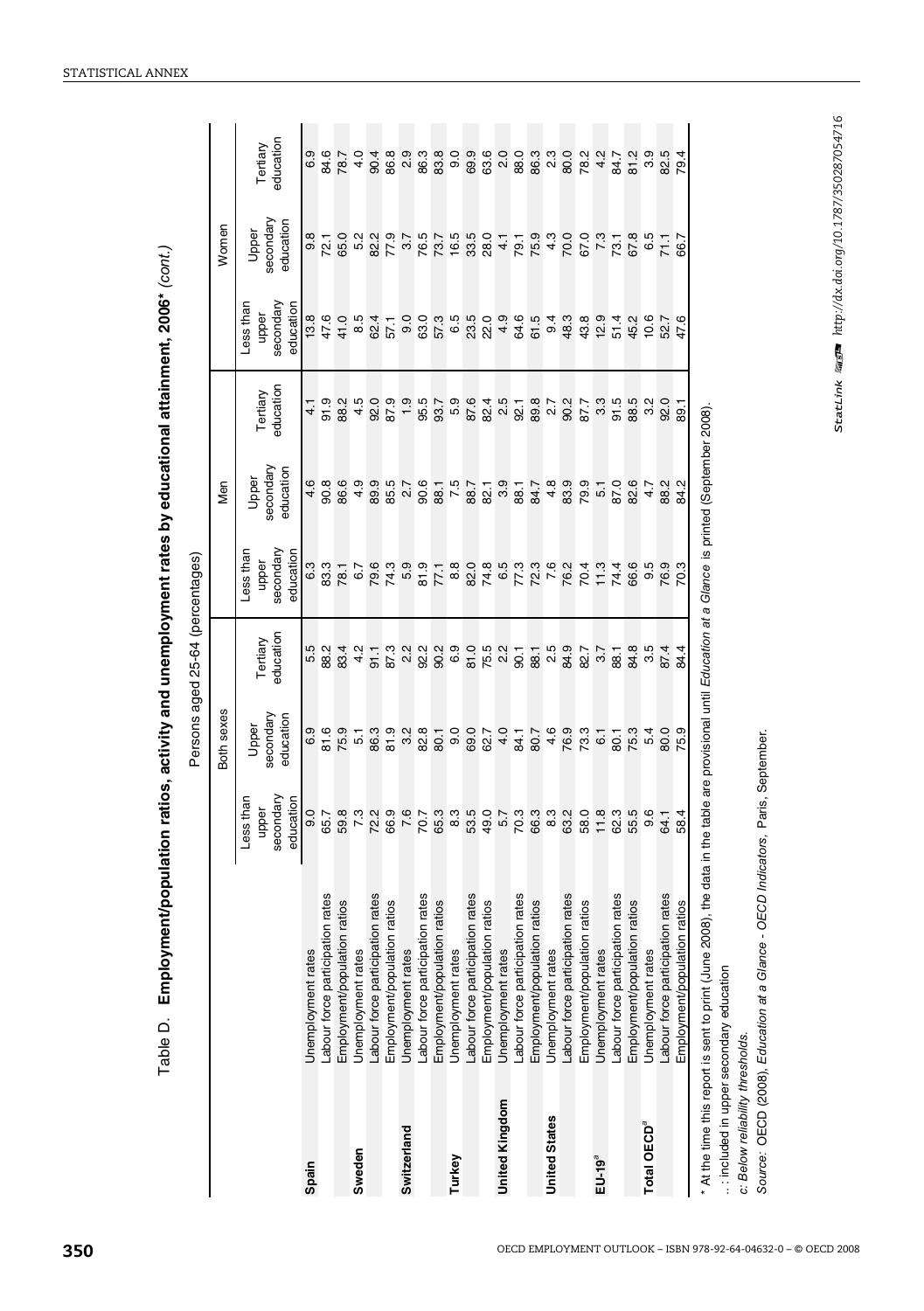|                            |           |       |                      |                      | Percentages          |                                                          |      |                      |           |      |
|----------------------------|-----------|-------|----------------------|----------------------|----------------------|----------------------------------------------------------|------|----------------------|-----------|------|
|                            |           |       |                      |                      |                      | Part-time employment as a proportion of total employment |      |                      |           |      |
|                            |           |       | Men                  |                      |                      |                                                          |      | Women                |           |      |
|                            | 1994      | 2004  | 2005                 | 2006                 | 2007                 | 1994                                                     | 2004 | 2005                 | 2006      | 2007 |
| Australia <sup>b,c</sup>   |           | 12.0  | 12.0                 | 12.4                 | 12.4                 |                                                          | 38.4 | 39.9                 | 39.1      | 38.5 |
| Austria                    |           | 3.7   | 4.6                  | 5.4                  | 5.2                  |                                                          | 29.4 | 29.4                 | 31.4      | 31.5 |
| Belgium                    | 4.4       | 6.3   | 6.2                  | 6.7                  | 6.3                  | 30.0                                                     | 34.5 | 33.4                 | 34.7      | 32.9 |
| Canada                     | 10.8      | 10.9  | 10.8                 | 10.9                 | 11.0                 | 28.8                                                     | 27.2 | 26.9                 | 26.2      | 26.1 |
| <b>Czech Republic</b>      | 2.1       | 1.5   | 1.6                  | 1.6                  | 1.7                  | 5.6                                                      | 5.2  | 5.5                  | 5.6       | 5.9  |
| Denmark                    | 9.8       | 11.5  | 11.8                 | 11.4                 | 12.4                 | 26.2                                                     | 24.0 | 24.4                 | 25.6      | 23.9 |
| Finland                    | 6.5       | 8.0   | 7.9                  | 8.1                  | 8.2                  | 11.5                                                     | 14.9 | 14.8                 | 14.9      | 15.5 |
| France                     | 5.3       | 4.7   | 5.2                  | 5.2                  | 5.0                  | 24.5                                                     | 23.4 | 23.0                 | 22.6      | 23.1 |
| Germany                    | 3.0       | 6.3   | 7.4                  | 7.6                  | 7.9                  | 28.0                                                     | 37.0 | 39.4                 | 39.1      | 39.2 |
| Greece                     | 5.0       | 3.0   | 3.0                  | 4.0                  | 4.1                  | 13.1                                                     | 10.8 | 11.1                 | 12.9      | 13.6 |
| Hungary                    |           | 1.9   | 1.8                  | 1.5                  | 1.6                  |                                                          | 4.8  | 5.0                  | 4.2       | 4.2  |
| Iceland                    | 9.2       | $7.8$ | 7.3                  | 7.6                  | 8.0                  | 37.9                                                     | 26.4 | 26.6                 | 26.0      | 25.4 |
| Ireland                    | 6.4       | 6.9   | 7.1                  | 7.7                  | 7.6                  | 25.5                                                     | 34.7 | 35.0                 | 34.9      | 35.6 |
| Italy                      | 4.2       | 5.6   | 5.1                  | 5.3                  | 5.4                  | 20.6                                                     | 28.7 | 29.2                 | 29.4      | 29.9 |
| Japan <sup>d</sup>         | 7.5       | 8.8   | 8.8                  | 8.5                  | 9.2                  | 26.9                                                     | 31.3 | 31.7                 | 31.3      | 32.6 |
| Korea <sup>e</sup>         | 2.9       | 5.9   | 6.5                  | 6.3                  | 6.3                  | 6.8                                                      | 11.9 | 12.5                 | 12.3      | 12.5 |
| Luxembourg                 | 1.9       | 1.8   | 1.6                  | 1.5                  | 1.6                  | 25.7                                                     | 29.6 | 30.7                 | 27.2      | 28.8 |
| Mexico                     | $\ddotsc$ | 8.1   | $\ddot{\phantom{1}}$ | $\ddot{\phantom{1}}$ | $\ddot{\phantom{1}}$ | $\ddot{\phantom{1}}$                                     | 27.6 | $\ddot{\phantom{1}}$ | $\cdot$ . |      |
| Netherlands                | 11.3      | 15.1  | 15.3                 | 15.8                 | 16.2                 | 54.5                                                     | 60.2 | 60.9                 | 59.7      | 60.0 |
| New Zealand                | 9.0       | 10.7  | 10.2                 | 10.1                 | 11.2                 | 36.1                                                     | 35.4 | 35.3                 | 34.5      | 34.7 |
| Norway                     | 7.7       | 10.3  | 10.0                 | 10.6                 | 10.5                 | 37.7                                                     | 33.2 | 32.9                 | 32.9      | 31.6 |
| Poland                     |           | 7.5   | 7.1                  | 6.5                  | 6.0                  |                                                          | 17.5 | 17.4                 | 16.3      | 15.0 |
| Portugal                   | 4.9       | 5.8   | 5.9                  | 5.9                  | 6.3                  | 15.2                                                     | 14.0 | 14.4                 | 13.2      | 14.3 |
| Slovak Republic            | 1.3       | 1.6   | 1.4                  | 1.3                  | 1.2                  | 4.4                                                      | 4.5  | 4.1                  | 4.1       | 4.4  |
| Spain                      | 2.4       | 2.7   | 4.0                  | 3.9                  | 3.8                  | 14.3                                                     | 17.6 | 22.1                 | 21.4      | 20.9 |
| Sweden                     | 7.1       | 8.5   | 8.5                  | 8.4                  | 9.5                  | 24.9                                                     | 20.8 | 19.0                 | 19.0      | 19.7 |
| Switzerland <sup>c</sup>   | 6.8       | 8.1   | 8.0                  | 8.8                  | 8.7                  | 44.9                                                     | 45.2 | 45.7                 | 45.7      | 45.6 |
| Turkey                     | 4.9       | 3.7   | 3.2                  | 4.4                  | 4.6                  | 18.5                                                     | 14.8 | 13.4                 | 17.8      | 19.2 |
| <b>United Kingdom</b>      | 7.0       | 9.7   | 9.8                  | 9.9                  | 9.9                  | 41.2                                                     | 40.3 | 39.1                 | 38.8      | 38.6 |
| United States <sup>f</sup> | 8.5       | 8.1   | 7.8                  | 7.8                  | 7.6                  | 20.4                                                     | 18.8 | 18.3                 | 17.8      | 17.9 |
| $EU-15g$                   | 5.0       | 6.5   | 7.0                  | 7.1                  | 7.2                  | 28.3                                                     | 31.1 | 31.8                 | 31.6      | 31.7 |
| $EU-19g$                   | 4.8       | 6.3   | 6.7                  | 6.8                  | 6.8                  | 27.1                                                     | 28.6 | 29.2                 | 29.0      | 28.9 |
| OECD Europe $g$            | 4.9       | 6.0   | 6.3                  | 6.5                  | 6.6                  | 27.0                                                     | 28.1 | 28.6                 | 28.6      | 28.7 |
| Total OECD <sup>g</sup>    | 5.7       | 7.3   | 7.3                  | 7.4                  | 7.5                  | 21.5                                                     | 25.4 | 25.4                 | 25.1      | 25.3 |

## Table E. **Incidence and composition of part-time employment***<sup>a</sup>*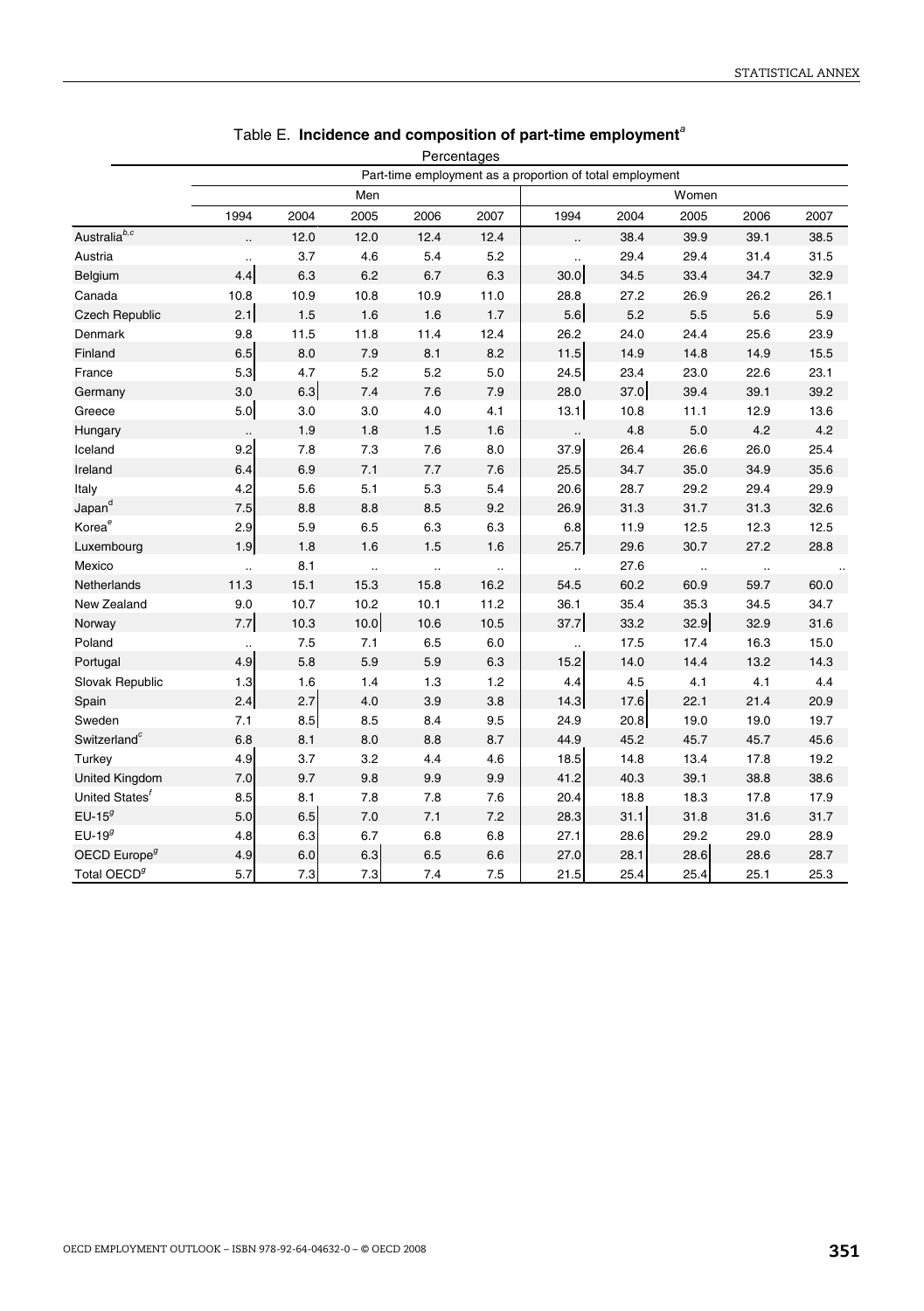|                          |           |      |          |          | <b>Felcelliages</b>                                      |                      |                                       |          |          |      |
|--------------------------|-----------|------|----------|----------|----------------------------------------------------------|----------------------|---------------------------------------|----------|----------|------|
|                          |           |      |          |          | Part-time employment as a proportion of total employment |                      | Women's share in part-time employment |          |          |      |
|                          | 1994      | 2004 | 2005     | 2006     | 2007                                                     | 1994                 | 2004                                  | 2005     | 2006     | 2007 |
| Australiab,c             |           | 23.8 | 24.5     | 24.4     | 24.1                                                     |                      | 72.2                                  | 73.1     | 72.1     | 71.6 |
| Austria                  | $\ddotsc$ | 15.4 | 16.0     | 17.3     | 17.2                                                     | $\ddot{\phantom{a}}$ | 86.9                                  | 84.4     | 83.1     | 83.5 |
| Belgium                  | 14.6      | 18.9 | 18.5     | 19.3     | 18.3                                                     | 81.8                 | 81.3                                  | 81.7     | 81.1     | 81.2 |
| Canada                   | 18.9      | 18.5 | 18.3     | 18.1     | 18.2                                                     | 68.9                 | 68.8                                  | 68.6     | 68.1     | 68.0 |
| <b>Czech Republic</b>    | 3.6       | 3.1  | 3.3      | 3.3      | 3.5                                                      | 67.7                 | 72.9                                  | 72.8     | 72.8     | 72.3 |
| Denmark                  | 17.3      | 17.3 | 17.6     | 18.1     | 17.7                                                     | 69.4                 | 64.5                                  | 63.8     | 66.2     | 62.8 |
| Finland                  | 8.9       | 11.3 | 11.2     | 11.4     | 11.7                                                     | 62.8                 | 63.3                                  | 63.6     | 62.9     | 63.7 |
| France                   | 13.8      | 13.3 | 13.4     | 13.3     | 13.4                                                     | 78.6                 | 80.7                                  | 79.2     | 78.8     | 80.3 |
| Germany                  | 13.5      | 20.1 | 21.8     | 22.0     | 22.2                                                     | 87.1                 | 82.8                                  | 81.4     | 81.2     | 80.7 |
| Greece                   | 7.8       | 6.0  | 6.1      | 7.5      | 7.8                                                      | 59.1                 | 68.9                                  | 69.5     | 67.0     | 67.9 |
| Hungary                  |           | 3.3  | 3.2      | 2.7      | 2.8                                                      |                      | 67.7                                  | 70.5     | 70.4     | 68.6 |
| Iceland                  | 22.6      | 16.6 | 16.4     | 16.0     | 15.9                                                     | 78.3                 | 75.0                                  | 76.2     | 74.2     | 72.7 |
| Ireland                  | 13.5      | 19.3 | 19.6     | 19.9     | 20.3                                                     | 70.3                 | 80.3                                  | 80.2     | 78.7     | 79.6 |
| Italy                    | 10.0      | 14.8 | 14.6     | 14.9     | 15.1                                                     | 72.6                 | 77.1                                  | 79.0     | 78.4     | 78.5 |
| Japan <sup>d</sup>       | 15.4      | 18.1 | 18.3     | 18.0     | 18.9                                                     | 71.1                 | 71.4                                  | 71.8     | 72.4     | 71.5 |
| Korea <sup>e</sup>       | 4.5       | 8.4  | 9.0      | 8.8      | 8.9                                                      | 61.3                 | 59.0                                  | 57.9     | 58.5     | 58.9 |
| Luxembourg               | 10.7      | 13.2 | 13.9     | 12.7     | 13.1                                                     | 88.6                 | 91.9                                  | 93.2     | 93.1     | 93.1 |
| Mexico                   | $\ldots$  | 15.1 | $\ldots$ | $\ldots$ | $\ldots$                                                 | $\ldots$             | 65.1                                  | $\ldots$ | $\ldots$ |      |
| Netherlands              | 28.9      | 35.0 | 35.7     | 35.5     | 36.1                                                     | 76.8                 | 76.0                                  | 76.3     | 75.5     | 75.4 |
| New Zealand              | 21.0      | 22.0 | 21.7     | 21.3     | 22.0                                                     | 76.1                 | 73.6                                  | 74.8     | 74.4     | 72.6 |
| Norway                   | 21.5      | 21.1 | 20.8     | 21.1     | 20.4                                                     | 80.6                 | 74.1                                  | 74.6     | 73.5     | 72.9 |
| Poland                   |           | 12.0 | 11.7     | 10.8     | 10.1                                                     |                      | 65.7                                  | 66.5     | 67.0     | 67.0 |
| Portugal                 | 9.5       | 9.6  | 9.8      | 9.3      | 10.0                                                     | 71.3                 | 67.0                                  | 67.9     | 65.8     | 66.1 |
| Slovak Republic          | 2.7       | 2.8  | 2.6      | 2.5      | 2.6                                                      | 72.0                 | 69.0                                  | 69.2     | 70.0     | 74.0 |
| Spain                    | 6.4       | 8.5  | 11.3     | 11.1     | 10.9                                                     | 75.5                 | 81.0                                  | 78.9     | 79.3     | 79.8 |
| Sweden                   | 15.8      | 14.4 | 13.5     | 13.4     | 14.4                                                     | 76.8                 | 69.5                                  | 67.1     | 67.3     | 65.0 |
| Switzerland <sup>c</sup> | 23.2      | 24.9 | 25.1     | 25.5     | 25.4                                                     | 83.3                 | 82.1                                  | 82.6     | 81.2     | 81.3 |
| Turkey                   | 8.8       | 6.6  | 5.8      | 7.9      | 8.4                                                      | 61.0                 | 59.4                                  | 59.4     | 58.6     | 59.7 |
| <b>United Kingdom</b>    | 22.4      | 24.0 | 23.5     | 23.4     | 23.3                                                     | 82.7                 | 78.3                                  | 77.8     | 77.6     | 77.4 |
| United States'           | 14.2      | 13.2 | 12.8     | 12.6     | 12.6                                                     | 68.4                 | 68.3                                  | 68.4     | 67.8     | 68.4 |
| $EU-15g$                 | 14.6      | 17.3 | 18.0     | 18.0     | 18.1                                                     | 80.1                 | 78.9                                  | 78.4     | 78.1     | 78.0 |
| $EU-19g$                 | 14.1      | 16.1 | 16.7     | 16.6     | 16.7                                                     | 79.9                 | 78.1                                  | 77.7     | 77.5     | 77.4 |
| OECD Europe $g$          | 13.8      | 15.4 | 15.8     | 16.0     | 16.1                                                     | 78.7                 | 77.4                                  | 77.1     | 76.6     | 76.6 |
| Total OECD <sup>g</sup>  | 12.3      | 15.1 | 15.3     | 15.2     | 15.4                                                     | 73.2                 | 72.5                                  | 73.2     | 72.9     | 72.8 |

#### Table E. **Incidence and composition of part-time employment***a (cont.)* **Percentages**

*a)* Part-time employment refers to persons who usually work less than 30 hours per week in their main job. Data include only persons declaring usual hours.

*b)* New series based on usual weekly hours worked available since 2001 replacing the old series based on weekly-actual hours.

*c)* Part-time employment based on hours worked at all jobs.

*d)* New series of part-time workers working less than 30 weekly actual hours available only since 2000. This series replaces previous series on part-time work of less than 35 weekly actual hours. Figures estimated for 1994 by backdating the series on part-time work of less than 30 hours prior to 2000 in line with the trend observed in the series of part-time work of less than 35 hours.

*e) f)* Data are based on actual hours worked. Data are for wage and salary workers only.

*g)* For above countries only.

*Sources and definitions:* OECD database on Labour Force Statistics (see URLs at the beginning of the Annex). For Austria, Belgium, Denmark, France, Germany, Greece, Ireland, Italy, Luxembourg, the Netherlands, Portugal, Spain and the United Kingdom, data are from the European Union Labour Force Survey. See OECD (1997), "Definition of Part-time Work for the Purpose of International Comparisons", Labour Market and Social Policy Occasional Paper No. 22, available on Internet (*www.oecd.org/els/workingpapers* ).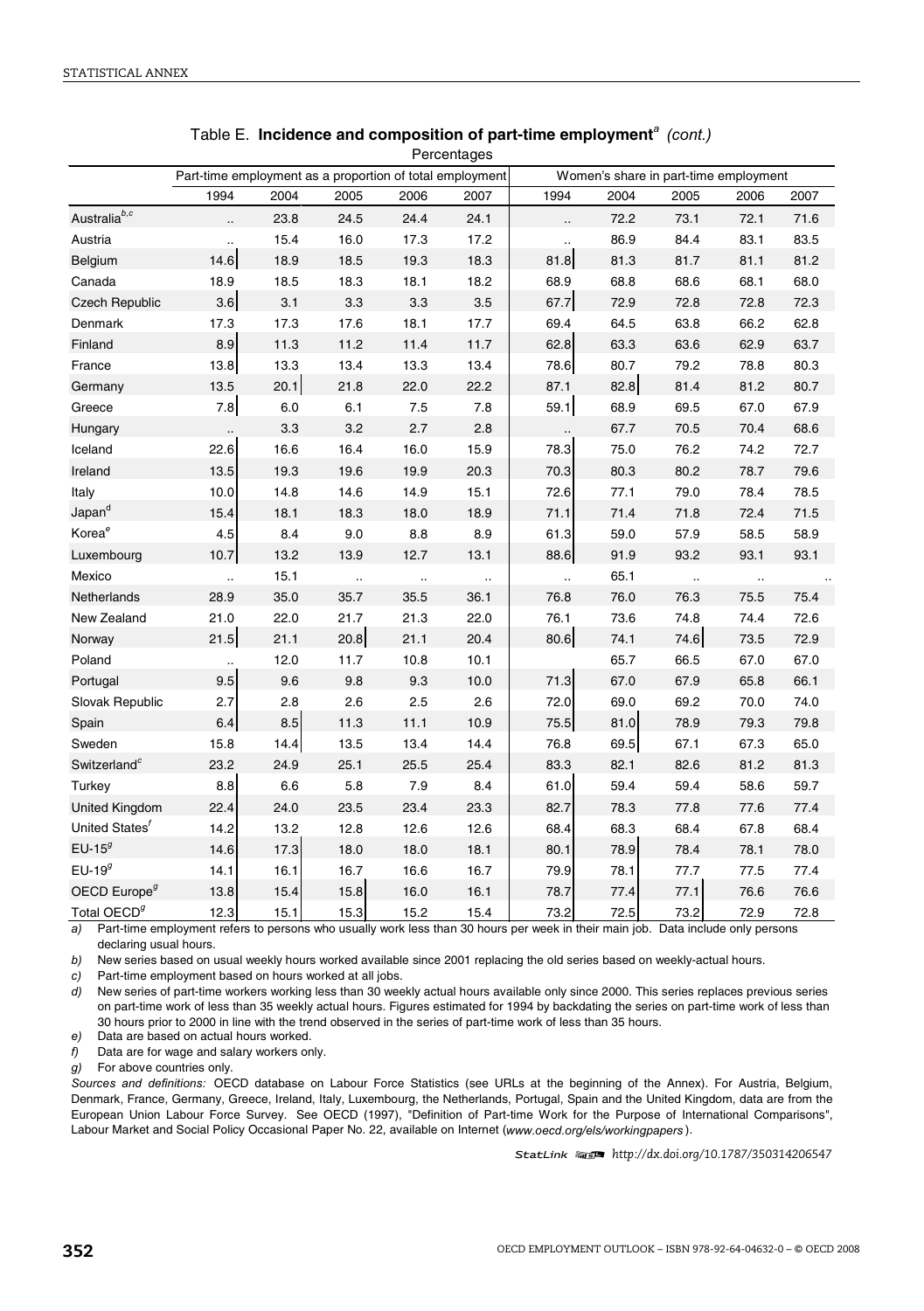|                         | 1979                        | 1983                 | 1994                 | 2002                 | 2003               | 2004                 | 2005    | 2006      | 2007      |
|-------------------------|-----------------------------|----------------------|----------------------|----------------------|--------------------|----------------------|---------|-----------|-----------|
| <b>Total employment</b> |                             |                      |                      |                      |                    |                      |         |           |           |
| Australia               | 1823                        | 1 7 7 4              | 1807                 | 1740                 | 1737               | 1747                 | 1 7 3 2 | 1723      | 1722      |
| Austria                 | $\ldots$                    | $\ddotsc$            | $\ddot{\phantom{a}}$ | 1 6 3 2              | 1 6 4 2            | 1 6 5 0              | 1656    | 1 6 5 5   | 1 6 5 2   |
| Belgium                 | $\ddot{\phantom{a}}$        | 1768                 | 1 646                | 1579                 | 1575               | 1549                 | 1 5 6 5 | 1 571     | 1566      |
| Canada                  | 1825                        | 1768                 | 1762                 | 1 7 4 4              | 1 7 3 4            | 1753                 | 1738    | 1738      | 1736      |
| Czech Republic          | $\ddot{\phantom{a}}$        | $\bar{\Omega}$       | 2 0 4 3              | 1 9 8 0              | 1972               | 1986                 | 2 0 0 2 | 1 9 9 7   | 1985      |
| <b>Denmark</b>          | 1 6 3 6                     | 1 638                | 1 5 4 8              | 1579                 | 1577               | 1579                 | 1 5 6 4 | 1 574     |           |
| Finland <sup>b</sup>    | $\mathcal{L}_{\mathcal{A}}$ | 1809                 | 1 777                | 1686                 | 1 6 6 9            | 1688                 | 1 6 6 6 | 1 660     | 1 651     |
| Finland <sup>c</sup>    | 1869                        | 1823                 | 1775                 | 1728                 | 1720               | 1724                 | 1718    | 1 7 1 4   | 1 6 9 8   |
| France <sup>d</sup>     | 1855                        | 1758                 | 1 675                | 1 5 3 6              | 1 5 3 1            | 1558                 | 1 550   | 1 5 6 8   | 1 5 6 1   |
| Germany                 | $\ldots$                    | $\ddot{\phantom{a}}$ | 1 5 4 7              | 1 4 4 5              | 1 4 3 9            | 1 4 4 2              | 1 4 3 5 | 1 4 3 3   | 1 4 3 3   |
| <b>Western Germany</b>  | 1770                        | 1705                 | 1515                 | 1428                 | 1 4 2 2            | 1426                 | 1419    | 1418      | 1419      |
| Greece                  | $\ddot{\phantom{a}}$ .      | 2 1 5 2              | 2 0 9 2              | 2 0 8 7              | 2 0 8 7            | 2060                 | 2 0 5 3 | $\ddotsc$ |           |
| Hungary                 | $\ddot{\phantom{a}}$        | 2 1 1 2              | 2 0 3 2              | 2 0 2 6              | 1997               | 1996                 | 1 9 9 4 | 1989      | 1986      |
| Iceland <sup>d</sup>    | 1875                        | 1860                 | 1813                 | 1812                 | 1807               | 1810                 | 1794    | 1795      | 1807      |
| Ireland                 | $\mathcal{L}_{\mathcal{A}}$ | 1981                 | 1883                 | 1 6 9 5              | 1671               | 1668                 | 1 6 5 4 | 1 640     | 1 6 3 0   |
| Italy                   | $\mathcal{L}_{\mathcal{A}}$ | 1876                 | 1857                 | 1831                 | 1826               | 1826                 | 1819    | 1814      | 1824      |
| Japan                   | 2 1 2 6                     | 2 0 9 5              | 1898                 | 1798                 | 1799               | 1787                 | 1775    | 1784      | 1785      |
| Korea                   | $\ddot{\phantom{a}}$        | 2923                 | 2651                 | 2 4 6 5              | 2 4 3 4            | 2 3 9 4              | 2 3 5 4 | 2 3 0 5   | $\sim$    |
| Luxembourg              | $\mathcal{L}_{\mathcal{A}}$ | 1779                 | 1709                 | 1 6 3 4              | 1 6 3 0            | 1586                 | 1570    | 1 604     | 1 5 4 2   |
| Mexico                  | $\cdot$ .                   |                      | ă.                   | 1888                 | 1857               | 1849                 | 1 909   | 1883      | 1871      |
| Netherlands             | $\ddot{\phantom{a}}$        |                      | 1411                 | 1 3 4 8              | 1 3 6 3            | 1 3 6 2              | 1 375   | 1 3 9 1   | 1 3 9 2   |
| New Zealand             | $\bar{\mathbf{r}}$          | $\bar{\Omega}$       | 1849                 | 1817                 | 1813               | 1827                 | 1810    | 1787      | 1 7 7 1   |
| Norway                  | 1 5 8 0                     | 1 5 5 3              | 1 505                | 1414                 | 1 3 9 9            | 1417                 | 1 4 2 0 | 1 4 0 8   | 1411      |
| Poland                  | $\ldots$                    |                      |                      | 1979                 | 1 9 8 4            | 1983                 | 1 9 9 4 | 1 9 8 5   | 1976      |
| Portugal                | $\sim$                      | $\ddot{\phantom{1}}$ | 1838                 | 1767                 | 1742               | 1763                 | 1752    | 1758      | 1728      |
| Slovak Republic         | $\ddotsc$                   |                      | 1854                 | 1746                 | 1 673              | 1708                 | 1741    | 1749      |           |
| Spain                   | 1 9 3 0                     | 1825                 | 1733                 | 1721                 | 1706               | 1690                 | 1 672   | 1 6 5 5   | 1 6 5 2   |
| Sweden                  | 1 530                       | 1 5 3 2              | 1 608                | 1 5 3 4              | 1 559              | 1575                 | 1 607   | 1 576     | 1 5 6 2   |
| Switzerland             | 1819                        | 1760                 | 1725                 | 1 6 2 9              | 1 6 3 9            | 1 6 6 9              | 1 6 6 9 | 1 657     | $\ddotsc$ |
| Turkey                  | $\bar{\mathbf{r}}$          | $\ddot{\phantom{a}}$ | $\ddot{\phantom{a}}$ | $\ddot{\phantom{a}}$ | $\bar{\mathbf{r}}$ | $\ddot{\phantom{1}}$ | 1918    | 1918      | $\sim$    |
| <b>United Kingdom</b>   | 1818                        | 1717                 | 1740                 | 1696                 | 1677               | 1672                 | 1676    | 1 6 6 9   | 1 670     |
| <b>United States</b>    | 1825                        | 1816                 | 1833                 | 1807                 | 1797               | 1799                 | 1795    | 1797      | 1 7 9 4   |

| Table F. Average annual hours actually worked per person in employment <sup>a</sup> |  |  |
|-------------------------------------------------------------------------------------|--|--|
|                                                                                     |  |  |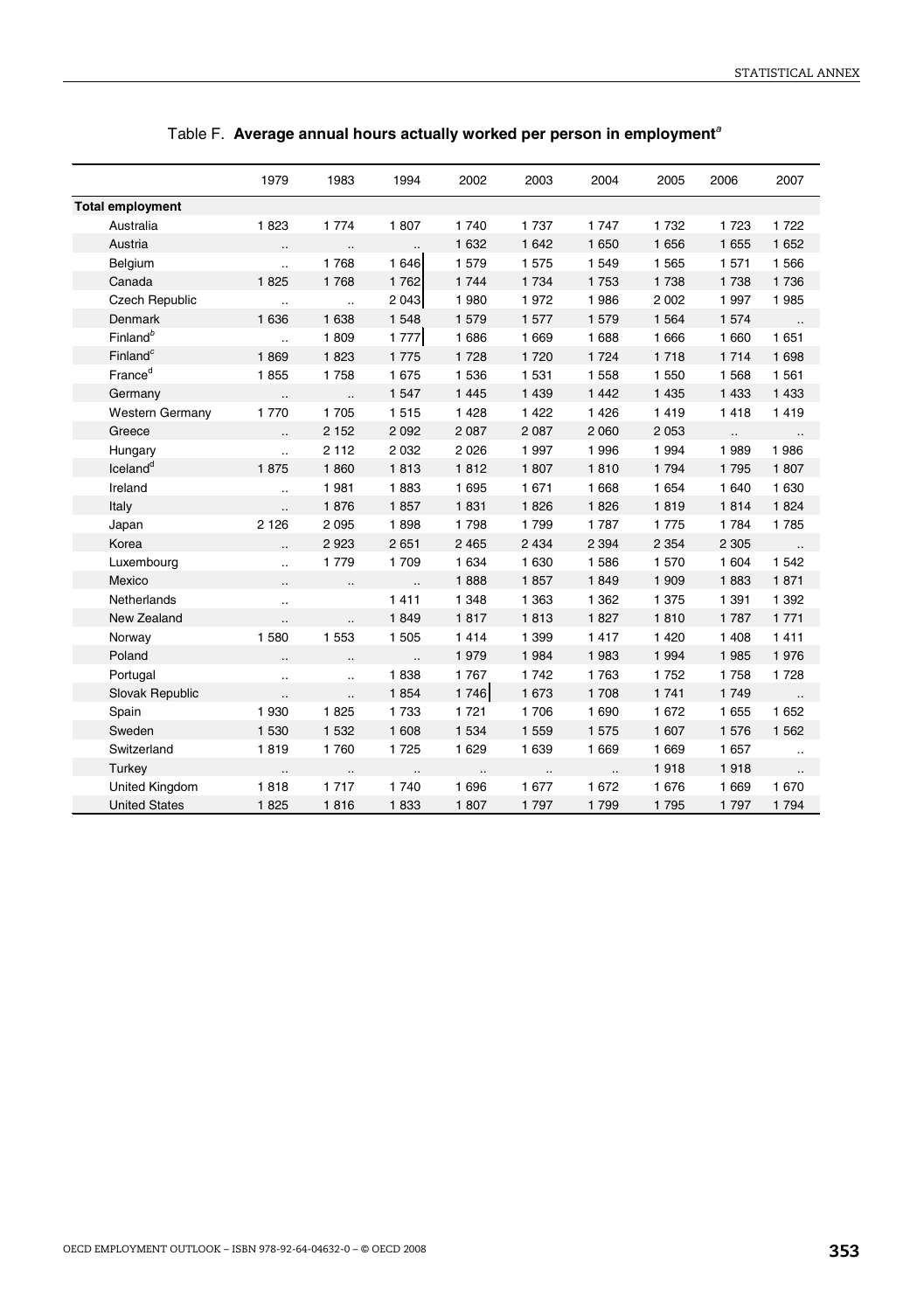|                        | 1979                        | 1983                        | 1994               | 2002    | 2003    | 2004    | 2005    | 2006    | 2007                        |
|------------------------|-----------------------------|-----------------------------|--------------------|---------|---------|---------|---------|---------|-----------------------------|
| Dependent employment   |                             |                             |                    |         |         |         |         |         |                             |
| Austria <sup>d</sup>   | $\cdot$ .                   | $\ddotsc$                   | $\mathbf{r}$       | 1493    | 1484    | 1 5 3 3 | 1494    | 1486    | 1474                        |
| Belgium                | $\ddotsc$                   |                             | 1 5 6 2            | 1510    | 1 4 4 9 | 1441    | 1 4 5 0 | 1 4 6 0 | 1 4 6 1                     |
| Canada                 | 1791                        | 1743                        | 1 746              | 1738    | 1727    | 1744    | 1735    | 1 7 3 4 | 1 7 3 3                     |
| <b>Czech Republic</b>  | $\ddot{\phantom{1}}$        |                             | 1974               | 1896    | 1882    | 1 900   | 1923    | 1922    | 1914                        |
| Denmark                | 1 600                       | 1614                        | 1 5 24             | 1 5 4 2 | 1 5 4 0 | 1 5 4 4 | 1 5 3 0 | 1 5 4 1 |                             |
| Finland <sup>b</sup>   | $\ddotsc$                   |                             | 1 670              | 1 609   | 1 5 9 6 | 1 6 2 2 | 1 605   | 1 600   | 1 5 9 4                     |
| France <sup>d</sup>    | 1710                        | 1 608                       | 1 563              | 1 4 4 3 | 1 4 3 9 | 1 4 6 6 | 1 4 5 9 | 1 4 6 5 | 1 4 5 7                     |
| Germany                | $\ddot{\phantom{1}}$        | ä.                          | 1 4 7 4            | 1 3 6 5 | 1 3 6 0 | 1 3 6 4 | 1 3 5 4 | 1 3 5 1 | 1 3 5 3                     |
| <b>Western Germany</b> | 1 6 8 9                     | 1 6 2 1                     | 1 4 3 5            | 1 3 4 5 | 1 3 4 1 | 1 3 4 7 | 1 3 3 8 | 1 3 3 6 | 1 3 3 9                     |
| Greece                 | $\ddot{\phantom{a}}$        | 1766                        | 1792               | 1818    | 1812    | 1803    | 1811    | 1797    | 1783                        |
| Hungary                | $\mathcal{L}_{\mathbf{r}}$  | 1829                        | 1759               | 1766    | 1777    | 1807    | 1803    | 1799    | 1780                        |
| Iceland <sup>d</sup>   | $\ddot{\phantom{1}}$        | ä.                          | 1 7 7 4            | 1740    | 1782    | 1823    | 1816    | 1813    | 1822                        |
| Ireland                | x.                          | 1702                        | 1 6 5 2            | 1 6 6 7 | 1583    | 1570    | 1562    | 1557    | 1543                        |
| Japan <sup>e</sup>     | 2 1 1 4                     | 2 0 9 8                     | 1 9 0 4            | 1837    | 1846    | 1840    | 1829    | 1842    | 1850                        |
| Japan <sup>t</sup>     | $\ddotsc$                   | $\ddot{\phantom{a}}$        | 1910               | 1825    | 1828    | 1816    | 1802    | 1811    | 1808                        |
| Korea <sup>9</sup>     | $\mathcal{L}_{\mathcal{A}}$ | 2 7 3 4                     | 2 4 7 1            | 2410    | 2 3 9 0 | 2 3 8 0 | 2 3 5 1 | 2 3 0 2 | 2 2 6 6                     |
| Korea <sup>f</sup>     | $\ddot{\phantom{a}}$        | 2714                        | 2 4 5 3            | 2 3 9 5 | 2 3 7 8 | 2 3 6 6 | 2 3 4 1 | 2 2 9 4 | 2 2 6 1                     |
| Luxembourg             | u.                          | 1 638                       | 1 5 9 8            | 1 5 8 2 | 1 5 5 5 | 1 5 3 5 | 1 5 2 4 | 1 580   | 1 5 4 1                     |
| Mexico                 | $\ddot{\phantom{a}}$        | $\ddotsc$                   | $\bar{\mathbf{r}}$ | 1945    | 1 9 0 8 | 1919    | 1970    | 1944    | 1933                        |
| <b>Netherlands</b>     | 1 5 9 1                     | 1 5 3 0                     | 1 3 8 8            | 1 3 1 7 | 1 309   | 1 3 1 2 | 1 3 2 2 | 1 3 3 6 | $\mathcal{L}_{\mathcal{A}}$ |
| New Zealand            | $\ddot{\phantom{a}}$        | $\ddotsc$                   | 1772               | 1758    | 1758    | 1787    | 1777    | 1760    | 1751                        |
| Poland                 | $\ddotsc$                   | ä.                          | $\ddotsc$          | 1958    | 1956    | 1957    | 1970    | 1958    | 1953                        |
| Portugal               | $\ddotsc$                   | ä.                          | 1 6 9 0            | 1686    | 1677    | 1 6 9 0 | 1680    | 1694    | 1 675                       |
| Slovak Republic        | $\bar{\mathbf{r}}$          | $\mathcal{L}_{\mathcal{A}}$ | 1 9 4 2            | 1 9 5 0 | 1898    | 1913    | 1942    | 1944    | 1947                        |
| Spain                  | 1844                        | 1750                        | 1 6 6 6            | 1682    | 1 6 6 7 | 1 6 5 4 | 1640    | 1 6 2 4 | 1 6 2 1                     |
| <b>United Kingdom</b>  | 1753                        | 1 6 5 5                     | 1 6 9 6            | 1 674   | 1 6 5 5 | 1 6 4 9 | 1 6 5 5 | 1 648   | 1 6 5 5                     |
| <b>United States</b>   | 1828                        | 1827                        | 1839               | 1810    | 1800    | 1803    | 1800    | 1801    | 1798                        |

|  | Table F. Average annual hours actually worked per person in employment <sup>a</sup> (cont.) |  |  |  |  |  |
|--|---------------------------------------------------------------------------------------------|--|--|--|--|--|
|--|---------------------------------------------------------------------------------------------|--|--|--|--|--|

*a)* The concept used is the total number of hours worked over the year divided by the average number of people in employment. The data are intended for comparisons of trends over time; they are unsuitable for comparisons of the level of average annual hours of work for a given year, because of differences in their sources. Part-time workers are covered as well as full-time workers.

- b) Data estimated from the Labour Force Survey.
- c) Data estimated from national accounts.
- *d)* Data for the years 2006 and 2007 are estimates.
- *e)* Data refer to establishments with 30 or more regular employees.
- *f)* Data refer to establishments with five or more regular employees.
- *g)* Data refer to establishments with ten or more regular employees.
- *Sources and definitions:*

The series on annual hours actually worked per person in **total employment** presented in this table for all 30 OECD countries are now consistent with the series retained for the calculation of productivity measures in the OECD Productivity database (*www.oecd.org/statistics/productivity/compendium* ). Hours actually worked per person in employment are according to National Accounts concepts for 16 countries: Austria, Canada, Denmark, Finland, France, Germany, Greece, Hungary, Italy, Korea, Norway, the Slovak Republic, Spain, Sweden, Switzerland and Turkey. Secretariat estimates for Belgium, Ireland, Luxembourg, the Netherlands (for total employment only) and Portugal for annual hours worked based on the European Labour Force Survey. For the remaining countries, the sources and methodologies are the same as those presented in the previous edition of the *OECD Employment Outlook* , as are estimates reported for **dependent employment** for 26 countries.

Country specific notes can be found at: *www.oecd.org/employment/outlook.*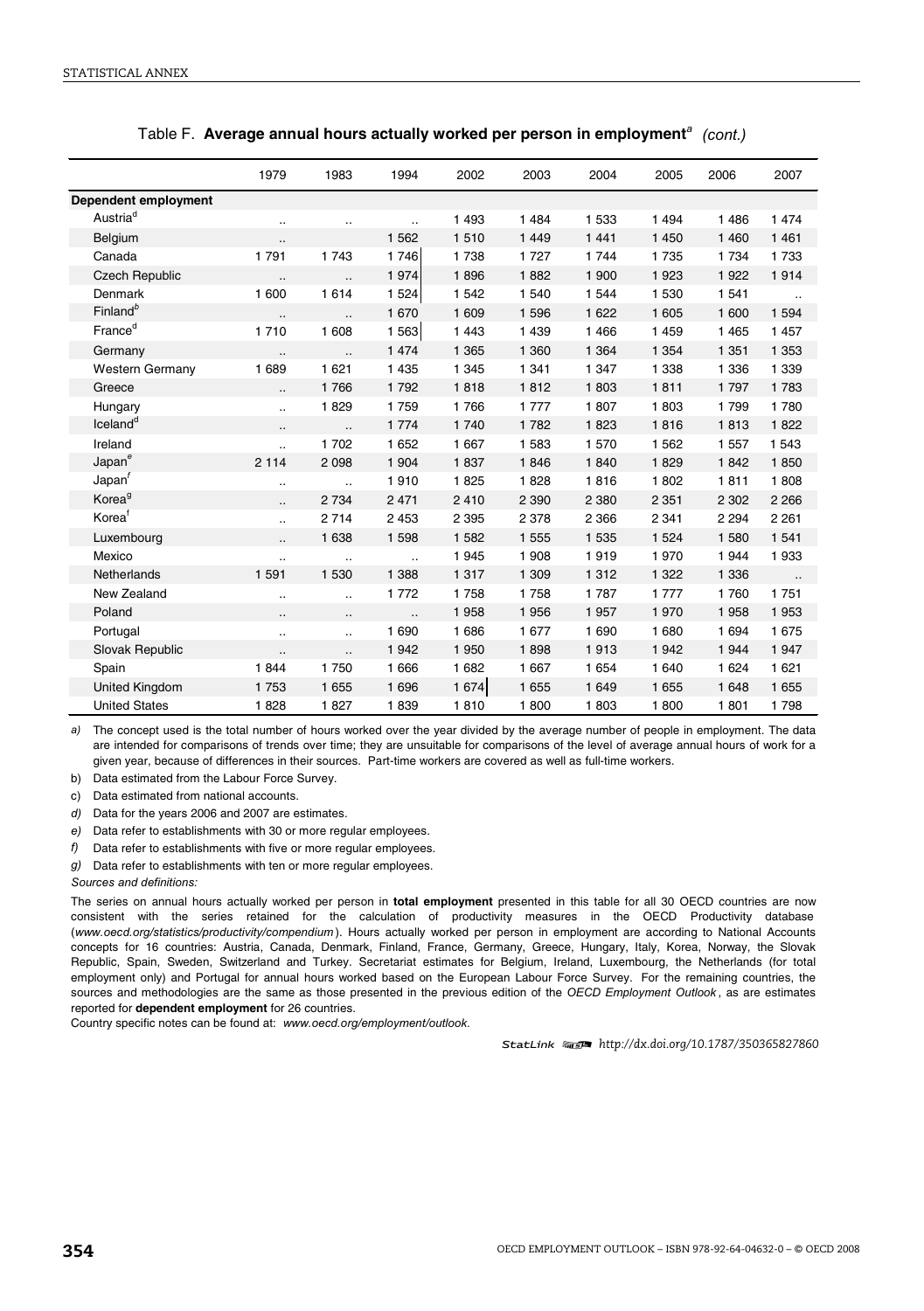|                       |                   |                      |                   |                    |                    | As a percentage of total unemployment |                   |                      |          |                    |
|-----------------------|-------------------|----------------------|-------------------|--------------------|--------------------|---------------------------------------|-------------------|----------------------|----------|--------------------|
|                       |                   | 1994                 |                   | 2004               |                    | 2005                                  |                   | 2006                 |          | 2007               |
|                       |                   | 6 months 12 months   |                   | 6 months 12 months | 6 months 12 months |                                       |                   | 6 months 12 months   |          | 6 months 12 months |
|                       | and over and over |                      | and over and over |                    | and over           | and over                              | and over and over |                      | and over | and over           |
| Australia             | 52.6              | 36.1                 | 33.5              | 20.5               | 30.2               | 17.7                                  | 30.6              | 17.8                 | 27.1     | 15.5               |
| Austria               | 31.8              | 18.4                 | 46.3              | 27.6               | 43.2               | 25.3                                  | 44.2              | 27.3                 | 44.2     | 26.8               |
| Belgium               | 75.2              | 58.3                 | 68.9              | 49.6               | 68.3               | 51.6                                  | 69.0              | 55.6                 | 68.1     | 50.0               |
| Canada                | 32.7              | 17.9                 | 17.8              | 9.5                | 17.2               | 9.6                                   | 16.0              | 8.7                  | 14.8     | $7.5\,$            |
| <b>Czech Republic</b> | 41.9              | 22.3                 | 71.6              | 51.8               | 72.7               | 53.6                                  | 75.0              | 55.2                 | 71.6     | 53.4               |
| Denmark               | 54.0              | 32.1                 | 45.0              | 22.6               | 43.8               | 25.9                                  | 33.7              | 20.4                 | 29.5     | 18.2               |
| Finland               |                   | $\ddot{\phantom{a}}$ | 40.8              | 23.4               | 41.8               | 24.9                                  | 39.7              | 24.8                 | 37.9     | 23.0               |
| France                | 61.7              | 38.5                 | 60.6              | 40.9               | 60.4               | 41.4                                  | 61.0              | 42.2                 |          |                    |
| Germany               | 63.8              | 44.3                 | 67.6              | 51.8               | 70.9               | 54.1                                  | 73.1              | 57.3                 | 71.3     | 56.6               |
| Greece                | 72.8              | 50.5                 | 74.4              | 54.8               | 72.6               | 53.7                                  | 75.2              | 55.6                 | 68.2     | 50.3               |
| Hungary               | 62.6              | 41.3                 | 61.7              | 45.1               | 63.4               | 46.1                                  | 62.9              | 46.1                 | 64.0     | 47.5               |
| Iceland               | (32.2)            | (15.1)               | (21.3)            | (11.2)             | (21.7)             | (13.3)                                | (13.6)            | (7.3)                | (11.1)   | (8.0)              |
| Ireland               | 80.7              | 64.3                 | 55.0              | 34.3               | 52.6               | 34.3                                  | 53.2              | 34.3                 | 50.1     | 30.3               |
| Italy                 | 79.5              | 61.5                 | 65.5              | 49.7               | 67.7               | 52.2                                  | 68.5              | 52.9                 | 65.4     | 49.9               |
| Japan                 | 36.1              | 17.5                 | 50.0              | 33.7               | 49.1               | 33.3                                  | 48.1              | 33.0                 | 48.2     | 32.0               |
| Korea                 | 20.7              | 5.4                  | 11.4              | 1.1                | 11.6               | 0.8                                   | 11.3              | 1.1                  | 11.7     | 0.6                |
| Luxembourg $t$        | (54.7)            | (29.6)               | (44.9)            | (21.0)             | (51.1)             | (26.4)                                | (50.1)            | (29.5)               | (54.7)   | (33.5)             |
| Mexico                | $\ddotsc$         | $\ddot{\phantom{0}}$ | 5.1               | 1.1                | 6.8                | 2.3                                   | 6.2               | 2.5                  | 5.4      | 2.7                |
| Netherlands           | 77.5              | 49.4                 | 55.1              | 32.5               | 59.9               | 40.1                                  | 62.7              | 45.2                 | 59.1     | 41.7               |
| New Zealand           | 50.4              | 32.7                 | 23.9              | 11.7               | 21.5               | 9.4                                   | 20.0              | 7.1                  | 16.7     | 5.7                |
| Norway                | 43.7              | 28.8                 | 25.3              | 9.2                | 25.3               | 9.5                                   | 32.3              | 14.1                 | 25.1     | 8.5                |
| Poland                | 65.2              | 40.4                 | 68.7              | 47.9               | 71.6               | 52.2                                  | 69.1              | 50.4                 | 64.3     | 45.9               |
| Portugal              | 57.2              | 43.4                 | 65.0              | 43.2               | 69.3               | 48.6                                  | 70.5              | 51.8                 | 67.6     | 47.3               |
| Slovak Republic       | 63.9              | 42.6                 | 77.0              | 60.6               | 81.4               | 68.1                                  | 84.3              | 73.1                 | 82.3     | 70.8               |
| Spain                 | 73.4              | 56.2                 | 58.0              | 37.7               | 47.7               | 32.6                                  | 44.4              | 29.5                 | 42.6     | 27.6               |
| Sweden                | 46.7              | 25.7                 | 37.3              | 18.9               |                    |                                       |                   | $\ddot{\phantom{a}}$ | 27.3     | 13.0               |
| Switzerland           | 50.1              | 29.0                 | 53.9              | 33.5               | 59.1               | 39.0                                  | 58.6              | 39.1                 | 56.6     | 40.8               |
| Turkey                | 68.9              | 45.9                 | 56.9              | 39.2               | 55.6               | 39.6                                  | 51.4              | 35.8                 | 46.3     | 30.4               |
| <b>United Kingdom</b> | 63.4              | 45.4                 | 38.8              | 21.4               | 38.2               | 22.4                                  | 40.9              | 22.1                 | 41.5     | 24.7               |
| <b>United States</b>  | 20.3              | 12.2                 | 21.9              | 12.7               | 19.6               | 11.8                                  | 17.6              | 10.0                 | 17.6     | 10.0               |
| $EU-15g$              | 67.6              | 48.4                 | 60.3              | 42.3               | 61.2               | 44.2                                  | 61.5              | 44.7                 | 58.7     | 42.3               |
| $EU-19g$              | 66.9              | 47.0                 | 62.5              | 44.0               | 63.7               | 46.3                                  | 63.4              | 46.4                 | 60.1     | 43.6               |
| OECD Europe $g$       | 66.9              | 46.7                 | 61.6              | 43.2               | 62.5               | 45.3                                  | 61.7              | 44.9                 | 58.1     | 41.7               |
| Total OECD $h$        | 52.6              | 35.5                 | 46.7              | 31.7               | 46.9               | 32.8                                  | 45.8              | 32.1                 | 42.6     | 29.3               |

# Table G. **Incidence of long-term unemployment***a, b, c, d, e*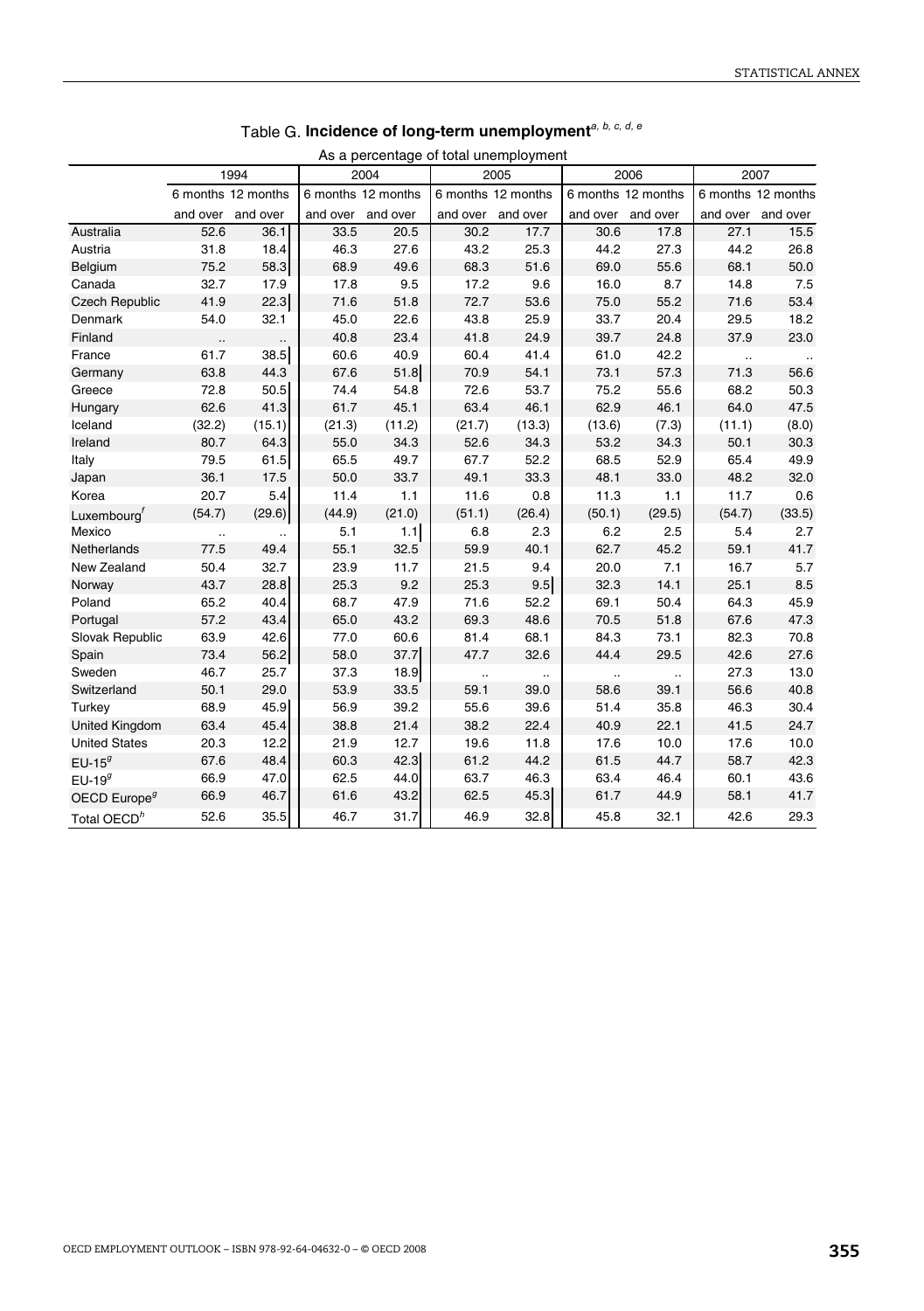|                         |                   |                    |                   | As a percentage of male unemployment |          |                    |           |                    |        |                    |
|-------------------------|-------------------|--------------------|-------------------|--------------------------------------|----------|--------------------|-----------|--------------------|--------|--------------------|
|                         |                   | 1994               |                   | 2004                                 |          | 2005               |           | 2006               |        | 2007               |
|                         |                   | 6 months 12 months |                   | 6 months 12 months                   |          | 6 months 12 months |           | 6 months 12 months |        | 6 months 12 months |
|                         | and over and over |                    | and over and over |                                      |          | and over and over  |           | and over and over  |        | and over and over  |
| Australia               | 56.9              | 39.9               | 37.0              | 23.4                                 | 33.8     | 20.2               | 33.1      | 20.1               | 27.7   | 16.5               |
| Austria                 | 30.8              | 18.4               | 46.5              | 28.6                                 | 42.9     | 25.6               | 46.2      | 29.5               | 43.9   | 26.6               |
| Belgium                 | 72.4              | 53.4               | 70.7              | 50.4                                 | 65.7     | 50.4               | 68.1      | 54.7               | 67.7   | 49.1               |
| Canada                  | 34.5              | 19.5               | 18.9              | 10.4                                 | 17.8     | 10.1               | 16.1      | 9.1                | 15.7   | 8.4                |
| <b>Czech Republic</b>   | 40.4              | 21.7               | 69.2              | 49.3                                 | 71.9     | 52.9               | 72.7      | 53.9               | 70.5   | 51.7               |
| Denmark                 | 52.1              | 31.9               | 47.4              | 22.5                                 | 49.3     | 29.7               | 36.3      | 20.7               | 29.2   | 18.4               |
| Finland                 |                   |                    | 43.7              | 25.3                                 | 44.9     | 27.9               | 42.3      | 28.0               | 41.0   | 26.5               |
| France                  | 60.3              | 37.4               | 60.7              | 40.8                                 | 58.8     | 40.5               | 60.9      | 42.8               |        |                    |
| Germany                 | 60.4              | 41.2               | 65.7              | 50.5                                 | 70.1     | 53.7               | 72.8      | 57.8               | 71.6   | 57.5               |
| Greece                  | 65.8              | 41.3               | 67.1              | 47.2                                 | 64.5     | 43.1               | 72.4      | 48.1               | 61.4   | 42.1               |
| Hungary                 | 65.0              | 43.6               | 62.6              | 47.0                                 | 64.0     | 47.9               | 62.9      | 47.1               | 63.8   | 47.3               |
| Iceland                 | (29.7)            | (14.0)             | (16.2)            | (8.8)                                | (17.5)   | (10.5)             | (15.4)    | 9.2)               | (11.2) | (9.5)              |
| Ireland                 | 83.0              | 68.5               | 61.7              | 40.8                                 | 60.0     | 42.4               | 59.2      | 40.8               | 54.9   | 36.0               |
| Italy                   | 77.4              | 59.6               | 63.8              | 47.3                                 | 66.2     | 50.5               | 66.2      | 50.8               | 64.3   | 47.3               |
| Japan                   | 40.2              | 21.4               | 56.1              | 40.2                                 | 56.3     | 40.3               | 55.5      | 40.9               | 55.7   | 40.3               |
| Korea                   | 22.8              | 6.4                | 13.4              | 1.4                                  | 12.9     | 1.0                | 12.2      | 1.2                | 13.9   | 0.7                |
| Luxembourg              | (59.6)            | (33.8)             | (44.9)            | (22.2)                               | (53.3)   | (33.8)             | (53.7)    | (34.4)             | (61.1) | (39.1)             |
| Mexico                  | $\ddotsc$         |                    | 6.0               | $1.1$                                | 6.1      | 2.2                | 6.3       | 2.7                | 5.3    | 3.0                |
| Netherlands             | 74.3              | 50.0               | 58.2              | 36.0                                 | 63.8     | 44.7               | 64.3      | 46.8               | 61.5   | 43.9               |
| New Zealand             | 55.7              | 37.2               | 26.8              | 13.7                                 | 24.3     | 12.6               | 21.9      | 8.8                | 18.3   | 6.1                |
| Norway                  | 43.5              | 28.1               | 28.2              | 10.7                                 | 27.0     | 10.4               | 35.9      | 16.8               | 26.7   | 9.9                |
| Poland                  | 61.8              | 36.8               | 67.9              | 46.9                                 | 70.4     | 51.3               | 68.3      | 49.0               | 64.1   | 45.8               |
| Portugal                | 54.2              | 42.3               | 64.7              | 43.8                                 | 66.5     | 47.1               | 68.0      | 50.3               | 66.5   | 48.2               |
| Slovak Republic         | 63.8              | 41.7               | 76.5              | 60.8                                 | 81.0     | 68.7               | 84.3      | 73.9               | 82.8   | 72.3               |
| Spain                   | 68.5              | 49.5               | 53.8              | 33.2                                 | 42.9     | 28.2               | 40.3      | 25.9               | 38.3   | 23.9               |
| Sweden                  | 50.0              | 29.1               | 39.7              | 20.9                                 | $\ldots$ | $\cdot$ .          | $\cdot$ . | $\cdot$ .          | 29.9   | 14.5               |
| Switzerland             | 47.4              | 22.9               | 50.2              | 31.5                                 | 58.8     | 37.1               | 54.4      | 35.0               | 55.9   | 37.9               |
| Turkey                  | 66.8              | 43.7               | 55.0              | 37.0                                 | 53.0     | 36.9               | 48.6      | 32.6               | 42.7   | 27.1               |
| <b>United Kingdom</b>   | 68.6              | 51.2               | 43.0              | 25.0                                 | 43.2     | 26.2               | 46.4      | 27.5               | 46.8   | 29.7               |
| <b>United States</b>    | 22.2              | 13.9               | 23.0              | 13.7                                 | 20.7     | 12.6               | 18.6      | 10.7               | 18.2   | 10.7               |
| $EU-15g$                | 66.0              | 46.9               | 59.4              | 41.5                                 | 60.6     | 43.7               | 61.6      | 45.3               | 58.9   | 42.8               |
| $EU-19g$                | 65.3              | 45.4               | 61.6              | 43.2                                 | 63.0     | 45.8               | 63.3      | 46.6               | 60.2   | 43.9               |
| OECD Europe $g$         | 65.2              | 45.0               | 60.3              | 41.9                                 | 61.1     | 44.1               | 60.6      | 44.0               | 56.9   | 40.7               |
| Total OECD <sup>9</sup> | 52.0              | 34.9               | 46.8              | 31.8                                 | 46.7     | 32.7               | 45.8      | 32.3               | 42.3   | 29.3               |

## Table G. **Incidence of long-term unemployment among men***a, b, c, d, e (cont.)*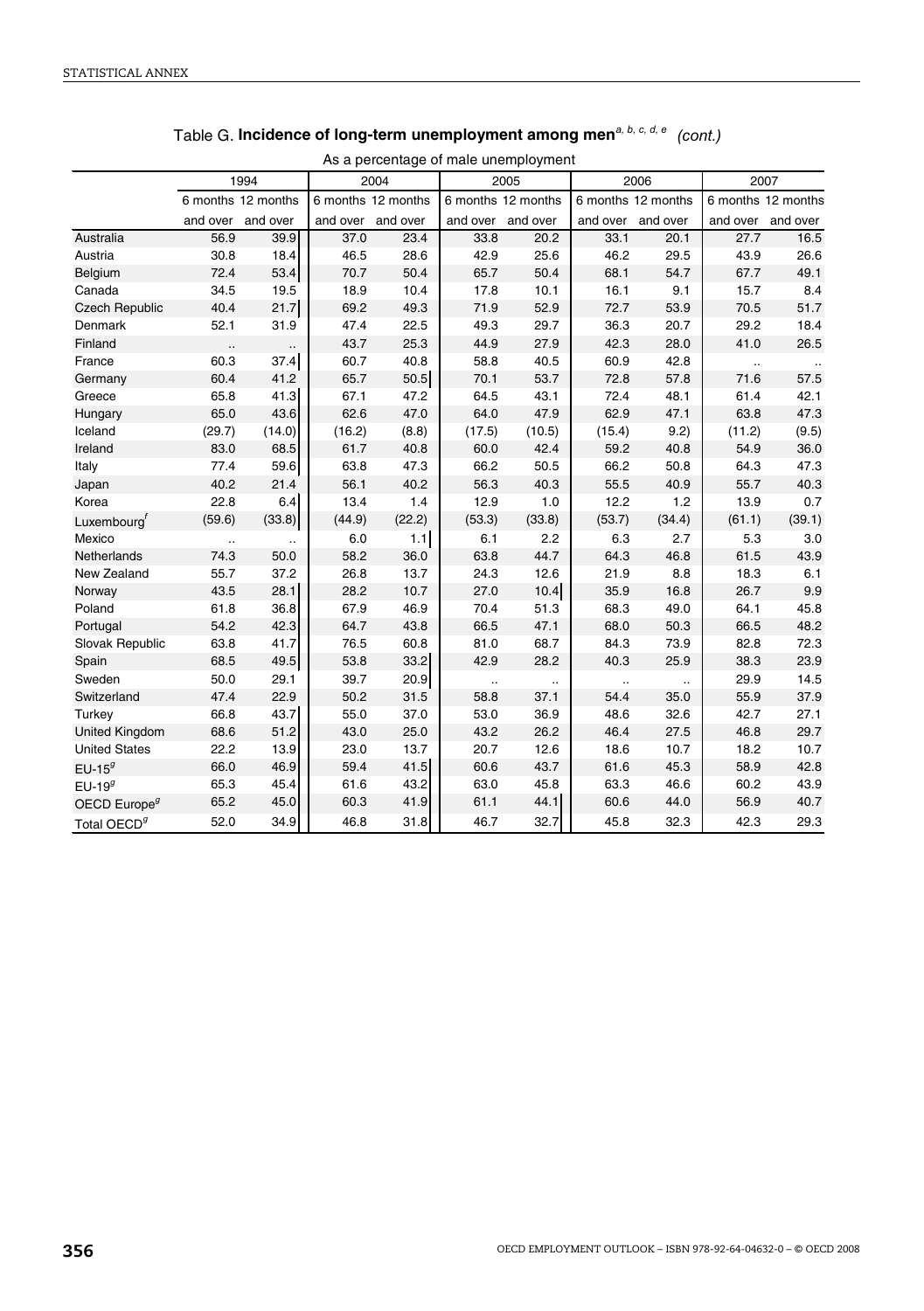|                         |                      |                    |          | As a percentage of female unemployment |           |                      |                      |                      |          |                    |
|-------------------------|----------------------|--------------------|----------|----------------------------------------|-----------|----------------------|----------------------|----------------------|----------|--------------------|
|                         |                      | 1994               |          | 2004                                   |           | 2005                 |                      | 2006                 |          | 2007               |
|                         |                      | 6 months 12 months |          | 6 months 12 months                     |           | 6 months 12 months   |                      | 6 months 12 months   |          | 6 months 12 months |
|                         | and over             | and over           | and over | and over                               | and over  | and over             |                      | and over and over    | and over | and over           |
| Australia               | 46.3                 | 30.5               | 29.4     | 17.1                                   | 26.2      | 14.9                 | 27.7                 | 15.2                 | 26.5     | 14.4               |
| Austria                 | 33.1                 | 18.5               | 46.1     | 26.5                                   | 43.5      | 24.9                 | 42.1                 | 25.1                 | 44.5     | 27.1               |
| Belgium                 | 77.7                 | 62.6               | 67.0     | 48.8                                   | 71.0      | 52.7                 | 70.0                 | 56.5                 | 68.5     | 51.0               |
| Canada                  | 30.1                 | 15.6               | 16.4     | 8.4                                    | 16.4      | 9.1                  | 15.9                 | 8.3                  | 13.7     | 6.3                |
| <b>Czech Republic</b>   | 43.1                 | 22.8               | 73.8     | 54.1                                   | 73.4      | 54.2                 | 77.0                 | 56.3                 | 72.5     | 54.7               |
| Denmark                 | 55.8                 | 32.4               | 42.5     | 22.7                                   | 39.1      | 22.7                 | 31.6                 | 20.2                 | 29.9     | 17.9               |
| Finland                 | Ω,                   | $\ddotsc$          | 37.8     | 21.4                                   | 38.6      | 21.9                 | 37.2                 | 21.8                 | 34.9     | 19.5               |
| France                  | 63.1                 | 39.5               | 60.5     | 41.0                                   | 61.8      | 42.3                 | 61.1                 | 41.7                 |          |                    |
| Germany                 | 67.1                 | 47.2               | 70.3     | 53.7                                   | 72.0      | 54.5                 | 73.6                 | 56.6                 | 70.9     | 55.6               |
| Greece                  | 78.0                 | 57.2               | 78.7     | 59.2                                   | 77.2      | 59.6                 | 77.0                 | 60.1                 | 72.1     | 54.9               |
| Hungary                 | 58.9                 | 37.6               | 60.7     | 42.8                                   | 62.7      | 44.2                 | 62.8                 | 45.1                 | 64.2     | 47.9               |
| Iceland                 | (34.9)               | (16.3)             | (26.9)   | (14.0)                                 | (26.9)    | (16.6)               | (11.7)               | (5.3)                | (10.9)   | (5.7)              |
| Ireland                 | 76.8                 | 57.4               | 42.7     | 22.3                                   | 40.4      | 21.1                 | 44.0                 | 24.5                 | 42.7     | 21.9               |
| Italy                   | 81.5                 | 63.3               | 67.0     | 52.0                                   | 69.1      | 53.8                 | 70.7                 | 54.8                 | 66.4     | 52.3               |
| Japan                   | 30.5                 | 12.2               | 40.2     | 23.1                                   | 38.3      | 22.6                 | 36.8                 | 20.8                 | 36.7     | 19.4               |
| Korea                   | 16.1                 | 3.2                | 8.2      | 0.6                                    | 9.3       | 0.4                  | 9.6                  | 0.9                  | 7.4      | 0.3                |
| Luxembourg'             | (48.9)               | (24.6)             | (45.0)   | (20.1)                                 | (49.4)    | (20.5)               | (47.6)               | (26.0)               | (44.3)   | (24.5)             |
| Mexico                  | $\ddot{\phantom{0}}$ | Ω.                 | 4.1      | 1.1                                    | 7.8       | 2.6                  | 6.1                  | 2.3                  | 5.4      | 2.3                |
| Netherlands             | 80.9                 | 48.7               | 51.7     | 28.8                                   | 55.6      | 35.0                 | 61.1                 | 43.6                 | 56.8     | 39.8               |
| New Zealand             | 42.8                 | 26.2               | 21.3     | 9.9                                    | 18.7      | 6.2                  | 18.1                 | 5.5                  | 15.2     | 5.4                |
| Norway                  | 43.9                 | 29.8               | 21.3     | 7.0                                    | 23.2      | 8.5                  | 28.1                 | 11.1                 | 23.2     | 6.9                |
| Poland                  | 68.4                 | 43.8               | 69.5     | 49.0                                   | 72.9      | 53.1                 | 70.0                 | 52.0                 | 64.5     | 46.0               |
| Portugal                | 60.1                 | 44.3               | 65.2     | 42.6                                   | 72.0      | 49.9                 | 72.7                 | 53.3                 | 68.5     | 46.7               |
| Slovak Republic         | 64.1                 | 43.5               | 77.6     | 60.3                                   | 82.0      | 67.4                 | 84.3                 | 72.3                 | 81.9     | 69.4               |
| Spain                   | 78.4                 | 63.0               | 61.1     | 41.1                                   | 51.4      | 36.0                 | 47.5                 | 32.2                 | 45.9     | 30.5               |
| Sweden                  | 41.8                 | 20.5               | 34.2     | 16.4                                   | $\ddotsc$ | $\ddot{\phantom{a}}$ | $\ddot{\phantom{a}}$ | $\ddot{\phantom{a}}$ | 24.6     | 11.4               |
| Switzerland             | 53.0                 | 35.4               | 57.5     | 35.6                                   | 59.4      | 40.7                 | 62.2                 | 42.6                 | 57.1     | 43.0               |
| Turkey                  | 74.7                 | 51.9               | 62.5     | 45.6                                   | 63.1      | 47.4                 | 58.6                 | 44.2                 | 56.3     | 39.5               |
| <b>United Kingdom</b>   | 53.3                 | 33.9               | 33.0     | 16.4                                   | 31.0      | 16.9                 | 33.5                 | 14.9                 | 34.6     | 18.2               |
| <b>United States</b>    | 18.1                 | 10.2               | 20.5     | 11.4                                   | 18.4      | 10.8                 | 16.5                 | 9.2                  | 16.8     | 9.0                |
| $EU-15g$                | 69.4                 | 50.0               | 61.3     | 43.2                                   | 61.9      | 44.6                 | 61.3                 | 44.2                 | 58.4     | 41.9               |
| $EU-19g$                | 68.7                 | 48.7               | 63.4     | 44.9                                   | 64.5      | 46.8                 | 63.4                 | 46.2                 | 59.9     | 43.2               |
| OECD Europe $g$         | 68.8                 | 48.6               | 63.1     | 44.7                                   | 64.2      | 46.6                 | 62.9                 | 45.8                 | 59.5     | 42.8               |
| Total OECD <sup>g</sup> | 53.2                 | 36.2               | 46.5     | 31.5                                   | 47.1      | 32.8                 | 45.9                 | 32.0                 | 43.0     | 29.4               |

Table G. **Incidence of long-term unemployment among women***a, b, c, d, e (cont.)*

*a)* While data from labour force surveys make international comparisons easier, compared to a mixture of survey and registration data, they are not perfect. Questionnaire wording and design, survey timing, differences across countries in the age groups covered, and other reasons mean that care is required in interpreting cross-country differences in levels.

*b)* The duration of unemployment database maintained by the OECD Secretariat is composed of detailed duration categories disaggregated by age and sex. All totals are derived by adding each component. Thus, the total for men is derived by adding the number of unemployed men by each duration and age group category. Since published data are usually rounded to the nearest thousand, this method sometimes results in slight differences between the percentages shown here and those that would be obtained using the available published figures.

*c)* Data are averages of monthly figures for Australia, Canada, Sweden and the United States, averages of quarterly figures for the Czech Republic, Hungary, Norway, New Zealand, Poland, the Slovak Republic and Spain, averages of semi annual figures for Turkey until 1999 and quarterly averages since 2000. The reference period for the remaining countries is as follows (among EU countries it occasionally varies from year to year): Austria, March, and since 2004 all weeks of the first quarter; Belgium, April, and since 1999 all weeks of the second quarter; Denmark, April-May; Finland, autumn prior to 1995, spring between 1995 and 1998, and averages of monthly figures since 1999; France, March and since 2003 all weeks of the first quarter; Germany, April, and since 2005 all weeks of the second quarter; Greece, March-July; Iceland, April; Ireland, May; Italy, April and since 2004 all weeks of the second quarter; Japan, February; Luxembourg, April and since 2003 all weeks of the year; Mexico, April; the Netherlands, March-June; Portugal, February-April; Switzerland, second quarter; and the United Kingdom, March-May.

*d)* Data refer to persons aged 15 and over in Australia, Austria, Belgium, Canada, the Czech Republic, Denmark, France, Germany, Greece, Ireland, Italy, Japan, Luxembourg, Mexico, the Netherlands, New Zealand, Poland, Portugal, the Slovak Republic, Switzerland and Turkey; and aged 16 and over in Iceland, Spain, the United Kingdom and the United States. Data for Finland refer to persons aged 15-64. Data for Hungary refer to persons aged 15-74, for Norway to persons aged 16-74 and for Sweden to persons aged 16-64.

*e)* Persons for whom no duration of unemployment was specified are excluded.

*f)* Data in brackets are based on small sample sizes and, therefore, must be treated with care.

*g)* For above countries only.

*Source:* OECD database on Labour Force Statistics (see URLs at the beginning of the Annex).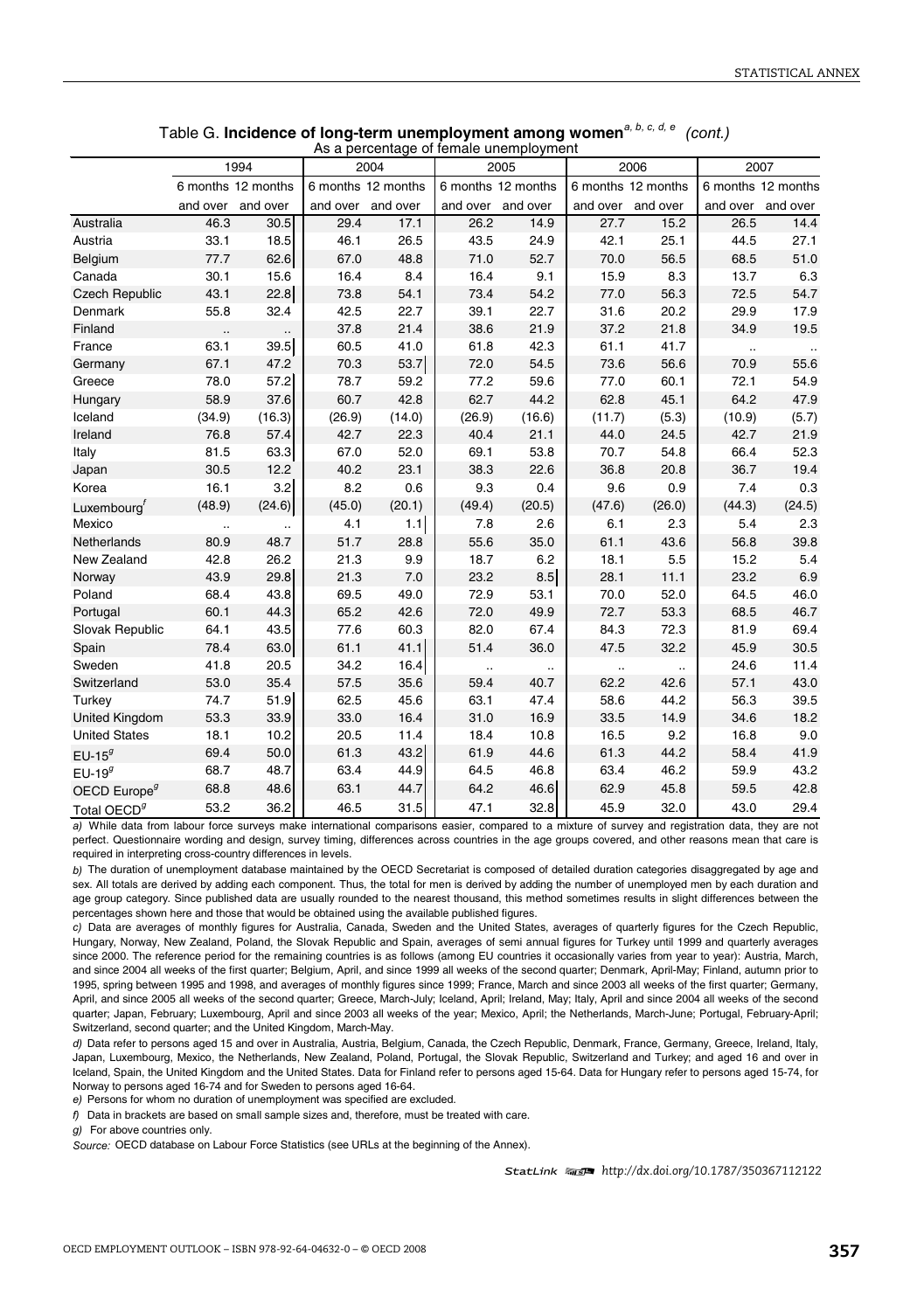|                       |                                              |           |                                    | Ratio of  |                             |                                             |                      | Gender wage gap | Incidence of low pay |          |
|-----------------------|----------------------------------------------|-----------|------------------------------------|-----------|-----------------------------|---------------------------------------------|----------------------|-----------------|----------------------|----------|
|                       | $9th$ to 1 <sup>st</sup> earnings<br>deciles |           | $9th$ to $5th$ earnings<br>deciles |           | deciles                     | 5 <sup>th</sup> to 1 <sup>st</sup> earnings |                      | (% )            | (% )                 |          |
|                       | 1996                                         | 2006      | 1996                               | 2006      | 1996                        | 2006                                        | 1996                 | 2006            | 1996                 | 2006     |
| Australia             | 2.95                                         | 3.26      | 1.82                               | 1.90      | 1.62                        | 1.71                                        | 15                   | 17              | 13.1                 | 15.2     |
| Austria               | $\cdot$ .                                    | $\cdot$ . |                                    | $\ddotsc$ | $\ddotsc$                   | $\cdot$ .                                   | 23                   | 22              | $\ddot{\phantom{a}}$ | 15.8     |
| Canada                | 3.53                                         | 3.74      | 1.76                               | 1.87      | 2.00                        | 2.00                                        | 25                   | 21              | 22.0                 | 22.2     |
| <b>Czech Republic</b> | 2.80                                         | 3.10      | 1.71                               | 1.80      | 1.63                        | 1.73                                        | 21                   | 18              | 14.4                 |          |
| Denmark               | 2.49                                         | 2.67      | 1.70                               | 1.73      | 1.47                        | 1.54                                        | 14                   | 11              | $\ddotsc$            |          |
| Finland               | 2.29                                         | 2.49      | 1.64                               | 1.75      | 1.40                        | 1.42                                        | 21                   | 19              | $\ddotsc$            | 6.9      |
| France                | 3.09                                         | 2.91      | 1.93                               | 1.98      | 1.60                        | 1.47                                        | 10                   | 12              |                      |          |
| Germany               | 2.91                                         | 3.26      | 1.82                               | 1.73      | 1.60                        | 1.89                                        | 24                   | 23              | 13.6                 | 17.5     |
| Hungary               | 4.01                                         | 4.56      | 2.10                               | 2.34      | 1.90                        | 1.94                                        | 18                   | $\mathbf 0$     | 21.0                 | 23.1     |
| Ireland               | 3.93                                         | 3.92      | 2.02                               | 2.05      | 1.95                        | 1.91                                        | 22                   | 14              | 20.4                 | 21.2     |
| Japan                 | 3.00                                         | 3.11      | 1.85                               | 1.86      | 1.62                        | 1.67                                        | 37                   | 33              | 15.3                 | 16.1     |
| Korea                 | 4.04                                         | 4.56      | 2.00                               | 2.22      | 2.02                        | 2.11                                        | 42                   | 38              | 24.6                 | 24.5     |
| Netherlands           | 2.78                                         | 2.91      | 1.71                               | 1.76      | 1.62                        | 1.65                                        | 22                   | 17              | 13.9                 |          |
| New Zealand           | 2.53                                         | 2.86      | 1.57                               | 1.79      | 1.61                        | 1.60                                        | 22                   | 10              | 17.0                 | 14.5     |
| Norway                | 1.95                                         | 2.11      | 1.42                               | 1.47      | 1.37                        | 1.44                                        | $\ddotsc$            | $\ldots$        | $\sim$               |          |
| Poland                | 3.50                                         | 4.21      | 1.99                               | 2.16      | 1.76                        | 1.95                                        | 20                   | 10              | 18.4                 | 23.5     |
| Spain                 | 4.22                                         | 3.53      | 2.10                               | 2.14      | 2.01                        | 1.65                                        | $\ddot{\phantom{1}}$ | $\ldots$        | 15.2                 | 16.2     |
| Sweden                | 2.27                                         | 2.31      | 1.63                               | 1.67      | 1.40                        | 1.38                                        | 16                   | 15              | 5.7                  | 6.5      |
| Switzerland           | 2.41                                         | 2.65      | 1.60                               | 1.81      | 1.51                        | 1.47                                        | 25                   | 19              | Ω.                   | $\ldots$ |
| United Kingdom        | $\ddotsc$                                    | 3.63      | $\cdot$ .                          | 1.98      | $\mathcal{L}_{\mathcal{A}}$ | 1.83                                        | 26                   | 21              | $\ddot{\phantom{a}}$ | 21.0     |
| <b>United States</b>  | 4.63                                         | 4.84      | 2.20                               | 2.30      | 2.11                        | 2.10                                        | 24                   | 19              | 25.1                 | 24.2     |
| OECD <sup>d</sup>     | 3.12                                         | 3.33      | 1.82                               | 1.92      | 1.69                        | 1.72                                        | 22                   | 18              | 17.1                 | 17.9     |

Table H. **Earnings dispersion***<sup>a</sup>* **, gender wage gap***<sup>b</sup>* **and incidence of low pay***<sup>c</sup>*

*a*) Earnings dispersion is measured by the ratio of 9<sup>th</sup> to 1<sup>st</sup> deciles limits of earnings, 9<sup>th</sup> to 5<sup>th</sup> deciles and 5<sup>th</sup> to 1<sup>st</sup> deciles. Data refer to 1995 (instead of 1996) for Spain; to 1997 for Australia, Canada, Ireland and Norway; and to 2000 for Korea. They refer to 2002 (instead of 2006) for Norway and Spain; to 2004 for Poland and Sweden; and to 2005 for Finland, France, Germany and the Netherlands.

*b)* The gender wage gap is calculated as the difference between median earnings of men and women relative to median earnings of men. Data refer to 1997 (instead of 1996) for Australia, Canada and Ireland; and to 2000 for Austria. They refer to 2004 (instead of 2006) for Poland and Sweden; and to 2005 for Finland, France, Germany and the Netherlands.

*c)* The incidence of low pay refers to the share of workers earning less than two-thirds of median earnings. Data refer to 1993 (instead of 1996) for Ireland; to 1995 for Spain; to 1997 for Australia, Canada and Sweden; and to 2000 for Korea. They refer to 2002 (instead of 2005) for Spain; to 2004 for Poland and Sweden; and to 2005 for Finland and Germany.

*d)* Unweighted average for countries shown in the table.

*Note:* Estimates of earnings used in the calculations refer to gross earnings of full-time wage and salary workers. Further information on the national data sources and earnings concepts used in the caculations can be found at: *www.oecd.org/employment/outlook.*

*Source:* OECD database on Earnings Distribution.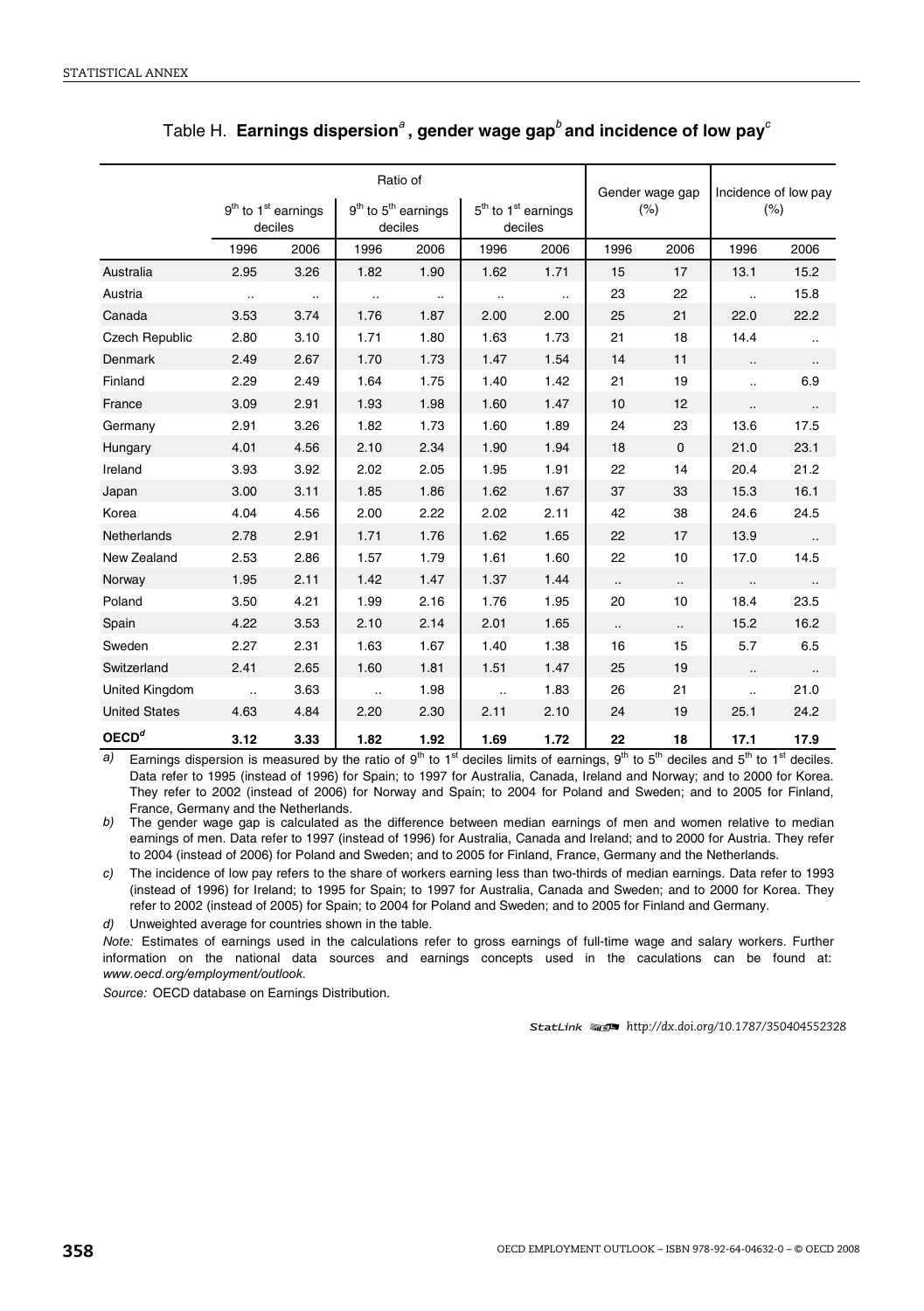#### Table I. **Average annual wages in the total economy**

Average gross annual wages per full-time and full-year equivalent dependent employee in the total economy*<sup>a</sup>*

|                          | Level of average                | Level of average                    |           |           | Average annual growth rates of real average wages <sup>b</sup> (%) |        |
|--------------------------|---------------------------------|-------------------------------------|-----------|-----------|--------------------------------------------------------------------|--------|
|                          | wages in 2006 in<br>current USD | wages in 2006 in<br><b>USD PPPs</b> | 1990-1995 | 1995-2000 | 2000-2005                                                          | 2006   |
| Australia                | 45 183                          | 43 266                              | 1.0       | 1.9       | 1.6                                                                | 2.3    |
| Austria                  | 41 837                          | 38 948                              | 1.8       | 0.4       | 0.9                                                                | 1.9    |
| Belgium                  | 45 401                          | 42 333                              | 1.8       | 1.3       | 0.3                                                                | 1.3    |
| Canada                   | 39 742                          | 36 609                              | $-0.2$    | 2.0       | 1.2                                                                | 2.5    |
| <b>Czech Republic</b>    | 11 29 2                         | 18 080                              | 5.8       | 3.0       | 5.0                                                                | 4.6    |
| Denmark                  | 56 598                          | 40 265                              | 0.8       | 1.6       | 1.5                                                                | 1.9    |
| Finland                  | 39 891                          | 33 306                              | 0.0       | 1.3       | 2.5                                                                | 1.8    |
| France                   | 39 868                          | 35 645                              | 1.1       | 1.3       | 1.3                                                                | 0.9    |
| Germany                  | 38 6 26                         | 35 258                              | 2.1       | 0.8       | 0.2                                                                | $-0.3$ |
| Greece                   | 25 934                          | 29 661                              | 3.3       | 1.9       | 3.4                                                                | 3.5    |
| Hungary                  | 12 097                          | 20 005                              | 5.4       | 0.5       | 7.0                                                                | 2.0    |
| Ireland                  | 55 985                          | 44 538                              | 2.5       | 1.9       | 2.9                                                                | 1.6    |
| Italy                    | 31 995                          | 29 844                              | $-0.7$    | 0.8       | 0.2                                                                | $-0.2$ |
| Japan                    | 36 601                          | 34 236                              | 1.3       | 0.5       | 0.2                                                                | 0.1    |
| Korea                    | 25 379                          | 32 472                              | 4.5       | $-0.1$    | 2.1                                                                | 1.5    |
| Luxembourg               | 59 638                          | 50 152                              | 1.9       | 1.2       | 1.5                                                                | 0.8    |
| Netherlands              | 45 337                          | 41 764                              | 0.3       | 0.0       | 0.5                                                                | $-0.1$ |
| Norway                   | 56 629                          | 41 983                              | 1.2       | 1.9       | 3.6                                                                | 2.3    |
| Poland                   | 10 121                          | 16 267                              | 4.0       | 5.0       | 1.0                                                                | 1.9    |
| Portugal                 | 18 455                          | 21 080                              | 1.6       | 2.6       | 0.4                                                                | $-2.6$ |
| Slovak Republic          | 8 6 7 5                         | 14 992                              | 5.8       | 5.0       | 2.9                                                                | 4.3    |
| Spain                    | 27 735                          | 28 821                              | 1.9       | $-0.5$    | $-0.4$                                                             | $-0.7$ |
| Sweden                   | 40 086                          | 32 328                              | $-0.2$    | 3.2       | 1.5                                                                | 2.1    |
| Switzerland              | 60 384                          | 45 251                              | 0.9       | 1.0       | 1.2                                                                | 1.4    |
| <b>United Kingdom</b>    | 47 248                          | 41 612                              | 0.9       | 2.5       | 1.6                                                                | 1.7    |
| <b>United States</b>     | 47 688                          | 47 688                              | 1.0       | 2.9       | 0.2                                                                | 1.7    |
| OECD Europe <sup>c</sup> | 37 516                          | 34 322                              | 1.4       | 1.4       | 1.0                                                                | 0.7    |
| $EU-15c$                 | 38 759                          | 34 651                              | 1.0       | 1.1       | 0.7                                                                | 0.4    |
| $EU-19c$                 | 36 706                          | 33 958                              | 1.4       | 1.4       | 0.9                                                                | 0.6    |
| Total OECD <sup>c</sup>  | 39 743                          | 38 25 2                             | 1.2       | 1.8       | 0.6                                                                | 1.1    |

*a)* Average annual wages per full-time equivalent dependent employee are obtained by dividing the National Accounts based total wage bill by the average number of employees in the total economy, which is then multiplied by the ratio of average usual weekly hours per full-time employee to average usually weekly hours for all employees. For more details, see: *www.oecd.org/employment/outlook.*

*b)* Average annual wages are deflated by a price deflator for private final consumption expenditures.

*c)*  Aggregates are computed on the basis of 2000 GDP weights expressed in 2000 purchasing power parities and include the countries shown.

*Source:* OECD estimates based on OECD National Accounts database and OECD (2008), *OECD Economic Outlook,* No. 82, Paris, December.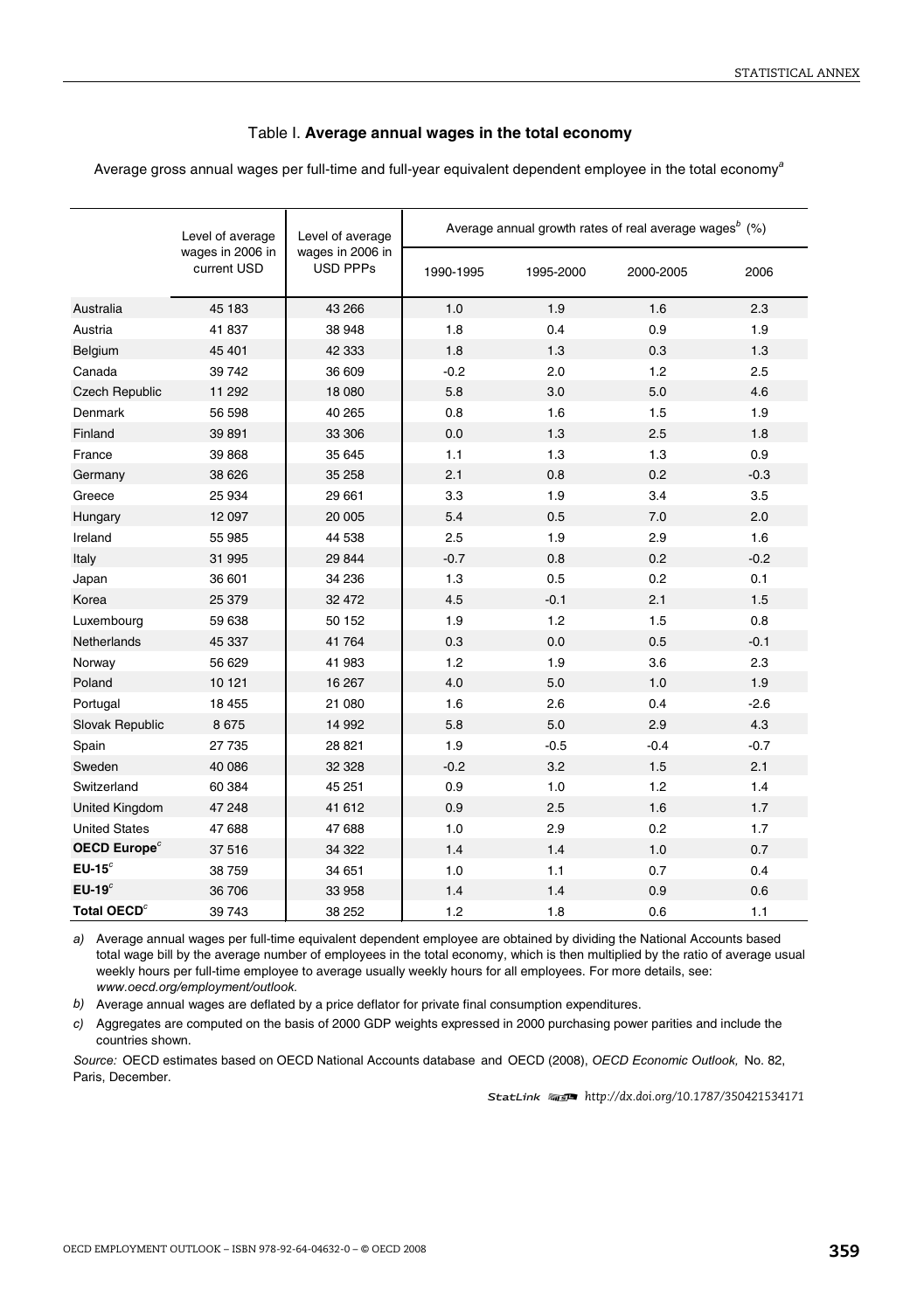|                     |                                                                                                                                                                                                                                                                     |                     |                    | Australia                |             |                                      |               |                    | Austria           |                   |                                                                                                                                           |                   |                     |                     |                   |                     |           |                     |                    | Canada <sup>rr</sup> |                       |              |
|---------------------|---------------------------------------------------------------------------------------------------------------------------------------------------------------------------------------------------------------------------------------------------------------------|---------------------|--------------------|--------------------------|-------------|--------------------------------------|---------------|--------------------|-------------------|-------------------|-------------------------------------------------------------------------------------------------------------------------------------------|-------------------|---------------------|---------------------|-------------------|---------------------|-----------|---------------------|--------------------|----------------------|-----------------------|--------------|
|                     | Programme categories and sub-categories                                                                                                                                                                                                                             |                     | Public expenditure |                          |             | Participant stocks                   |               | Public expenditure |                   |                   | Participant stocks                                                                                                                        |                   | Public expenditure  |                     |                   | Participant stocks  |           |                     | Public expenditure |                      | Participant stocks    |              |
|                     |                                                                                                                                                                                                                                                                     |                     | as a percentage    |                          |             | as a percentage                      |               | as a percentage    |                   |                   | as a percentage                                                                                                                           |                   | as a percentage     |                     |                   | as a percentage     |           |                     | as a percentage    |                      | as a percentage       |              |
|                     |                                                                                                                                                                                                                                                                     |                     | of GDP             |                          |             | of the labour force                  |               | of GDP             |                   |                   | of the labour force                                                                                                                       |                   | of GDP              |                     |                   | of the labour force |           |                     | of GDP             |                      | of the labour force   |              |
|                     |                                                                                                                                                                                                                                                                     | 2004-<br>80         | 2005-<br>$\infty$  | 2006-<br>5               | 2004-<br>පි | 2006-<br>5<br>2005-<br>8             | 2004          | 2005               | 2006              | 2004              | 2006<br>2005                                                                                                                              | 2004              | 2005                | 2006                | 2004              | 2005                | 2006      | 2004-<br>ఠ          | 2005-<br>80        | 2006-<br>5           | 2004-<br>8            | 2005-<br>8   |
|                     | PES and administration <sup>®</sup>                                                                                                                                                                                                                                 | 0.22                | 0.21               | 0.19                     |             |                                      | 0.17          | 0.17               | 0.17              |                   |                                                                                                                                           | 0.20              | 0.20                | 0.21                |                   |                     |           | 0.18                | 0.16               | 0.15                 |                       |              |
|                     | 1.1. Placement and related services <sup>®</sup><br>of which:                                                                                                                                                                                                       | 0.16                | 0.13               | 0.12                     |             |                                      | 0.07          | 0.07               | 0.08              |                   |                                                                                                                                           | 0.03              | 0.04                | 0.04                |                   |                     |           | 0.04 <sup>n</sup>   | 0.04 <sup>n</sup>  | 0.04                 |                       |              |
|                     | 1.2. Benefit administration <sup>ª</sup>                                                                                                                                                                                                                            | 0.03                | 0.04               | 0.03                     |             |                                      | 0.02          | $0.02$ $^{\circ}$  | 0.02              |                   |                                                                                                                                           | 0.06 <sup>1</sup> | 0.05 <sup>1,1</sup> | 0.05 <sup>1</sup>   |                   |                     |           | 0.04                | 0.04               | 0.03                 |                       |              |
| ۵İ                  | Training                                                                                                                                                                                                                                                            | 0.01                | 0.01               | 0.01                     | 0.45        | 517<br>0.44                          | 0.29          | 0.33               | 0.40 <sup>7</sup> | 1.67 <sup>9</sup> | $2.22$ $9$<br>$1.89$ $9$                                                                                                                  | 0.19              | 0.20                | 0.20                | 2.26              | 1.84<br>b)          | 2.07<br>5 | <b>eo:0</b><br>G)   | <b>80.0</b>        | <b>80.0</b>          | 1.48                  | 1.58         |
|                     | 2.1. Institutional training                                                                                                                                                                                                                                         | 0.01                | 0.01               | 0.01                     | 0.20        | 0.04<br>0.19                         | 0.22          | 0.25               | 0.31              | 2.49              | 3.43<br>2.85                                                                                                                              | 0.19              | 0.20                | 0.20                | 2.21              | 1.87                | 2.07      | 0.07                | 0.07               | 0.07                 | 1.08                  | 1.15         |
|                     | 2.2. Workplace training                                                                                                                                                                                                                                             |                     |                    |                          | 0.14        | 0.13<br>0.14                         | 0.03          | 0.03               | 0.02              | 0.26              | 0.19<br>0.34                                                                                                                              |                   |                     |                     | 0.28              | 0.21                | 0.24      | 0.01                | 0.01               | 0.01                 | 0.10                  | 0.14         |
|                     | 2.3. Alternate training                                                                                                                                                                                                                                             |                     |                    |                          | 0.11        | 0.11                                 |               |                    |                   |                   |                                                                                                                                           |                   |                     |                     |                   |                     |           |                     |                    |                      |                       |              |
|                     | 2.4. Special support for apprenticeship <sup>®</sup>                                                                                                                                                                                                                |                     |                    |                          |             |                                      | 0.02          | 0.02               | 0.04              | 0.23              | 0.58<br>0.31                                                                                                                              |                   |                     |                     | $\overline{0.11}$ | $\overline{0}$ .11  | 0.13      | 0.01                | 0.01               | 0.01                 | 0.29<br>0.30          |              |
| 4.                  | Employment incentives                                                                                                                                                                                                                                               | 5.01                | 0.01               | 5.01                     |             |                                      | 0.06          | 0.05               | 0.06              | 1.09              | 1.50<br>E                                                                                                                                 | $0.20$ $^{*}$     | 0.21                | $0.21$ <sup>k</sup> | 2.47              | 2.53                | 2.50      | 0.01                | 5 <sub>0.01</sub>  | 0.01                 | 0.15<br>$-17$         |              |
|                     | 4.1. Recruitment incentives                                                                                                                                                                                                                                         | 0.01                | 0.01               | 0.01                     |             |                                      | 0.04          | 0.04               | 0.04              | 0.34              | 0.41<br>0.35                                                                                                                              | 0.13              | 0.14                | 0.14                | 1.48              | 1.48                | 1.47      | 0.01                | 0.01               | 0.01                 | 0.17                  | 0.15         |
|                     | 4.2. Employment maintenance incentives                                                                                                                                                                                                                              |                     |                    |                          |             |                                      | 0.02          | 0.02               | 0.01              | 0.75              | 1.10<br>0.77                                                                                                                              |                   |                     |                     |                   |                     |           |                     |                    |                      |                       |              |
| ທ່                  | Supported employment and rehabilitation                                                                                                                                                                                                                             | 0.05                | 0.05               | 0.05                     | <b>GSO</b>  | 0.97<br>0.95                         | 0.04          | 0.04               | 0.04              |                   |                                                                                                                                           | 0.12              | 0.12                | 0.12                | 0.72              | 0.67                | 0.83      | 0.02                | 0.02               | 0.02                 |                       |              |
|                     | 5.1 Supported employment                                                                                                                                                                                                                                            | 0.04                | 0.04               | 0.04                     | 0.70        | 0.82<br>0.78                         | 0.04          | 0.04               | 0.04              | $\colon$          |                                                                                                                                           | 0.01              | 0.09                | 0.11                | 0.08              | 0.48                | 0.75      |                     |                    |                      | 0.06<br>0.07          |              |
|                     | 5.2 Rehabilitation                                                                                                                                                                                                                                                  | 0.02                | 0.01               | 0.02                     | 0.17        | 0.15<br>0.18                         |               |                    |                   |                   |                                                                                                                                           |                   |                     | 0.01                |                   | 0.02                | 0.05      | 0.02                | 0.02               | $\overline{0}$       |                       |              |
|                     | Direct job creation                                                                                                                                                                                                                                                 | 0.09                | 0.08               | 0.07<br>$\circ$          | 0.70        | 0.64<br>0.69                         | 0.04          | 0.04               | 0.04              | 0.12              | 0.19<br>0.14                                                                                                                              | 0.43              | 0.34                | 0.35                | 2.23              | 2.15                | 2.35      | 0.02                | 0.02               | 0.02                 | 0.07                  | 0.06         |
| ن<br>م              | Start-up incentives                                                                                                                                                                                                                                                 | 5.01                | $\overline{0}$ .01 | 5.01                     | 0.05        | <b>0.06</b><br>0.05                  |               | 5 <sub>o</sub>     | 0.01              | 0.02              | <b>0.05</b><br><b>80.0</b>                                                                                                                |                   |                     |                     | 0.02              | 0.02                | 0.02      | $\overline{0}$      | 5.01               | $\overline{0}$       | 0.12                  | 0.12         |
| ထံ                  | Out-of-work income maintenance and support <sup>a</sup>                                                                                                                                                                                                             | 0.64                | 0.56               | 0.50                     | 5.33        | 4.53<br>4.95                         | $\frac{1}{2}$ | 123                | 1.14              | 5.67              | 5.30<br>5.67                                                                                                                              | 1.49              | 1.49                | 1.40                | 13.64             | 13.79               | 13.18     | 0.69                | 0.62               | 0.60                 | $\ddot{\phantom{a}}$  | :            |
|                     | 8.1. Full unemployment benefits                                                                                                                                                                                                                                     | $0.63$ <sup>d</sup> | 0.56               | $0.50$ <sup>d</sup><br>ó | 5.33        | 4.53<br>4.95                         | 0.94          | 1.09               | $\frac{5}{1}$     | 5.60              | 5.25<br>5.60                                                                                                                              | 1,28              | <b>PS</b>           | 1.23                | 10.88             | 10.93               | 10.56     | 0.69                | 0.62               | 0.60                 | ÷                     |              |
|                     | of which: Unemployment insurance                                                                                                                                                                                                                                    |                     |                    |                          |             |                                      | 0.58          | 0.67               | 0.61              | 3.19              | 2.99<br>3.21                                                                                                                              | 1.28              | 1.29                | 1.23                | 10.88             | 10.93               | 10.56     | 0.69                | 0.62               | 0.60                 | ÷                     |              |
|                     | 8.2, 8.3. Partial and part-time unemployment benefits                                                                                                                                                                                                               |                     |                    |                          |             |                                      | 0.02          | 0.01               | 0.01              | 0.06              | 0.05<br>0.07                                                                                                                              | 0.14              | 0.14                | 0.13                | 2.77              | 2.86                | 2.62      |                     |                    |                      |                       |              |
|                     | 8.4, 8.5. Redundancy and bankrupcy compensation                                                                                                                                                                                                                     | 0.01                | 0.01               | 0.01                     |             |                                      | 0.14          | 0.13               | 0.12              |                   |                                                                                                                                           | 0.07              | 0.06                | 0.04                |                   |                     |           |                     |                    |                      |                       |              |
| တ                   | Early retirement <sup>a</sup>                                                                                                                                                                                                                                       |                     |                    |                          |             |                                      | 0.30          | 0.28               | 0.25              | 1.72              | 1.47<br>1.57                                                                                                                              | 0.43              | 0.42                | 0.41                | 2.48              | 2.40                | 2.41      |                     |                    |                      |                       |              |
| TOTAL (1-9)         |                                                                                                                                                                                                                                                                     | 1.03                | 0.94               | 0.85                     |             |                                      | 2.00          | 2.13               | 2.10              |                   |                                                                                                                                           | 3.07              | 2.99                | 2.90                |                   |                     |           | 1.04                | 0.94               | 0.90                 |                       |              |
|                     | Active measures (1-7)                                                                                                                                                                                                                                               | 0.40                | 0.38               | 0.34                     |             |                                      | 0.60          | 0.62               | 0.71              |                   |                                                                                                                                           | 1.15              | 1.08                | 1.09                |                   |                     |           | $0.36\degree$       | $0.32\degree$      | 0.31                 |                       |              |
|                     | Categories 1.1 plus 2-7<br>of which:                                                                                                                                                                                                                                | 0.33                | 0.30               | 0.27                     |             |                                      | 0.51          | 0.53               | 0.62              |                   |                                                                                                                                           | 0.98              | 0.91                | 0.93                |                   |                     |           | $0.21$ <sup>o</sup> | $0.20$ °           | 0.19                 |                       |              |
|                     | Categories 2-7 only                                                                                                                                                                                                                                                 | 0.17                | 0.17               | 0.15                     | 2.07        | 1.83<br>2.14                         | 0.43          | 0.46               | 0.54              | 2.93 <sup>h</sup> | 4.00 <sup>h</sup><br>3.23h                                                                                                                | 0.95              | 0.88                | 0.89                | 7.71              | 7.21                | 7.77      | $0.17^{\circ}$      | 0.16°              | 0.16°                | $2.23$ <sup>o.p</sup> | $2.45$ $0.9$ |
|                     | Passive measures (8-9)                                                                                                                                                                                                                                              | 0.64                | 0.56               | 0.50                     | 5.33        | 4.53<br>4.95                         | 1.40          | 1.51               | 1.39              | 7.39              | 6.78<br>7.24                                                                                                                              | 1.93              | 1.91                | 1.81                | 16.12             | 16.19               | 15.59     | 0.69                | 0.62               | 0.60                 |                       |              |
|                     | See the introductory note about scope and comparability at www.oecd.o                                                                                                                                                                                               |                     |                    |                          |             | g/employment/outlook. Sub-categories |               | 1.1 and            |                   |                   | 1.2 refer only to separately-identified spending. Active and passive participant stocks should not be added (some people appear in both). |                   |                     |                     |                   |                     |           |                     |                    |                      |                       |              |
| ଡି କ ଡି ଟି ଦି ବି କି | ncome support payments to particing (Category 2) and Work for the Dole (Category 6) are usually unemployment benefits, reported in Category 8. Payments to participants in measures for Indigenous Australians CDEP are report<br>Fiscal years starting on July 1st |                     |                    |                          |             |                                      |               |                    |                   |                   |                                                                                                                                           |                   |                     |                     |                   |                     |           |                     |                    |                      |                       |              |
|                     | Includes Mature Age, Partner Allowances (benefit only) and Youth Allowances. Excludes Widow Allowances                                                                                                                                                              |                     |                    |                          |             |                                      |               |                    |                   |                   |                                                                                                                                           |                   |                     |                     |                   |                     |           |                     |                    |                      |                       |              |
|                     | Staff costs of the unemployment insurance service.                                                                                                                                                                                                                  |                     |                    |                          |             |                                      |               |                    |                   |                   |                                                                                                                                           |                   |                     |                     |                   |                     |           |                     |                    |                      |                       |              |
|                     | Includes Employment Foundations established by enterprises in cases of large-scale manpower reductions, which have not been allocated across sub-categories.                                                                                                        |                     |                    |                          |             |                                      |               |                    |                   |                   |                                                                                                                                           |                   |                     |                     |                   |                     |           |                     |                    |                      |                       |              |
|                     | Adjustments for double-counting (relevant in cases of simultaneous participation in two or more programmes e.g. the budget for training centres and training subsisence allowances) are applied to database tor the main categ                                      |                     |                    |                          |             |                                      |               |                    |                   |                   |                                                                                                                                           |                   |                     |                     |                   |                     |           |                     |                    |                      |                       |              |
|                     | 8. "Out-of-work income maintenance and support"), but not to sub-category data                                                                                                                                                                                      |                     |                    |                          |             |                                      |               |                    |                   |                   |                                                                                                                                           |                   |                     |                     |                   |                     |           |                     |                    |                      |                       |              |
|                     | ONEM administration costs for "local employment agencies" are included in Category 6; costs of the new measure "tires-services" are not included<br>Participant stocks for Category 5 "Supported employment and rehabilitation" are not included                    |                     |                    |                          |             |                                      |               |                    |                   |                   |                                                                                                                                           |                   |                     |                     |                   |                     |           |                     |                    |                      |                       |              |
| code de cod         | Does not include administration costs of union benefit payment organisations                                                                                                                                                                                        |                     |                    |                          |             |                                      |               |                    |                   |                   |                                                                                                                                           |                   |                     |                     |                   |                     |           |                     |                    |                      |                       |              |
|                     | ncludes the income guarantee allowance for part-time workers. This resembles regular unemployment benefit paid at a reduced rate in the case of part-time work or part-time earnings. It has not been allocated across sub-cat                                      |                     |                    |                          |             |                                      |               |                    |                   |                   |                                                                                                                                           |                   |                     |                     |                   |                     |           |                     |                    |                      |                       |              |
|                     | Data are revised from those previously published with the exclusion of benefits paid to people who are not available for work                                                                                                                                       |                     |                    |                          |             |                                      |               |                    |                   |                   |                                                                                                                                           |                   |                     |                     |                   |                     |           |                     |                    |                      |                       |              |
|                     | Fiscal years starting on April 1st.                                                                                                                                                                                                                                 |                     |                    |                          |             |                                      |               |                    |                   |                   |                                                                                                                                           |                   |                     |                     |                   |                     |           |                     |                    |                      |                       |              |
|                     | Employment Assistance Service.                                                                                                                                                                                                                                      |                     |                    |                          |             |                                      |               |                    |                   |                   |                                                                                                                                           |                   |                     |                     |                   |                     |           |                     |                    |                      |                       |              |
|                     | Includes the Aboriginal Human Resources Development Agreement, which has not been allocated across sub-categories<br>Participant stocks for Category 5.2 "Rehabilitation" are not included.                                                                         |                     |                    |                          |             |                                      |               |                    |                   |                   |                                                                                                                                           |                   |                     |                     |                   |                     |           |                     |                    |                      |                       |              |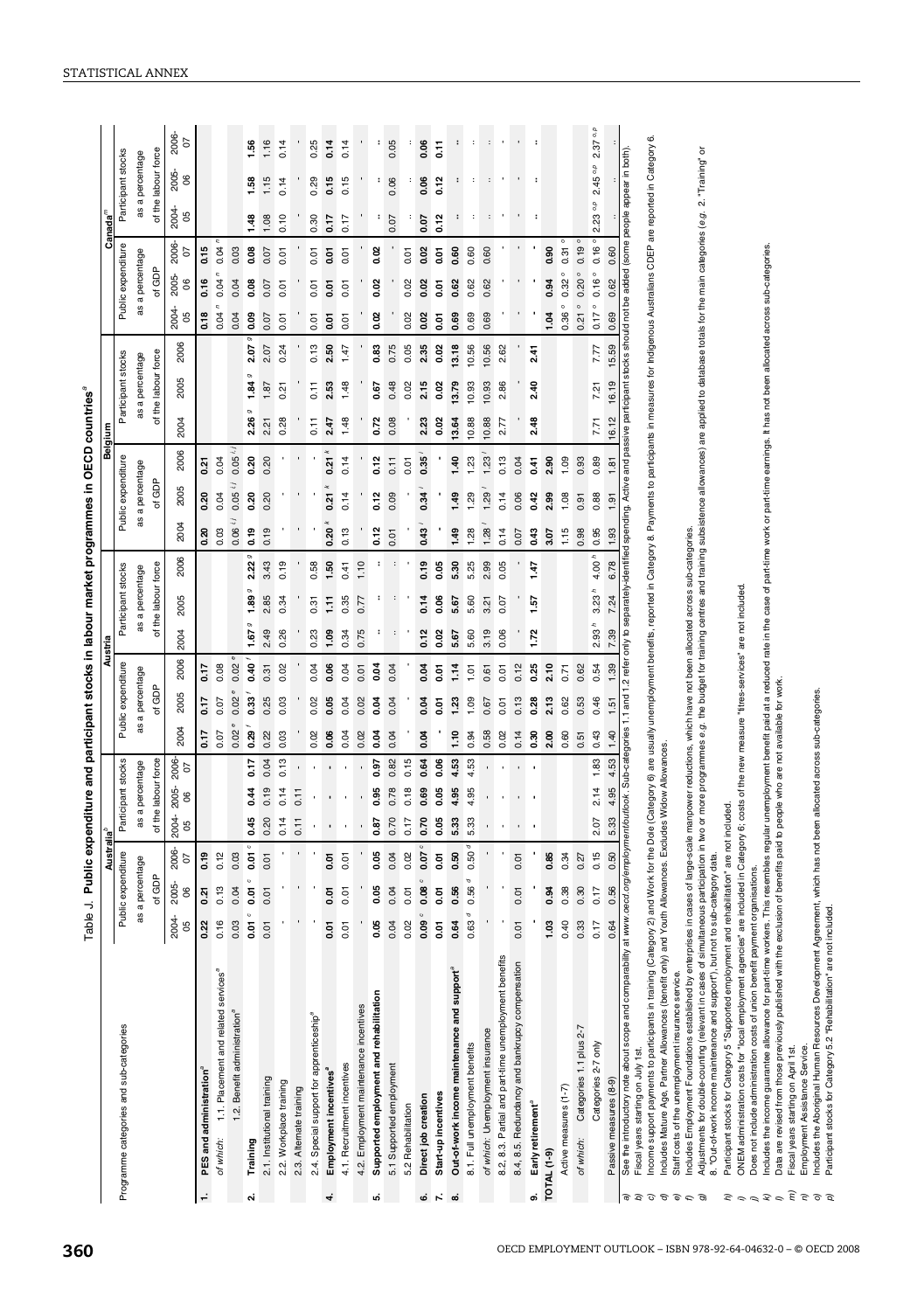| of the labour force<br>Participant stocks<br>as a percentage<br>See the introductory note about scope and comparability at www.oecd.org/employment/outlook. Subcategories 1.1 and 1.2 refer only to separately-identified spending. Active and passive participant stocks should not be added<br>2005<br>0.46<br>5.55<br>9.70<br>1.98<br>0.88<br>1,00<br>0.46<br>0.96<br>0.30<br>0.38<br>0.01<br>0.24<br>9.32<br>7.77<br>1.91<br>1.91<br>0.01<br>2004<br>0.45<br>0.45<br>1.15<br>0.19<br>9.73<br>8.22<br>0.45<br>5.52<br>0.62<br>0.32<br>1.01<br>1.78<br>1.78<br>9.71<br>10.17<br>1.94<br>0.01<br>Three-quarters of the administration costs of independent uneppendent insurance funds the last quarter is a deministration of benefits outside the scope of this database), which provide some placement-related services<br>0.29<br>2006<br>0.12<br>0.08<br>0.68<br>1.39<br>0.07<br>0.19<br>1.35<br>1.19<br>0.85<br>Public expenditure<br>0.24<br>0.08<br>0.12<br>0.12<br>1.35<br>0.05<br>2.32<br>0.92<br>0.17<br>0.07<br>5g<br>as a percentage<br>of GDP<br>0.29<br>2005<br>0.16<br>0.08<br>0.13<br>0.08<br>0.12<br>0.12<br>0.18<br>1.53<br>1.53<br>1.38<br>2.49<br>0.90<br>0.82<br>0.66<br>1.59<br>0.07<br>0.07<br><b>80.0</b><br>0.23<br>2004<br>0.15<br>$\overline{0.31}$<br>0.08<br>0.06<br>0.95<br>0.72<br>0.08<br>0.09<br>0.04<br>0.12<br>0.12<br>0.06<br>0.23<br>1.63<br>1.63<br>1.48<br>$\frac{8}{2}$<br>2.66<br>0.87<br>0.23<br>1.71<br>0.88h<br>2006<br>0.15<br>1.74<br>1.18<br>0.60<br>0.34<br>0.13<br><b>0.16</b><br>3.74<br>1.86<br>0.53<br>0.20<br>8.73<br>1.06<br>0.51<br>7.67<br>3.61<br>10.47<br>of the labour force<br>Participant stocks<br>as a percentage<br>1.00 <sup>h</sup><br>2005<br>1.18<br>0.32<br>3.69<br>0.17<br>0.74<br>0.12<br>0.20<br>0.14<br>9.70<br>4.02<br>1.13<br>1.82<br>1.86<br>0.37<br>8.57<br>11.52<br>0.51<br>1.05 <sup>h</sup><br>2004<br>13.40<br>3.80<br>0.50<br>0.30<br>0.10<br>0.20<br>$\frac{1}{2}$<br>11.45<br>1.96<br>1.25<br>0.17<br>0.42<br>10.22<br>4.86<br>1.92<br>0.77<br>1.22<br>0.05 <sup>g</sup><br>0.15 <sup>h</sup><br>2006<br>1.69<br>0.10<br>0.30<br>0.06<br>0.01<br>0.10<br>0.40<br>0.89<br>0.72<br>0.37<br>0.10<br>0.09<br>1.29<br>1.18<br>0.75<br>0.10<br>2.58<br>0.82<br>0.17<br>0.02<br>0.07<br>0.02<br>0.01<br>Public expenditure<br>as a percentage<br>of GDP<br>0.05 <sup>g</sup><br>0.16hh<br>2005<br>0.06<br>0.02<br>$\frac{1}{2}$<br>2.79<br>0.89<br>1.90<br>0.18<br>0.10<br>0.29<br>$\overline{0}$ .<br>0.85<br>0.11<br>0.37<br>0.02<br>0.08<br>0.07<br>0.02<br>1.35<br>0.01<br>0.44<br>0.81<br>0.71<br>147<br>0.05 <sup>g</sup><br>0.17h<br>2004<br>0.10<br>$\frac{8}{10}$<br>0.18<br>0.40<br>0.32<br>0.06<br>0.89<br>0.48<br>2.98<br>0.95<br>$\overline{0}$<br>0.08<br>0.08<br>1.43<br>0.11<br>0.87<br>0.77<br>2.03<br>0.12<br>0.02<br>1.56<br>0.01<br>5 <sub>0.01</sub><br>The totals shown for Category 4 include non-zero spending on Eurostat Category 3 "Job rotation and sharing" in Finland, Germany, Italy, Spain and Sweden.<br>2006<br>of the labour force<br>Participant stocks<br>as a percentage<br>2005<br>1.56<br>1.26<br>1.26<br>2.13<br>0.89<br>6.96<br>6.96<br>5.85<br>2.75<br>9.70<br>1.78<br>0.21<br>1.24<br>5.17<br>2004<br>2006<br>Public expenditure<br>as a percentage<br>of GDP<br>2005<br>Ф<br>$0.17^{b}$<br>$0.52\degree$<br>2004<br>1.92<br>0.72<br>1.55<br>0.02<br>1.85<br>1.56<br>1.52<br>Includes income support paid to participants in "Specially arranged activation", but not the corresponding services.<br>0.05<br>0.54<br>0.02<br>51<br>0.23<br>0.28<br>34<br>4.51<br>0.33<br>2.66<br><b>170</b><br>0.47<br>Early retirement benefits (efterløn) only when paid to recipients who entered the scheme from unemployment.<br>2006<br>$\blacksquare$<br>0.40<br>0.40<br>2.56<br>2.56<br>0.29<br>0.03<br>0.18<br>2.56<br>2.56<br>1.13<br>Participant stocks<br>of the labour force<br>0.32<br>0.08<br>0.14<br>as a percentage<br>2005<br>0.18<br>0.12<br>0.45<br>$\overline{5}$<br>2.68<br>2.68<br>2.68<br>1.16<br>2.68<br>0.41<br>0.04<br>0.31<br>0.31<br>2004<br>0.46<br>0.19<br>0.12<br>3.29<br>3.29<br>$\blacksquare$<br>0.96<br>0.15<br>0.02<br>÷<br>$\cdot$<br>3.29<br>3.29<br>0.47<br>-categories.<br>recipients.<br>2006<br>Includes the administration costs of independent unemployment insurance funds<br>Public expenditure<br>0.23<br>0.03<br>0.49<br>0.13<br>0.03<br>0.05<br>0.05<br>0.03<br>0.23<br>0.23<br>0.23<br>0.26<br>0.13<br>0.04<br>$\overline{0}$<br>0.01<br>0.17<br>as a percentage<br>å<br>ம<br>of G<br>200<br>0.13<br>0.04<br>0.04<br>0.04<br>ទី<br>0.03<br><b>C.OS</b><br>0.24<br>0.24<br>0.24<br>0.49<br>0.25<br>0.16<br>0.12<br>0.24<br>includes social assistance benefits paid to unemployed but not inactive<br>Includes training allowances which have not been allocated across sub<br>្ងួ<br>2004<br>0.25<br>0.03<br>0.50<br>0.13<br>0.05<br>0.05<br>0.03<br>0.25<br>0.25<br>0.25<br>0.25<br>0.17<br>0.12<br>0.04<br>0.02<br>0.03<br>$\overline{0}$<br>8.2, 8.3. Partial and part-time unemployment benefits<br>8.4, 8.5. Redundancy and bankrupcy compensation<br>Out-of-work income maintenance and support®<br>1.1. Placement and related services <sup>®</sup><br>Supported employment and rehabilitation<br>4.2. Employment maintenance incentives<br>1.2. Benefit administration <sup>ª</sup><br>2.4. Special support for apprenticeship <sup>4</sup><br>Includes part-time and partial benefits.<br>Programme categories and sub-categories<br>Categories 1.1 plus 2-7<br>of which: Unemployment insurance<br>Categories 2-7 only<br>8.1. Full unemployment benefits<br>5.1 Supported employment<br>4.1. Recruitment incentives<br>PES and administration <sup>ª</sup><br>Employment incentives <sup>®</sup><br>2.1. Institutional training<br>Passive measures (8-9)<br>2.2. Workplace training<br>Active measures (1-7)<br>2.3. Alternate training<br>Start-up incentives<br>Direct job creation<br>Early retirement <sup>®</sup><br>5.2 Rehabilitation<br>of which:<br>of which:<br>Training<br>TOTAL (1-9)<br>r.<br>LÓ.<br>တ<br>cacacaca<br>۵i<br>4.<br>ق<br>ထံ<br>e) |  |  | <b>Czech Republic</b> |  | <b>Denmark</b> |  |  | Finland |  |  | France |      |
|----------------------------------------------------------------------------------------------------------------------------------------------------------------------------------------------------------------------------------------------------------------------------------------------------------------------------------------------------------------------------------------------------------------------------------------------------------------------------------------------------------------------------------------------------------------------------------------------------------------------------------------------------------------------------------------------------------------------------------------------------------------------------------------------------------------------------------------------------------------------------------------------------------------------------------------------------------------------------------------------------------------------------------------------------------------------------------------------------------------------------------------------------------------------------------------------------------------------------------------------------------------------------------------------------------------------------------------------------------------------------------------------------------------------------------------------------------------------------------------------------------------------------------------------------------------------------------------------------------------------------------------------------------------------------------------------------------------------------------------------------------------------------------------------------------------------------------------------------------------------------------------------------------------------------------------------------------------------------------------------------------------------------------------------------------------------------------------------------------------------------------------------------------------------------------------------------------------------------------------------------------------------------------------------------------------------------------------------------------------------------------------------------------------------------------------------------------------------------------------------------------------------------------------------------------------------------------------------------------------------------------------------------------------------------------------------------------------------------------------------------------------------------------------------------------------------------------------------------------------------------------------------------------------------------------------------------------------------------------------------------------------------------------------------------------------------------------------------------------------------------------------------------------------------------------------------------------------------------------------------------------------------------------------------------------------------------------------------------------------------------------------------------------------------------------------------------------------------------------------------------------------------------------------------------------------------------------------------------------------------------------------------------------------------------------------------------------------------------------------------------------------------------------------------------------------------------------------------------------------------------------------------------------------------------------------------------------------------------------------------------------------------------------------------------------------------------------------------------------------------------------------------------------------------------------------------------------------------------------------------------------------------------------------------------------------------------------------------------------------------------------------------------------------------------------------------------------------------------------------------------------------------------------------------------------------------------------------------------------------------------------------------------------------------------------------------------------------------------------------------------------------------------------------------------------------------------------------------------------------------------------------------------------------------------------------------------------------------------------------------------------------------------------------------------------------------------------------------------------------------------------------------------------------------------------------------------------------------------------------------------------------------------------------------------------------------------------------------------------------------------------------------------------------------------------------------------------------------------------------------------------------------------------------------------------------------------------------------------------------------------------------------------------------------------------------------------------------------------------------------------------------------------------------------------------------------------------------------------------------------------------------------------------------------------------------------------------------------------------------------------------------------------------------------------------------------------------------------------------------------------------------|--|--|-----------------------|--|----------------|--|--|---------|--|--|--------|------|
|                                                                                                                                                                                                                                                                                                                                                                                                                                                                                                                                                                                                                                                                                                                                                                                                                                                                                                                                                                                                                                                                                                                                                                                                                                                                                                                                                                                                                                                                                                                                                                                                                                                                                                                                                                                                                                                                                                                                                                                                                                                                                                                                                                                                                                                                                                                                                                                                                                                                                                                                                                                                                                                                                                                                                                                                                                                                                                                                                                                                                                                                                                                                                                                                                                                                                                                                                                                                                                                                                                                                                                                                                                                                                                                                                                                                                                                                                                                                                                                                                                                                                                                                                                                                                                                                                                                                                                                                                                                                                                                                                                                                                                                                                                                                                                                                                                                                                                                                                                                                                                                                                                                                                                                                                                                                                                                                                                                                                                                                                                                                                                                                                                                                                                                                                                                                                                                                                                                                                                                                                                                                                                                                        |  |  |                       |  |                |  |  |         |  |  |        |      |
|                                                                                                                                                                                                                                                                                                                                                                                                                                                                                                                                                                                                                                                                                                                                                                                                                                                                                                                                                                                                                                                                                                                                                                                                                                                                                                                                                                                                                                                                                                                                                                                                                                                                                                                                                                                                                                                                                                                                                                                                                                                                                                                                                                                                                                                                                                                                                                                                                                                                                                                                                                                                                                                                                                                                                                                                                                                                                                                                                                                                                                                                                                                                                                                                                                                                                                                                                                                                                                                                                                                                                                                                                                                                                                                                                                                                                                                                                                                                                                                                                                                                                                                                                                                                                                                                                                                                                                                                                                                                                                                                                                                                                                                                                                                                                                                                                                                                                                                                                                                                                                                                                                                                                                                                                                                                                                                                                                                                                                                                                                                                                                                                                                                                                                                                                                                                                                                                                                                                                                                                                                                                                                                                        |  |  |                       |  |                |  |  |         |  |  |        |      |
|                                                                                                                                                                                                                                                                                                                                                                                                                                                                                                                                                                                                                                                                                                                                                                                                                                                                                                                                                                                                                                                                                                                                                                                                                                                                                                                                                                                                                                                                                                                                                                                                                                                                                                                                                                                                                                                                                                                                                                                                                                                                                                                                                                                                                                                                                                                                                                                                                                                                                                                                                                                                                                                                                                                                                                                                                                                                                                                                                                                                                                                                                                                                                                                                                                                                                                                                                                                                                                                                                                                                                                                                                                                                                                                                                                                                                                                                                                                                                                                                                                                                                                                                                                                                                                                                                                                                                                                                                                                                                                                                                                                                                                                                                                                                                                                                                                                                                                                                                                                                                                                                                                                                                                                                                                                                                                                                                                                                                                                                                                                                                                                                                                                                                                                                                                                                                                                                                                                                                                                                                                                                                                                                        |  |  |                       |  |                |  |  |         |  |  |        |      |
|                                                                                                                                                                                                                                                                                                                                                                                                                                                                                                                                                                                                                                                                                                                                                                                                                                                                                                                                                                                                                                                                                                                                                                                                                                                                                                                                                                                                                                                                                                                                                                                                                                                                                                                                                                                                                                                                                                                                                                                                                                                                                                                                                                                                                                                                                                                                                                                                                                                                                                                                                                                                                                                                                                                                                                                                                                                                                                                                                                                                                                                                                                                                                                                                                                                                                                                                                                                                                                                                                                                                                                                                                                                                                                                                                                                                                                                                                                                                                                                                                                                                                                                                                                                                                                                                                                                                                                                                                                                                                                                                                                                                                                                                                                                                                                                                                                                                                                                                                                                                                                                                                                                                                                                                                                                                                                                                                                                                                                                                                                                                                                                                                                                                                                                                                                                                                                                                                                                                                                                                                                                                                                                                        |  |  |                       |  |                |  |  |         |  |  |        | 2006 |
|                                                                                                                                                                                                                                                                                                                                                                                                                                                                                                                                                                                                                                                                                                                                                                                                                                                                                                                                                                                                                                                                                                                                                                                                                                                                                                                                                                                                                                                                                                                                                                                                                                                                                                                                                                                                                                                                                                                                                                                                                                                                                                                                                                                                                                                                                                                                                                                                                                                                                                                                                                                                                                                                                                                                                                                                                                                                                                                                                                                                                                                                                                                                                                                                                                                                                                                                                                                                                                                                                                                                                                                                                                                                                                                                                                                                                                                                                                                                                                                                                                                                                                                                                                                                                                                                                                                                                                                                                                                                                                                                                                                                                                                                                                                                                                                                                                                                                                                                                                                                                                                                                                                                                                                                                                                                                                                                                                                                                                                                                                                                                                                                                                                                                                                                                                                                                                                                                                                                                                                                                                                                                                                                        |  |  |                       |  |                |  |  |         |  |  |        |      |
|                                                                                                                                                                                                                                                                                                                                                                                                                                                                                                                                                                                                                                                                                                                                                                                                                                                                                                                                                                                                                                                                                                                                                                                                                                                                                                                                                                                                                                                                                                                                                                                                                                                                                                                                                                                                                                                                                                                                                                                                                                                                                                                                                                                                                                                                                                                                                                                                                                                                                                                                                                                                                                                                                                                                                                                                                                                                                                                                                                                                                                                                                                                                                                                                                                                                                                                                                                                                                                                                                                                                                                                                                                                                                                                                                                                                                                                                                                                                                                                                                                                                                                                                                                                                                                                                                                                                                                                                                                                                                                                                                                                                                                                                                                                                                                                                                                                                                                                                                                                                                                                                                                                                                                                                                                                                                                                                                                                                                                                                                                                                                                                                                                                                                                                                                                                                                                                                                                                                                                                                                                                                                                                                        |  |  |                       |  |                |  |  |         |  |  |        |      |
|                                                                                                                                                                                                                                                                                                                                                                                                                                                                                                                                                                                                                                                                                                                                                                                                                                                                                                                                                                                                                                                                                                                                                                                                                                                                                                                                                                                                                                                                                                                                                                                                                                                                                                                                                                                                                                                                                                                                                                                                                                                                                                                                                                                                                                                                                                                                                                                                                                                                                                                                                                                                                                                                                                                                                                                                                                                                                                                                                                                                                                                                                                                                                                                                                                                                                                                                                                                                                                                                                                                                                                                                                                                                                                                                                                                                                                                                                                                                                                                                                                                                                                                                                                                                                                                                                                                                                                                                                                                                                                                                                                                                                                                                                                                                                                                                                                                                                                                                                                                                                                                                                                                                                                                                                                                                                                                                                                                                                                                                                                                                                                                                                                                                                                                                                                                                                                                                                                                                                                                                                                                                                                                                        |  |  |                       |  |                |  |  |         |  |  |        |      |
|                                                                                                                                                                                                                                                                                                                                                                                                                                                                                                                                                                                                                                                                                                                                                                                                                                                                                                                                                                                                                                                                                                                                                                                                                                                                                                                                                                                                                                                                                                                                                                                                                                                                                                                                                                                                                                                                                                                                                                                                                                                                                                                                                                                                                                                                                                                                                                                                                                                                                                                                                                                                                                                                                                                                                                                                                                                                                                                                                                                                                                                                                                                                                                                                                                                                                                                                                                                                                                                                                                                                                                                                                                                                                                                                                                                                                                                                                                                                                                                                                                                                                                                                                                                                                                                                                                                                                                                                                                                                                                                                                                                                                                                                                                                                                                                                                                                                                                                                                                                                                                                                                                                                                                                                                                                                                                                                                                                                                                                                                                                                                                                                                                                                                                                                                                                                                                                                                                                                                                                                                                                                                                                                        |  |  |                       |  |                |  |  |         |  |  |        | 2.01 |
|                                                                                                                                                                                                                                                                                                                                                                                                                                                                                                                                                                                                                                                                                                                                                                                                                                                                                                                                                                                                                                                                                                                                                                                                                                                                                                                                                                                                                                                                                                                                                                                                                                                                                                                                                                                                                                                                                                                                                                                                                                                                                                                                                                                                                                                                                                                                                                                                                                                                                                                                                                                                                                                                                                                                                                                                                                                                                                                                                                                                                                                                                                                                                                                                                                                                                                                                                                                                                                                                                                                                                                                                                                                                                                                                                                                                                                                                                                                                                                                                                                                                                                                                                                                                                                                                                                                                                                                                                                                                                                                                                                                                                                                                                                                                                                                                                                                                                                                                                                                                                                                                                                                                                                                                                                                                                                                                                                                                                                                                                                                                                                                                                                                                                                                                                                                                                                                                                                                                                                                                                                                                                                                                        |  |  |                       |  |                |  |  |         |  |  |        | 0.84 |
|                                                                                                                                                                                                                                                                                                                                                                                                                                                                                                                                                                                                                                                                                                                                                                                                                                                                                                                                                                                                                                                                                                                                                                                                                                                                                                                                                                                                                                                                                                                                                                                                                                                                                                                                                                                                                                                                                                                                                                                                                                                                                                                                                                                                                                                                                                                                                                                                                                                                                                                                                                                                                                                                                                                                                                                                                                                                                                                                                                                                                                                                                                                                                                                                                                                                                                                                                                                                                                                                                                                                                                                                                                                                                                                                                                                                                                                                                                                                                                                                                                                                                                                                                                                                                                                                                                                                                                                                                                                                                                                                                                                                                                                                                                                                                                                                                                                                                                                                                                                                                                                                                                                                                                                                                                                                                                                                                                                                                                                                                                                                                                                                                                                                                                                                                                                                                                                                                                                                                                                                                                                                                                                                        |  |  |                       |  |                |  |  |         |  |  |        |      |
|                                                                                                                                                                                                                                                                                                                                                                                                                                                                                                                                                                                                                                                                                                                                                                                                                                                                                                                                                                                                                                                                                                                                                                                                                                                                                                                                                                                                                                                                                                                                                                                                                                                                                                                                                                                                                                                                                                                                                                                                                                                                                                                                                                                                                                                                                                                                                                                                                                                                                                                                                                                                                                                                                                                                                                                                                                                                                                                                                                                                                                                                                                                                                                                                                                                                                                                                                                                                                                                                                                                                                                                                                                                                                                                                                                                                                                                                                                                                                                                                                                                                                                                                                                                                                                                                                                                                                                                                                                                                                                                                                                                                                                                                                                                                                                                                                                                                                                                                                                                                                                                                                                                                                                                                                                                                                                                                                                                                                                                                                                                                                                                                                                                                                                                                                                                                                                                                                                                                                                                                                                                                                                                                        |  |  |                       |  |                |  |  |         |  |  |        | 0.01 |
|                                                                                                                                                                                                                                                                                                                                                                                                                                                                                                                                                                                                                                                                                                                                                                                                                                                                                                                                                                                                                                                                                                                                                                                                                                                                                                                                                                                                                                                                                                                                                                                                                                                                                                                                                                                                                                                                                                                                                                                                                                                                                                                                                                                                                                                                                                                                                                                                                                                                                                                                                                                                                                                                                                                                                                                                                                                                                                                                                                                                                                                                                                                                                                                                                                                                                                                                                                                                                                                                                                                                                                                                                                                                                                                                                                                                                                                                                                                                                                                                                                                                                                                                                                                                                                                                                                                                                                                                                                                                                                                                                                                                                                                                                                                                                                                                                                                                                                                                                                                                                                                                                                                                                                                                                                                                                                                                                                                                                                                                                                                                                                                                                                                                                                                                                                                                                                                                                                                                                                                                                                                                                                                                        |  |  |                       |  |                |  |  |         |  |  |        | 1.03 |
|                                                                                                                                                                                                                                                                                                                                                                                                                                                                                                                                                                                                                                                                                                                                                                                                                                                                                                                                                                                                                                                                                                                                                                                                                                                                                                                                                                                                                                                                                                                                                                                                                                                                                                                                                                                                                                                                                                                                                                                                                                                                                                                                                                                                                                                                                                                                                                                                                                                                                                                                                                                                                                                                                                                                                                                                                                                                                                                                                                                                                                                                                                                                                                                                                                                                                                                                                                                                                                                                                                                                                                                                                                                                                                                                                                                                                                                                                                                                                                                                                                                                                                                                                                                                                                                                                                                                                                                                                                                                                                                                                                                                                                                                                                                                                                                                                                                                                                                                                                                                                                                                                                                                                                                                                                                                                                                                                                                                                                                                                                                                                                                                                                                                                                                                                                                                                                                                                                                                                                                                                                                                                                                                        |  |  |                       |  |                |  |  |         |  |  |        | 2.02 |
|                                                                                                                                                                                                                                                                                                                                                                                                                                                                                                                                                                                                                                                                                                                                                                                                                                                                                                                                                                                                                                                                                                                                                                                                                                                                                                                                                                                                                                                                                                                                                                                                                                                                                                                                                                                                                                                                                                                                                                                                                                                                                                                                                                                                                                                                                                                                                                                                                                                                                                                                                                                                                                                                                                                                                                                                                                                                                                                                                                                                                                                                                                                                                                                                                                                                                                                                                                                                                                                                                                                                                                                                                                                                                                                                                                                                                                                                                                                                                                                                                                                                                                                                                                                                                                                                                                                                                                                                                                                                                                                                                                                                                                                                                                                                                                                                                                                                                                                                                                                                                                                                                                                                                                                                                                                                                                                                                                                                                                                                                                                                                                                                                                                                                                                                                                                                                                                                                                                                                                                                                                                                                                                                        |  |  |                       |  |                |  |  |         |  |  |        | 2.02 |
|                                                                                                                                                                                                                                                                                                                                                                                                                                                                                                                                                                                                                                                                                                                                                                                                                                                                                                                                                                                                                                                                                                                                                                                                                                                                                                                                                                                                                                                                                                                                                                                                                                                                                                                                                                                                                                                                                                                                                                                                                                                                                                                                                                                                                                                                                                                                                                                                                                                                                                                                                                                                                                                                                                                                                                                                                                                                                                                                                                                                                                                                                                                                                                                                                                                                                                                                                                                                                                                                                                                                                                                                                                                                                                                                                                                                                                                                                                                                                                                                                                                                                                                                                                                                                                                                                                                                                                                                                                                                                                                                                                                                                                                                                                                                                                                                                                                                                                                                                                                                                                                                                                                                                                                                                                                                                                                                                                                                                                                                                                                                                                                                                                                                                                                                                                                                                                                                                                                                                                                                                                                                                                                                        |  |  |                       |  |                |  |  |         |  |  |        |      |
|                                                                                                                                                                                                                                                                                                                                                                                                                                                                                                                                                                                                                                                                                                                                                                                                                                                                                                                                                                                                                                                                                                                                                                                                                                                                                                                                                                                                                                                                                                                                                                                                                                                                                                                                                                                                                                                                                                                                                                                                                                                                                                                                                                                                                                                                                                                                                                                                                                                                                                                                                                                                                                                                                                                                                                                                                                                                                                                                                                                                                                                                                                                                                                                                                                                                                                                                                                                                                                                                                                                                                                                                                                                                                                                                                                                                                                                                                                                                                                                                                                                                                                                                                                                                                                                                                                                                                                                                                                                                                                                                                                                                                                                                                                                                                                                                                                                                                                                                                                                                                                                                                                                                                                                                                                                                                                                                                                                                                                                                                                                                                                                                                                                                                                                                                                                                                                                                                                                                                                                                                                                                                                                                        |  |  |                       |  |                |  |  |         |  |  |        | 0.47 |
|                                                                                                                                                                                                                                                                                                                                                                                                                                                                                                                                                                                                                                                                                                                                                                                                                                                                                                                                                                                                                                                                                                                                                                                                                                                                                                                                                                                                                                                                                                                                                                                                                                                                                                                                                                                                                                                                                                                                                                                                                                                                                                                                                                                                                                                                                                                                                                                                                                                                                                                                                                                                                                                                                                                                                                                                                                                                                                                                                                                                                                                                                                                                                                                                                                                                                                                                                                                                                                                                                                                                                                                                                                                                                                                                                                                                                                                                                                                                                                                                                                                                                                                                                                                                                                                                                                                                                                                                                                                                                                                                                                                                                                                                                                                                                                                                                                                                                                                                                                                                                                                                                                                                                                                                                                                                                                                                                                                                                                                                                                                                                                                                                                                                                                                                                                                                                                                                                                                                                                                                                                                                                                                                        |  |  |                       |  |                |  |  |         |  |  |        | 0.47 |
|                                                                                                                                                                                                                                                                                                                                                                                                                                                                                                                                                                                                                                                                                                                                                                                                                                                                                                                                                                                                                                                                                                                                                                                                                                                                                                                                                                                                                                                                                                                                                                                                                                                                                                                                                                                                                                                                                                                                                                                                                                                                                                                                                                                                                                                                                                                                                                                                                                                                                                                                                                                                                                                                                                                                                                                                                                                                                                                                                                                                                                                                                                                                                                                                                                                                                                                                                                                                                                                                                                                                                                                                                                                                                                                                                                                                                                                                                                                                                                                                                                                                                                                                                                                                                                                                                                                                                                                                                                                                                                                                                                                                                                                                                                                                                                                                                                                                                                                                                                                                                                                                                                                                                                                                                                                                                                                                                                                                                                                                                                                                                                                                                                                                                                                                                                                                                                                                                                                                                                                                                                                                                                                                        |  |  |                       |  |                |  |  |         |  |  |        |      |
|                                                                                                                                                                                                                                                                                                                                                                                                                                                                                                                                                                                                                                                                                                                                                                                                                                                                                                                                                                                                                                                                                                                                                                                                                                                                                                                                                                                                                                                                                                                                                                                                                                                                                                                                                                                                                                                                                                                                                                                                                                                                                                                                                                                                                                                                                                                                                                                                                                                                                                                                                                                                                                                                                                                                                                                                                                                                                                                                                                                                                                                                                                                                                                                                                                                                                                                                                                                                                                                                                                                                                                                                                                                                                                                                                                                                                                                                                                                                                                                                                                                                                                                                                                                                                                                                                                                                                                                                                                                                                                                                                                                                                                                                                                                                                                                                                                                                                                                                                                                                                                                                                                                                                                                                                                                                                                                                                                                                                                                                                                                                                                                                                                                                                                                                                                                                                                                                                                                                                                                                                                                                                                                                        |  |  |                       |  |                |  |  |         |  |  |        | 1.01 |
|                                                                                                                                                                                                                                                                                                                                                                                                                                                                                                                                                                                                                                                                                                                                                                                                                                                                                                                                                                                                                                                                                                                                                                                                                                                                                                                                                                                                                                                                                                                                                                                                                                                                                                                                                                                                                                                                                                                                                                                                                                                                                                                                                                                                                                                                                                                                                                                                                                                                                                                                                                                                                                                                                                                                                                                                                                                                                                                                                                                                                                                                                                                                                                                                                                                                                                                                                                                                                                                                                                                                                                                                                                                                                                                                                                                                                                                                                                                                                                                                                                                                                                                                                                                                                                                                                                                                                                                                                                                                                                                                                                                                                                                                                                                                                                                                                                                                                                                                                                                                                                                                                                                                                                                                                                                                                                                                                                                                                                                                                                                                                                                                                                                                                                                                                                                                                                                                                                                                                                                                                                                                                                                                        |  |  |                       |  |                |  |  |         |  |  |        | 0.28 |
|                                                                                                                                                                                                                                                                                                                                                                                                                                                                                                                                                                                                                                                                                                                                                                                                                                                                                                                                                                                                                                                                                                                                                                                                                                                                                                                                                                                                                                                                                                                                                                                                                                                                                                                                                                                                                                                                                                                                                                                                                                                                                                                                                                                                                                                                                                                                                                                                                                                                                                                                                                                                                                                                                                                                                                                                                                                                                                                                                                                                                                                                                                                                                                                                                                                                                                                                                                                                                                                                                                                                                                                                                                                                                                                                                                                                                                                                                                                                                                                                                                                                                                                                                                                                                                                                                                                                                                                                                                                                                                                                                                                                                                                                                                                                                                                                                                                                                                                                                                                                                                                                                                                                                                                                                                                                                                                                                                                                                                                                                                                                                                                                                                                                                                                                                                                                                                                                                                                                                                                                                                                                                                                                        |  |  |                       |  |                |  |  |         |  |  |        | 8.99 |
|                                                                                                                                                                                                                                                                                                                                                                                                                                                                                                                                                                                                                                                                                                                                                                                                                                                                                                                                                                                                                                                                                                                                                                                                                                                                                                                                                                                                                                                                                                                                                                                                                                                                                                                                                                                                                                                                                                                                                                                                                                                                                                                                                                                                                                                                                                                                                                                                                                                                                                                                                                                                                                                                                                                                                                                                                                                                                                                                                                                                                                                                                                                                                                                                                                                                                                                                                                                                                                                                                                                                                                                                                                                                                                                                                                                                                                                                                                                                                                                                                                                                                                                                                                                                                                                                                                                                                                                                                                                                                                                                                                                                                                                                                                                                                                                                                                                                                                                                                                                                                                                                                                                                                                                                                                                                                                                                                                                                                                                                                                                                                                                                                                                                                                                                                                                                                                                                                                                                                                                                                                                                                                                                        |  |  |                       |  |                |  |  |         |  |  |        | 8.98 |
|                                                                                                                                                                                                                                                                                                                                                                                                                                                                                                                                                                                                                                                                                                                                                                                                                                                                                                                                                                                                                                                                                                                                                                                                                                                                                                                                                                                                                                                                                                                                                                                                                                                                                                                                                                                                                                                                                                                                                                                                                                                                                                                                                                                                                                                                                                                                                                                                                                                                                                                                                                                                                                                                                                                                                                                                                                                                                                                                                                                                                                                                                                                                                                                                                                                                                                                                                                                                                                                                                                                                                                                                                                                                                                                                                                                                                                                                                                                                                                                                                                                                                                                                                                                                                                                                                                                                                                                                                                                                                                                                                                                                                                                                                                                                                                                                                                                                                                                                                                                                                                                                                                                                                                                                                                                                                                                                                                                                                                                                                                                                                                                                                                                                                                                                                                                                                                                                                                                                                                                                                                                                                                                                        |  |  |                       |  |                |  |  |         |  |  |        | 7.43 |
|                                                                                                                                                                                                                                                                                                                                                                                                                                                                                                                                                                                                                                                                                                                                                                                                                                                                                                                                                                                                                                                                                                                                                                                                                                                                                                                                                                                                                                                                                                                                                                                                                                                                                                                                                                                                                                                                                                                                                                                                                                                                                                                                                                                                                                                                                                                                                                                                                                                                                                                                                                                                                                                                                                                                                                                                                                                                                                                                                                                                                                                                                                                                                                                                                                                                                                                                                                                                                                                                                                                                                                                                                                                                                                                                                                                                                                                                                                                                                                                                                                                                                                                                                                                                                                                                                                                                                                                                                                                                                                                                                                                                                                                                                                                                                                                                                                                                                                                                                                                                                                                                                                                                                                                                                                                                                                                                                                                                                                                                                                                                                                                                                                                                                                                                                                                                                                                                                                                                                                                                                                                                                                                                        |  |  |                       |  |                |  |  |         |  |  |        | 0.01 |
|                                                                                                                                                                                                                                                                                                                                                                                                                                                                                                                                                                                                                                                                                                                                                                                                                                                                                                                                                                                                                                                                                                                                                                                                                                                                                                                                                                                                                                                                                                                                                                                                                                                                                                                                                                                                                                                                                                                                                                                                                                                                                                                                                                                                                                                                                                                                                                                                                                                                                                                                                                                                                                                                                                                                                                                                                                                                                                                                                                                                                                                                                                                                                                                                                                                                                                                                                                                                                                                                                                                                                                                                                                                                                                                                                                                                                                                                                                                                                                                                                                                                                                                                                                                                                                                                                                                                                                                                                                                                                                                                                                                                                                                                                                                                                                                                                                                                                                                                                                                                                                                                                                                                                                                                                                                                                                                                                                                                                                                                                                                                                                                                                                                                                                                                                                                                                                                                                                                                                                                                                                                                                                                                        |  |  |                       |  |                |  |  |         |  |  |        |      |
|                                                                                                                                                                                                                                                                                                                                                                                                                                                                                                                                                                                                                                                                                                                                                                                                                                                                                                                                                                                                                                                                                                                                                                                                                                                                                                                                                                                                                                                                                                                                                                                                                                                                                                                                                                                                                                                                                                                                                                                                                                                                                                                                                                                                                                                                                                                                                                                                                                                                                                                                                                                                                                                                                                                                                                                                                                                                                                                                                                                                                                                                                                                                                                                                                                                                                                                                                                                                                                                                                                                                                                                                                                                                                                                                                                                                                                                                                                                                                                                                                                                                                                                                                                                                                                                                                                                                                                                                                                                                                                                                                                                                                                                                                                                                                                                                                                                                                                                                                                                                                                                                                                                                                                                                                                                                                                                                                                                                                                                                                                                                                                                                                                                                                                                                                                                                                                                                                                                                                                                                                                                                                                                                        |  |  |                       |  |                |  |  |         |  |  |        | 0.30 |
|                                                                                                                                                                                                                                                                                                                                                                                                                                                                                                                                                                                                                                                                                                                                                                                                                                                                                                                                                                                                                                                                                                                                                                                                                                                                                                                                                                                                                                                                                                                                                                                                                                                                                                                                                                                                                                                                                                                                                                                                                                                                                                                                                                                                                                                                                                                                                                                                                                                                                                                                                                                                                                                                                                                                                                                                                                                                                                                                                                                                                                                                                                                                                                                                                                                                                                                                                                                                                                                                                                                                                                                                                                                                                                                                                                                                                                                                                                                                                                                                                                                                                                                                                                                                                                                                                                                                                                                                                                                                                                                                                                                                                                                                                                                                                                                                                                                                                                                                                                                                                                                                                                                                                                                                                                                                                                                                                                                                                                                                                                                                                                                                                                                                                                                                                                                                                                                                                                                                                                                                                                                                                                                                        |  |  |                       |  |                |  |  |         |  |  |        |      |
|                                                                                                                                                                                                                                                                                                                                                                                                                                                                                                                                                                                                                                                                                                                                                                                                                                                                                                                                                                                                                                                                                                                                                                                                                                                                                                                                                                                                                                                                                                                                                                                                                                                                                                                                                                                                                                                                                                                                                                                                                                                                                                                                                                                                                                                                                                                                                                                                                                                                                                                                                                                                                                                                                                                                                                                                                                                                                                                                                                                                                                                                                                                                                                                                                                                                                                                                                                                                                                                                                                                                                                                                                                                                                                                                                                                                                                                                                                                                                                                                                                                                                                                                                                                                                                                                                                                                                                                                                                                                                                                                                                                                                                                                                                                                                                                                                                                                                                                                                                                                                                                                                                                                                                                                                                                                                                                                                                                                                                                                                                                                                                                                                                                                                                                                                                                                                                                                                                                                                                                                                                                                                                                                        |  |  |                       |  |                |  |  |         |  |  |        |      |
|                                                                                                                                                                                                                                                                                                                                                                                                                                                                                                                                                                                                                                                                                                                                                                                                                                                                                                                                                                                                                                                                                                                                                                                                                                                                                                                                                                                                                                                                                                                                                                                                                                                                                                                                                                                                                                                                                                                                                                                                                                                                                                                                                                                                                                                                                                                                                                                                                                                                                                                                                                                                                                                                                                                                                                                                                                                                                                                                                                                                                                                                                                                                                                                                                                                                                                                                                                                                                                                                                                                                                                                                                                                                                                                                                                                                                                                                                                                                                                                                                                                                                                                                                                                                                                                                                                                                                                                                                                                                                                                                                                                                                                                                                                                                                                                                                                                                                                                                                                                                                                                                                                                                                                                                                                                                                                                                                                                                                                                                                                                                                                                                                                                                                                                                                                                                                                                                                                                                                                                                                                                                                                                                        |  |  |                       |  |                |  |  |         |  |  |        |      |
|                                                                                                                                                                                                                                                                                                                                                                                                                                                                                                                                                                                                                                                                                                                                                                                                                                                                                                                                                                                                                                                                                                                                                                                                                                                                                                                                                                                                                                                                                                                                                                                                                                                                                                                                                                                                                                                                                                                                                                                                                                                                                                                                                                                                                                                                                                                                                                                                                                                                                                                                                                                                                                                                                                                                                                                                                                                                                                                                                                                                                                                                                                                                                                                                                                                                                                                                                                                                                                                                                                                                                                                                                                                                                                                                                                                                                                                                                                                                                                                                                                                                                                                                                                                                                                                                                                                                                                                                                                                                                                                                                                                                                                                                                                                                                                                                                                                                                                                                                                                                                                                                                                                                                                                                                                                                                                                                                                                                                                                                                                                                                                                                                                                                                                                                                                                                                                                                                                                                                                                                                                                                                                                                        |  |  |                       |  |                |  |  |         |  |  |        | 5.78 |
|                                                                                                                                                                                                                                                                                                                                                                                                                                                                                                                                                                                                                                                                                                                                                                                                                                                                                                                                                                                                                                                                                                                                                                                                                                                                                                                                                                                                                                                                                                                                                                                                                                                                                                                                                                                                                                                                                                                                                                                                                                                                                                                                                                                                                                                                                                                                                                                                                                                                                                                                                                                                                                                                                                                                                                                                                                                                                                                                                                                                                                                                                                                                                                                                                                                                                                                                                                                                                                                                                                                                                                                                                                                                                                                                                                                                                                                                                                                                                                                                                                                                                                                                                                                                                                                                                                                                                                                                                                                                                                                                                                                                                                                                                                                                                                                                                                                                                                                                                                                                                                                                                                                                                                                                                                                                                                                                                                                                                                                                                                                                                                                                                                                                                                                                                                                                                                                                                                                                                                                                                                                                                                                                        |  |  |                       |  |                |  |  |         |  |  |        | 9.29 |
|                                                                                                                                                                                                                                                                                                                                                                                                                                                                                                                                                                                                                                                                                                                                                                                                                                                                                                                                                                                                                                                                                                                                                                                                                                                                                                                                                                                                                                                                                                                                                                                                                                                                                                                                                                                                                                                                                                                                                                                                                                                                                                                                                                                                                                                                                                                                                                                                                                                                                                                                                                                                                                                                                                                                                                                                                                                                                                                                                                                                                                                                                                                                                                                                                                                                                                                                                                                                                                                                                                                                                                                                                                                                                                                                                                                                                                                                                                                                                                                                                                                                                                                                                                                                                                                                                                                                                                                                                                                                                                                                                                                                                                                                                                                                                                                                                                                                                                                                                                                                                                                                                                                                                                                                                                                                                                                                                                                                                                                                                                                                                                                                                                                                                                                                                                                                                                                                                                                                                                                                                                                                                                                                        |  |  |                       |  |                |  |  |         |  |  |        |      |
|                                                                                                                                                                                                                                                                                                                                                                                                                                                                                                                                                                                                                                                                                                                                                                                                                                                                                                                                                                                                                                                                                                                                                                                                                                                                                                                                                                                                                                                                                                                                                                                                                                                                                                                                                                                                                                                                                                                                                                                                                                                                                                                                                                                                                                                                                                                                                                                                                                                                                                                                                                                                                                                                                                                                                                                                                                                                                                                                                                                                                                                                                                                                                                                                                                                                                                                                                                                                                                                                                                                                                                                                                                                                                                                                                                                                                                                                                                                                                                                                                                                                                                                                                                                                                                                                                                                                                                                                                                                                                                                                                                                                                                                                                                                                                                                                                                                                                                                                                                                                                                                                                                                                                                                                                                                                                                                                                                                                                                                                                                                                                                                                                                                                                                                                                                                                                                                                                                                                                                                                                                                                                                                                        |  |  |                       |  |                |  |  |         |  |  |        |      |
|                                                                                                                                                                                                                                                                                                                                                                                                                                                                                                                                                                                                                                                                                                                                                                                                                                                                                                                                                                                                                                                                                                                                                                                                                                                                                                                                                                                                                                                                                                                                                                                                                                                                                                                                                                                                                                                                                                                                                                                                                                                                                                                                                                                                                                                                                                                                                                                                                                                                                                                                                                                                                                                                                                                                                                                                                                                                                                                                                                                                                                                                                                                                                                                                                                                                                                                                                                                                                                                                                                                                                                                                                                                                                                                                                                                                                                                                                                                                                                                                                                                                                                                                                                                                                                                                                                                                                                                                                                                                                                                                                                                                                                                                                                                                                                                                                                                                                                                                                                                                                                                                                                                                                                                                                                                                                                                                                                                                                                                                                                                                                                                                                                                                                                                                                                                                                                                                                                                                                                                                                                                                                                                                        |  |  |                       |  |                |  |  |         |  |  |        |      |
|                                                                                                                                                                                                                                                                                                                                                                                                                                                                                                                                                                                                                                                                                                                                                                                                                                                                                                                                                                                                                                                                                                                                                                                                                                                                                                                                                                                                                                                                                                                                                                                                                                                                                                                                                                                                                                                                                                                                                                                                                                                                                                                                                                                                                                                                                                                                                                                                                                                                                                                                                                                                                                                                                                                                                                                                                                                                                                                                                                                                                                                                                                                                                                                                                                                                                                                                                                                                                                                                                                                                                                                                                                                                                                                                                                                                                                                                                                                                                                                                                                                                                                                                                                                                                                                                                                                                                                                                                                                                                                                                                                                                                                                                                                                                                                                                                                                                                                                                                                                                                                                                                                                                                                                                                                                                                                                                                                                                                                                                                                                                                                                                                                                                                                                                                                                                                                                                                                                                                                                                                                                                                                                                        |  |  |                       |  |                |  |  |         |  |  |        |      |
|                                                                                                                                                                                                                                                                                                                                                                                                                                                                                                                                                                                                                                                                                                                                                                                                                                                                                                                                                                                                                                                                                                                                                                                                                                                                                                                                                                                                                                                                                                                                                                                                                                                                                                                                                                                                                                                                                                                                                                                                                                                                                                                                                                                                                                                                                                                                                                                                                                                                                                                                                                                                                                                                                                                                                                                                                                                                                                                                                                                                                                                                                                                                                                                                                                                                                                                                                                                                                                                                                                                                                                                                                                                                                                                                                                                                                                                                                                                                                                                                                                                                                                                                                                                                                                                                                                                                                                                                                                                                                                                                                                                                                                                                                                                                                                                                                                                                                                                                                                                                                                                                                                                                                                                                                                                                                                                                                                                                                                                                                                                                                                                                                                                                                                                                                                                                                                                                                                                                                                                                                                                                                                                                        |  |  |                       |  |                |  |  |         |  |  |        |      |
|                                                                                                                                                                                                                                                                                                                                                                                                                                                                                                                                                                                                                                                                                                                                                                                                                                                                                                                                                                                                                                                                                                                                                                                                                                                                                                                                                                                                                                                                                                                                                                                                                                                                                                                                                                                                                                                                                                                                                                                                                                                                                                                                                                                                                                                                                                                                                                                                                                                                                                                                                                                                                                                                                                                                                                                                                                                                                                                                                                                                                                                                                                                                                                                                                                                                                                                                                                                                                                                                                                                                                                                                                                                                                                                                                                                                                                                                                                                                                                                                                                                                                                                                                                                                                                                                                                                                                                                                                                                                                                                                                                                                                                                                                                                                                                                                                                                                                                                                                                                                                                                                                                                                                                                                                                                                                                                                                                                                                                                                                                                                                                                                                                                                                                                                                                                                                                                                                                                                                                                                                                                                                                                                        |  |  |                       |  |                |  |  |         |  |  |        |      |
|                                                                                                                                                                                                                                                                                                                                                                                                                                                                                                                                                                                                                                                                                                                                                                                                                                                                                                                                                                                                                                                                                                                                                                                                                                                                                                                                                                                                                                                                                                                                                                                                                                                                                                                                                                                                                                                                                                                                                                                                                                                                                                                                                                                                                                                                                                                                                                                                                                                                                                                                                                                                                                                                                                                                                                                                                                                                                                                                                                                                                                                                                                                                                                                                                                                                                                                                                                                                                                                                                                                                                                                                                                                                                                                                                                                                                                                                                                                                                                                                                                                                                                                                                                                                                                                                                                                                                                                                                                                                                                                                                                                                                                                                                                                                                                                                                                                                                                                                                                                                                                                                                                                                                                                                                                                                                                                                                                                                                                                                                                                                                                                                                                                                                                                                                                                                                                                                                                                                                                                                                                                                                                                                        |  |  |                       |  |                |  |  |         |  |  |        |      |
|                                                                                                                                                                                                                                                                                                                                                                                                                                                                                                                                                                                                                                                                                                                                                                                                                                                                                                                                                                                                                                                                                                                                                                                                                                                                                                                                                                                                                                                                                                                                                                                                                                                                                                                                                                                                                                                                                                                                                                                                                                                                                                                                                                                                                                                                                                                                                                                                                                                                                                                                                                                                                                                                                                                                                                                                                                                                                                                                                                                                                                                                                                                                                                                                                                                                                                                                                                                                                                                                                                                                                                                                                                                                                                                                                                                                                                                                                                                                                                                                                                                                                                                                                                                                                                                                                                                                                                                                                                                                                                                                                                                                                                                                                                                                                                                                                                                                                                                                                                                                                                                                                                                                                                                                                                                                                                                                                                                                                                                                                                                                                                                                                                                                                                                                                                                                                                                                                                                                                                                                                                                                                                                                        |  |  |                       |  |                |  |  |         |  |  |        |      |
|                                                                                                                                                                                                                                                                                                                                                                                                                                                                                                                                                                                                                                                                                                                                                                                                                                                                                                                                                                                                                                                                                                                                                                                                                                                                                                                                                                                                                                                                                                                                                                                                                                                                                                                                                                                                                                                                                                                                                                                                                                                                                                                                                                                                                                                                                                                                                                                                                                                                                                                                                                                                                                                                                                                                                                                                                                                                                                                                                                                                                                                                                                                                                                                                                                                                                                                                                                                                                                                                                                                                                                                                                                                                                                                                                                                                                                                                                                                                                                                                                                                                                                                                                                                                                                                                                                                                                                                                                                                                                                                                                                                                                                                                                                                                                                                                                                                                                                                                                                                                                                                                                                                                                                                                                                                                                                                                                                                                                                                                                                                                                                                                                                                                                                                                                                                                                                                                                                                                                                                                                                                                                                                                        |  |  |                       |  |                |  |  |         |  |  |        |      |
|                                                                                                                                                                                                                                                                                                                                                                                                                                                                                                                                                                                                                                                                                                                                                                                                                                                                                                                                                                                                                                                                                                                                                                                                                                                                                                                                                                                                                                                                                                                                                                                                                                                                                                                                                                                                                                                                                                                                                                                                                                                                                                                                                                                                                                                                                                                                                                                                                                                                                                                                                                                                                                                                                                                                                                                                                                                                                                                                                                                                                                                                                                                                                                                                                                                                                                                                                                                                                                                                                                                                                                                                                                                                                                                                                                                                                                                                                                                                                                                                                                                                                                                                                                                                                                                                                                                                                                                                                                                                                                                                                                                                                                                                                                                                                                                                                                                                                                                                                                                                                                                                                                                                                                                                                                                                                                                                                                                                                                                                                                                                                                                                                                                                                                                                                                                                                                                                                                                                                                                                                                                                                                                                        |  |  |                       |  |                |  |  |         |  |  |        |      |
|                                                                                                                                                                                                                                                                                                                                                                                                                                                                                                                                                                                                                                                                                                                                                                                                                                                                                                                                                                                                                                                                                                                                                                                                                                                                                                                                                                                                                                                                                                                                                                                                                                                                                                                                                                                                                                                                                                                                                                                                                                                                                                                                                                                                                                                                                                                                                                                                                                                                                                                                                                                                                                                                                                                                                                                                                                                                                                                                                                                                                                                                                                                                                                                                                                                                                                                                                                                                                                                                                                                                                                                                                                                                                                                                                                                                                                                                                                                                                                                                                                                                                                                                                                                                                                                                                                                                                                                                                                                                                                                                                                                                                                                                                                                                                                                                                                                                                                                                                                                                                                                                                                                                                                                                                                                                                                                                                                                                                                                                                                                                                                                                                                                                                                                                                                                                                                                                                                                                                                                                                                                                                                                                        |  |  |                       |  |                |  |  |         |  |  |        |      |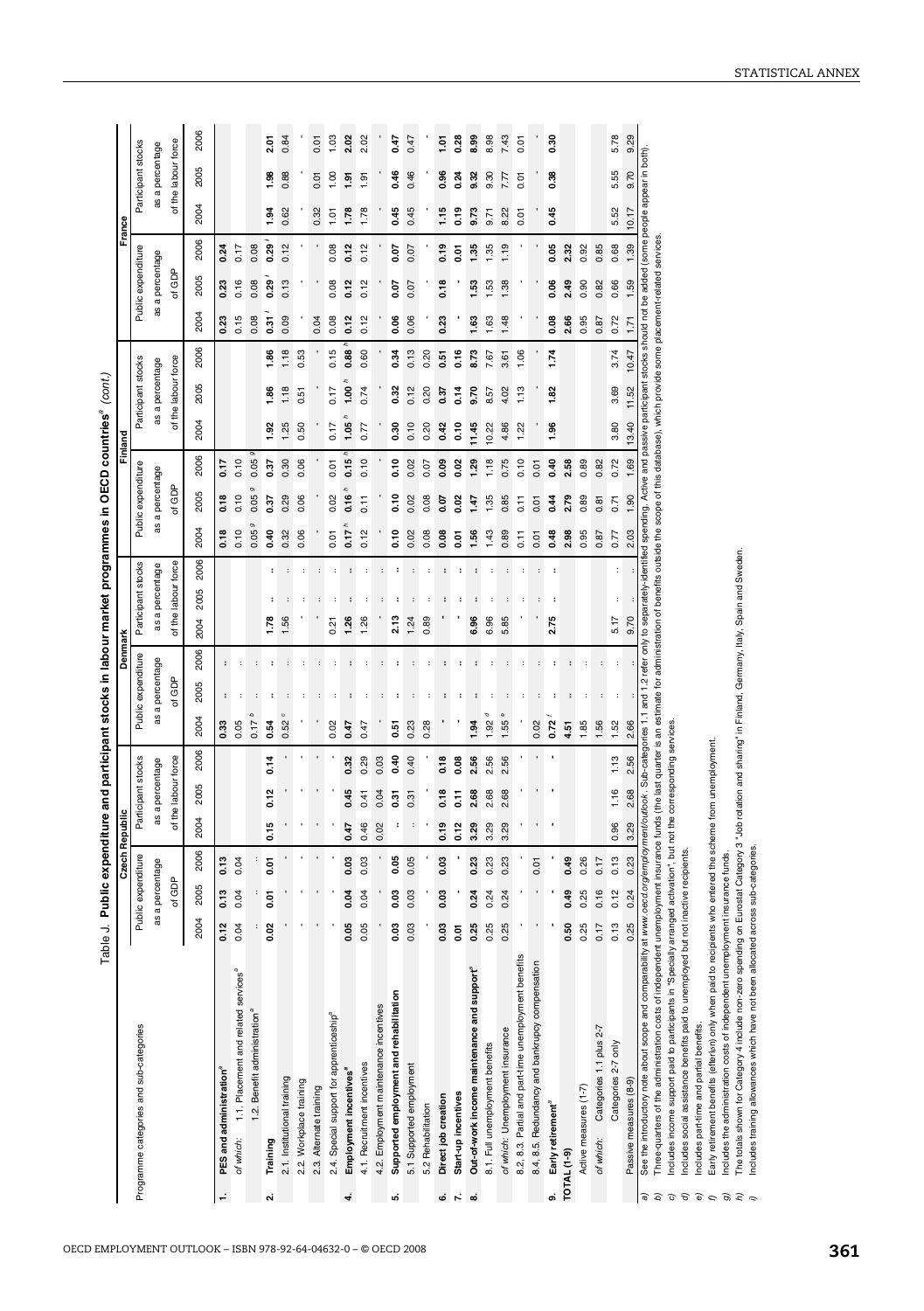| 2006<br>3.36<br>3.36<br>2.13<br>0.08<br>0.33<br>0.78<br>0.05<br>0.40<br>1.64<br>0.84<br>0.12<br>33<br>Participant stocks<br>of the labour force<br>as a percentage<br>2005<br>0.39<br>$\frac{1}{5}$<br>3.08<br>2.66<br>1.70<br>0.34<br>0.10<br>3.08<br>$\frac{13}{2}$<br>0.34<br>0.87<br>77<br>2004<br>0.96<br>0.13<br>2.98<br>2.98<br>0.14<br>2.10<br>0.50<br>0.49<br>1.03<br>0.44<br>0.07<br>2.64<br>0.01<br>$\cdot$<br>2006<br>0.35<br>0.06<br>0.06<br>0.08<br>0.05<br>0.35<br>0.32<br>0.19<br>0.09<br>0.08<br>0.01<br>0.01<br>0.28<br>0.64<br>Public expenditure<br>ł,<br>i,<br>$\vdots$<br>as a percentage<br>of GDP<br>2005<br>0.10<br>0.06<br>0.38<br>0.35<br>0.30<br>0.04<br>0.09<br>0.38<br>0.69<br>0.20<br>0.09<br>0.04<br>0.01<br>5g<br>$\overline{0}$<br>i,<br>2004<br>0.10<br>0.10<br>0.30<br>0.20<br>0.05<br>0.05<br>0.09<br>0.05<br>0.34<br>0.68<br>0.01<br>5 <sub>o</sub><br>0.37<br>0.37<br>0.01<br>$\blacksquare$<br>ï<br>$\ddot{\phantom{a}}$<br>2006<br>Public expenditure<br>as a percentage<br>of GDP<br>2005<br>0.02<br>0.40<br>0.04<br>0.03<br>0.02<br>0.34<br>0.34<br>0.05<br>0.07<br>0.01<br>0.01<br>$\cdot$<br>$\ddot{\phantom{a}}$<br>$\cdot$<br>$\bullet$<br>$\blacksquare$<br>$\blacksquare$<br>2004<br>0.06<br>0.40<br>0.16<br>0.02<br>0.03<br>0.02<br>0.06<br><b>0.05</b><br>0.35<br>0.06<br>0.34<br>0.01<br>$\ddot{\phantom{a}}$<br>ò,<br>$\blacksquare$<br>:<br>$\blacksquare$<br>$b,c$<br>0.31<br>2006<br>3.82<br>0.06<br>1.36<br>0.70<br>0.04<br>17.45<br>11.15<br>0.25<br>0.31<br>0.91<br>1,00<br>4.23<br>0.34<br>Participant stocks<br>of the labour force<br>as a percentage<br>$0.27$ <sup>d</sup><br>2.29b<br>0.39fb<br>2005<br>0.26<br>0.05<br>0.89<br>0.32<br>0.89<br><b>0.83</b><br>10.96<br>0.48<br>0.22<br>0.57<br>16.47<br>4.21<br>đ<br>٩<br>٩<br>0.48<br>0.42<br>2004<br>2.61<br>1.12<br>0.01<br>0.05<br>0.35<br>0.20<br>0.57<br>0.47<br>0.68<br>0.63<br>10.73<br>10.15<br>4.61<br>0.57<br>$0.33htext{ }$<br>$0.06$ $^d$<br>2006<br>0.13<br>0.05<br>0.08<br>0.06<br>0.09<br>0.21<br>0.01<br>2.04<br>0.99<br>0.04<br>0.05<br>0.88<br>0.74<br>0.01<br>$\frac{2}{5}$<br>1.98<br>0.03<br>2.97<br>0.27<br>Public expenditure<br>arcentage<br>GDP<br>05 d<br>$0.24$ <sup>b</sup><br>$\frac{1}{2}$<br>2005<br>$\tilde{c}$<br>$\ddot{4}$<br>8<br>8<br>9<br>$\overline{1}$<br>0.09<br>29<br>$\boldsymbol{\mathcal{S}}$<br>1.20<br>đ<br>8<br>75<br>æ<br>$\overline{5}$<br>Ξ<br>కి<br>57<br>5<br>as a pe<br>$\ddot{\circ}$<br>$\dot{\circ}$<br>$\ddot{\sim}$<br>$\ddot{\circ}$<br>৳<br>c<br>$\circ$<br>$\circ$<br>ö<br>$\dot{\circ}$<br>$\circ$<br>$\circ$<br>N<br>$\circ$<br>$\dot{\bullet}$<br>ຕ<br>$\circ$<br>$\circ$<br>c<br>$\circ$<br>0.36 <sup>b</sup><br>0.09 $^{\sigma}$<br>0.15 <sup>b</sup><br>2004<br>0.13<br>0.06<br>0.23<br>0.08<br>0.01<br>0.13<br>0.13<br>$\frac{2}{5}$<br>0.06<br>1.15<br>0.30<br>0.07<br>2.17<br>1.31<br>0.04<br>0.04<br>3.46<br>0.98<br>2.27<br>8.2, 8.3. Partial and part-time unemployment benefits<br>8.4, 8.5. Redundancy and bankrupcy compensation<br>Out-of-work income maintenance and support <sup>a</sup><br>1.1. Placement and related services <sup>®</sup><br>Supported employment and rehabilitation<br>4.2. Employment maintenance incentives<br>1.2. Benefit administration <sup>®</sup><br>Programme categories and sub-categories<br>2.4. Special support for apprenticeship <sup>®</sup><br>Categories 1.1 plus 2-7<br>of which: Unemployment insurance<br>8.1. Full unemployment benefits<br>5.1 Supported employment<br>4.1. Recruitment incentives<br>1. PES and administration<br>Employment incentives <sup>®</sup><br>2.1. Institutional training<br>2.2. Workplace training<br>Active measures (1-7)<br>2.3. Alternate training<br>7. Start-up incentives<br>Direct job creation<br>9. Early retirement <sup>®</sup><br>5.2 Rehabilitation<br>of which:<br><b>TOTAL</b> (1-9)<br>of which:<br>Training<br>ၜ<br>us.<br>ق<br>$\ddot{ }$<br>ςi |                                                                                                                     |
|-----------------------------------------------------------------------------------------------------------------------------------------------------------------------------------------------------------------------------------------------------------------------------------------------------------------------------------------------------------------------------------------------------------------------------------------------------------------------------------------------------------------------------------------------------------------------------------------------------------------------------------------------------------------------------------------------------------------------------------------------------------------------------------------------------------------------------------------------------------------------------------------------------------------------------------------------------------------------------------------------------------------------------------------------------------------------------------------------------------------------------------------------------------------------------------------------------------------------------------------------------------------------------------------------------------------------------------------------------------------------------------------------------------------------------------------------------------------------------------------------------------------------------------------------------------------------------------------------------------------------------------------------------------------------------------------------------------------------------------------------------------------------------------------------------------------------------------------------------------------------------------------------------------------------------------------------------------------------------------------------------------------------------------------------------------------------------------------------------------------------------------------------------------------------------------------------------------------------------------------------------------------------------------------------------------------------------------------------------------------------------------------------------------------------------------------------------------------------------------------------------------------------------------------------------------------------------------------------------------------------------------------------------------------------------------------------------------------------------------------------------------------------------------------------------------------------------------------------------------------------------------------------------------------------------------------------------------------------------------------------------------------------------------------------------------------------------------------------------------------------------------------------------------------------------------------------------------------------------------------------------------------------------------------------------------------------------------------------------------------------------------------------------------------------------------------------------------------------------------------------------------------------------------------------------------------------------------------------------------------------------------------------------------------------------------------------------------------------------------------------------------------------------------------------------------------------------------------------------------------------------------------------------------------------------------------------|---------------------------------------------------------------------------------------------------------------------|
|                                                                                                                                                                                                                                                                                                                                                                                                                                                                                                                                                                                                                                                                                                                                                                                                                                                                                                                                                                                                                                                                                                                                                                                                                                                                                                                                                                                                                                                                                                                                                                                                                                                                                                                                                                                                                                                                                                                                                                                                                                                                                                                                                                                                                                                                                                                                                                                                                                                                                                                                                                                                                                                                                                                                                                                                                                                                                                                                                                                                                                                                                                                                                                                                                                                                                                                                                                                                                                                                                                                                                                                                                                                                                                                                                                                                                                                                                                                                               |                                                                                                                     |
|                                                                                                                                                                                                                                                                                                                                                                                                                                                                                                                                                                                                                                                                                                                                                                                                                                                                                                                                                                                                                                                                                                                                                                                                                                                                                                                                                                                                                                                                                                                                                                                                                                                                                                                                                                                                                                                                                                                                                                                                                                                                                                                                                                                                                                                                                                                                                                                                                                                                                                                                                                                                                                                                                                                                                                                                                                                                                                                                                                                                                                                                                                                                                                                                                                                                                                                                                                                                                                                                                                                                                                                                                                                                                                                                                                                                                                                                                                                                               |                                                                                                                     |
|                                                                                                                                                                                                                                                                                                                                                                                                                                                                                                                                                                                                                                                                                                                                                                                                                                                                                                                                                                                                                                                                                                                                                                                                                                                                                                                                                                                                                                                                                                                                                                                                                                                                                                                                                                                                                                                                                                                                                                                                                                                                                                                                                                                                                                                                                                                                                                                                                                                                                                                                                                                                                                                                                                                                                                                                                                                                                                                                                                                                                                                                                                                                                                                                                                                                                                                                                                                                                                                                                                                                                                                                                                                                                                                                                                                                                                                                                                                                               |                                                                                                                     |
|                                                                                                                                                                                                                                                                                                                                                                                                                                                                                                                                                                                                                                                                                                                                                                                                                                                                                                                                                                                                                                                                                                                                                                                                                                                                                                                                                                                                                                                                                                                                                                                                                                                                                                                                                                                                                                                                                                                                                                                                                                                                                                                                                                                                                                                                                                                                                                                                                                                                                                                                                                                                                                                                                                                                                                                                                                                                                                                                                                                                                                                                                                                                                                                                                                                                                                                                                                                                                                                                                                                                                                                                                                                                                                                                                                                                                                                                                                                                               |                                                                                                                     |
|                                                                                                                                                                                                                                                                                                                                                                                                                                                                                                                                                                                                                                                                                                                                                                                                                                                                                                                                                                                                                                                                                                                                                                                                                                                                                                                                                                                                                                                                                                                                                                                                                                                                                                                                                                                                                                                                                                                                                                                                                                                                                                                                                                                                                                                                                                                                                                                                                                                                                                                                                                                                                                                                                                                                                                                                                                                                                                                                                                                                                                                                                                                                                                                                                                                                                                                                                                                                                                                                                                                                                                                                                                                                                                                                                                                                                                                                                                                                               |                                                                                                                     |
|                                                                                                                                                                                                                                                                                                                                                                                                                                                                                                                                                                                                                                                                                                                                                                                                                                                                                                                                                                                                                                                                                                                                                                                                                                                                                                                                                                                                                                                                                                                                                                                                                                                                                                                                                                                                                                                                                                                                                                                                                                                                                                                                                                                                                                                                                                                                                                                                                                                                                                                                                                                                                                                                                                                                                                                                                                                                                                                                                                                                                                                                                                                                                                                                                                                                                                                                                                                                                                                                                                                                                                                                                                                                                                                                                                                                                                                                                                                                               |                                                                                                                     |
|                                                                                                                                                                                                                                                                                                                                                                                                                                                                                                                                                                                                                                                                                                                                                                                                                                                                                                                                                                                                                                                                                                                                                                                                                                                                                                                                                                                                                                                                                                                                                                                                                                                                                                                                                                                                                                                                                                                                                                                                                                                                                                                                                                                                                                                                                                                                                                                                                                                                                                                                                                                                                                                                                                                                                                                                                                                                                                                                                                                                                                                                                                                                                                                                                                                                                                                                                                                                                                                                                                                                                                                                                                                                                                                                                                                                                                                                                                                                               |                                                                                                                     |
|                                                                                                                                                                                                                                                                                                                                                                                                                                                                                                                                                                                                                                                                                                                                                                                                                                                                                                                                                                                                                                                                                                                                                                                                                                                                                                                                                                                                                                                                                                                                                                                                                                                                                                                                                                                                                                                                                                                                                                                                                                                                                                                                                                                                                                                                                                                                                                                                                                                                                                                                                                                                                                                                                                                                                                                                                                                                                                                                                                                                                                                                                                                                                                                                                                                                                                                                                                                                                                                                                                                                                                                                                                                                                                                                                                                                                                                                                                                                               |                                                                                                                     |
|                                                                                                                                                                                                                                                                                                                                                                                                                                                                                                                                                                                                                                                                                                                                                                                                                                                                                                                                                                                                                                                                                                                                                                                                                                                                                                                                                                                                                                                                                                                                                                                                                                                                                                                                                                                                                                                                                                                                                                                                                                                                                                                                                                                                                                                                                                                                                                                                                                                                                                                                                                                                                                                                                                                                                                                                                                                                                                                                                                                                                                                                                                                                                                                                                                                                                                                                                                                                                                                                                                                                                                                                                                                                                                                                                                                                                                                                                                                                               |                                                                                                                     |
|                                                                                                                                                                                                                                                                                                                                                                                                                                                                                                                                                                                                                                                                                                                                                                                                                                                                                                                                                                                                                                                                                                                                                                                                                                                                                                                                                                                                                                                                                                                                                                                                                                                                                                                                                                                                                                                                                                                                                                                                                                                                                                                                                                                                                                                                                                                                                                                                                                                                                                                                                                                                                                                                                                                                                                                                                                                                                                                                                                                                                                                                                                                                                                                                                                                                                                                                                                                                                                                                                                                                                                                                                                                                                                                                                                                                                                                                                                                                               |                                                                                                                     |
|                                                                                                                                                                                                                                                                                                                                                                                                                                                                                                                                                                                                                                                                                                                                                                                                                                                                                                                                                                                                                                                                                                                                                                                                                                                                                                                                                                                                                                                                                                                                                                                                                                                                                                                                                                                                                                                                                                                                                                                                                                                                                                                                                                                                                                                                                                                                                                                                                                                                                                                                                                                                                                                                                                                                                                                                                                                                                                                                                                                                                                                                                                                                                                                                                                                                                                                                                                                                                                                                                                                                                                                                                                                                                                                                                                                                                                                                                                                                               |                                                                                                                     |
|                                                                                                                                                                                                                                                                                                                                                                                                                                                                                                                                                                                                                                                                                                                                                                                                                                                                                                                                                                                                                                                                                                                                                                                                                                                                                                                                                                                                                                                                                                                                                                                                                                                                                                                                                                                                                                                                                                                                                                                                                                                                                                                                                                                                                                                                                                                                                                                                                                                                                                                                                                                                                                                                                                                                                                                                                                                                                                                                                                                                                                                                                                                                                                                                                                                                                                                                                                                                                                                                                                                                                                                                                                                                                                                                                                                                                                                                                                                                               |                                                                                                                     |
|                                                                                                                                                                                                                                                                                                                                                                                                                                                                                                                                                                                                                                                                                                                                                                                                                                                                                                                                                                                                                                                                                                                                                                                                                                                                                                                                                                                                                                                                                                                                                                                                                                                                                                                                                                                                                                                                                                                                                                                                                                                                                                                                                                                                                                                                                                                                                                                                                                                                                                                                                                                                                                                                                                                                                                                                                                                                                                                                                                                                                                                                                                                                                                                                                                                                                                                                                                                                                                                                                                                                                                                                                                                                                                                                                                                                                                                                                                                                               |                                                                                                                     |
|                                                                                                                                                                                                                                                                                                                                                                                                                                                                                                                                                                                                                                                                                                                                                                                                                                                                                                                                                                                                                                                                                                                                                                                                                                                                                                                                                                                                                                                                                                                                                                                                                                                                                                                                                                                                                                                                                                                                                                                                                                                                                                                                                                                                                                                                                                                                                                                                                                                                                                                                                                                                                                                                                                                                                                                                                                                                                                                                                                                                                                                                                                                                                                                                                                                                                                                                                                                                                                                                                                                                                                                                                                                                                                                                                                                                                                                                                                                                               |                                                                                                                     |
|                                                                                                                                                                                                                                                                                                                                                                                                                                                                                                                                                                                                                                                                                                                                                                                                                                                                                                                                                                                                                                                                                                                                                                                                                                                                                                                                                                                                                                                                                                                                                                                                                                                                                                                                                                                                                                                                                                                                                                                                                                                                                                                                                                                                                                                                                                                                                                                                                                                                                                                                                                                                                                                                                                                                                                                                                                                                                                                                                                                                                                                                                                                                                                                                                                                                                                                                                                                                                                                                                                                                                                                                                                                                                                                                                                                                                                                                                                                                               |                                                                                                                     |
|                                                                                                                                                                                                                                                                                                                                                                                                                                                                                                                                                                                                                                                                                                                                                                                                                                                                                                                                                                                                                                                                                                                                                                                                                                                                                                                                                                                                                                                                                                                                                                                                                                                                                                                                                                                                                                                                                                                                                                                                                                                                                                                                                                                                                                                                                                                                                                                                                                                                                                                                                                                                                                                                                                                                                                                                                                                                                                                                                                                                                                                                                                                                                                                                                                                                                                                                                                                                                                                                                                                                                                                                                                                                                                                                                                                                                                                                                                                                               |                                                                                                                     |
|                                                                                                                                                                                                                                                                                                                                                                                                                                                                                                                                                                                                                                                                                                                                                                                                                                                                                                                                                                                                                                                                                                                                                                                                                                                                                                                                                                                                                                                                                                                                                                                                                                                                                                                                                                                                                                                                                                                                                                                                                                                                                                                                                                                                                                                                                                                                                                                                                                                                                                                                                                                                                                                                                                                                                                                                                                                                                                                                                                                                                                                                                                                                                                                                                                                                                                                                                                                                                                                                                                                                                                                                                                                                                                                                                                                                                                                                                                                                               |                                                                                                                     |
|                                                                                                                                                                                                                                                                                                                                                                                                                                                                                                                                                                                                                                                                                                                                                                                                                                                                                                                                                                                                                                                                                                                                                                                                                                                                                                                                                                                                                                                                                                                                                                                                                                                                                                                                                                                                                                                                                                                                                                                                                                                                                                                                                                                                                                                                                                                                                                                                                                                                                                                                                                                                                                                                                                                                                                                                                                                                                                                                                                                                                                                                                                                                                                                                                                                                                                                                                                                                                                                                                                                                                                                                                                                                                                                                                                                                                                                                                                                                               |                                                                                                                     |
|                                                                                                                                                                                                                                                                                                                                                                                                                                                                                                                                                                                                                                                                                                                                                                                                                                                                                                                                                                                                                                                                                                                                                                                                                                                                                                                                                                                                                                                                                                                                                                                                                                                                                                                                                                                                                                                                                                                                                                                                                                                                                                                                                                                                                                                                                                                                                                                                                                                                                                                                                                                                                                                                                                                                                                                                                                                                                                                                                                                                                                                                                                                                                                                                                                                                                                                                                                                                                                                                                                                                                                                                                                                                                                                                                                                                                                                                                                                                               |                                                                                                                     |
|                                                                                                                                                                                                                                                                                                                                                                                                                                                                                                                                                                                                                                                                                                                                                                                                                                                                                                                                                                                                                                                                                                                                                                                                                                                                                                                                                                                                                                                                                                                                                                                                                                                                                                                                                                                                                                                                                                                                                                                                                                                                                                                                                                                                                                                                                                                                                                                                                                                                                                                                                                                                                                                                                                                                                                                                                                                                                                                                                                                                                                                                                                                                                                                                                                                                                                                                                                                                                                                                                                                                                                                                                                                                                                                                                                                                                                                                                                                                               |                                                                                                                     |
|                                                                                                                                                                                                                                                                                                                                                                                                                                                                                                                                                                                                                                                                                                                                                                                                                                                                                                                                                                                                                                                                                                                                                                                                                                                                                                                                                                                                                                                                                                                                                                                                                                                                                                                                                                                                                                                                                                                                                                                                                                                                                                                                                                                                                                                                                                                                                                                                                                                                                                                                                                                                                                                                                                                                                                                                                                                                                                                                                                                                                                                                                                                                                                                                                                                                                                                                                                                                                                                                                                                                                                                                                                                                                                                                                                                                                                                                                                                                               |                                                                                                                     |
|                                                                                                                                                                                                                                                                                                                                                                                                                                                                                                                                                                                                                                                                                                                                                                                                                                                                                                                                                                                                                                                                                                                                                                                                                                                                                                                                                                                                                                                                                                                                                                                                                                                                                                                                                                                                                                                                                                                                                                                                                                                                                                                                                                                                                                                                                                                                                                                                                                                                                                                                                                                                                                                                                                                                                                                                                                                                                                                                                                                                                                                                                                                                                                                                                                                                                                                                                                                                                                                                                                                                                                                                                                                                                                                                                                                                                                                                                                                                               |                                                                                                                     |
|                                                                                                                                                                                                                                                                                                                                                                                                                                                                                                                                                                                                                                                                                                                                                                                                                                                                                                                                                                                                                                                                                                                                                                                                                                                                                                                                                                                                                                                                                                                                                                                                                                                                                                                                                                                                                                                                                                                                                                                                                                                                                                                                                                                                                                                                                                                                                                                                                                                                                                                                                                                                                                                                                                                                                                                                                                                                                                                                                                                                                                                                                                                                                                                                                                                                                                                                                                                                                                                                                                                                                                                                                                                                                                                                                                                                                                                                                                                                               |                                                                                                                     |
|                                                                                                                                                                                                                                                                                                                                                                                                                                                                                                                                                                                                                                                                                                                                                                                                                                                                                                                                                                                                                                                                                                                                                                                                                                                                                                                                                                                                                                                                                                                                                                                                                                                                                                                                                                                                                                                                                                                                                                                                                                                                                                                                                                                                                                                                                                                                                                                                                                                                                                                                                                                                                                                                                                                                                                                                                                                                                                                                                                                                                                                                                                                                                                                                                                                                                                                                                                                                                                                                                                                                                                                                                                                                                                                                                                                                                                                                                                                                               |                                                                                                                     |
|                                                                                                                                                                                                                                                                                                                                                                                                                                                                                                                                                                                                                                                                                                                                                                                                                                                                                                                                                                                                                                                                                                                                                                                                                                                                                                                                                                                                                                                                                                                                                                                                                                                                                                                                                                                                                                                                                                                                                                                                                                                                                                                                                                                                                                                                                                                                                                                                                                                                                                                                                                                                                                                                                                                                                                                                                                                                                                                                                                                                                                                                                                                                                                                                                                                                                                                                                                                                                                                                                                                                                                                                                                                                                                                                                                                                                                                                                                                                               |                                                                                                                     |
|                                                                                                                                                                                                                                                                                                                                                                                                                                                                                                                                                                                                                                                                                                                                                                                                                                                                                                                                                                                                                                                                                                                                                                                                                                                                                                                                                                                                                                                                                                                                                                                                                                                                                                                                                                                                                                                                                                                                                                                                                                                                                                                                                                                                                                                                                                                                                                                                                                                                                                                                                                                                                                                                                                                                                                                                                                                                                                                                                                                                                                                                                                                                                                                                                                                                                                                                                                                                                                                                                                                                                                                                                                                                                                                                                                                                                                                                                                                                               |                                                                                                                     |
|                                                                                                                                                                                                                                                                                                                                                                                                                                                                                                                                                                                                                                                                                                                                                                                                                                                                                                                                                                                                                                                                                                                                                                                                                                                                                                                                                                                                                                                                                                                                                                                                                                                                                                                                                                                                                                                                                                                                                                                                                                                                                                                                                                                                                                                                                                                                                                                                                                                                                                                                                                                                                                                                                                                                                                                                                                                                                                                                                                                                                                                                                                                                                                                                                                                                                                                                                                                                                                                                                                                                                                                                                                                                                                                                                                                                                                                                                                                                               |                                                                                                                     |
|                                                                                                                                                                                                                                                                                                                                                                                                                                                                                                                                                                                                                                                                                                                                                                                                                                                                                                                                                                                                                                                                                                                                                                                                                                                                                                                                                                                                                                                                                                                                                                                                                                                                                                                                                                                                                                                                                                                                                                                                                                                                                                                                                                                                                                                                                                                                                                                                                                                                                                                                                                                                                                                                                                                                                                                                                                                                                                                                                                                                                                                                                                                                                                                                                                                                                                                                                                                                                                                                                                                                                                                                                                                                                                                                                                                                                                                                                                                                               |                                                                                                                     |
|                                                                                                                                                                                                                                                                                                                                                                                                                                                                                                                                                                                                                                                                                                                                                                                                                                                                                                                                                                                                                                                                                                                                                                                                                                                                                                                                                                                                                                                                                                                                                                                                                                                                                                                                                                                                                                                                                                                                                                                                                                                                                                                                                                                                                                                                                                                                                                                                                                                                                                                                                                                                                                                                                                                                                                                                                                                                                                                                                                                                                                                                                                                                                                                                                                                                                                                                                                                                                                                                                                                                                                                                                                                                                                                                                                                                                                                                                                                                               | 0.19<br>0.20<br>0.20<br>0.06<br>0.14<br>6.11<br>4.67<br>4.83<br>0.61<br>5<br>$\circ$<br>0.85<br>Categories 2-7 only |
| 3.49<br>3.21<br>3.12<br>0.36<br>0.39<br>0.37<br>0.40<br>0.40<br>17.70<br>16.69<br>10.93<br>2.09<br>\$<br>$\mathbf{a}$<br>2.32<br>Passive measures (8-9)<br> ಹ                                                                                                                                                                                                                                                                                                                                                                                                                                                                                                                                                                                                                                                                                                                                                                                                                                                                                                                                                                                                                                                                                                                                                                                                                                                                                                                                                                                                                                                                                                                                                                                                                                                                                                                                                                                                                                                                                                                                                                                                                                                                                                                                                                                                                                                                                                                                                                                                                                                                                                                                                                                                                                                                                                                                                                                                                                                                                                                                                                                                                                                                                                                                                                                                                                                                                                                                                                                                                                                                                                                                                                                                                                                                                                                                                                                 |                                                                                                                     |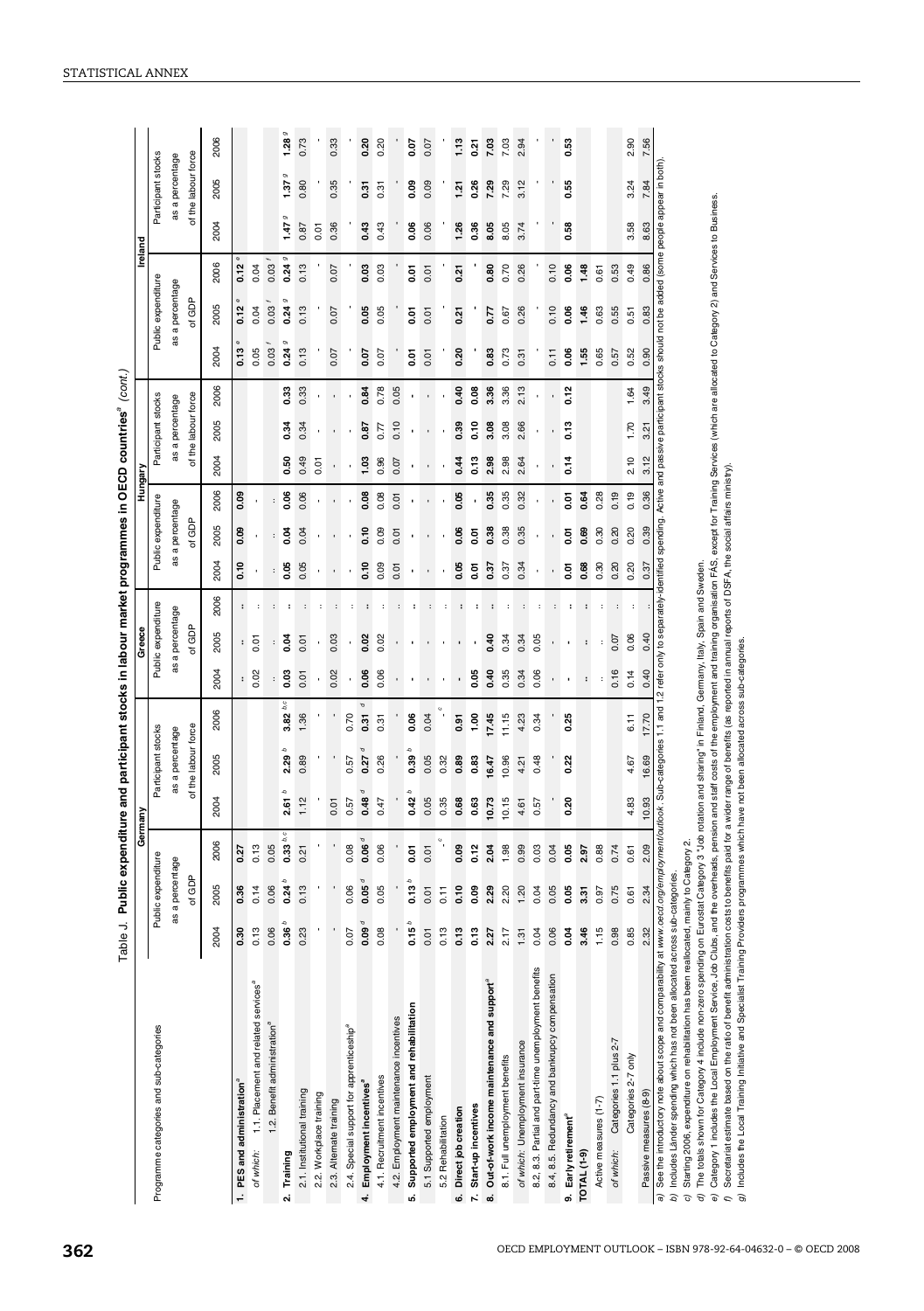| Public expenditure<br>as a percentage<br>See the introductory note about scope and comparability at www.oect.org/emporytourpowner/codox. Sub-casoreles 1.1 and 1.2 refer only to separately-identified spending. Active and passive participant stocks should not be ad<br>$0.01$ $^{\circ}$<br>of GDP<br>0.01 <sup>n</sup><br>2005<br>0.02<br>0.02<br>0.02<br>0.02<br>$0.01$ <sup>m</sup><br>0.01 <sup>n</sup><br>2004<br>0.03<br>C.OS<br>0.03<br>0.03<br>0.01<br>×<br>Secretariat estimate based on data for total administration costs and human resources administering income support payments within the National Social Security Institute (reported in INPS General Accounts and Annual Report<br>2006<br>3.08<br>0.16<br>0.10<br>0.82<br>1.25<br>0.02<br>3.46<br>5.02<br>4.06<br>$\frac{8}{10}$<br>0.83<br>0.02<br>2.35<br><b>0.60</b><br>E<br>of the labour force<br>Participant stocks<br>as a percentage<br>2005<br>Mainly exemptions from employer social security contributions, not restricted to the unemployed or those at risk. Training post compulsory education and post diploma" is included in Category 2 but not in this sub-category<br>2.93<br>0.93<br>4.90<br>0.13<br>0.10<br>1.14<br>0.02<br>3.65<br>0.65<br>0.78<br>0.02<br>2.43<br>1.22<br>4.31<br>1.01<br>÷<br>Much spending in this category refers to tax relief for firms that hanke these total energy mere incorporation of temporary contracts into permanent ones, not otherwise conditional on employment status<br>2004<br>0.09<br>2.51<br>0.03<br>1.09<br>0.66<br>3.70<br>0.92<br>0.11<br>0.92<br>0.03<br>3.04<br>2.38<br>0.66<br>4.54<br>0.71<br>0.10 <sup>k</sup><br>2006<br>0.20<br>0.59<br>0.09<br>0.05<br>0.42<br>0.36<br>0.04<br>1.08<br>0.49<br>0.46<br>0.44<br>0.06<br>0.12<br>0.02<br>0.01<br>0.02<br>0.01<br>0.02<br>0.17<br>0.02<br>0.01<br>0.01<br>0.01<br>Public expenditure<br>as a percentage<br>of GDP<br>0.13 <sup>k</sup><br>Refers to expendture on training programmes for the unemployed. In the case of mixed programmes, an estimated share of expenditure relating to training for employed workers is not included.<br>2005<br>0.19<br>0.08<br>0.03<br>0.40<br>0.04<br>0.19<br>0.45<br>0.66<br>0.06<br>0.02<br>0.12<br>0.02<br>0.01<br>0.01<br>0.02<br>0.01<br>0.47<br>0.03<br>117<br>0.47<br>0.01<br>0.01<br>0.51<br>Education and training allowances paid to participants in institutional training (Category 2.1) are included in the total for Category 8 but excluded from the total for "Passive measures (8-9)"<br>2004<br>0.13<br>0.15<br>0.06<br>0.01<br>0.08<br>0.02<br>0.01<br>0.44<br>0.40<br>0.02<br>0.20<br>0.43<br>0.41<br>0.64<br>$\overline{0.11}$<br>0.01<br>0.01<br>0.01<br>0.02<br>0.47<br>0.02<br>Ξ<br>2006<br>0.04<br>0.13<br>0.10<br>0.24<br>0.03<br><b>9.05</b><br>0.03<br>0.03<br>0.01<br>0.24<br>0.24<br>0.37<br>0.01<br>0.01<br>0.01<br>0.24<br>$\overline{0.11}$<br>Public expenditure<br>as a percentage<br>of GDP<br>2005<br>0.04<br>0.10<br>0.34<br>0.13<br>0.04<br>0.02<br>0.22<br>0.22<br>$\overline{0.11}$<br>0.22<br>0.03<br>0.01<br>0.02<br>0.02<br>0.02<br>0.22<br>0.01<br>5,01<br>The totals shown for Category 4 include non-zero spending on Eurostat Category 3 "Job rotation and sharing" in Finland, Germany, Italy, Spain and Sweden<br>ation of disabled workers which have not been allocated across sub-categories<br>2004<br>0.04<br>0.04<br>0.19<br>0.19<br>0.19<br>0.31<br>0.12<br>0.11<br>0.09<br>0.19<br>0.03<br>0.01<br>0.01<br>5.01<br>0.01<br><b>80.0</b><br>0.02<br>$\overline{0}$<br>$\overline{0}$<br>t-up support and is targeted on poverty, not necessarily unemployment.<br>0.40h<br>0.03 <sup>9</sup><br>0.40 <sup>h</sup><br>2006-<br>0.14<br>0.59<br>0.19<br>0.06<br>0.05<br>0.04<br>5.01<br>0.40<br>0.01<br>$\overline{0}$<br>0.01<br>Public expenditure<br>as a percentage<br>of GDP<br>0.43h<br>0.049<br>$0.44^{h}$<br>2005-<br>0.19<br>0.04<br>$\colon$<br>0.68<br>0.25<br>0.43<br>0.07<br>0.06<br>0.01<br>0.02<br>0.02<br>8<br>0.45h<br>$0.04$ $9$<br>0.46 <sup>h</sup><br>2004-<br>0.06<br>0.04<br>0.02<br>0.46<br>$\colon$<br>0.73<br>0.27<br>0.07<br>0.21<br>0.01<br>0.02<br>0.01<br>8<br>2006<br>2.42<br>3.05<br>2.33<br>÷<br>0.23<br>0.14<br>2.13<br>0.03<br>2.73<br>0.56<br>0.32<br>2.17<br>of the labour force<br>Participant stocks<br>as a percentage<br>2005<br>Includes education and training allowances, but not unemployment benefits paid to programme participants.<br>2.78<br>2.70<br>3.24<br>0.30<br><b>0.18</b><br>0.04<br>2.85<br>2.22<br>0.58<br>0.39<br>2.27<br>$3.21$ <sup>d</sup><br>2004<br>3.13<br>3.02<br>0.50<br>0.06<br>2.56<br>0.46<br>0.01<br>2.02<br>1.97<br>0.54<br>0.21<br>0.18<br>0.05 <sup>b</sup><br>0.13<br>0.18e<br>2006<br>0.79<br>0.05<br>0.69<br>0.58<br>$\overline{5}$<br>0.53<br>0.45<br>0.45<br>0.22<br>0.01<br>0.01<br>0.04<br>$\overline{0}$ .11<br>1.32<br><b>eo:0</b><br>0.01<br>0.51<br>expenditure<br>percentage<br>of GDP<br>0.05 <sup>b</sup><br>0.15 <sup>c</sup><br>$0.21$ <sup>d</sup><br>$0.21$ $^{\circ}$<br>2005<br>$\blacksquare$<br>0.09<br>0.20<br>$\frac{1}{2}$<br>1.38<br>0.56<br>0.48<br>0.01<br><b>0.05</b><br>0.72<br>0.53<br>0.47<br>0.81<br>0.01<br>0.61<br>5g<br>$\overline{0.11}$<br>Public<br>Includes the Reemployment bonus and Measures of professional (re)integr<br>Refers to the Productive Options programme which provides business star<br>as a<br>0.25<br>Includes a number of programmes not allocated across sub-categories.<br>0.05 <sup>b</sup><br>0.14 <sup>c</sup><br>$0.25$ <sup>e</sup><br>2004<br>$\blacksquare$<br>0.74<br>0.09<br>0.22<br>0.01<br>0.03<br>0.05<br>0.10<br>0.62<br>0.53<br>0.01<br>0.01<br>0.64<br>0.54<br>0.10<br>1.36<br>0.54<br>0.47<br>Includes Secretariat estimates in Category 6 for "Special measures".<br>1.1. Placement and related services <sup>®</sup><br>8.2, 8.3. Partial and part-time unemployment benefits<br>8.4, 8.5. Redundancy and bankrupcy compensation<br>Out-of-work income maintenance and support <sup>®</sup><br>Supported employment and rehabilitation<br>1.2. Benefit administration <sup>ª</sup><br>4.2. Employment maintenance incentives<br>Categories 1.1 plus 2-7<br>2.4. Special support for apprenticeship <sup>ª</sup><br>Programme categories and sub-categories<br>Categories 2-7 only<br>of which: Unemployment insurance<br>8.1. Full unemployment benefits<br>Fiscal years starting on April 1st.<br>4.1. Recruitment incentives<br>5.1 Supported employment<br>PES and administration <sup>®</sup><br>Employment incentives <sup>®</sup><br>2.1. Institutional training<br>Passive measures (8-9)<br>2.2. Workplace training<br>Active measures (1-7)<br>2.3. Alternate training<br>Start-up incentives<br>Direct job creation<br>Early retirement <sup>®</sup><br>5.2 Rehabilitation<br>0.002% of GDP.<br>of which:<br>of which:<br>Training<br><b>TOTAL</b> (1-9)<br>Ιú<br>တ<br>$\widehat{\kappa}$<br>$\vec{c}$<br>$\mathcal{L}$<br>e)<br>ίq<br>Θ<br>$\mathbf{a}$<br>4<br>ŕ.<br>ထံ<br>ত<br>ιó<br>ဖ<br>ত্ত<br>ত্র<br>$\blacktriangle$<br>$\overline{\phantom{a}}$<br>$\rightarrow$<br>$\overline{\phantom{0}}$ |  |  | í |  |  |  |  |  | Luxembourg |  | Mexico |
|--------------------------------------------------------------------------------------------------------------------------------------------------------------------------------------------------------------------------------------------------------------------------------------------------------------------------------------------------------------------------------------------------------------------------------------------------------------------------------------------------------------------------------------------------------------------------------------------------------------------------------------------------------------------------------------------------------------------------------------------------------------------------------------------------------------------------------------------------------------------------------------------------------------------------------------------------------------------------------------------------------------------------------------------------------------------------------------------------------------------------------------------------------------------------------------------------------------------------------------------------------------------------------------------------------------------------------------------------------------------------------------------------------------------------------------------------------------------------------------------------------------------------------------------------------------------------------------------------------------------------------------------------------------------------------------------------------------------------------------------------------------------------------------------------------------------------------------------------------------------------------------------------------------------------------------------------------------------------------------------------------------------------------------------------------------------------------------------------------------------------------------------------------------------------------------------------------------------------------------------------------------------------------------------------------------------------------------------------------------------------------------------------------------------------------------------------------------------------------------------------------------------------------------------------------------------------------------------------------------------------------------------------------------------------------------------------------------------------------------------------------------------------------------------------------------------------------------------------------------------------------------------------------------------------------------------------------------------------------------------------------------------------------------------------------------------------------------------------------------------------------------------------------------------------------------------------------------------------------------------------------------------------------------------------------------------------------------------------------------------------------------------------------------------------------------------------------------------------------------------------------------------------------------------------------------------------------------------------------------------------------------------------------------------------------------------------------------------------------------------------------------------------------------------------------------------------------------------------------------------------------------------------------------------------------------------------------------------------------------------------------------------------------------------------------------------------------------------------------------------------------------------------------------------------------------------------------------------------------------------------------------------------------------------------------------------------------------------------------------------------------------------------------------------------------------------------------------------------------------------------------------------------------------------------------------------------------------------------------------------------------------------------------------------------------------------------------------------------------------------------------------------------------------------------------------------------------------------------------------------------------------------------------------------------------------------------------------------------------------------------------------------------------------------------------------------------------------------------------------------------------------------------------------------------------------------------------------------------------------------------------------------------------------------------------------------------------------------------------------------------------------------------------------------------------------------------------------------------------------------------------------------------------------------------------------------------------------------------------------------------------------------------------------------------------------------------------------------------------------------------------------------------------------------------------------------------------------------------------------------------------------------------------------------------------------------------------------------------------------------------------------------------------------------------------------------------------------------------------------------------------------------------------------------------------------------------------------------------------------------------------------------------------------------------------------------------------------------------------------------------------------------------------------------------------------------------------------------------------------------------------------------------------------------------------------------------------------------------------------------------------------------------------------------------------------------------------------------------------------------------------------------------------------------------------------------------------------------------------------------------------------------------------------------------------------------------------------------------------------------------------------------------------------------------------------------------------------------------------------------------------------------------------------------|--|--|---|--|--|--|--|--|------------|--|--------|
|                                                                                                                                                                                                                                                                                                                                                                                                                                                                                                                                                                                                                                                                                                                                                                                                                                                                                                                                                                                                                                                                                                                                                                                                                                                                                                                                                                                                                                                                                                                                                                                                                                                                                                                                                                                                                                                                                                                                                                                                                                                                                                                                                                                                                                                                                                                                                                                                                                                                                                                                                                                                                                                                                                                                                                                                                                                                                                                                                                                                                                                                                                                                                                                                                                                                                                                                                                                                                                                                                                                                                                                                                                                                                                                                                                                                                                                                                                                                                                                                                                                                                                                                                                                                                                                                                                                                                                                                                                                                                                                                                                                                                                                                                                                                                                                                                                                                                                                                                                                                                                                                                                                                                                                                                                                                                                                                                                                                                                                                                                                                                                                                                                                                                                                                                                                                                                                                                                                                                                                                                                                                                                                                                                                                                                                                                                                                                                                                                                                                                                                                                                                                                                                                                                                                                                                                                                                                                                                                                                                                                                                                                                                                                                    |  |  |   |  |  |  |  |  |            |  |        |
|                                                                                                                                                                                                                                                                                                                                                                                                                                                                                                                                                                                                                                                                                                                                                                                                                                                                                                                                                                                                                                                                                                                                                                                                                                                                                                                                                                                                                                                                                                                                                                                                                                                                                                                                                                                                                                                                                                                                                                                                                                                                                                                                                                                                                                                                                                                                                                                                                                                                                                                                                                                                                                                                                                                                                                                                                                                                                                                                                                                                                                                                                                                                                                                                                                                                                                                                                                                                                                                                                                                                                                                                                                                                                                                                                                                                                                                                                                                                                                                                                                                                                                                                                                                                                                                                                                                                                                                                                                                                                                                                                                                                                                                                                                                                                                                                                                                                                                                                                                                                                                                                                                                                                                                                                                                                                                                                                                                                                                                                                                                                                                                                                                                                                                                                                                                                                                                                                                                                                                                                                                                                                                                                                                                                                                                                                                                                                                                                                                                                                                                                                                                                                                                                                                                                                                                                                                                                                                                                                                                                                                                                                                                                                                    |  |  |   |  |  |  |  |  |            |  |        |
|                                                                                                                                                                                                                                                                                                                                                                                                                                                                                                                                                                                                                                                                                                                                                                                                                                                                                                                                                                                                                                                                                                                                                                                                                                                                                                                                                                                                                                                                                                                                                                                                                                                                                                                                                                                                                                                                                                                                                                                                                                                                                                                                                                                                                                                                                                                                                                                                                                                                                                                                                                                                                                                                                                                                                                                                                                                                                                                                                                                                                                                                                                                                                                                                                                                                                                                                                                                                                                                                                                                                                                                                                                                                                                                                                                                                                                                                                                                                                                                                                                                                                                                                                                                                                                                                                                                                                                                                                                                                                                                                                                                                                                                                                                                                                                                                                                                                                                                                                                                                                                                                                                                                                                                                                                                                                                                                                                                                                                                                                                                                                                                                                                                                                                                                                                                                                                                                                                                                                                                                                                                                                                                                                                                                                                                                                                                                                                                                                                                                                                                                                                                                                                                                                                                                                                                                                                                                                                                                                                                                                                                                                                                                                                    |  |  |   |  |  |  |  |  |            |  |        |
|                                                                                                                                                                                                                                                                                                                                                                                                                                                                                                                                                                                                                                                                                                                                                                                                                                                                                                                                                                                                                                                                                                                                                                                                                                                                                                                                                                                                                                                                                                                                                                                                                                                                                                                                                                                                                                                                                                                                                                                                                                                                                                                                                                                                                                                                                                                                                                                                                                                                                                                                                                                                                                                                                                                                                                                                                                                                                                                                                                                                                                                                                                                                                                                                                                                                                                                                                                                                                                                                                                                                                                                                                                                                                                                                                                                                                                                                                                                                                                                                                                                                                                                                                                                                                                                                                                                                                                                                                                                                                                                                                                                                                                                                                                                                                                                                                                                                                                                                                                                                                                                                                                                                                                                                                                                                                                                                                                                                                                                                                                                                                                                                                                                                                                                                                                                                                                                                                                                                                                                                                                                                                                                                                                                                                                                                                                                                                                                                                                                                                                                                                                                                                                                                                                                                                                                                                                                                                                                                                                                                                                                                                                                                                                    |  |  |   |  |  |  |  |  |            |  |        |
|                                                                                                                                                                                                                                                                                                                                                                                                                                                                                                                                                                                                                                                                                                                                                                                                                                                                                                                                                                                                                                                                                                                                                                                                                                                                                                                                                                                                                                                                                                                                                                                                                                                                                                                                                                                                                                                                                                                                                                                                                                                                                                                                                                                                                                                                                                                                                                                                                                                                                                                                                                                                                                                                                                                                                                                                                                                                                                                                                                                                                                                                                                                                                                                                                                                                                                                                                                                                                                                                                                                                                                                                                                                                                                                                                                                                                                                                                                                                                                                                                                                                                                                                                                                                                                                                                                                                                                                                                                                                                                                                                                                                                                                                                                                                                                                                                                                                                                                                                                                                                                                                                                                                                                                                                                                                                                                                                                                                                                                                                                                                                                                                                                                                                                                                                                                                                                                                                                                                                                                                                                                                                                                                                                                                                                                                                                                                                                                                                                                                                                                                                                                                                                                                                                                                                                                                                                                                                                                                                                                                                                                                                                                                                                    |  |  |   |  |  |  |  |  |            |  |        |
|                                                                                                                                                                                                                                                                                                                                                                                                                                                                                                                                                                                                                                                                                                                                                                                                                                                                                                                                                                                                                                                                                                                                                                                                                                                                                                                                                                                                                                                                                                                                                                                                                                                                                                                                                                                                                                                                                                                                                                                                                                                                                                                                                                                                                                                                                                                                                                                                                                                                                                                                                                                                                                                                                                                                                                                                                                                                                                                                                                                                                                                                                                                                                                                                                                                                                                                                                                                                                                                                                                                                                                                                                                                                                                                                                                                                                                                                                                                                                                                                                                                                                                                                                                                                                                                                                                                                                                                                                                                                                                                                                                                                                                                                                                                                                                                                                                                                                                                                                                                                                                                                                                                                                                                                                                                                                                                                                                                                                                                                                                                                                                                                                                                                                                                                                                                                                                                                                                                                                                                                                                                                                                                                                                                                                                                                                                                                                                                                                                                                                                                                                                                                                                                                                                                                                                                                                                                                                                                                                                                                                                                                                                                                                                    |  |  |   |  |  |  |  |  |            |  |        |
|                                                                                                                                                                                                                                                                                                                                                                                                                                                                                                                                                                                                                                                                                                                                                                                                                                                                                                                                                                                                                                                                                                                                                                                                                                                                                                                                                                                                                                                                                                                                                                                                                                                                                                                                                                                                                                                                                                                                                                                                                                                                                                                                                                                                                                                                                                                                                                                                                                                                                                                                                                                                                                                                                                                                                                                                                                                                                                                                                                                                                                                                                                                                                                                                                                                                                                                                                                                                                                                                                                                                                                                                                                                                                                                                                                                                                                                                                                                                                                                                                                                                                                                                                                                                                                                                                                                                                                                                                                                                                                                                                                                                                                                                                                                                                                                                                                                                                                                                                                                                                                                                                                                                                                                                                                                                                                                                                                                                                                                                                                                                                                                                                                                                                                                                                                                                                                                                                                                                                                                                                                                                                                                                                                                                                                                                                                                                                                                                                                                                                                                                                                                                                                                                                                                                                                                                                                                                                                                                                                                                                                                                                                                                                                    |  |  |   |  |  |  |  |  |            |  |        |
|                                                                                                                                                                                                                                                                                                                                                                                                                                                                                                                                                                                                                                                                                                                                                                                                                                                                                                                                                                                                                                                                                                                                                                                                                                                                                                                                                                                                                                                                                                                                                                                                                                                                                                                                                                                                                                                                                                                                                                                                                                                                                                                                                                                                                                                                                                                                                                                                                                                                                                                                                                                                                                                                                                                                                                                                                                                                                                                                                                                                                                                                                                                                                                                                                                                                                                                                                                                                                                                                                                                                                                                                                                                                                                                                                                                                                                                                                                                                                                                                                                                                                                                                                                                                                                                                                                                                                                                                                                                                                                                                                                                                                                                                                                                                                                                                                                                                                                                                                                                                                                                                                                                                                                                                                                                                                                                                                                                                                                                                                                                                                                                                                                                                                                                                                                                                                                                                                                                                                                                                                                                                                                                                                                                                                                                                                                                                                                                                                                                                                                                                                                                                                                                                                                                                                                                                                                                                                                                                                                                                                                                                                                                                                                    |  |  |   |  |  |  |  |  |            |  |        |
|                                                                                                                                                                                                                                                                                                                                                                                                                                                                                                                                                                                                                                                                                                                                                                                                                                                                                                                                                                                                                                                                                                                                                                                                                                                                                                                                                                                                                                                                                                                                                                                                                                                                                                                                                                                                                                                                                                                                                                                                                                                                                                                                                                                                                                                                                                                                                                                                                                                                                                                                                                                                                                                                                                                                                                                                                                                                                                                                                                                                                                                                                                                                                                                                                                                                                                                                                                                                                                                                                                                                                                                                                                                                                                                                                                                                                                                                                                                                                                                                                                                                                                                                                                                                                                                                                                                                                                                                                                                                                                                                                                                                                                                                                                                                                                                                                                                                                                                                                                                                                                                                                                                                                                                                                                                                                                                                                                                                                                                                                                                                                                                                                                                                                                                                                                                                                                                                                                                                                                                                                                                                                                                                                                                                                                                                                                                                                                                                                                                                                                                                                                                                                                                                                                                                                                                                                                                                                                                                                                                                                                                                                                                                                                    |  |  |   |  |  |  |  |  |            |  |        |
|                                                                                                                                                                                                                                                                                                                                                                                                                                                                                                                                                                                                                                                                                                                                                                                                                                                                                                                                                                                                                                                                                                                                                                                                                                                                                                                                                                                                                                                                                                                                                                                                                                                                                                                                                                                                                                                                                                                                                                                                                                                                                                                                                                                                                                                                                                                                                                                                                                                                                                                                                                                                                                                                                                                                                                                                                                                                                                                                                                                                                                                                                                                                                                                                                                                                                                                                                                                                                                                                                                                                                                                                                                                                                                                                                                                                                                                                                                                                                                                                                                                                                                                                                                                                                                                                                                                                                                                                                                                                                                                                                                                                                                                                                                                                                                                                                                                                                                                                                                                                                                                                                                                                                                                                                                                                                                                                                                                                                                                                                                                                                                                                                                                                                                                                                                                                                                                                                                                                                                                                                                                                                                                                                                                                                                                                                                                                                                                                                                                                                                                                                                                                                                                                                                                                                                                                                                                                                                                                                                                                                                                                                                                                                                    |  |  |   |  |  |  |  |  |            |  |        |
|                                                                                                                                                                                                                                                                                                                                                                                                                                                                                                                                                                                                                                                                                                                                                                                                                                                                                                                                                                                                                                                                                                                                                                                                                                                                                                                                                                                                                                                                                                                                                                                                                                                                                                                                                                                                                                                                                                                                                                                                                                                                                                                                                                                                                                                                                                                                                                                                                                                                                                                                                                                                                                                                                                                                                                                                                                                                                                                                                                                                                                                                                                                                                                                                                                                                                                                                                                                                                                                                                                                                                                                                                                                                                                                                                                                                                                                                                                                                                                                                                                                                                                                                                                                                                                                                                                                                                                                                                                                                                                                                                                                                                                                                                                                                                                                                                                                                                                                                                                                                                                                                                                                                                                                                                                                                                                                                                                                                                                                                                                                                                                                                                                                                                                                                                                                                                                                                                                                                                                                                                                                                                                                                                                                                                                                                                                                                                                                                                                                                                                                                                                                                                                                                                                                                                                                                                                                                                                                                                                                                                                                                                                                                                                    |  |  |   |  |  |  |  |  |            |  |        |
|                                                                                                                                                                                                                                                                                                                                                                                                                                                                                                                                                                                                                                                                                                                                                                                                                                                                                                                                                                                                                                                                                                                                                                                                                                                                                                                                                                                                                                                                                                                                                                                                                                                                                                                                                                                                                                                                                                                                                                                                                                                                                                                                                                                                                                                                                                                                                                                                                                                                                                                                                                                                                                                                                                                                                                                                                                                                                                                                                                                                                                                                                                                                                                                                                                                                                                                                                                                                                                                                                                                                                                                                                                                                                                                                                                                                                                                                                                                                                                                                                                                                                                                                                                                                                                                                                                                                                                                                                                                                                                                                                                                                                                                                                                                                                                                                                                                                                                                                                                                                                                                                                                                                                                                                                                                                                                                                                                                                                                                                                                                                                                                                                                                                                                                                                                                                                                                                                                                                                                                                                                                                                                                                                                                                                                                                                                                                                                                                                                                                                                                                                                                                                                                                                                                                                                                                                                                                                                                                                                                                                                                                                                                                                                    |  |  |   |  |  |  |  |  |            |  |        |
|                                                                                                                                                                                                                                                                                                                                                                                                                                                                                                                                                                                                                                                                                                                                                                                                                                                                                                                                                                                                                                                                                                                                                                                                                                                                                                                                                                                                                                                                                                                                                                                                                                                                                                                                                                                                                                                                                                                                                                                                                                                                                                                                                                                                                                                                                                                                                                                                                                                                                                                                                                                                                                                                                                                                                                                                                                                                                                                                                                                                                                                                                                                                                                                                                                                                                                                                                                                                                                                                                                                                                                                                                                                                                                                                                                                                                                                                                                                                                                                                                                                                                                                                                                                                                                                                                                                                                                                                                                                                                                                                                                                                                                                                                                                                                                                                                                                                                                                                                                                                                                                                                                                                                                                                                                                                                                                                                                                                                                                                                                                                                                                                                                                                                                                                                                                                                                                                                                                                                                                                                                                                                                                                                                                                                                                                                                                                                                                                                                                                                                                                                                                                                                                                                                                                                                                                                                                                                                                                                                                                                                                                                                                                                                    |  |  |   |  |  |  |  |  |            |  |        |
|                                                                                                                                                                                                                                                                                                                                                                                                                                                                                                                                                                                                                                                                                                                                                                                                                                                                                                                                                                                                                                                                                                                                                                                                                                                                                                                                                                                                                                                                                                                                                                                                                                                                                                                                                                                                                                                                                                                                                                                                                                                                                                                                                                                                                                                                                                                                                                                                                                                                                                                                                                                                                                                                                                                                                                                                                                                                                                                                                                                                                                                                                                                                                                                                                                                                                                                                                                                                                                                                                                                                                                                                                                                                                                                                                                                                                                                                                                                                                                                                                                                                                                                                                                                                                                                                                                                                                                                                                                                                                                                                                                                                                                                                                                                                                                                                                                                                                                                                                                                                                                                                                                                                                                                                                                                                                                                                                                                                                                                                                                                                                                                                                                                                                                                                                                                                                                                                                                                                                                                                                                                                                                                                                                                                                                                                                                                                                                                                                                                                                                                                                                                                                                                                                                                                                                                                                                                                                                                                                                                                                                                                                                                                                                    |  |  |   |  |  |  |  |  |            |  |        |
|                                                                                                                                                                                                                                                                                                                                                                                                                                                                                                                                                                                                                                                                                                                                                                                                                                                                                                                                                                                                                                                                                                                                                                                                                                                                                                                                                                                                                                                                                                                                                                                                                                                                                                                                                                                                                                                                                                                                                                                                                                                                                                                                                                                                                                                                                                                                                                                                                                                                                                                                                                                                                                                                                                                                                                                                                                                                                                                                                                                                                                                                                                                                                                                                                                                                                                                                                                                                                                                                                                                                                                                                                                                                                                                                                                                                                                                                                                                                                                                                                                                                                                                                                                                                                                                                                                                                                                                                                                                                                                                                                                                                                                                                                                                                                                                                                                                                                                                                                                                                                                                                                                                                                                                                                                                                                                                                                                                                                                                                                                                                                                                                                                                                                                                                                                                                                                                                                                                                                                                                                                                                                                                                                                                                                                                                                                                                                                                                                                                                                                                                                                                                                                                                                                                                                                                                                                                                                                                                                                                                                                                                                                                                                                    |  |  |   |  |  |  |  |  |            |  |        |
|                                                                                                                                                                                                                                                                                                                                                                                                                                                                                                                                                                                                                                                                                                                                                                                                                                                                                                                                                                                                                                                                                                                                                                                                                                                                                                                                                                                                                                                                                                                                                                                                                                                                                                                                                                                                                                                                                                                                                                                                                                                                                                                                                                                                                                                                                                                                                                                                                                                                                                                                                                                                                                                                                                                                                                                                                                                                                                                                                                                                                                                                                                                                                                                                                                                                                                                                                                                                                                                                                                                                                                                                                                                                                                                                                                                                                                                                                                                                                                                                                                                                                                                                                                                                                                                                                                                                                                                                                                                                                                                                                                                                                                                                                                                                                                                                                                                                                                                                                                                                                                                                                                                                                                                                                                                                                                                                                                                                                                                                                                                                                                                                                                                                                                                                                                                                                                                                                                                                                                                                                                                                                                                                                                                                                                                                                                                                                                                                                                                                                                                                                                                                                                                                                                                                                                                                                                                                                                                                                                                                                                                                                                                                                                    |  |  |   |  |  |  |  |  |            |  |        |
|                                                                                                                                                                                                                                                                                                                                                                                                                                                                                                                                                                                                                                                                                                                                                                                                                                                                                                                                                                                                                                                                                                                                                                                                                                                                                                                                                                                                                                                                                                                                                                                                                                                                                                                                                                                                                                                                                                                                                                                                                                                                                                                                                                                                                                                                                                                                                                                                                                                                                                                                                                                                                                                                                                                                                                                                                                                                                                                                                                                                                                                                                                                                                                                                                                                                                                                                                                                                                                                                                                                                                                                                                                                                                                                                                                                                                                                                                                                                                                                                                                                                                                                                                                                                                                                                                                                                                                                                                                                                                                                                                                                                                                                                                                                                                                                                                                                                                                                                                                                                                                                                                                                                                                                                                                                                                                                                                                                                                                                                                                                                                                                                                                                                                                                                                                                                                                                                                                                                                                                                                                                                                                                                                                                                                                                                                                                                                                                                                                                                                                                                                                                                                                                                                                                                                                                                                                                                                                                                                                                                                                                                                                                                                                    |  |  |   |  |  |  |  |  |            |  |        |
|                                                                                                                                                                                                                                                                                                                                                                                                                                                                                                                                                                                                                                                                                                                                                                                                                                                                                                                                                                                                                                                                                                                                                                                                                                                                                                                                                                                                                                                                                                                                                                                                                                                                                                                                                                                                                                                                                                                                                                                                                                                                                                                                                                                                                                                                                                                                                                                                                                                                                                                                                                                                                                                                                                                                                                                                                                                                                                                                                                                                                                                                                                                                                                                                                                                                                                                                                                                                                                                                                                                                                                                                                                                                                                                                                                                                                                                                                                                                                                                                                                                                                                                                                                                                                                                                                                                                                                                                                                                                                                                                                                                                                                                                                                                                                                                                                                                                                                                                                                                                                                                                                                                                                                                                                                                                                                                                                                                                                                                                                                                                                                                                                                                                                                                                                                                                                                                                                                                                                                                                                                                                                                                                                                                                                                                                                                                                                                                                                                                                                                                                                                                                                                                                                                                                                                                                                                                                                                                                                                                                                                                                                                                                                                    |  |  |   |  |  |  |  |  |            |  |        |
|                                                                                                                                                                                                                                                                                                                                                                                                                                                                                                                                                                                                                                                                                                                                                                                                                                                                                                                                                                                                                                                                                                                                                                                                                                                                                                                                                                                                                                                                                                                                                                                                                                                                                                                                                                                                                                                                                                                                                                                                                                                                                                                                                                                                                                                                                                                                                                                                                                                                                                                                                                                                                                                                                                                                                                                                                                                                                                                                                                                                                                                                                                                                                                                                                                                                                                                                                                                                                                                                                                                                                                                                                                                                                                                                                                                                                                                                                                                                                                                                                                                                                                                                                                                                                                                                                                                                                                                                                                                                                                                                                                                                                                                                                                                                                                                                                                                                                                                                                                                                                                                                                                                                                                                                                                                                                                                                                                                                                                                                                                                                                                                                                                                                                                                                                                                                                                                                                                                                                                                                                                                                                                                                                                                                                                                                                                                                                                                                                                                                                                                                                                                                                                                                                                                                                                                                                                                                                                                                                                                                                                                                                                                                                                    |  |  |   |  |  |  |  |  |            |  |        |
|                                                                                                                                                                                                                                                                                                                                                                                                                                                                                                                                                                                                                                                                                                                                                                                                                                                                                                                                                                                                                                                                                                                                                                                                                                                                                                                                                                                                                                                                                                                                                                                                                                                                                                                                                                                                                                                                                                                                                                                                                                                                                                                                                                                                                                                                                                                                                                                                                                                                                                                                                                                                                                                                                                                                                                                                                                                                                                                                                                                                                                                                                                                                                                                                                                                                                                                                                                                                                                                                                                                                                                                                                                                                                                                                                                                                                                                                                                                                                                                                                                                                                                                                                                                                                                                                                                                                                                                                                                                                                                                                                                                                                                                                                                                                                                                                                                                                                                                                                                                                                                                                                                                                                                                                                                                                                                                                                                                                                                                                                                                                                                                                                                                                                                                                                                                                                                                                                                                                                                                                                                                                                                                                                                                                                                                                                                                                                                                                                                                                                                                                                                                                                                                                                                                                                                                                                                                                                                                                                                                                                                                                                                                                                                    |  |  |   |  |  |  |  |  |            |  |        |
|                                                                                                                                                                                                                                                                                                                                                                                                                                                                                                                                                                                                                                                                                                                                                                                                                                                                                                                                                                                                                                                                                                                                                                                                                                                                                                                                                                                                                                                                                                                                                                                                                                                                                                                                                                                                                                                                                                                                                                                                                                                                                                                                                                                                                                                                                                                                                                                                                                                                                                                                                                                                                                                                                                                                                                                                                                                                                                                                                                                                                                                                                                                                                                                                                                                                                                                                                                                                                                                                                                                                                                                                                                                                                                                                                                                                                                                                                                                                                                                                                                                                                                                                                                                                                                                                                                                                                                                                                                                                                                                                                                                                                                                                                                                                                                                                                                                                                                                                                                                                                                                                                                                                                                                                                                                                                                                                                                                                                                                                                                                                                                                                                                                                                                                                                                                                                                                                                                                                                                                                                                                                                                                                                                                                                                                                                                                                                                                                                                                                                                                                                                                                                                                                                                                                                                                                                                                                                                                                                                                                                                                                                                                                                                    |  |  |   |  |  |  |  |  |            |  |        |
|                                                                                                                                                                                                                                                                                                                                                                                                                                                                                                                                                                                                                                                                                                                                                                                                                                                                                                                                                                                                                                                                                                                                                                                                                                                                                                                                                                                                                                                                                                                                                                                                                                                                                                                                                                                                                                                                                                                                                                                                                                                                                                                                                                                                                                                                                                                                                                                                                                                                                                                                                                                                                                                                                                                                                                                                                                                                                                                                                                                                                                                                                                                                                                                                                                                                                                                                                                                                                                                                                                                                                                                                                                                                                                                                                                                                                                                                                                                                                                                                                                                                                                                                                                                                                                                                                                                                                                                                                                                                                                                                                                                                                                                                                                                                                                                                                                                                                                                                                                                                                                                                                                                                                                                                                                                                                                                                                                                                                                                                                                                                                                                                                                                                                                                                                                                                                                                                                                                                                                                                                                                                                                                                                                                                                                                                                                                                                                                                                                                                                                                                                                                                                                                                                                                                                                                                                                                                                                                                                                                                                                                                                                                                                                    |  |  |   |  |  |  |  |  |            |  |        |
|                                                                                                                                                                                                                                                                                                                                                                                                                                                                                                                                                                                                                                                                                                                                                                                                                                                                                                                                                                                                                                                                                                                                                                                                                                                                                                                                                                                                                                                                                                                                                                                                                                                                                                                                                                                                                                                                                                                                                                                                                                                                                                                                                                                                                                                                                                                                                                                                                                                                                                                                                                                                                                                                                                                                                                                                                                                                                                                                                                                                                                                                                                                                                                                                                                                                                                                                                                                                                                                                                                                                                                                                                                                                                                                                                                                                                                                                                                                                                                                                                                                                                                                                                                                                                                                                                                                                                                                                                                                                                                                                                                                                                                                                                                                                                                                                                                                                                                                                                                                                                                                                                                                                                                                                                                                                                                                                                                                                                                                                                                                                                                                                                                                                                                                                                                                                                                                                                                                                                                                                                                                                                                                                                                                                                                                                                                                                                                                                                                                                                                                                                                                                                                                                                                                                                                                                                                                                                                                                                                                                                                                                                                                                                                    |  |  |   |  |  |  |  |  |            |  |        |
|                                                                                                                                                                                                                                                                                                                                                                                                                                                                                                                                                                                                                                                                                                                                                                                                                                                                                                                                                                                                                                                                                                                                                                                                                                                                                                                                                                                                                                                                                                                                                                                                                                                                                                                                                                                                                                                                                                                                                                                                                                                                                                                                                                                                                                                                                                                                                                                                                                                                                                                                                                                                                                                                                                                                                                                                                                                                                                                                                                                                                                                                                                                                                                                                                                                                                                                                                                                                                                                                                                                                                                                                                                                                                                                                                                                                                                                                                                                                                                                                                                                                                                                                                                                                                                                                                                                                                                                                                                                                                                                                                                                                                                                                                                                                                                                                                                                                                                                                                                                                                                                                                                                                                                                                                                                                                                                                                                                                                                                                                                                                                                                                                                                                                                                                                                                                                                                                                                                                                                                                                                                                                                                                                                                                                                                                                                                                                                                                                                                                                                                                                                                                                                                                                                                                                                                                                                                                                                                                                                                                                                                                                                                                                                    |  |  |   |  |  |  |  |  |            |  |        |
|                                                                                                                                                                                                                                                                                                                                                                                                                                                                                                                                                                                                                                                                                                                                                                                                                                                                                                                                                                                                                                                                                                                                                                                                                                                                                                                                                                                                                                                                                                                                                                                                                                                                                                                                                                                                                                                                                                                                                                                                                                                                                                                                                                                                                                                                                                                                                                                                                                                                                                                                                                                                                                                                                                                                                                                                                                                                                                                                                                                                                                                                                                                                                                                                                                                                                                                                                                                                                                                                                                                                                                                                                                                                                                                                                                                                                                                                                                                                                                                                                                                                                                                                                                                                                                                                                                                                                                                                                                                                                                                                                                                                                                                                                                                                                                                                                                                                                                                                                                                                                                                                                                                                                                                                                                                                                                                                                                                                                                                                                                                                                                                                                                                                                                                                                                                                                                                                                                                                                                                                                                                                                                                                                                                                                                                                                                                                                                                                                                                                                                                                                                                                                                                                                                                                                                                                                                                                                                                                                                                                                                                                                                                                                                    |  |  |   |  |  |  |  |  |            |  |        |
|                                                                                                                                                                                                                                                                                                                                                                                                                                                                                                                                                                                                                                                                                                                                                                                                                                                                                                                                                                                                                                                                                                                                                                                                                                                                                                                                                                                                                                                                                                                                                                                                                                                                                                                                                                                                                                                                                                                                                                                                                                                                                                                                                                                                                                                                                                                                                                                                                                                                                                                                                                                                                                                                                                                                                                                                                                                                                                                                                                                                                                                                                                                                                                                                                                                                                                                                                                                                                                                                                                                                                                                                                                                                                                                                                                                                                                                                                                                                                                                                                                                                                                                                                                                                                                                                                                                                                                                                                                                                                                                                                                                                                                                                                                                                                                                                                                                                                                                                                                                                                                                                                                                                                                                                                                                                                                                                                                                                                                                                                                                                                                                                                                                                                                                                                                                                                                                                                                                                                                                                                                                                                                                                                                                                                                                                                                                                                                                                                                                                                                                                                                                                                                                                                                                                                                                                                                                                                                                                                                                                                                                                                                                                                                    |  |  |   |  |  |  |  |  |            |  |        |
|                                                                                                                                                                                                                                                                                                                                                                                                                                                                                                                                                                                                                                                                                                                                                                                                                                                                                                                                                                                                                                                                                                                                                                                                                                                                                                                                                                                                                                                                                                                                                                                                                                                                                                                                                                                                                                                                                                                                                                                                                                                                                                                                                                                                                                                                                                                                                                                                                                                                                                                                                                                                                                                                                                                                                                                                                                                                                                                                                                                                                                                                                                                                                                                                                                                                                                                                                                                                                                                                                                                                                                                                                                                                                                                                                                                                                                                                                                                                                                                                                                                                                                                                                                                                                                                                                                                                                                                                                                                                                                                                                                                                                                                                                                                                                                                                                                                                                                                                                                                                                                                                                                                                                                                                                                                                                                                                                                                                                                                                                                                                                                                                                                                                                                                                                                                                                                                                                                                                                                                                                                                                                                                                                                                                                                                                                                                                                                                                                                                                                                                                                                                                                                                                                                                                                                                                                                                                                                                                                                                                                                                                                                                                                                    |  |  |   |  |  |  |  |  |            |  |        |
|                                                                                                                                                                                                                                                                                                                                                                                                                                                                                                                                                                                                                                                                                                                                                                                                                                                                                                                                                                                                                                                                                                                                                                                                                                                                                                                                                                                                                                                                                                                                                                                                                                                                                                                                                                                                                                                                                                                                                                                                                                                                                                                                                                                                                                                                                                                                                                                                                                                                                                                                                                                                                                                                                                                                                                                                                                                                                                                                                                                                                                                                                                                                                                                                                                                                                                                                                                                                                                                                                                                                                                                                                                                                                                                                                                                                                                                                                                                                                                                                                                                                                                                                                                                                                                                                                                                                                                                                                                                                                                                                                                                                                                                                                                                                                                                                                                                                                                                                                                                                                                                                                                                                                                                                                                                                                                                                                                                                                                                                                                                                                                                                                                                                                                                                                                                                                                                                                                                                                                                                                                                                                                                                                                                                                                                                                                                                                                                                                                                                                                                                                                                                                                                                                                                                                                                                                                                                                                                                                                                                                                                                                                                                                                    |  |  |   |  |  |  |  |  |            |  |        |
|                                                                                                                                                                                                                                                                                                                                                                                                                                                                                                                                                                                                                                                                                                                                                                                                                                                                                                                                                                                                                                                                                                                                                                                                                                                                                                                                                                                                                                                                                                                                                                                                                                                                                                                                                                                                                                                                                                                                                                                                                                                                                                                                                                                                                                                                                                                                                                                                                                                                                                                                                                                                                                                                                                                                                                                                                                                                                                                                                                                                                                                                                                                                                                                                                                                                                                                                                                                                                                                                                                                                                                                                                                                                                                                                                                                                                                                                                                                                                                                                                                                                                                                                                                                                                                                                                                                                                                                                                                                                                                                                                                                                                                                                                                                                                                                                                                                                                                                                                                                                                                                                                                                                                                                                                                                                                                                                                                                                                                                                                                                                                                                                                                                                                                                                                                                                                                                                                                                                                                                                                                                                                                                                                                                                                                                                                                                                                                                                                                                                                                                                                                                                                                                                                                                                                                                                                                                                                                                                                                                                                                                                                                                                                                    |  |  |   |  |  |  |  |  |            |  |        |
|                                                                                                                                                                                                                                                                                                                                                                                                                                                                                                                                                                                                                                                                                                                                                                                                                                                                                                                                                                                                                                                                                                                                                                                                                                                                                                                                                                                                                                                                                                                                                                                                                                                                                                                                                                                                                                                                                                                                                                                                                                                                                                                                                                                                                                                                                                                                                                                                                                                                                                                                                                                                                                                                                                                                                                                                                                                                                                                                                                                                                                                                                                                                                                                                                                                                                                                                                                                                                                                                                                                                                                                                                                                                                                                                                                                                                                                                                                                                                                                                                                                                                                                                                                                                                                                                                                                                                                                                                                                                                                                                                                                                                                                                                                                                                                                                                                                                                                                                                                                                                                                                                                                                                                                                                                                                                                                                                                                                                                                                                                                                                                                                                                                                                                                                                                                                                                                                                                                                                                                                                                                                                                                                                                                                                                                                                                                                                                                                                                                                                                                                                                                                                                                                                                                                                                                                                                                                                                                                                                                                                                                                                                                                                                    |  |  |   |  |  |  |  |  |            |  |        |
|                                                                                                                                                                                                                                                                                                                                                                                                                                                                                                                                                                                                                                                                                                                                                                                                                                                                                                                                                                                                                                                                                                                                                                                                                                                                                                                                                                                                                                                                                                                                                                                                                                                                                                                                                                                                                                                                                                                                                                                                                                                                                                                                                                                                                                                                                                                                                                                                                                                                                                                                                                                                                                                                                                                                                                                                                                                                                                                                                                                                                                                                                                                                                                                                                                                                                                                                                                                                                                                                                                                                                                                                                                                                                                                                                                                                                                                                                                                                                                                                                                                                                                                                                                                                                                                                                                                                                                                                                                                                                                                                                                                                                                                                                                                                                                                                                                                                                                                                                                                                                                                                                                                                                                                                                                                                                                                                                                                                                                                                                                                                                                                                                                                                                                                                                                                                                                                                                                                                                                                                                                                                                                                                                                                                                                                                                                                                                                                                                                                                                                                                                                                                                                                                                                                                                                                                                                                                                                                                                                                                                                                                                                                                                                    |  |  |   |  |  |  |  |  |            |  |        |
|                                                                                                                                                                                                                                                                                                                                                                                                                                                                                                                                                                                                                                                                                                                                                                                                                                                                                                                                                                                                                                                                                                                                                                                                                                                                                                                                                                                                                                                                                                                                                                                                                                                                                                                                                                                                                                                                                                                                                                                                                                                                                                                                                                                                                                                                                                                                                                                                                                                                                                                                                                                                                                                                                                                                                                                                                                                                                                                                                                                                                                                                                                                                                                                                                                                                                                                                                                                                                                                                                                                                                                                                                                                                                                                                                                                                                                                                                                                                                                                                                                                                                                                                                                                                                                                                                                                                                                                                                                                                                                                                                                                                                                                                                                                                                                                                                                                                                                                                                                                                                                                                                                                                                                                                                                                                                                                                                                                                                                                                                                                                                                                                                                                                                                                                                                                                                                                                                                                                                                                                                                                                                                                                                                                                                                                                                                                                                                                                                                                                                                                                                                                                                                                                                                                                                                                                                                                                                                                                                                                                                                                                                                                                                                    |  |  |   |  |  |  |  |  |            |  |        |
|                                                                                                                                                                                                                                                                                                                                                                                                                                                                                                                                                                                                                                                                                                                                                                                                                                                                                                                                                                                                                                                                                                                                                                                                                                                                                                                                                                                                                                                                                                                                                                                                                                                                                                                                                                                                                                                                                                                                                                                                                                                                                                                                                                                                                                                                                                                                                                                                                                                                                                                                                                                                                                                                                                                                                                                                                                                                                                                                                                                                                                                                                                                                                                                                                                                                                                                                                                                                                                                                                                                                                                                                                                                                                                                                                                                                                                                                                                                                                                                                                                                                                                                                                                                                                                                                                                                                                                                                                                                                                                                                                                                                                                                                                                                                                                                                                                                                                                                                                                                                                                                                                                                                                                                                                                                                                                                                                                                                                                                                                                                                                                                                                                                                                                                                                                                                                                                                                                                                                                                                                                                                                                                                                                                                                                                                                                                                                                                                                                                                                                                                                                                                                                                                                                                                                                                                                                                                                                                                                                                                                                                                                                                                                                    |  |  |   |  |  |  |  |  |            |  |        |
|                                                                                                                                                                                                                                                                                                                                                                                                                                                                                                                                                                                                                                                                                                                                                                                                                                                                                                                                                                                                                                                                                                                                                                                                                                                                                                                                                                                                                                                                                                                                                                                                                                                                                                                                                                                                                                                                                                                                                                                                                                                                                                                                                                                                                                                                                                                                                                                                                                                                                                                                                                                                                                                                                                                                                                                                                                                                                                                                                                                                                                                                                                                                                                                                                                                                                                                                                                                                                                                                                                                                                                                                                                                                                                                                                                                                                                                                                                                                                                                                                                                                                                                                                                                                                                                                                                                                                                                                                                                                                                                                                                                                                                                                                                                                                                                                                                                                                                                                                                                                                                                                                                                                                                                                                                                                                                                                                                                                                                                                                                                                                                                                                                                                                                                                                                                                                                                                                                                                                                                                                                                                                                                                                                                                                                                                                                                                                                                                                                                                                                                                                                                                                                                                                                                                                                                                                                                                                                                                                                                                                                                                                                                                                                    |  |  |   |  |  |  |  |  |            |  |        |
|                                                                                                                                                                                                                                                                                                                                                                                                                                                                                                                                                                                                                                                                                                                                                                                                                                                                                                                                                                                                                                                                                                                                                                                                                                                                                                                                                                                                                                                                                                                                                                                                                                                                                                                                                                                                                                                                                                                                                                                                                                                                                                                                                                                                                                                                                                                                                                                                                                                                                                                                                                                                                                                                                                                                                                                                                                                                                                                                                                                                                                                                                                                                                                                                                                                                                                                                                                                                                                                                                                                                                                                                                                                                                                                                                                                                                                                                                                                                                                                                                                                                                                                                                                                                                                                                                                                                                                                                                                                                                                                                                                                                                                                                                                                                                                                                                                                                                                                                                                                                                                                                                                                                                                                                                                                                                                                                                                                                                                                                                                                                                                                                                                                                                                                                                                                                                                                                                                                                                                                                                                                                                                                                                                                                                                                                                                                                                                                                                                                                                                                                                                                                                                                                                                                                                                                                                                                                                                                                                                                                                                                                                                                                                                    |  |  |   |  |  |  |  |  |            |  |        |
|                                                                                                                                                                                                                                                                                                                                                                                                                                                                                                                                                                                                                                                                                                                                                                                                                                                                                                                                                                                                                                                                                                                                                                                                                                                                                                                                                                                                                                                                                                                                                                                                                                                                                                                                                                                                                                                                                                                                                                                                                                                                                                                                                                                                                                                                                                                                                                                                                                                                                                                                                                                                                                                                                                                                                                                                                                                                                                                                                                                                                                                                                                                                                                                                                                                                                                                                                                                                                                                                                                                                                                                                                                                                                                                                                                                                                                                                                                                                                                                                                                                                                                                                                                                                                                                                                                                                                                                                                                                                                                                                                                                                                                                                                                                                                                                                                                                                                                                                                                                                                                                                                                                                                                                                                                                                                                                                                                                                                                                                                                                                                                                                                                                                                                                                                                                                                                                                                                                                                                                                                                                                                                                                                                                                                                                                                                                                                                                                                                                                                                                                                                                                                                                                                                                                                                                                                                                                                                                                                                                                                                                                                                                                                                    |  |  |   |  |  |  |  |  |            |  |        |
|                                                                                                                                                                                                                                                                                                                                                                                                                                                                                                                                                                                                                                                                                                                                                                                                                                                                                                                                                                                                                                                                                                                                                                                                                                                                                                                                                                                                                                                                                                                                                                                                                                                                                                                                                                                                                                                                                                                                                                                                                                                                                                                                                                                                                                                                                                                                                                                                                                                                                                                                                                                                                                                                                                                                                                                                                                                                                                                                                                                                                                                                                                                                                                                                                                                                                                                                                                                                                                                                                                                                                                                                                                                                                                                                                                                                                                                                                                                                                                                                                                                                                                                                                                                                                                                                                                                                                                                                                                                                                                                                                                                                                                                                                                                                                                                                                                                                                                                                                                                                                                                                                                                                                                                                                                                                                                                                                                                                                                                                                                                                                                                                                                                                                                                                                                                                                                                                                                                                                                                                                                                                                                                                                                                                                                                                                                                                                                                                                                                                                                                                                                                                                                                                                                                                                                                                                                                                                                                                                                                                                                                                                                                                                                    |  |  |   |  |  |  |  |  |            |  |        |
|                                                                                                                                                                                                                                                                                                                                                                                                                                                                                                                                                                                                                                                                                                                                                                                                                                                                                                                                                                                                                                                                                                                                                                                                                                                                                                                                                                                                                                                                                                                                                                                                                                                                                                                                                                                                                                                                                                                                                                                                                                                                                                                                                                                                                                                                                                                                                                                                                                                                                                                                                                                                                                                                                                                                                                                                                                                                                                                                                                                                                                                                                                                                                                                                                                                                                                                                                                                                                                                                                                                                                                                                                                                                                                                                                                                                                                                                                                                                                                                                                                                                                                                                                                                                                                                                                                                                                                                                                                                                                                                                                                                                                                                                                                                                                                                                                                                                                                                                                                                                                                                                                                                                                                                                                                                                                                                                                                                                                                                                                                                                                                                                                                                                                                                                                                                                                                                                                                                                                                                                                                                                                                                                                                                                                                                                                                                                                                                                                                                                                                                                                                                                                                                                                                                                                                                                                                                                                                                                                                                                                                                                                                                                                                    |  |  |   |  |  |  |  |  |            |  |        |
|                                                                                                                                                                                                                                                                                                                                                                                                                                                                                                                                                                                                                                                                                                                                                                                                                                                                                                                                                                                                                                                                                                                                                                                                                                                                                                                                                                                                                                                                                                                                                                                                                                                                                                                                                                                                                                                                                                                                                                                                                                                                                                                                                                                                                                                                                                                                                                                                                                                                                                                                                                                                                                                                                                                                                                                                                                                                                                                                                                                                                                                                                                                                                                                                                                                                                                                                                                                                                                                                                                                                                                                                                                                                                                                                                                                                                                                                                                                                                                                                                                                                                                                                                                                                                                                                                                                                                                                                                                                                                                                                                                                                                                                                                                                                                                                                                                                                                                                                                                                                                                                                                                                                                                                                                                                                                                                                                                                                                                                                                                                                                                                                                                                                                                                                                                                                                                                                                                                                                                                                                                                                                                                                                                                                                                                                                                                                                                                                                                                                                                                                                                                                                                                                                                                                                                                                                                                                                                                                                                                                                                                                                                                                                                    |  |  |   |  |  |  |  |  |            |  |        |
|                                                                                                                                                                                                                                                                                                                                                                                                                                                                                                                                                                                                                                                                                                                                                                                                                                                                                                                                                                                                                                                                                                                                                                                                                                                                                                                                                                                                                                                                                                                                                                                                                                                                                                                                                                                                                                                                                                                                                                                                                                                                                                                                                                                                                                                                                                                                                                                                                                                                                                                                                                                                                                                                                                                                                                                                                                                                                                                                                                                                                                                                                                                                                                                                                                                                                                                                                                                                                                                                                                                                                                                                                                                                                                                                                                                                                                                                                                                                                                                                                                                                                                                                                                                                                                                                                                                                                                                                                                                                                                                                                                                                                                                                                                                                                                                                                                                                                                                                                                                                                                                                                                                                                                                                                                                                                                                                                                                                                                                                                                                                                                                                                                                                                                                                                                                                                                                                                                                                                                                                                                                                                                                                                                                                                                                                                                                                                                                                                                                                                                                                                                                                                                                                                                                                                                                                                                                                                                                                                                                                                                                                                                                                                                    |  |  |   |  |  |  |  |  |            |  |        |
|                                                                                                                                                                                                                                                                                                                                                                                                                                                                                                                                                                                                                                                                                                                                                                                                                                                                                                                                                                                                                                                                                                                                                                                                                                                                                                                                                                                                                                                                                                                                                                                                                                                                                                                                                                                                                                                                                                                                                                                                                                                                                                                                                                                                                                                                                                                                                                                                                                                                                                                                                                                                                                                                                                                                                                                                                                                                                                                                                                                                                                                                                                                                                                                                                                                                                                                                                                                                                                                                                                                                                                                                                                                                                                                                                                                                                                                                                                                                                                                                                                                                                                                                                                                                                                                                                                                                                                                                                                                                                                                                                                                                                                                                                                                                                                                                                                                                                                                                                                                                                                                                                                                                                                                                                                                                                                                                                                                                                                                                                                                                                                                                                                                                                                                                                                                                                                                                                                                                                                                                                                                                                                                                                                                                                                                                                                                                                                                                                                                                                                                                                                                                                                                                                                                                                                                                                                                                                                                                                                                                                                                                                                                                                                    |  |  |   |  |  |  |  |  |            |  |        |
|                                                                                                                                                                                                                                                                                                                                                                                                                                                                                                                                                                                                                                                                                                                                                                                                                                                                                                                                                                                                                                                                                                                                                                                                                                                                                                                                                                                                                                                                                                                                                                                                                                                                                                                                                                                                                                                                                                                                                                                                                                                                                                                                                                                                                                                                                                                                                                                                                                                                                                                                                                                                                                                                                                                                                                                                                                                                                                                                                                                                                                                                                                                                                                                                                                                                                                                                                                                                                                                                                                                                                                                                                                                                                                                                                                                                                                                                                                                                                                                                                                                                                                                                                                                                                                                                                                                                                                                                                                                                                                                                                                                                                                                                                                                                                                                                                                                                                                                                                                                                                                                                                                                                                                                                                                                                                                                                                                                                                                                                                                                                                                                                                                                                                                                                                                                                                                                                                                                                                                                                                                                                                                                                                                                                                                                                                                                                                                                                                                                                                                                                                                                                                                                                                                                                                                                                                                                                                                                                                                                                                                                                                                                                                                    |  |  |   |  |  |  |  |  |            |  |        |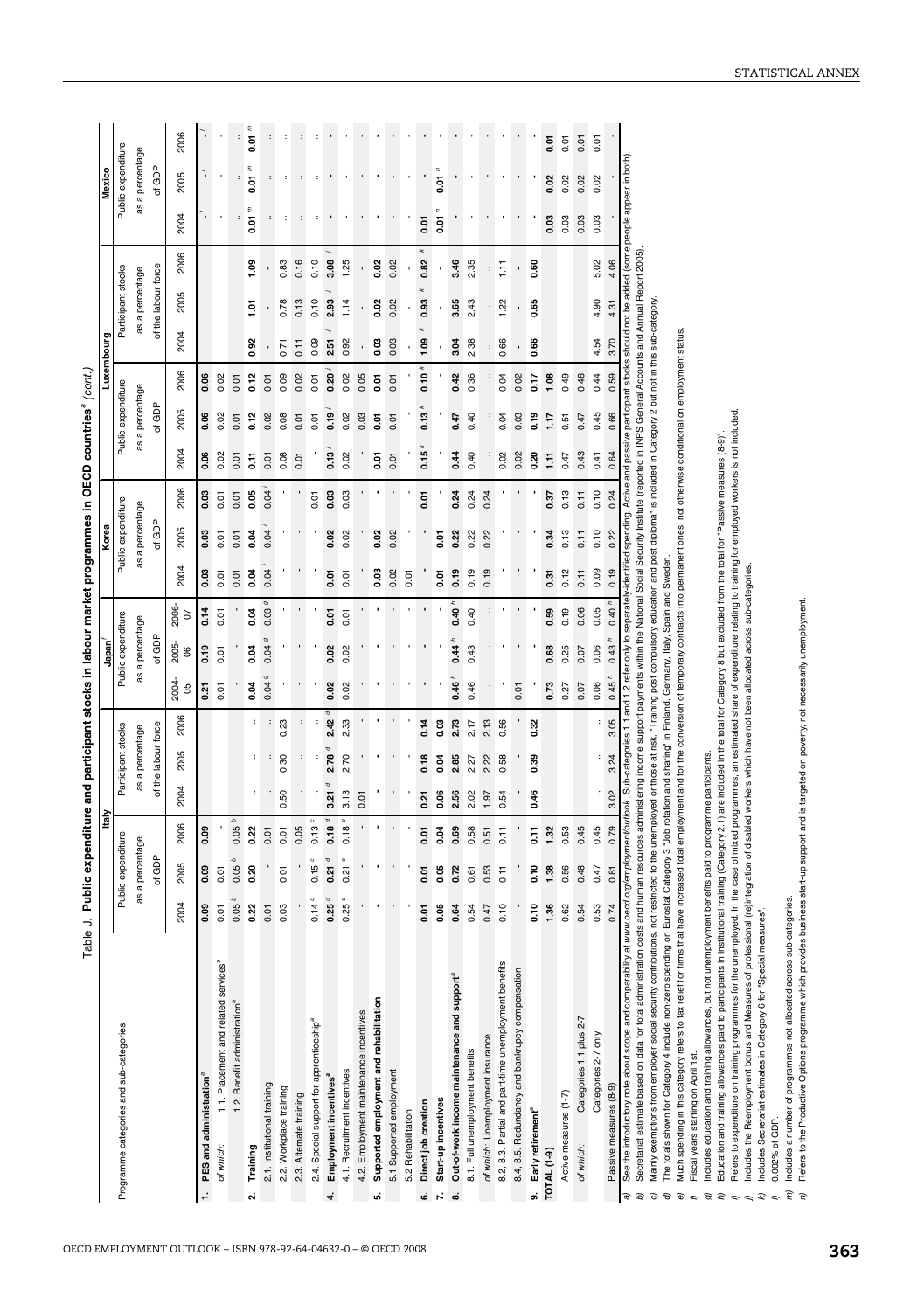| added (some people appear in both)<br>includes raining benefits (often paid to participants in alternate training, category 2.3) and Training Incentive Allowance which covers course fees and related expenses, but not unemployment benefits which are paid to man<br>Public expenditure<br>2006<br>$\frac{8}{10}$<br>0.26<br>0.45<br>1.18<br>0.45<br>0.36<br>0.36<br>as a percentage<br>0.09<br>0.02<br>0.02<br>0.06<br>0.05<br>0.03<br>$\frac{6}{5}$<br>0.15<br>0.02<br>0.04<br>0.72<br>0.01<br>0.27<br>0.01<br>of GDP<br>2005<br>$\frac{8}{10}$<br>0.36<br>0.36<br>0.06<br>0.03<br>0.16<br>0.16<br>0.03<br><b>C.O.</b><br>0.30<br>0.01<br>0.55<br>1.29<br>0.42<br>0.02<br>0.02<br>0.04<br>0.32<br>0.01<br>0.87<br>0.07<br>ł.<br>2004<br>÷<br>å<br>spending. Active and passive participant stocks should not<br>2006<br>0.19<br>0.19<br>0.02<br>2.00<br>2.45<br>Participant stocks<br>0.52<br>0.44<br>of the labour force<br>1.24<br>0.17<br>0.07<br>0.31<br>2.87<br>2.87<br>as a percentage<br>141<br>2.87<br>2005<br>0.22<br>0.23<br>0.23<br>4.36<br>4.36<br>2.68<br>4.36<br>1.42<br>0.39<br>0.08<br>0.33<br>0.02<br>1.64<br>0.47<br>3.22<br>2004<br>0.25<br>2.70<br>1.76<br>1.52<br>0.24<br>0.25<br>0.09<br>0.26<br>4.79<br>4.79<br>3.78<br>4.79<br>0.42<br>0.32<br>0.01<br>2006<br>0.50<br>0.01<br>0.25<br>Public expenditure<br>0.06<br>0.13<br>0.50<br>0.26<br>0.02<br>0.02<br>0.02<br>0.05<br>0.43<br>0.06<br>1.08<br>0.58<br>0.52<br>0.12<br>0.11<br>0.21<br>0.47<br>$\overline{0}$<br>0.01<br>as a percentage<br>of GDP<br>0.85~ <sup>m</sup><br>2005<br>0.02<br>0.35<br>0.05<br>0.14<br>0.03<br>0.35<br>0.10<br>0.05<br>1.59<br>0.62<br>0.85<br>0.12<br>0.37<br>0.02<br>0.03<br>0.03<br>0.12<br>0.71<br>0.74<br>0.67<br>0.07<br>0.84~ <sup>m</sup><br>2004<br>0.02<br>0.38<br>0.70<br>0.40<br>0.02<br>0.13<br>0.10<br>0.03<br>0.06<br>0.65<br>0.45<br>0.08<br>1.62<br>0.78<br>0.65<br>0.13<br>0.06<br>0.04<br>0.04<br>0.84<br>$\overline{0.11}$<br>ncludes rehabilitation benefits paid in between rehabilitation measures, but excludes unemployment and rehabilitation benefits paid to participants in active programmes.<br>2006-<br>$2.22^{1}$<br>$\ddot{\phantom{a}}$<br>1.82<br>0.68<br>0.53<br>1.82<br>1.82<br>$\frac{5}{2}$<br>0.24<br>0.77<br>121<br>of the labour force<br>5<br>Participant stocks<br>as a percentage<br>Wage cost subsidies component of Flexible reintegration budget for municipalities measure is allocated to Category 6 in order to improve time-series consistency<br>only to separately-identified<br>2005-<br>2.29<br>0.26<br>0.69<br>$\ddot{\cdot}$<br>2.44<br>2.44<br>0.95<br>г<br>135<br>0.73<br>0.62<br>÷<br>2.44<br>8<br>2004-<br>2.17 <sup>j</sup><br>:<br>÷<br>3.23<br>3.23<br>0.64<br>0.65<br>3.23<br>0.91<br>127<br>0.62<br>8<br>0.27<br>0.18 <sup>h</sup><br>2006-<br>$0.34$ <sup><math>'</math></sup><br>0.34 <sup>1</sup><br>0.03<br>0.72<br>0.38<br>0.26<br>Public expenditure<br>0.02<br>0.06<br>0.11<br>0.02<br>0.02<br><b>90.0</b><br>0.02<br>$\overline{0}$<br>0.28<br>$\frac{1}{2}$<br>0.07<br>0.34<br>5<br>as a percentage<br>of GDP<br>0.18 <sup>h</sup><br>1.1 and 1.2 refer<br>2005-<br>0.44 <sup>1</sup><br>0.44<br>0.06<br>0.83<br>0.10<br>0.03<br>0.39<br>0.30<br>8<br>0.12<br>0.02<br>0.07<br>0.02<br>0.02<br>0.02<br>$\overline{0}$<br>0.44<br>0.07<br>0.01<br>0.27<br>creation" and 7 "Start-up incentives" are not included<br>2004-<br>0.19<br>0.54<br>0.54<br>0.96<br>0.33<br>0.30<br>0.12<br>0.03<br>0.08<br>0.03<br>0.02<br>0.42<br>0.07<br>0.03<br>0.06<br>0.02<br>8<br>$\overline{0}$ .11<br>0.02<br>0.01<br>0.54<br>0.01<br>See the introductory note about scope and comparability at www.oecd.org/employment/outlook. Sub-categories<br>Employer tax reductions payable for every apprentice who does not earn more than 130% of the minimum wage.<br>2006<br>4.13<br>0.05<br>0.08<br>0.10<br>0.10<br>1.72<br>1.18<br>0.46<br>6.56<br>6.56<br>6.56<br>1.86<br>0.23<br>1.03<br>2.97<br>Participant stocks<br>of the labour force<br>as a percentage<br>Excludes training benefits and includes unemployment benefits paid to participants in active programmes.<br>2005<br>4.35<br>0.09<br>0.90<br>0.29<br>0.29<br>1.79<br>1.19<br>0.48<br>8.74<br>8.74<br>4.78<br>8.74<br>0.23<br>0.07<br>1.79<br>unemployed recipients<br>٠<br>2004<br>$\mathbf{r}$<br>2.13<br>4.94<br>1.66<br>0.19<br>0.09<br>0.38<br>0.54<br>1.19<br>9.60<br>9.60<br>5.05<br>9.60<br>0.97<br>0.54<br>0.61<br>are not included.<br>Category 1.1<br>2006<br>$0.13^{h}$<br>0.20 <sup>b</sup><br>$0.04$ d<br>0.01<br>1.46'<br>1.46'<br>Public expenditure<br>0.12<br>0.49<br>$\blacksquare$<br>1.46<br>0.02<br>0.01<br>0.01<br>0.65<br>2.68<br>0.75<br>0.20<br>0.41<br>1.22<br>0.94<br>as a percentage<br>0.47<br>Mainly rehabilitation benefits paid to participants in education in regular schools<br>of GDP<br>$\circ$<br>2005<br>$0.17^{b}$<br>$0.14^{h.c}$ 0.14 $^{h}$<br>0.04 <sup>d</sup><br>$0.15$ <sup>e</sup><br>$2.01$ <sup><math>'</math></sup><br>2.01 <sup>1</sup><br>Participant stocks for Categories 4 "Employment incentives", 6 "Direct job<br>Includes social assistance benefits paid to inactive individuals as well as<br>"Comprehensive reintegration/flexible reintegration" is mainly included in<br>Participants in some measures in Category 5.1" Supported employment"<br>0.23<br>0.03<br>3.34<br>1.33<br>1.02<br>0.85<br>0.49<br>0.02<br>1.06<br>0.01<br>0.02<br>0.53<br>0.44<br>2.01<br>Unemployment benefits paid to participants in training are included.<br>2004<br>$0.18^{b}$<br>$0.04$ d<br>$2.08$ <sup>f</sup><br>$2.08$ <sup><math>'</math></sup><br>0.24<br>0.03<br>1.08<br>2.08<br>1.10<br>3.48<br>0.90<br>0.03<br>1.40<br>0.01<br>0.03<br>0.56<br>0.18<br>ı<br>0.49<br>0.44<br>ncludes the administration costs of rehabilitation benefits.<br>8.2, 8.3. Partial and part-time unemployment benefits<br>8.4, 8.5. Redundancy and bankrupcy compensation<br>Out-of-work income maintenance and support <sup>a</sup><br>1.1. Placement and related services <sup>ª</sup><br>Supported employment and rehabilitation<br>4.2. Employment maintenance incentives<br>1.2. Benefit administration <sup>®</sup><br>2.4. Special support for apprenticeship <sup>®</sup><br>Programme categories and sub-categories<br>Categories 1.1 plus 2-7<br>of which: Unemployment insurance<br>Categories 2-7 only<br>8.1. Full unemployment benefits<br>Fiscal years starting on July 1st.<br>5.1 Supported employment<br>4.1. Recruitment incentives<br>PES and administration <sup>®</sup><br>Employment incentives <sup>®</sup><br>2.1. Institutional training<br>Passive measures (8-9)<br>2.2. Workplace training<br>Active measures (1-7)<br>2.3. Altemate training<br>Start-up incentives<br>Direct job creation<br>Early retirement <sup>a</sup><br>5.2 Rehabilitation<br>of which:<br>of which:<br>Training<br><b>TOTAL</b> (1-9)<br>$\epsilon$<br>တဲ<br>$\tilde{E}$<br>4.<br>$\dot{\bf{e}}$<br><b>ଟ</b> ଦ ଦ ଜ<br>$\begin{array}{ccc}\n\widehat{\sigma} & \widehat{\sigma} & \widehat{\sigma} & \widehat{\sigma} & \widehat{\sigma} & \widehat{\sigma} & \widehat{\sigma} & \widehat{\sigma} & \widehat{\sigma} & \widehat{\sigma} & \widehat{\sigma} & \widehat{\sigma} & \widehat{\sigma} & \widehat{\sigma} & \widehat{\sigma} & \widehat{\sigma} & \widehat{\sigma} & \widehat{\sigma} & \widehat{\sigma} & \widehat{\sigma} & \widehat{\sigma} & \widehat{\sigma} & \widehat{\sigma} & \widehat{\sigma} & \widehat{\sigma} & \widehat{\sigma} & \widehat{\sigma} & \widehat{\sigma} & \widehat{\sigma} & \widehat{\sigma} & \wide$<br>۵İ<br>ທ່<br>ဖ |  |  |  |  |  |  |  |  | Poland |                     |
|-----------------------------------------------------------------------------------------------------------------------------------------------------------------------------------------------------------------------------------------------------------------------------------------------------------------------------------------------------------------------------------------------------------------------------------------------------------------------------------------------------------------------------------------------------------------------------------------------------------------------------------------------------------------------------------------------------------------------------------------------------------------------------------------------------------------------------------------------------------------------------------------------------------------------------------------------------------------------------------------------------------------------------------------------------------------------------------------------------------------------------------------------------------------------------------------------------------------------------------------------------------------------------------------------------------------------------------------------------------------------------------------------------------------------------------------------------------------------------------------------------------------------------------------------------------------------------------------------------------------------------------------------------------------------------------------------------------------------------------------------------------------------------------------------------------------------------------------------------------------------------------------------------------------------------------------------------------------------------------------------------------------------------------------------------------------------------------------------------------------------------------------------------------------------------------------------------------------------------------------------------------------------------------------------------------------------------------------------------------------------------------------------------------------------------------------------------------------------------------------------------------------------------------------------------------------------------------------------------------------------------------------------------------------------------------------------------------------------------------------------------------------------------------------------------------------------------------------------------------------------------------------------------------------------------------------------------------------------------------------------------------------------------------------------------------------------------------------------------------------------------------------------------------------------------------------------------------------------------------------------------------------------------------------------------------------------------------------------------------------------------------------------------------------------------------------------------------------------------------------------------------------------------------------------------------------------------------------------------------------------------------------------------------------------------------------------------------------------------------------------------------------------------------------------------------------------------------------------------------------------------------------------------------------------------------------------------------------------------------------------------------------------------------------------------------------------------------------------------------------------------------------------------------------------------------------------------------------------------------------------------------------------------------------------------------------------------------------------------------------------------------------------------------------------------------------------------------------------------------------------------------------------------------------------------------------------------------------------------------------------------------------------------------------------------------------------------------------------------------------------------------------------------------------------------------------------------------------------------------------------------------------------------------------------------------------------------------------------------------------------------------------------------------------------------------------------------------------------------------------------------------------------------------------------------------------------------------------------------------------------------------------------------------------------------------------------------------------------------------------------------------------------------------------------------------------------------------------------------------------------------------------------------------------------------------------------------------------------------------------------------------------------------------------------------------------------------------------------------------------------------------------------------------------------------------------------------------------------------------------------------------------------------------------------------------------------------------------------------------------------------------------------------------------------------------------------------------------------------------------------------------------------------------------------------------------------------------------------------------------------------------------------------------------------------------------------------------------------------------------------------------------------------------------------------------------------------------------------------------------------------------------------------------------------------------------------------------------------------------------------------------------------------------------------------------------------------------------------------------------------------------------------------------------------------------------------------------------------------------------------------------------------------------------------------------------------------------------------------------------------------------------------------------------------------------------------------------------------------------------------------------------------------------------------------------------------------------------------------------------------------------------------------------------------------------------------------------------------------------------------------------------------------------------------------------------------------------------------------------------------------------------------------------------------------------------------------------------------------------------------------------------------------|--|--|--|--|--|--|--|--|--------|---------------------|
|                                                                                                                                                                                                                                                                                                                                                                                                                                                                                                                                                                                                                                                                                                                                                                                                                                                                                                                                                                                                                                                                                                                                                                                                                                                                                                                                                                                                                                                                                                                                                                                                                                                                                                                                                                                                                                                                                                                                                                                                                                                                                                                                                                                                                                                                                                                                                                                                                                                                                                                                                                                                                                                                                                                                                                                                                                                                                                                                                                                                                                                                                                                                                                                                                                                                                                                                                                                                                                                                                                                                                                                                                                                                                                                                                                                                                                                                                                                                                                                                                                                                                                                                                                                                                                                                                                                                                                                                                                                                                                                                                                                                                                                                                                                                                                                                                                                                                                                                                                                                                                                                                                                                                                                                                                                                                                                                                                                                                                                                                                                                                                                                                                                                                                                                                                                                                                                                                                                                                                                                                                                                                                                                                                                                                                                                                                                                                                                                                                                                                                                                                                                                                                                                                                                                                                                                                                                                                                                                                                                                                                                                                                                                                                                                                                                                                                                                                                                                                                                                                                                                                                                                                                                     |  |  |  |  |  |  |  |  |        | Participant stocks  |
|                                                                                                                                                                                                                                                                                                                                                                                                                                                                                                                                                                                                                                                                                                                                                                                                                                                                                                                                                                                                                                                                                                                                                                                                                                                                                                                                                                                                                                                                                                                                                                                                                                                                                                                                                                                                                                                                                                                                                                                                                                                                                                                                                                                                                                                                                                                                                                                                                                                                                                                                                                                                                                                                                                                                                                                                                                                                                                                                                                                                                                                                                                                                                                                                                                                                                                                                                                                                                                                                                                                                                                                                                                                                                                                                                                                                                                                                                                                                                                                                                                                                                                                                                                                                                                                                                                                                                                                                                                                                                                                                                                                                                                                                                                                                                                                                                                                                                                                                                                                                                                                                                                                                                                                                                                                                                                                                                                                                                                                                                                                                                                                                                                                                                                                                                                                                                                                                                                                                                                                                                                                                                                                                                                                                                                                                                                                                                                                                                                                                                                                                                                                                                                                                                                                                                                                                                                                                                                                                                                                                                                                                                                                                                                                                                                                                                                                                                                                                                                                                                                                                                                                                                                                     |  |  |  |  |  |  |  |  |        | as a percentage     |
|                                                                                                                                                                                                                                                                                                                                                                                                                                                                                                                                                                                                                                                                                                                                                                                                                                                                                                                                                                                                                                                                                                                                                                                                                                                                                                                                                                                                                                                                                                                                                                                                                                                                                                                                                                                                                                                                                                                                                                                                                                                                                                                                                                                                                                                                                                                                                                                                                                                                                                                                                                                                                                                                                                                                                                                                                                                                                                                                                                                                                                                                                                                                                                                                                                                                                                                                                                                                                                                                                                                                                                                                                                                                                                                                                                                                                                                                                                                                                                                                                                                                                                                                                                                                                                                                                                                                                                                                                                                                                                                                                                                                                                                                                                                                                                                                                                                                                                                                                                                                                                                                                                                                                                                                                                                                                                                                                                                                                                                                                                                                                                                                                                                                                                                                                                                                                                                                                                                                                                                                                                                                                                                                                                                                                                                                                                                                                                                                                                                                                                                                                                                                                                                                                                                                                                                                                                                                                                                                                                                                                                                                                                                                                                                                                                                                                                                                                                                                                                                                                                                                                                                                                                                     |  |  |  |  |  |  |  |  |        | of the labour force |
|                                                                                                                                                                                                                                                                                                                                                                                                                                                                                                                                                                                                                                                                                                                                                                                                                                                                                                                                                                                                                                                                                                                                                                                                                                                                                                                                                                                                                                                                                                                                                                                                                                                                                                                                                                                                                                                                                                                                                                                                                                                                                                                                                                                                                                                                                                                                                                                                                                                                                                                                                                                                                                                                                                                                                                                                                                                                                                                                                                                                                                                                                                                                                                                                                                                                                                                                                                                                                                                                                                                                                                                                                                                                                                                                                                                                                                                                                                                                                                                                                                                                                                                                                                                                                                                                                                                                                                                                                                                                                                                                                                                                                                                                                                                                                                                                                                                                                                                                                                                                                                                                                                                                                                                                                                                                                                                                                                                                                                                                                                                                                                                                                                                                                                                                                                                                                                                                                                                                                                                                                                                                                                                                                                                                                                                                                                                                                                                                                                                                                                                                                                                                                                                                                                                                                                                                                                                                                                                                                                                                                                                                                                                                                                                                                                                                                                                                                                                                                                                                                                                                                                                                                                                     |  |  |  |  |  |  |  |  | 2004   | 2005                |
|                                                                                                                                                                                                                                                                                                                                                                                                                                                                                                                                                                                                                                                                                                                                                                                                                                                                                                                                                                                                                                                                                                                                                                                                                                                                                                                                                                                                                                                                                                                                                                                                                                                                                                                                                                                                                                                                                                                                                                                                                                                                                                                                                                                                                                                                                                                                                                                                                                                                                                                                                                                                                                                                                                                                                                                                                                                                                                                                                                                                                                                                                                                                                                                                                                                                                                                                                                                                                                                                                                                                                                                                                                                                                                                                                                                                                                                                                                                                                                                                                                                                                                                                                                                                                                                                                                                                                                                                                                                                                                                                                                                                                                                                                                                                                                                                                                                                                                                                                                                                                                                                                                                                                                                                                                                                                                                                                                                                                                                                                                                                                                                                                                                                                                                                                                                                                                                                                                                                                                                                                                                                                                                                                                                                                                                                                                                                                                                                                                                                                                                                                                                                                                                                                                                                                                                                                                                                                                                                                                                                                                                                                                                                                                                                                                                                                                                                                                                                                                                                                                                                                                                                                                                     |  |  |  |  |  |  |  |  |        |                     |
|                                                                                                                                                                                                                                                                                                                                                                                                                                                                                                                                                                                                                                                                                                                                                                                                                                                                                                                                                                                                                                                                                                                                                                                                                                                                                                                                                                                                                                                                                                                                                                                                                                                                                                                                                                                                                                                                                                                                                                                                                                                                                                                                                                                                                                                                                                                                                                                                                                                                                                                                                                                                                                                                                                                                                                                                                                                                                                                                                                                                                                                                                                                                                                                                                                                                                                                                                                                                                                                                                                                                                                                                                                                                                                                                                                                                                                                                                                                                                                                                                                                                                                                                                                                                                                                                                                                                                                                                                                                                                                                                                                                                                                                                                                                                                                                                                                                                                                                                                                                                                                                                                                                                                                                                                                                                                                                                                                                                                                                                                                                                                                                                                                                                                                                                                                                                                                                                                                                                                                                                                                                                                                                                                                                                                                                                                                                                                                                                                                                                                                                                                                                                                                                                                                                                                                                                                                                                                                                                                                                                                                                                                                                                                                                                                                                                                                                                                                                                                                                                                                                                                                                                                                                     |  |  |  |  |  |  |  |  |        |                     |
|                                                                                                                                                                                                                                                                                                                                                                                                                                                                                                                                                                                                                                                                                                                                                                                                                                                                                                                                                                                                                                                                                                                                                                                                                                                                                                                                                                                                                                                                                                                                                                                                                                                                                                                                                                                                                                                                                                                                                                                                                                                                                                                                                                                                                                                                                                                                                                                                                                                                                                                                                                                                                                                                                                                                                                                                                                                                                                                                                                                                                                                                                                                                                                                                                                                                                                                                                                                                                                                                                                                                                                                                                                                                                                                                                                                                                                                                                                                                                                                                                                                                                                                                                                                                                                                                                                                                                                                                                                                                                                                                                                                                                                                                                                                                                                                                                                                                                                                                                                                                                                                                                                                                                                                                                                                                                                                                                                                                                                                                                                                                                                                                                                                                                                                                                                                                                                                                                                                                                                                                                                                                                                                                                                                                                                                                                                                                                                                                                                                                                                                                                                                                                                                                                                                                                                                                                                                                                                                                                                                                                                                                                                                                                                                                                                                                                                                                                                                                                                                                                                                                                                                                                                                     |  |  |  |  |  |  |  |  |        |                     |
|                                                                                                                                                                                                                                                                                                                                                                                                                                                                                                                                                                                                                                                                                                                                                                                                                                                                                                                                                                                                                                                                                                                                                                                                                                                                                                                                                                                                                                                                                                                                                                                                                                                                                                                                                                                                                                                                                                                                                                                                                                                                                                                                                                                                                                                                                                                                                                                                                                                                                                                                                                                                                                                                                                                                                                                                                                                                                                                                                                                                                                                                                                                                                                                                                                                                                                                                                                                                                                                                                                                                                                                                                                                                                                                                                                                                                                                                                                                                                                                                                                                                                                                                                                                                                                                                                                                                                                                                                                                                                                                                                                                                                                                                                                                                                                                                                                                                                                                                                                                                                                                                                                                                                                                                                                                                                                                                                                                                                                                                                                                                                                                                                                                                                                                                                                                                                                                                                                                                                                                                                                                                                                                                                                                                                                                                                                                                                                                                                                                                                                                                                                                                                                                                                                                                                                                                                                                                                                                                                                                                                                                                                                                                                                                                                                                                                                                                                                                                                                                                                                                                                                                                                                                     |  |  |  |  |  |  |  |  |        | 0.65                |
|                                                                                                                                                                                                                                                                                                                                                                                                                                                                                                                                                                                                                                                                                                                                                                                                                                                                                                                                                                                                                                                                                                                                                                                                                                                                                                                                                                                                                                                                                                                                                                                                                                                                                                                                                                                                                                                                                                                                                                                                                                                                                                                                                                                                                                                                                                                                                                                                                                                                                                                                                                                                                                                                                                                                                                                                                                                                                                                                                                                                                                                                                                                                                                                                                                                                                                                                                                                                                                                                                                                                                                                                                                                                                                                                                                                                                                                                                                                                                                                                                                                                                                                                                                                                                                                                                                                                                                                                                                                                                                                                                                                                                                                                                                                                                                                                                                                                                                                                                                                                                                                                                                                                                                                                                                                                                                                                                                                                                                                                                                                                                                                                                                                                                                                                                                                                                                                                                                                                                                                                                                                                                                                                                                                                                                                                                                                                                                                                                                                                                                                                                                                                                                                                                                                                                                                                                                                                                                                                                                                                                                                                                                                                                                                                                                                                                                                                                                                                                                                                                                                                                                                                                                                     |  |  |  |  |  |  |  |  |        | 0.08                |
|                                                                                                                                                                                                                                                                                                                                                                                                                                                                                                                                                                                                                                                                                                                                                                                                                                                                                                                                                                                                                                                                                                                                                                                                                                                                                                                                                                                                                                                                                                                                                                                                                                                                                                                                                                                                                                                                                                                                                                                                                                                                                                                                                                                                                                                                                                                                                                                                                                                                                                                                                                                                                                                                                                                                                                                                                                                                                                                                                                                                                                                                                                                                                                                                                                                                                                                                                                                                                                                                                                                                                                                                                                                                                                                                                                                                                                                                                                                                                                                                                                                                                                                                                                                                                                                                                                                                                                                                                                                                                                                                                                                                                                                                                                                                                                                                                                                                                                                                                                                                                                                                                                                                                                                                                                                                                                                                                                                                                                                                                                                                                                                                                                                                                                                                                                                                                                                                                                                                                                                                                                                                                                                                                                                                                                                                                                                                                                                                                                                                                                                                                                                                                                                                                                                                                                                                                                                                                                                                                                                                                                                                                                                                                                                                                                                                                                                                                                                                                                                                                                                                                                                                                                                     |  |  |  |  |  |  |  |  |        | 0.15                |
|                                                                                                                                                                                                                                                                                                                                                                                                                                                                                                                                                                                                                                                                                                                                                                                                                                                                                                                                                                                                                                                                                                                                                                                                                                                                                                                                                                                                                                                                                                                                                                                                                                                                                                                                                                                                                                                                                                                                                                                                                                                                                                                                                                                                                                                                                                                                                                                                                                                                                                                                                                                                                                                                                                                                                                                                                                                                                                                                                                                                                                                                                                                                                                                                                                                                                                                                                                                                                                                                                                                                                                                                                                                                                                                                                                                                                                                                                                                                                                                                                                                                                                                                                                                                                                                                                                                                                                                                                                                                                                                                                                                                                                                                                                                                                                                                                                                                                                                                                                                                                                                                                                                                                                                                                                                                                                                                                                                                                                                                                                                                                                                                                                                                                                                                                                                                                                                                                                                                                                                                                                                                                                                                                                                                                                                                                                                                                                                                                                                                                                                                                                                                                                                                                                                                                                                                                                                                                                                                                                                                                                                                                                                                                                                                                                                                                                                                                                                                                                                                                                                                                                                                                                                     |  |  |  |  |  |  |  |  |        |                     |
|                                                                                                                                                                                                                                                                                                                                                                                                                                                                                                                                                                                                                                                                                                                                                                                                                                                                                                                                                                                                                                                                                                                                                                                                                                                                                                                                                                                                                                                                                                                                                                                                                                                                                                                                                                                                                                                                                                                                                                                                                                                                                                                                                                                                                                                                                                                                                                                                                                                                                                                                                                                                                                                                                                                                                                                                                                                                                                                                                                                                                                                                                                                                                                                                                                                                                                                                                                                                                                                                                                                                                                                                                                                                                                                                                                                                                                                                                                                                                                                                                                                                                                                                                                                                                                                                                                                                                                                                                                                                                                                                                                                                                                                                                                                                                                                                                                                                                                                                                                                                                                                                                                                                                                                                                                                                                                                                                                                                                                                                                                                                                                                                                                                                                                                                                                                                                                                                                                                                                                                                                                                                                                                                                                                                                                                                                                                                                                                                                                                                                                                                                                                                                                                                                                                                                                                                                                                                                                                                                                                                                                                                                                                                                                                                                                                                                                                                                                                                                                                                                                                                                                                                                                                     |  |  |  |  |  |  |  |  |        | 0.43                |
|                                                                                                                                                                                                                                                                                                                                                                                                                                                                                                                                                                                                                                                                                                                                                                                                                                                                                                                                                                                                                                                                                                                                                                                                                                                                                                                                                                                                                                                                                                                                                                                                                                                                                                                                                                                                                                                                                                                                                                                                                                                                                                                                                                                                                                                                                                                                                                                                                                                                                                                                                                                                                                                                                                                                                                                                                                                                                                                                                                                                                                                                                                                                                                                                                                                                                                                                                                                                                                                                                                                                                                                                                                                                                                                                                                                                                                                                                                                                                                                                                                                                                                                                                                                                                                                                                                                                                                                                                                                                                                                                                                                                                                                                                                                                                                                                                                                                                                                                                                                                                                                                                                                                                                                                                                                                                                                                                                                                                                                                                                                                                                                                                                                                                                                                                                                                                                                                                                                                                                                                                                                                                                                                                                                                                                                                                                                                                                                                                                                                                                                                                                                                                                                                                                                                                                                                                                                                                                                                                                                                                                                                                                                                                                                                                                                                                                                                                                                                                                                                                                                                                                                                                                                     |  |  |  |  |  |  |  |  |        | 0.53                |
|                                                                                                                                                                                                                                                                                                                                                                                                                                                                                                                                                                                                                                                                                                                                                                                                                                                                                                                                                                                                                                                                                                                                                                                                                                                                                                                                                                                                                                                                                                                                                                                                                                                                                                                                                                                                                                                                                                                                                                                                                                                                                                                                                                                                                                                                                                                                                                                                                                                                                                                                                                                                                                                                                                                                                                                                                                                                                                                                                                                                                                                                                                                                                                                                                                                                                                                                                                                                                                                                                                                                                                                                                                                                                                                                                                                                                                                                                                                                                                                                                                                                                                                                                                                                                                                                                                                                                                                                                                                                                                                                                                                                                                                                                                                                                                                                                                                                                                                                                                                                                                                                                                                                                                                                                                                                                                                                                                                                                                                                                                                                                                                                                                                                                                                                                                                                                                                                                                                                                                                                                                                                                                                                                                                                                                                                                                                                                                                                                                                                                                                                                                                                                                                                                                                                                                                                                                                                                                                                                                                                                                                                                                                                                                                                                                                                                                                                                                                                                                                                                                                                                                                                                                                     |  |  |  |  |  |  |  |  |        | 0.27                |
|                                                                                                                                                                                                                                                                                                                                                                                                                                                                                                                                                                                                                                                                                                                                                                                                                                                                                                                                                                                                                                                                                                                                                                                                                                                                                                                                                                                                                                                                                                                                                                                                                                                                                                                                                                                                                                                                                                                                                                                                                                                                                                                                                                                                                                                                                                                                                                                                                                                                                                                                                                                                                                                                                                                                                                                                                                                                                                                                                                                                                                                                                                                                                                                                                                                                                                                                                                                                                                                                                                                                                                                                                                                                                                                                                                                                                                                                                                                                                                                                                                                                                                                                                                                                                                                                                                                                                                                                                                                                                                                                                                                                                                                                                                                                                                                                                                                                                                                                                                                                                                                                                                                                                                                                                                                                                                                                                                                                                                                                                                                                                                                                                                                                                                                                                                                                                                                                                                                                                                                                                                                                                                                                                                                                                                                                                                                                                                                                                                                                                                                                                                                                                                                                                                                                                                                                                                                                                                                                                                                                                                                                                                                                                                                                                                                                                                                                                                                                                                                                                                                                                                                                                                                     |  |  |  |  |  |  |  |  |        | 0.27                |
|                                                                                                                                                                                                                                                                                                                                                                                                                                                                                                                                                                                                                                                                                                                                                                                                                                                                                                                                                                                                                                                                                                                                                                                                                                                                                                                                                                                                                                                                                                                                                                                                                                                                                                                                                                                                                                                                                                                                                                                                                                                                                                                                                                                                                                                                                                                                                                                                                                                                                                                                                                                                                                                                                                                                                                                                                                                                                                                                                                                                                                                                                                                                                                                                                                                                                                                                                                                                                                                                                                                                                                                                                                                                                                                                                                                                                                                                                                                                                                                                                                                                                                                                                                                                                                                                                                                                                                                                                                                                                                                                                                                                                                                                                                                                                                                                                                                                                                                                                                                                                                                                                                                                                                                                                                                                                                                                                                                                                                                                                                                                                                                                                                                                                                                                                                                                                                                                                                                                                                                                                                                                                                                                                                                                                                                                                                                                                                                                                                                                                                                                                                                                                                                                                                                                                                                                                                                                                                                                                                                                                                                                                                                                                                                                                                                                                                                                                                                                                                                                                                                                                                                                                                                     |  |  |  |  |  |  |  |  |        |                     |
|                                                                                                                                                                                                                                                                                                                                                                                                                                                                                                                                                                                                                                                                                                                                                                                                                                                                                                                                                                                                                                                                                                                                                                                                                                                                                                                                                                                                                                                                                                                                                                                                                                                                                                                                                                                                                                                                                                                                                                                                                                                                                                                                                                                                                                                                                                                                                                                                                                                                                                                                                                                                                                                                                                                                                                                                                                                                                                                                                                                                                                                                                                                                                                                                                                                                                                                                                                                                                                                                                                                                                                                                                                                                                                                                                                                                                                                                                                                                                                                                                                                                                                                                                                                                                                                                                                                                                                                                                                                                                                                                                                                                                                                                                                                                                                                                                                                                                                                                                                                                                                                                                                                                                                                                                                                                                                                                                                                                                                                                                                                                                                                                                                                                                                                                                                                                                                                                                                                                                                                                                                                                                                                                                                                                                                                                                                                                                                                                                                                                                                                                                                                                                                                                                                                                                                                                                                                                                                                                                                                                                                                                                                                                                                                                                                                                                                                                                                                                                                                                                                                                                                                                                                                     |  |  |  |  |  |  |  |  |        |                     |
|                                                                                                                                                                                                                                                                                                                                                                                                                                                                                                                                                                                                                                                                                                                                                                                                                                                                                                                                                                                                                                                                                                                                                                                                                                                                                                                                                                                                                                                                                                                                                                                                                                                                                                                                                                                                                                                                                                                                                                                                                                                                                                                                                                                                                                                                                                                                                                                                                                                                                                                                                                                                                                                                                                                                                                                                                                                                                                                                                                                                                                                                                                                                                                                                                                                                                                                                                                                                                                                                                                                                                                                                                                                                                                                                                                                                                                                                                                                                                                                                                                                                                                                                                                                                                                                                                                                                                                                                                                                                                                                                                                                                                                                                                                                                                                                                                                                                                                                                                                                                                                                                                                                                                                                                                                                                                                                                                                                                                                                                                                                                                                                                                                                                                                                                                                                                                                                                                                                                                                                                                                                                                                                                                                                                                                                                                                                                                                                                                                                                                                                                                                                                                                                                                                                                                                                                                                                                                                                                                                                                                                                                                                                                                                                                                                                                                                                                                                                                                                                                                                                                                                                                                                                     |  |  |  |  |  |  |  |  |        | 0.01                |
|                                                                                                                                                                                                                                                                                                                                                                                                                                                                                                                                                                                                                                                                                                                                                                                                                                                                                                                                                                                                                                                                                                                                                                                                                                                                                                                                                                                                                                                                                                                                                                                                                                                                                                                                                                                                                                                                                                                                                                                                                                                                                                                                                                                                                                                                                                                                                                                                                                                                                                                                                                                                                                                                                                                                                                                                                                                                                                                                                                                                                                                                                                                                                                                                                                                                                                                                                                                                                                                                                                                                                                                                                                                                                                                                                                                                                                                                                                                                                                                                                                                                                                                                                                                                                                                                                                                                                                                                                                                                                                                                                                                                                                                                                                                                                                                                                                                                                                                                                                                                                                                                                                                                                                                                                                                                                                                                                                                                                                                                                                                                                                                                                                                                                                                                                                                                                                                                                                                                                                                                                                                                                                                                                                                                                                                                                                                                                                                                                                                                                                                                                                                                                                                                                                                                                                                                                                                                                                                                                                                                                                                                                                                                                                                                                                                                                                                                                                                                                                                                                                                                                                                                                                                     |  |  |  |  |  |  |  |  |        | 0.06                |
|                                                                                                                                                                                                                                                                                                                                                                                                                                                                                                                                                                                                                                                                                                                                                                                                                                                                                                                                                                                                                                                                                                                                                                                                                                                                                                                                                                                                                                                                                                                                                                                                                                                                                                                                                                                                                                                                                                                                                                                                                                                                                                                                                                                                                                                                                                                                                                                                                                                                                                                                                                                                                                                                                                                                                                                                                                                                                                                                                                                                                                                                                                                                                                                                                                                                                                                                                                                                                                                                                                                                                                                                                                                                                                                                                                                                                                                                                                                                                                                                                                                                                                                                                                                                                                                                                                                                                                                                                                                                                                                                                                                                                                                                                                                                                                                                                                                                                                                                                                                                                                                                                                                                                                                                                                                                                                                                                                                                                                                                                                                                                                                                                                                                                                                                                                                                                                                                                                                                                                                                                                                                                                                                                                                                                                                                                                                                                                                                                                                                                                                                                                                                                                                                                                                                                                                                                                                                                                                                                                                                                                                                                                                                                                                                                                                                                                                                                                                                                                                                                                                                                                                                                                                     |  |  |  |  |  |  |  |  |        | 0.02                |
|                                                                                                                                                                                                                                                                                                                                                                                                                                                                                                                                                                                                                                                                                                                                                                                                                                                                                                                                                                                                                                                                                                                                                                                                                                                                                                                                                                                                                                                                                                                                                                                                                                                                                                                                                                                                                                                                                                                                                                                                                                                                                                                                                                                                                                                                                                                                                                                                                                                                                                                                                                                                                                                                                                                                                                                                                                                                                                                                                                                                                                                                                                                                                                                                                                                                                                                                                                                                                                                                                                                                                                                                                                                                                                                                                                                                                                                                                                                                                                                                                                                                                                                                                                                                                                                                                                                                                                                                                                                                                                                                                                                                                                                                                                                                                                                                                                                                                                                                                                                                                                                                                                                                                                                                                                                                                                                                                                                                                                                                                                                                                                                                                                                                                                                                                                                                                                                                                                                                                                                                                                                                                                                                                                                                                                                                                                                                                                                                                                                                                                                                                                                                                                                                                                                                                                                                                                                                                                                                                                                                                                                                                                                                                                                                                                                                                                                                                                                                                                                                                                                                                                                                                                                     |  |  |  |  |  |  |  |  |        | 2.18                |
|                                                                                                                                                                                                                                                                                                                                                                                                                                                                                                                                                                                                                                                                                                                                                                                                                                                                                                                                                                                                                                                                                                                                                                                                                                                                                                                                                                                                                                                                                                                                                                                                                                                                                                                                                                                                                                                                                                                                                                                                                                                                                                                                                                                                                                                                                                                                                                                                                                                                                                                                                                                                                                                                                                                                                                                                                                                                                                                                                                                                                                                                                                                                                                                                                                                                                                                                                                                                                                                                                                                                                                                                                                                                                                                                                                                                                                                                                                                                                                                                                                                                                                                                                                                                                                                                                                                                                                                                                                                                                                                                                                                                                                                                                                                                                                                                                                                                                                                                                                                                                                                                                                                                                                                                                                                                                                                                                                                                                                                                                                                                                                                                                                                                                                                                                                                                                                                                                                                                                                                                                                                                                                                                                                                                                                                                                                                                                                                                                                                                                                                                                                                                                                                                                                                                                                                                                                                                                                                                                                                                                                                                                                                                                                                                                                                                                                                                                                                                                                                                                                                                                                                                                                                     |  |  |  |  |  |  |  |  |        | 2.18                |
|                                                                                                                                                                                                                                                                                                                                                                                                                                                                                                                                                                                                                                                                                                                                                                                                                                                                                                                                                                                                                                                                                                                                                                                                                                                                                                                                                                                                                                                                                                                                                                                                                                                                                                                                                                                                                                                                                                                                                                                                                                                                                                                                                                                                                                                                                                                                                                                                                                                                                                                                                                                                                                                                                                                                                                                                                                                                                                                                                                                                                                                                                                                                                                                                                                                                                                                                                                                                                                                                                                                                                                                                                                                                                                                                                                                                                                                                                                                                                                                                                                                                                                                                                                                                                                                                                                                                                                                                                                                                                                                                                                                                                                                                                                                                                                                                                                                                                                                                                                                                                                                                                                                                                                                                                                                                                                                                                                                                                                                                                                                                                                                                                                                                                                                                                                                                                                                                                                                                                                                                                                                                                                                                                                                                                                                                                                                                                                                                                                                                                                                                                                                                                                                                                                                                                                                                                                                                                                                                                                                                                                                                                                                                                                                                                                                                                                                                                                                                                                                                                                                                                                                                                                                     |  |  |  |  |  |  |  |  |        |                     |
|                                                                                                                                                                                                                                                                                                                                                                                                                                                                                                                                                                                                                                                                                                                                                                                                                                                                                                                                                                                                                                                                                                                                                                                                                                                                                                                                                                                                                                                                                                                                                                                                                                                                                                                                                                                                                                                                                                                                                                                                                                                                                                                                                                                                                                                                                                                                                                                                                                                                                                                                                                                                                                                                                                                                                                                                                                                                                                                                                                                                                                                                                                                                                                                                                                                                                                                                                                                                                                                                                                                                                                                                                                                                                                                                                                                                                                                                                                                                                                                                                                                                                                                                                                                                                                                                                                                                                                                                                                                                                                                                                                                                                                                                                                                                                                                                                                                                                                                                                                                                                                                                                                                                                                                                                                                                                                                                                                                                                                                                                                                                                                                                                                                                                                                                                                                                                                                                                                                                                                                                                                                                                                                                                                                                                                                                                                                                                                                                                                                                                                                                                                                                                                                                                                                                                                                                                                                                                                                                                                                                                                                                                                                                                                                                                                                                                                                                                                                                                                                                                                                                                                                                                                                     |  |  |  |  |  |  |  |  |        |                     |
|                                                                                                                                                                                                                                                                                                                                                                                                                                                                                                                                                                                                                                                                                                                                                                                                                                                                                                                                                                                                                                                                                                                                                                                                                                                                                                                                                                                                                                                                                                                                                                                                                                                                                                                                                                                                                                                                                                                                                                                                                                                                                                                                                                                                                                                                                                                                                                                                                                                                                                                                                                                                                                                                                                                                                                                                                                                                                                                                                                                                                                                                                                                                                                                                                                                                                                                                                                                                                                                                                                                                                                                                                                                                                                                                                                                                                                                                                                                                                                                                                                                                                                                                                                                                                                                                                                                                                                                                                                                                                                                                                                                                                                                                                                                                                                                                                                                                                                                                                                                                                                                                                                                                                                                                                                                                                                                                                                                                                                                                                                                                                                                                                                                                                                                                                                                                                                                                                                                                                                                                                                                                                                                                                                                                                                                                                                                                                                                                                                                                                                                                                                                                                                                                                                                                                                                                                                                                                                                                                                                                                                                                                                                                                                                                                                                                                                                                                                                                                                                                                                                                                                                                                                                     |  |  |  |  |  |  |  |  |        |                     |
|                                                                                                                                                                                                                                                                                                                                                                                                                                                                                                                                                                                                                                                                                                                                                                                                                                                                                                                                                                                                                                                                                                                                                                                                                                                                                                                                                                                                                                                                                                                                                                                                                                                                                                                                                                                                                                                                                                                                                                                                                                                                                                                                                                                                                                                                                                                                                                                                                                                                                                                                                                                                                                                                                                                                                                                                                                                                                                                                                                                                                                                                                                                                                                                                                                                                                                                                                                                                                                                                                                                                                                                                                                                                                                                                                                                                                                                                                                                                                                                                                                                                                                                                                                                                                                                                                                                                                                                                                                                                                                                                                                                                                                                                                                                                                                                                                                                                                                                                                                                                                                                                                                                                                                                                                                                                                                                                                                                                                                                                                                                                                                                                                                                                                                                                                                                                                                                                                                                                                                                                                                                                                                                                                                                                                                                                                                                                                                                                                                                                                                                                                                                                                                                                                                                                                                                                                                                                                                                                                                                                                                                                                                                                                                                                                                                                                                                                                                                                                                                                                                                                                                                                                                                     |  |  |  |  |  |  |  |  |        | 2.92                |
|                                                                                                                                                                                                                                                                                                                                                                                                                                                                                                                                                                                                                                                                                                                                                                                                                                                                                                                                                                                                                                                                                                                                                                                                                                                                                                                                                                                                                                                                                                                                                                                                                                                                                                                                                                                                                                                                                                                                                                                                                                                                                                                                                                                                                                                                                                                                                                                                                                                                                                                                                                                                                                                                                                                                                                                                                                                                                                                                                                                                                                                                                                                                                                                                                                                                                                                                                                                                                                                                                                                                                                                                                                                                                                                                                                                                                                                                                                                                                                                                                                                                                                                                                                                                                                                                                                                                                                                                                                                                                                                                                                                                                                                                                                                                                                                                                                                                                                                                                                                                                                                                                                                                                                                                                                                                                                                                                                                                                                                                                                                                                                                                                                                                                                                                                                                                                                                                                                                                                                                                                                                                                                                                                                                                                                                                                                                                                                                                                                                                                                                                                                                                                                                                                                                                                                                                                                                                                                                                                                                                                                                                                                                                                                                                                                                                                                                                                                                                                                                                                                                                                                                                                                                     |  |  |  |  |  |  |  |  |        |                     |
|                                                                                                                                                                                                                                                                                                                                                                                                                                                                                                                                                                                                                                                                                                                                                                                                                                                                                                                                                                                                                                                                                                                                                                                                                                                                                                                                                                                                                                                                                                                                                                                                                                                                                                                                                                                                                                                                                                                                                                                                                                                                                                                                                                                                                                                                                                                                                                                                                                                                                                                                                                                                                                                                                                                                                                                                                                                                                                                                                                                                                                                                                                                                                                                                                                                                                                                                                                                                                                                                                                                                                                                                                                                                                                                                                                                                                                                                                                                                                                                                                                                                                                                                                                                                                                                                                                                                                                                                                                                                                                                                                                                                                                                                                                                                                                                                                                                                                                                                                                                                                                                                                                                                                                                                                                                                                                                                                                                                                                                                                                                                                                                                                                                                                                                                                                                                                                                                                                                                                                                                                                                                                                                                                                                                                                                                                                                                                                                                                                                                                                                                                                                                                                                                                                                                                                                                                                                                                                                                                                                                                                                                                                                                                                                                                                                                                                                                                                                                                                                                                                                                                                                                                                                     |  |  |  |  |  |  |  |  |        |                     |
|                                                                                                                                                                                                                                                                                                                                                                                                                                                                                                                                                                                                                                                                                                                                                                                                                                                                                                                                                                                                                                                                                                                                                                                                                                                                                                                                                                                                                                                                                                                                                                                                                                                                                                                                                                                                                                                                                                                                                                                                                                                                                                                                                                                                                                                                                                                                                                                                                                                                                                                                                                                                                                                                                                                                                                                                                                                                                                                                                                                                                                                                                                                                                                                                                                                                                                                                                                                                                                                                                                                                                                                                                                                                                                                                                                                                                                                                                                                                                                                                                                                                                                                                                                                                                                                                                                                                                                                                                                                                                                                                                                                                                                                                                                                                                                                                                                                                                                                                                                                                                                                                                                                                                                                                                                                                                                                                                                                                                                                                                                                                                                                                                                                                                                                                                                                                                                                                                                                                                                                                                                                                                                                                                                                                                                                                                                                                                                                                                                                                                                                                                                                                                                                                                                                                                                                                                                                                                                                                                                                                                                                                                                                                                                                                                                                                                                                                                                                                                                                                                                                                                                                                                                                     |  |  |  |  |  |  |  |  |        |                     |
|                                                                                                                                                                                                                                                                                                                                                                                                                                                                                                                                                                                                                                                                                                                                                                                                                                                                                                                                                                                                                                                                                                                                                                                                                                                                                                                                                                                                                                                                                                                                                                                                                                                                                                                                                                                                                                                                                                                                                                                                                                                                                                                                                                                                                                                                                                                                                                                                                                                                                                                                                                                                                                                                                                                                                                                                                                                                                                                                                                                                                                                                                                                                                                                                                                                                                                                                                                                                                                                                                                                                                                                                                                                                                                                                                                                                                                                                                                                                                                                                                                                                                                                                                                                                                                                                                                                                                                                                                                                                                                                                                                                                                                                                                                                                                                                                                                                                                                                                                                                                                                                                                                                                                                                                                                                                                                                                                                                                                                                                                                                                                                                                                                                                                                                                                                                                                                                                                                                                                                                                                                                                                                                                                                                                                                                                                                                                                                                                                                                                                                                                                                                                                                                                                                                                                                                                                                                                                                                                                                                                                                                                                                                                                                                                                                                                                                                                                                                                                                                                                                                                                                                                                                                     |  |  |  |  |  |  |  |  |        | 2.70 <sup>n</sup>   |
|                                                                                                                                                                                                                                                                                                                                                                                                                                                                                                                                                                                                                                                                                                                                                                                                                                                                                                                                                                                                                                                                                                                                                                                                                                                                                                                                                                                                                                                                                                                                                                                                                                                                                                                                                                                                                                                                                                                                                                                                                                                                                                                                                                                                                                                                                                                                                                                                                                                                                                                                                                                                                                                                                                                                                                                                                                                                                                                                                                                                                                                                                                                                                                                                                                                                                                                                                                                                                                                                                                                                                                                                                                                                                                                                                                                                                                                                                                                                                                                                                                                                                                                                                                                                                                                                                                                                                                                                                                                                                                                                                                                                                                                                                                                                                                                                                                                                                                                                                                                                                                                                                                                                                                                                                                                                                                                                                                                                                                                                                                                                                                                                                                                                                                                                                                                                                                                                                                                                                                                                                                                                                                                                                                                                                                                                                                                                                                                                                                                                                                                                                                                                                                                                                                                                                                                                                                                                                                                                                                                                                                                                                                                                                                                                                                                                                                                                                                                                                                                                                                                                                                                                                                                     |  |  |  |  |  |  |  |  |        | 5.10                |
|                                                                                                                                                                                                                                                                                                                                                                                                                                                                                                                                                                                                                                                                                                                                                                                                                                                                                                                                                                                                                                                                                                                                                                                                                                                                                                                                                                                                                                                                                                                                                                                                                                                                                                                                                                                                                                                                                                                                                                                                                                                                                                                                                                                                                                                                                                                                                                                                                                                                                                                                                                                                                                                                                                                                                                                                                                                                                                                                                                                                                                                                                                                                                                                                                                                                                                                                                                                                                                                                                                                                                                                                                                                                                                                                                                                                                                                                                                                                                                                                                                                                                                                                                                                                                                                                                                                                                                                                                                                                                                                                                                                                                                                                                                                                                                                                                                                                                                                                                                                                                                                                                                                                                                                                                                                                                                                                                                                                                                                                                                                                                                                                                                                                                                                                                                                                                                                                                                                                                                                                                                                                                                                                                                                                                                                                                                                                                                                                                                                                                                                                                                                                                                                                                                                                                                                                                                                                                                                                                                                                                                                                                                                                                                                                                                                                                                                                                                                                                                                                                                                                                                                                                                                     |  |  |  |  |  |  |  |  |        |                     |
|                                                                                                                                                                                                                                                                                                                                                                                                                                                                                                                                                                                                                                                                                                                                                                                                                                                                                                                                                                                                                                                                                                                                                                                                                                                                                                                                                                                                                                                                                                                                                                                                                                                                                                                                                                                                                                                                                                                                                                                                                                                                                                                                                                                                                                                                                                                                                                                                                                                                                                                                                                                                                                                                                                                                                                                                                                                                                                                                                                                                                                                                                                                                                                                                                                                                                                                                                                                                                                                                                                                                                                                                                                                                                                                                                                                                                                                                                                                                                                                                                                                                                                                                                                                                                                                                                                                                                                                                                                                                                                                                                                                                                                                                                                                                                                                                                                                                                                                                                                                                                                                                                                                                                                                                                                                                                                                                                                                                                                                                                                                                                                                                                                                                                                                                                                                                                                                                                                                                                                                                                                                                                                                                                                                                                                                                                                                                                                                                                                                                                                                                                                                                                                                                                                                                                                                                                                                                                                                                                                                                                                                                                                                                                                                                                                                                                                                                                                                                                                                                                                                                                                                                                                                     |  |  |  |  |  |  |  |  |        |                     |
|                                                                                                                                                                                                                                                                                                                                                                                                                                                                                                                                                                                                                                                                                                                                                                                                                                                                                                                                                                                                                                                                                                                                                                                                                                                                                                                                                                                                                                                                                                                                                                                                                                                                                                                                                                                                                                                                                                                                                                                                                                                                                                                                                                                                                                                                                                                                                                                                                                                                                                                                                                                                                                                                                                                                                                                                                                                                                                                                                                                                                                                                                                                                                                                                                                                                                                                                                                                                                                                                                                                                                                                                                                                                                                                                                                                                                                                                                                                                                                                                                                                                                                                                                                                                                                                                                                                                                                                                                                                                                                                                                                                                                                                                                                                                                                                                                                                                                                                                                                                                                                                                                                                                                                                                                                                                                                                                                                                                                                                                                                                                                                                                                                                                                                                                                                                                                                                                                                                                                                                                                                                                                                                                                                                                                                                                                                                                                                                                                                                                                                                                                                                                                                                                                                                                                                                                                                                                                                                                                                                                                                                                                                                                                                                                                                                                                                                                                                                                                                                                                                                                                                                                                                                     |  |  |  |  |  |  |  |  |        |                     |
|                                                                                                                                                                                                                                                                                                                                                                                                                                                                                                                                                                                                                                                                                                                                                                                                                                                                                                                                                                                                                                                                                                                                                                                                                                                                                                                                                                                                                                                                                                                                                                                                                                                                                                                                                                                                                                                                                                                                                                                                                                                                                                                                                                                                                                                                                                                                                                                                                                                                                                                                                                                                                                                                                                                                                                                                                                                                                                                                                                                                                                                                                                                                                                                                                                                                                                                                                                                                                                                                                                                                                                                                                                                                                                                                                                                                                                                                                                                                                                                                                                                                                                                                                                                                                                                                                                                                                                                                                                                                                                                                                                                                                                                                                                                                                                                                                                                                                                                                                                                                                                                                                                                                                                                                                                                                                                                                                                                                                                                                                                                                                                                                                                                                                                                                                                                                                                                                                                                                                                                                                                                                                                                                                                                                                                                                                                                                                                                                                                                                                                                                                                                                                                                                                                                                                                                                                                                                                                                                                                                                                                                                                                                                                                                                                                                                                                                                                                                                                                                                                                                                                                                                                                                     |  |  |  |  |  |  |  |  |        |                     |
|                                                                                                                                                                                                                                                                                                                                                                                                                                                                                                                                                                                                                                                                                                                                                                                                                                                                                                                                                                                                                                                                                                                                                                                                                                                                                                                                                                                                                                                                                                                                                                                                                                                                                                                                                                                                                                                                                                                                                                                                                                                                                                                                                                                                                                                                                                                                                                                                                                                                                                                                                                                                                                                                                                                                                                                                                                                                                                                                                                                                                                                                                                                                                                                                                                                                                                                                                                                                                                                                                                                                                                                                                                                                                                                                                                                                                                                                                                                                                                                                                                                                                                                                                                                                                                                                                                                                                                                                                                                                                                                                                                                                                                                                                                                                                                                                                                                                                                                                                                                                                                                                                                                                                                                                                                                                                                                                                                                                                                                                                                                                                                                                                                                                                                                                                                                                                                                                                                                                                                                                                                                                                                                                                                                                                                                                                                                                                                                                                                                                                                                                                                                                                                                                                                                                                                                                                                                                                                                                                                                                                                                                                                                                                                                                                                                                                                                                                                                                                                                                                                                                                                                                                                                     |  |  |  |  |  |  |  |  |        |                     |
|                                                                                                                                                                                                                                                                                                                                                                                                                                                                                                                                                                                                                                                                                                                                                                                                                                                                                                                                                                                                                                                                                                                                                                                                                                                                                                                                                                                                                                                                                                                                                                                                                                                                                                                                                                                                                                                                                                                                                                                                                                                                                                                                                                                                                                                                                                                                                                                                                                                                                                                                                                                                                                                                                                                                                                                                                                                                                                                                                                                                                                                                                                                                                                                                                                                                                                                                                                                                                                                                                                                                                                                                                                                                                                                                                                                                                                                                                                                                                                                                                                                                                                                                                                                                                                                                                                                                                                                                                                                                                                                                                                                                                                                                                                                                                                                                                                                                                                                                                                                                                                                                                                                                                                                                                                                                                                                                                                                                                                                                                                                                                                                                                                                                                                                                                                                                                                                                                                                                                                                                                                                                                                                                                                                                                                                                                                                                                                                                                                                                                                                                                                                                                                                                                                                                                                                                                                                                                                                                                                                                                                                                                                                                                                                                                                                                                                                                                                                                                                                                                                                                                                                                                                                     |  |  |  |  |  |  |  |  |        |                     |
|                                                                                                                                                                                                                                                                                                                                                                                                                                                                                                                                                                                                                                                                                                                                                                                                                                                                                                                                                                                                                                                                                                                                                                                                                                                                                                                                                                                                                                                                                                                                                                                                                                                                                                                                                                                                                                                                                                                                                                                                                                                                                                                                                                                                                                                                                                                                                                                                                                                                                                                                                                                                                                                                                                                                                                                                                                                                                                                                                                                                                                                                                                                                                                                                                                                                                                                                                                                                                                                                                                                                                                                                                                                                                                                                                                                                                                                                                                                                                                                                                                                                                                                                                                                                                                                                                                                                                                                                                                                                                                                                                                                                                                                                                                                                                                                                                                                                                                                                                                                                                                                                                                                                                                                                                                                                                                                                                                                                                                                                                                                                                                                                                                                                                                                                                                                                                                                                                                                                                                                                                                                                                                                                                                                                                                                                                                                                                                                                                                                                                                                                                                                                                                                                                                                                                                                                                                                                                                                                                                                                                                                                                                                                                                                                                                                                                                                                                                                                                                                                                                                                                                                                                                                     |  |  |  |  |  |  |  |  |        |                     |
|                                                                                                                                                                                                                                                                                                                                                                                                                                                                                                                                                                                                                                                                                                                                                                                                                                                                                                                                                                                                                                                                                                                                                                                                                                                                                                                                                                                                                                                                                                                                                                                                                                                                                                                                                                                                                                                                                                                                                                                                                                                                                                                                                                                                                                                                                                                                                                                                                                                                                                                                                                                                                                                                                                                                                                                                                                                                                                                                                                                                                                                                                                                                                                                                                                                                                                                                                                                                                                                                                                                                                                                                                                                                                                                                                                                                                                                                                                                                                                                                                                                                                                                                                                                                                                                                                                                                                                                                                                                                                                                                                                                                                                                                                                                                                                                                                                                                                                                                                                                                                                                                                                                                                                                                                                                                                                                                                                                                                                                                                                                                                                                                                                                                                                                                                                                                                                                                                                                                                                                                                                                                                                                                                                                                                                                                                                                                                                                                                                                                                                                                                                                                                                                                                                                                                                                                                                                                                                                                                                                                                                                                                                                                                                                                                                                                                                                                                                                                                                                                                                                                                                                                                                                     |  |  |  |  |  |  |  |  |        |                     |
|                                                                                                                                                                                                                                                                                                                                                                                                                                                                                                                                                                                                                                                                                                                                                                                                                                                                                                                                                                                                                                                                                                                                                                                                                                                                                                                                                                                                                                                                                                                                                                                                                                                                                                                                                                                                                                                                                                                                                                                                                                                                                                                                                                                                                                                                                                                                                                                                                                                                                                                                                                                                                                                                                                                                                                                                                                                                                                                                                                                                                                                                                                                                                                                                                                                                                                                                                                                                                                                                                                                                                                                                                                                                                                                                                                                                                                                                                                                                                                                                                                                                                                                                                                                                                                                                                                                                                                                                                                                                                                                                                                                                                                                                                                                                                                                                                                                                                                                                                                                                                                                                                                                                                                                                                                                                                                                                                                                                                                                                                                                                                                                                                                                                                                                                                                                                                                                                                                                                                                                                                                                                                                                                                                                                                                                                                                                                                                                                                                                                                                                                                                                                                                                                                                                                                                                                                                                                                                                                                                                                                                                                                                                                                                                                                                                                                                                                                                                                                                                                                                                                                                                                                                                     |  |  |  |  |  |  |  |  |        |                     |
|                                                                                                                                                                                                                                                                                                                                                                                                                                                                                                                                                                                                                                                                                                                                                                                                                                                                                                                                                                                                                                                                                                                                                                                                                                                                                                                                                                                                                                                                                                                                                                                                                                                                                                                                                                                                                                                                                                                                                                                                                                                                                                                                                                                                                                                                                                                                                                                                                                                                                                                                                                                                                                                                                                                                                                                                                                                                                                                                                                                                                                                                                                                                                                                                                                                                                                                                                                                                                                                                                                                                                                                                                                                                                                                                                                                                                                                                                                                                                                                                                                                                                                                                                                                                                                                                                                                                                                                                                                                                                                                                                                                                                                                                                                                                                                                                                                                                                                                                                                                                                                                                                                                                                                                                                                                                                                                                                                                                                                                                                                                                                                                                                                                                                                                                                                                                                                                                                                                                                                                                                                                                                                                                                                                                                                                                                                                                                                                                                                                                                                                                                                                                                                                                                                                                                                                                                                                                                                                                                                                                                                                                                                                                                                                                                                                                                                                                                                                                                                                                                                                                                                                                                                                     |  |  |  |  |  |  |  |  |        |                     |
|                                                                                                                                                                                                                                                                                                                                                                                                                                                                                                                                                                                                                                                                                                                                                                                                                                                                                                                                                                                                                                                                                                                                                                                                                                                                                                                                                                                                                                                                                                                                                                                                                                                                                                                                                                                                                                                                                                                                                                                                                                                                                                                                                                                                                                                                                                                                                                                                                                                                                                                                                                                                                                                                                                                                                                                                                                                                                                                                                                                                                                                                                                                                                                                                                                                                                                                                                                                                                                                                                                                                                                                                                                                                                                                                                                                                                                                                                                                                                                                                                                                                                                                                                                                                                                                                                                                                                                                                                                                                                                                                                                                                                                                                                                                                                                                                                                                                                                                                                                                                                                                                                                                                                                                                                                                                                                                                                                                                                                                                                                                                                                                                                                                                                                                                                                                                                                                                                                                                                                                                                                                                                                                                                                                                                                                                                                                                                                                                                                                                                                                                                                                                                                                                                                                                                                                                                                                                                                                                                                                                                                                                                                                                                                                                                                                                                                                                                                                                                                                                                                                                                                                                                                                     |  |  |  |  |  |  |  |  |        |                     |
|                                                                                                                                                                                                                                                                                                                                                                                                                                                                                                                                                                                                                                                                                                                                                                                                                                                                                                                                                                                                                                                                                                                                                                                                                                                                                                                                                                                                                                                                                                                                                                                                                                                                                                                                                                                                                                                                                                                                                                                                                                                                                                                                                                                                                                                                                                                                                                                                                                                                                                                                                                                                                                                                                                                                                                                                                                                                                                                                                                                                                                                                                                                                                                                                                                                                                                                                                                                                                                                                                                                                                                                                                                                                                                                                                                                                                                                                                                                                                                                                                                                                                                                                                                                                                                                                                                                                                                                                                                                                                                                                                                                                                                                                                                                                                                                                                                                                                                                                                                                                                                                                                                                                                                                                                                                                                                                                                                                                                                                                                                                                                                                                                                                                                                                                                                                                                                                                                                                                                                                                                                                                                                                                                                                                                                                                                                                                                                                                                                                                                                                                                                                                                                                                                                                                                                                                                                                                                                                                                                                                                                                                                                                                                                                                                                                                                                                                                                                                                                                                                                                                                                                                                                                     |  |  |  |  |  |  |  |  |        |                     |

STATISTICAL ANNEX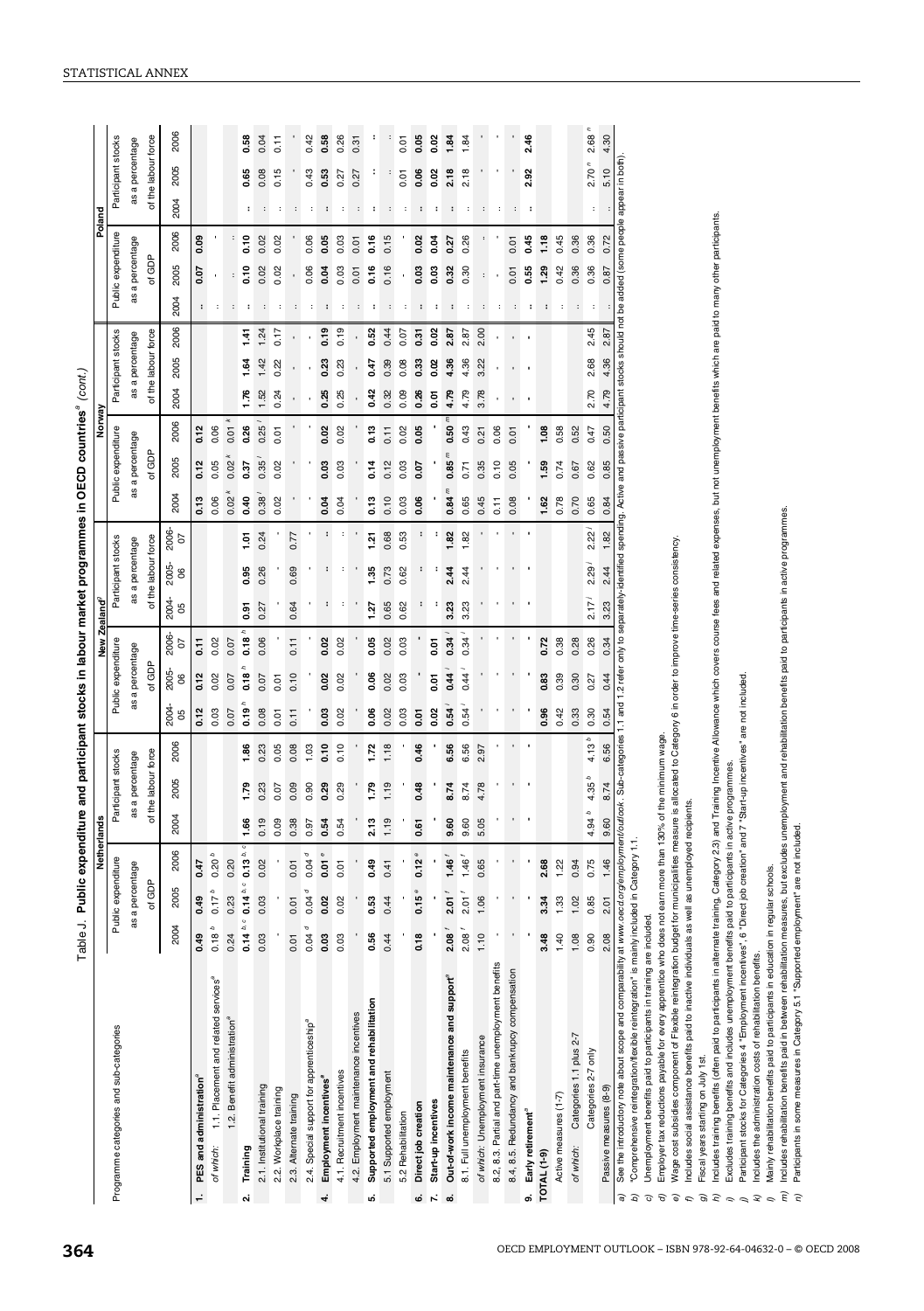| 3.76<br>0.78<br>3.19<br>0.56<br>0.22<br>3.76<br>4.76<br>$\frac{1}{6}$<br>6.94<br>6.94<br>Participant stocks<br>of the labour force<br>as a percentage<br>spending. Active and passive participant stocks should not be added (some people appear in both)<br>2005<br>2.45<br>4.33<br>2.25<br>0.74<br>0.12<br>0.56<br>0.19<br>7.64<br>4.33<br>4.39<br>0.52<br>3.31<br>7.64<br>1.07<br>4.50 <sup>j</sup><br>2004<br>4.16<br>2.20<br>0.78<br>0.18<br>0.12<br>7.90<br>4.50<br>3.40<br>7.90<br>1.06<br>0.54<br>$\overline{6}$<br>0.61<br>2.17<br>0.04 <sup>h</sup><br>0.33<br>2006<br>0.65 <sup>j</sup><br>0.58<br>0.20<br>1.13<br>0.96<br>Public expenditure<br>0.08<br>0.20<br>0.51<br>0.03<br>0.03<br>0.96<br>0.65<br>0.28<br>0.02<br>2.32<br>0.23<br>0.17<br>1.36<br>1.22<br>as a percentage<br>of GDP<br>0.04 <sup>h</sup><br>2005<br>0.33<br>0.80 <sup>j</sup><br>0.08<br>0.49<br>2.46<br>0.20<br>0.44<br>0.22<br>0.19<br>0.02<br>0.03<br>117<br>0.80<br>0.34<br>0.03<br>1.29<br>1.15<br>0.22<br>1.07<br>1.17<br>0.04h<br>2004<br>0.32<br>0.87<br>0.19<br>0.09<br>0.41<br>0.98<br>1.29<br>0.24<br>0.41<br>0.22<br>0.20<br>0.02<br>0.03<br>1.29<br>0.05<br>2.51<br>1.22<br>1.07<br>0.87<br>0.37<br>2006<br>10.49<br>12.32<br>0.20<br>6.18<br>3.33<br>6.19<br>1.20<br>0.68<br>1.52<br>0.72<br>0.52<br>0.20<br>103<br>6.17<br>0.01<br>15.47<br>of the labour force <sup>9</sup><br>Participant stocks<br>as a percentage<br>Includes income support paid to participants in "Activities within counselling, guidance and placement services" but not the corresponding services. This expenditure is not allocated across sub-categories<br>2005<br>11.25<br>10.84<br>:<br>6.20<br>0.19<br>0.19<br>6.19<br>3.28<br>÷<br>0.70<br>1.22<br>0.52<br>0.07<br>6.21<br>2004<br>7.76<br>7.68<br>3.28<br>0.10<br>0.50<br>6.25<br>0.12<br>0.58<br>0.50<br>6.26<br>0.07<br>6.37<br>0.47<br>$0.33$ <sup>e</sup><br>$0.25$ <sup>f</sup><br>2006<br>0.16<br>0.09<br>0.06<br>601<br>1.39<br>0.03<br>1.43<br>Public expenditure<br>0.13<br>0.04<br>0.02<br>0.02<br>0.02<br>0.08<br>0.08<br>1.36<br>1,03<br>0.04<br>2.24<br>0.80<br>0.07<br>0.67<br>0.71<br>as a percentage<br>benefits paid (2.2%) for a wider range of benefits (reported in IGFSS, Conta da Segurança Social 2005).<br>of GDP<br>$0.24$ <sup><math>'</math></sup><br>2005<br>0.06<br>1.45<br>0.09<br>0.06<br>0.01<br>0.02<br>0.02<br>0.09<br>0.06<br>1.39<br>1.04<br>0.02<br>0.03<br>2.23<br>0.78<br>0.68<br>0.65<br>0.13<br>0.03<br>0.02<br>$\frac{1}{2}$<br>0.31<br>1.42<br>0.01<br>2004<br>0.24<br>1.49<br>0.15<br>0.10<br>0.03<br>0.03<br>0.75<br>0.66<br>0.63<br>0.12<br>0.03<br>0.02<br>0.27<br>0.01<br>0.06<br>1.46<br>1.43<br><b>C.O3</b><br>2.24<br>0.01<br>$\overline{5}$<br>0.04<br>0.07<br>70.1<br>to separately-identified<br>2006<br>3.66<br>5.34<br>Category 3 "Job rotation and sharing" in Finland, Germany, Italy, Spain and Sweden.<br>0.49<br>3.92<br>3.66<br>3.66<br>1.68<br>0.09<br>0.09<br>0.49<br>0.07<br>5.34<br>0.07<br>77<br>of the labour force<br>Participant stocks<br>as a percentage<br>2005<br>0.59<br>1.46<br>1.46<br>1.46<br>0.17<br>0.59<br>4.02<br>0.43<br>0.62<br>0.17<br>0.27<br>0.27<br>5.47<br>2.07<br>into permanent contracts, not otherwise conditional on employment status.<br>2004<br>0.48<br>4.29<br>$\frac{18}{16}$<br>0.18<br>0.22<br>3.78<br>3.30<br>0.22<br>$\overline{5}$<br>2.82<br>2.82<br>2.82<br>rg/employment/outlook. Sub-categories 1.1 and 1.2 refer only<br>0.34<br>0.12<br>2006<br>Categories 1 to 7 include expenditure by the autonomous communities and municipalities (additional to data published by Eurostat).<br>0.06<br>0.12<br>0.12<br>0.23<br>0.14<br>Public expenditure<br>0.09<br>$\overline{0}$<br>0.02<br>0.02<br>0.01<br>0.05<br>0.22<br>0.01<br>0.01<br>as a percentage<br>of GDP<br>$\circ$<br>$\circ$<br>2005<br>$\ddot{\cdot}$<br>0.23<br>0.27<br>0.06<br>0.02<br>0.03<br>0.03<br>0.01<br>0.06<br>0.05<br>0.17<br>0.17<br>0.09<br>0.17<br>0.02<br>0.01<br>0.17<br>0.01<br>received by the majority of registered unemployed<br>$0.34~^{\circ}$<br>0.30<br>2004<br>0.08<br>0.03<br>0.29<br>0.29<br>0.02<br>0.01<br>0.04<br>0.01<br>$\overline{0}$<br>0.01<br>0.01<br>0.01<br>0.07<br>2006<br>4.10<br>1.36<br>$\frac{1}{2}$<br>0.38<br><b>0.08</b><br>0.36<br>2.83<br>5.83<br><b>0.86</b><br>0.38<br>0.30<br>0.09<br>5.42<br>0.05<br>0.17<br>1.41<br>0.01<br>5.47<br>of the labour force<br>Participant stocks<br>as a percentage<br>2005<br>0.16<br>0.36<br>1.49<br>0.10<br>0.09<br>5.49<br>0.92<br>0.39<br>1.56<br>0.01<br>0.38<br>5.45<br>4.14<br>0.03<br>0.22<br>$\frac{1}{6}$<br>3.07<br>5.71<br>2004<br>2.16<br>$\frac{1}{2}$<br>3.43<br>5.46<br>0.14<br>0.26<br>0.09<br>0.43<br>5.35<br>5.33<br>0.69<br>0.01<br>3.92<br>0.27<br>0.01<br>2.21<br>등<br>þ<br>0.03 <sup>b</sup><br>2006<br>0.03<br>0.25<br>0.15<br>0.12<br>0.04<br>1.12<br>1.09<br>0.89<br>0.03<br>0.15<br>0.49<br>0.45<br>1.26<br>0.16<br>0.04<br>0.07<br>0.13<br>0.04<br>0.03<br>1.87<br>Public expenditure<br>0.61<br>as a percentage<br>Participant stock data do not include participants in municipal programmes.<br>of GDP<br>۵<br>2005<br>0.04<br>0.03<br>0.29<br>0.08<br>0.15<br>0.04<br><b>1.19</b><br>1.16<br>0.03<br>0.09<br>1.98<br>0.69<br>0.55<br>1.29<br>o poec www te Milideracturo pue adoos trocke aou Aroporpou pu is ees<br>Secretariat estimate based on the ratio of benefit administration costs to<br>Does not include social assistance, which is the form of income support<br>The totals shown for Category 4 include non-zero spending on Eurostat<br>Includes an employer subsidy for the conversion of temporary contracts<br>0.17<br>0.04<br>0.16<br>0.03<br>0.52<br>0.17<br>0.04<br>0.96<br>Administration costs of independant unemployment insurance funds.<br>Includes "basic insurance" which is not a contribution-based benefit.<br>0.03 <sup>b</sup><br>2004<br>1.15<br>0.03<br>0.29<br>0.03<br>0.08<br>0.16<br>0.04<br>1.10<br>0.89<br>1.84<br>0.68<br>0.58<br>0.55<br>0.14<br>0.17<br>0.04<br>0.04<br>1.08<br>0.02<br>0.05<br>$-17$<br>8.2, 8.3. Partial and part-time unemployment benefits<br>8.4, 8.5. Redundancy and bankrupcy compensation<br>Out-of-work income maintenance and support <sup>®</sup><br>1.1. Placement and related services <sup>®</sup><br>Supported employment and rehabilitation<br>4.2. Employment maintenance incentives<br>Programme categories and sub-categories<br>1.2. Benefit administration <sup>®</sup><br>2.4. Special support for apprenticeship <sup>a</sup><br>of which: Unemployment insurance<br>Categories 1.1 plus 2-7<br>8.1. Full unemployment benefits<br>Categories 2-7 only<br>4.1. Recruitment incentives<br>5.1 Supported employment<br>1. PES and administration<br>Employment incentives <sup>ª</sup><br>2.1. Institutional training<br>Passive measures (8-9)<br>2.2. Workplace training<br>Active measures (1-7)<br>2.3. Alternate training<br>Start-up incentives<br>Direct job creation<br>9. Early retirement <sup>ª</sup><br>5.2 Rehabilitation<br>of which:<br>of which:<br>TOTAL (1-9)<br>Training<br>$\ddot{\mathbf{a}}$<br>ø<br>$\ddot{\sim}$<br>4<br>ທ່<br>$\widehat{\mathfrak{w}}$<br>$\widehat{\textbf{c}}$<br>$\mathcal{L}$<br>ق<br>$\dot{\infty}$<br>$\widehat{\mathbf{e}}$<br>$\mathfrak{c}$<br>$B = 5$ |  | Portuga |  |  | Slovak Republic |  |  |  |  |  | Sweder |                 |
|---------------------------------------------------------------------------------------------------------------------------------------------------------------------------------------------------------------------------------------------------------------------------------------------------------------------------------------------------------------------------------------------------------------------------------------------------------------------------------------------------------------------------------------------------------------------------------------------------------------------------------------------------------------------------------------------------------------------------------------------------------------------------------------------------------------------------------------------------------------------------------------------------------------------------------------------------------------------------------------------------------------------------------------------------------------------------------------------------------------------------------------------------------------------------------------------------------------------------------------------------------------------------------------------------------------------------------------------------------------------------------------------------------------------------------------------------------------------------------------------------------------------------------------------------------------------------------------------------------------------------------------------------------------------------------------------------------------------------------------------------------------------------------------------------------------------------------------------------------------------------------------------------------------------------------------------------------------------------------------------------------------------------------------------------------------------------------------------------------------------------------------------------------------------------------------------------------------------------------------------------------------------------------------------------------------------------------------------------------------------------------------------------------------------------------------------------------------------------------------------------------------------------------------------------------------------------------------------------------------------------------------------------------------------------------------------------------------------------------------------------------------------------------------------------------------------------------------------------------------------------------------------------------------------------------------------------------------------------------------------------------------------------------------------------------------------------------------------------------------------------------------------------------------------------------------------------------------------------------------------------------------------------------------------------------------------------------------------------------------------------------------------------------------------------------------------------------------------------------------------------------------------------------------------------------------------------------------------------------------------------------------------------------------------------------------------------------------------------------------------------------------------------------------------------------------------------------------------------------------------------------------------------------------------------------------------------------------------------------------------------------------------------------------------------------------------------------------------------------------------------------------------------------------------------------------------------------------------------------------------------------------------------------------------------------------------------------------------------------------------------------------------------------------------------------------------------------------------------------------------------------------------------------------------------------------------------------------------------------------------------------------------------------------------------------------------------------------------------------------------------------------------------------------------------------------------------------------------------------------------------------------------------------------------------------------------------------------------------------------------------------------------------------------------------------------------------------------------------------------------------------------------------------------------------------------------------------------------------------------------------------------------------------------------------------------------------------------------------------------------------------------------------------------------------------------------------------------------------------------------------------------------------------------------------------------------------------------------------------------------------------------------------------------------------------------------------------------------------------------------------------------------------------------------------------------------------------------------------------------------------------------------------------------------------------------------------------------------------------------------------------------------------------------------------------------------------------------------------------------------------------------------------------------------------------------------------------------------------------------------------------------------------------------------------------------------------------------------------------------------------------------------------------------------------------------------------------------------------------------------------------------------------------------------------------------------------------------------------------------------------------------------------------------------------------------------------------------------------------------------------------------------------------------------------------------------------------------------------------------------------------------------------------------------------------------------------------------------------------------------------------------------------------------------------------------------------------------------------------------------------------------------------------------------------------------------------------------------------------------------------------------------------------------------------------------------------|--|---------|--|--|-----------------|--|--|--|--|--|--------|-----------------|
|                                                                                                                                                                                                                                                                                                                                                                                                                                                                                                                                                                                                                                                                                                                                                                                                                                                                                                                                                                                                                                                                                                                                                                                                                                                                                                                                                                                                                                                                                                                                                                                                                                                                                                                                                                                                                                                                                                                                                                                                                                                                                                                                                                                                                                                                                                                                                                                                                                                                                                                                                                                                                                                                                                                                                                                                                                                                                                                                                                                                                                                                                                                                                                                                                                                                                                                                                                                                                                                                                                                                                                                                                                                                                                                                                                                                                                                                                                                                                                                                                                                                                                                                                                                                                                                                                                                                                                                                                                                                                                                                                                                                                                                                                                                                                                                                                                                                                                                                                                                                                                                                                                                                                                                                                                                                                                                                                                                                                                                                                                                                                                                                                                                                                                                                                                                                                                                                                                                                                                                                                                                                                                                                                                                                                                                                                                                                                                                                                                                                                                                                                                                                                                                                                                                                                                                                                                                                                                                                                                                                                                                                                                                                                                                                                                                                                                                           |  |         |  |  |                 |  |  |  |  |  |        |                 |
|                                                                                                                                                                                                                                                                                                                                                                                                                                                                                                                                                                                                                                                                                                                                                                                                                                                                                                                                                                                                                                                                                                                                                                                                                                                                                                                                                                                                                                                                                                                                                                                                                                                                                                                                                                                                                                                                                                                                                                                                                                                                                                                                                                                                                                                                                                                                                                                                                                                                                                                                                                                                                                                                                                                                                                                                                                                                                                                                                                                                                                                                                                                                                                                                                                                                                                                                                                                                                                                                                                                                                                                                                                                                                                                                                                                                                                                                                                                                                                                                                                                                                                                                                                                                                                                                                                                                                                                                                                                                                                                                                                                                                                                                                                                                                                                                                                                                                                                                                                                                                                                                                                                                                                                                                                                                                                                                                                                                                                                                                                                                                                                                                                                                                                                                                                                                                                                                                                                                                                                                                                                                                                                                                                                                                                                                                                                                                                                                                                                                                                                                                                                                                                                                                                                                                                                                                                                                                                                                                                                                                                                                                                                                                                                                                                                                                                                           |  |         |  |  |                 |  |  |  |  |  |        |                 |
|                                                                                                                                                                                                                                                                                                                                                                                                                                                                                                                                                                                                                                                                                                                                                                                                                                                                                                                                                                                                                                                                                                                                                                                                                                                                                                                                                                                                                                                                                                                                                                                                                                                                                                                                                                                                                                                                                                                                                                                                                                                                                                                                                                                                                                                                                                                                                                                                                                                                                                                                                                                                                                                                                                                                                                                                                                                                                                                                                                                                                                                                                                                                                                                                                                                                                                                                                                                                                                                                                                                                                                                                                                                                                                                                                                                                                                                                                                                                                                                                                                                                                                                                                                                                                                                                                                                                                                                                                                                                                                                                                                                                                                                                                                                                                                                                                                                                                                                                                                                                                                                                                                                                                                                                                                                                                                                                                                                                                                                                                                                                                                                                                                                                                                                                                                                                                                                                                                                                                                                                                                                                                                                                                                                                                                                                                                                                                                                                                                                                                                                                                                                                                                                                                                                                                                                                                                                                                                                                                                                                                                                                                                                                                                                                                                                                                                                           |  |         |  |  |                 |  |  |  |  |  |        |                 |
|                                                                                                                                                                                                                                                                                                                                                                                                                                                                                                                                                                                                                                                                                                                                                                                                                                                                                                                                                                                                                                                                                                                                                                                                                                                                                                                                                                                                                                                                                                                                                                                                                                                                                                                                                                                                                                                                                                                                                                                                                                                                                                                                                                                                                                                                                                                                                                                                                                                                                                                                                                                                                                                                                                                                                                                                                                                                                                                                                                                                                                                                                                                                                                                                                                                                                                                                                                                                                                                                                                                                                                                                                                                                                                                                                                                                                                                                                                                                                                                                                                                                                                                                                                                                                                                                                                                                                                                                                                                                                                                                                                                                                                                                                                                                                                                                                                                                                                                                                                                                                                                                                                                                                                                                                                                                                                                                                                                                                                                                                                                                                                                                                                                                                                                                                                                                                                                                                                                                                                                                                                                                                                                                                                                                                                                                                                                                                                                                                                                                                                                                                                                                                                                                                                                                                                                                                                                                                                                                                                                                                                                                                                                                                                                                                                                                                                                           |  |         |  |  |                 |  |  |  |  |  |        | 2006            |
|                                                                                                                                                                                                                                                                                                                                                                                                                                                                                                                                                                                                                                                                                                                                                                                                                                                                                                                                                                                                                                                                                                                                                                                                                                                                                                                                                                                                                                                                                                                                                                                                                                                                                                                                                                                                                                                                                                                                                                                                                                                                                                                                                                                                                                                                                                                                                                                                                                                                                                                                                                                                                                                                                                                                                                                                                                                                                                                                                                                                                                                                                                                                                                                                                                                                                                                                                                                                                                                                                                                                                                                                                                                                                                                                                                                                                                                                                                                                                                                                                                                                                                                                                                                                                                                                                                                                                                                                                                                                                                                                                                                                                                                                                                                                                                                                                                                                                                                                                                                                                                                                                                                                                                                                                                                                                                                                                                                                                                                                                                                                                                                                                                                                                                                                                                                                                                                                                                                                                                                                                                                                                                                                                                                                                                                                                                                                                                                                                                                                                                                                                                                                                                                                                                                                                                                                                                                                                                                                                                                                                                                                                                                                                                                                                                                                                                                           |  |         |  |  |                 |  |  |  |  |  |        |                 |
|                                                                                                                                                                                                                                                                                                                                                                                                                                                                                                                                                                                                                                                                                                                                                                                                                                                                                                                                                                                                                                                                                                                                                                                                                                                                                                                                                                                                                                                                                                                                                                                                                                                                                                                                                                                                                                                                                                                                                                                                                                                                                                                                                                                                                                                                                                                                                                                                                                                                                                                                                                                                                                                                                                                                                                                                                                                                                                                                                                                                                                                                                                                                                                                                                                                                                                                                                                                                                                                                                                                                                                                                                                                                                                                                                                                                                                                                                                                                                                                                                                                                                                                                                                                                                                                                                                                                                                                                                                                                                                                                                                                                                                                                                                                                                                                                                                                                                                                                                                                                                                                                                                                                                                                                                                                                                                                                                                                                                                                                                                                                                                                                                                                                                                                                                                                                                                                                                                                                                                                                                                                                                                                                                                                                                                                                                                                                                                                                                                                                                                                                                                                                                                                                                                                                                                                                                                                                                                                                                                                                                                                                                                                                                                                                                                                                                                                           |  |         |  |  |                 |  |  |  |  |  |        |                 |
|                                                                                                                                                                                                                                                                                                                                                                                                                                                                                                                                                                                                                                                                                                                                                                                                                                                                                                                                                                                                                                                                                                                                                                                                                                                                                                                                                                                                                                                                                                                                                                                                                                                                                                                                                                                                                                                                                                                                                                                                                                                                                                                                                                                                                                                                                                                                                                                                                                                                                                                                                                                                                                                                                                                                                                                                                                                                                                                                                                                                                                                                                                                                                                                                                                                                                                                                                                                                                                                                                                                                                                                                                                                                                                                                                                                                                                                                                                                                                                                                                                                                                                                                                                                                                                                                                                                                                                                                                                                                                                                                                                                                                                                                                                                                                                                                                                                                                                                                                                                                                                                                                                                                                                                                                                                                                                                                                                                                                                                                                                                                                                                                                                                                                                                                                                                                                                                                                                                                                                                                                                                                                                                                                                                                                                                                                                                                                                                                                                                                                                                                                                                                                                                                                                                                                                                                                                                                                                                                                                                                                                                                                                                                                                                                                                                                                                                           |  |         |  |  |                 |  |  |  |  |  |        |                 |
|                                                                                                                                                                                                                                                                                                                                                                                                                                                                                                                                                                                                                                                                                                                                                                                                                                                                                                                                                                                                                                                                                                                                                                                                                                                                                                                                                                                                                                                                                                                                                                                                                                                                                                                                                                                                                                                                                                                                                                                                                                                                                                                                                                                                                                                                                                                                                                                                                                                                                                                                                                                                                                                                                                                                                                                                                                                                                                                                                                                                                                                                                                                                                                                                                                                                                                                                                                                                                                                                                                                                                                                                                                                                                                                                                                                                                                                                                                                                                                                                                                                                                                                                                                                                                                                                                                                                                                                                                                                                                                                                                                                                                                                                                                                                                                                                                                                                                                                                                                                                                                                                                                                                                                                                                                                                                                                                                                                                                                                                                                                                                                                                                                                                                                                                                                                                                                                                                                                                                                                                                                                                                                                                                                                                                                                                                                                                                                                                                                                                                                                                                                                                                                                                                                                                                                                                                                                                                                                                                                                                                                                                                                                                                                                                                                                                                                                           |  |         |  |  |                 |  |  |  |  |  |        | $\frac{8}{110}$ |
|                                                                                                                                                                                                                                                                                                                                                                                                                                                                                                                                                                                                                                                                                                                                                                                                                                                                                                                                                                                                                                                                                                                                                                                                                                                                                                                                                                                                                                                                                                                                                                                                                                                                                                                                                                                                                                                                                                                                                                                                                                                                                                                                                                                                                                                                                                                                                                                                                                                                                                                                                                                                                                                                                                                                                                                                                                                                                                                                                                                                                                                                                                                                                                                                                                                                                                                                                                                                                                                                                                                                                                                                                                                                                                                                                                                                                                                                                                                                                                                                                                                                                                                                                                                                                                                                                                                                                                                                                                                                                                                                                                                                                                                                                                                                                                                                                                                                                                                                                                                                                                                                                                                                                                                                                                                                                                                                                                                                                                                                                                                                                                                                                                                                                                                                                                                                                                                                                                                                                                                                                                                                                                                                                                                                                                                                                                                                                                                                                                                                                                                                                                                                                                                                                                                                                                                                                                                                                                                                                                                                                                                                                                                                                                                                                                                                                                                           |  |         |  |  |                 |  |  |  |  |  |        | 0.54            |
|                                                                                                                                                                                                                                                                                                                                                                                                                                                                                                                                                                                                                                                                                                                                                                                                                                                                                                                                                                                                                                                                                                                                                                                                                                                                                                                                                                                                                                                                                                                                                                                                                                                                                                                                                                                                                                                                                                                                                                                                                                                                                                                                                                                                                                                                                                                                                                                                                                                                                                                                                                                                                                                                                                                                                                                                                                                                                                                                                                                                                                                                                                                                                                                                                                                                                                                                                                                                                                                                                                                                                                                                                                                                                                                                                                                                                                                                                                                                                                                                                                                                                                                                                                                                                                                                                                                                                                                                                                                                                                                                                                                                                                                                                                                                                                                                                                                                                                                                                                                                                                                                                                                                                                                                                                                                                                                                                                                                                                                                                                                                                                                                                                                                                                                                                                                                                                                                                                                                                                                                                                                                                                                                                                                                                                                                                                                                                                                                                                                                                                                                                                                                                                                                                                                                                                                                                                                                                                                                                                                                                                                                                                                                                                                                                                                                                                                           |  |         |  |  |                 |  |  |  |  |  |        | 0.02            |
|                                                                                                                                                                                                                                                                                                                                                                                                                                                                                                                                                                                                                                                                                                                                                                                                                                                                                                                                                                                                                                                                                                                                                                                                                                                                                                                                                                                                                                                                                                                                                                                                                                                                                                                                                                                                                                                                                                                                                                                                                                                                                                                                                                                                                                                                                                                                                                                                                                                                                                                                                                                                                                                                                                                                                                                                                                                                                                                                                                                                                                                                                                                                                                                                                                                                                                                                                                                                                                                                                                                                                                                                                                                                                                                                                                                                                                                                                                                                                                                                                                                                                                                                                                                                                                                                                                                                                                                                                                                                                                                                                                                                                                                                                                                                                                                                                                                                                                                                                                                                                                                                                                                                                                                                                                                                                                                                                                                                                                                                                                                                                                                                                                                                                                                                                                                                                                                                                                                                                                                                                                                                                                                                                                                                                                                                                                                                                                                                                                                                                                                                                                                                                                                                                                                                                                                                                                                                                                                                                                                                                                                                                                                                                                                                                                                                                                                           |  |         |  |  |                 |  |  |  |  |  |        |                 |
|                                                                                                                                                                                                                                                                                                                                                                                                                                                                                                                                                                                                                                                                                                                                                                                                                                                                                                                                                                                                                                                                                                                                                                                                                                                                                                                                                                                                                                                                                                                                                                                                                                                                                                                                                                                                                                                                                                                                                                                                                                                                                                                                                                                                                                                                                                                                                                                                                                                                                                                                                                                                                                                                                                                                                                                                                                                                                                                                                                                                                                                                                                                                                                                                                                                                                                                                                                                                                                                                                                                                                                                                                                                                                                                                                                                                                                                                                                                                                                                                                                                                                                                                                                                                                                                                                                                                                                                                                                                                                                                                                                                                                                                                                                                                                                                                                                                                                                                                                                                                                                                                                                                                                                                                                                                                                                                                                                                                                                                                                                                                                                                                                                                                                                                                                                                                                                                                                                                                                                                                                                                                                                                                                                                                                                                                                                                                                                                                                                                                                                                                                                                                                                                                                                                                                                                                                                                                                                                                                                                                                                                                                                                                                                                                                                                                                                                           |  |         |  |  |                 |  |  |  |  |  |        |                 |
|                                                                                                                                                                                                                                                                                                                                                                                                                                                                                                                                                                                                                                                                                                                                                                                                                                                                                                                                                                                                                                                                                                                                                                                                                                                                                                                                                                                                                                                                                                                                                                                                                                                                                                                                                                                                                                                                                                                                                                                                                                                                                                                                                                                                                                                                                                                                                                                                                                                                                                                                                                                                                                                                                                                                                                                                                                                                                                                                                                                                                                                                                                                                                                                                                                                                                                                                                                                                                                                                                                                                                                                                                                                                                                                                                                                                                                                                                                                                                                                                                                                                                                                                                                                                                                                                                                                                                                                                                                                                                                                                                                                                                                                                                                                                                                                                                                                                                                                                                                                                                                                                                                                                                                                                                                                                                                                                                                                                                                                                                                                                                                                                                                                                                                                                                                                                                                                                                                                                                                                                                                                                                                                                                                                                                                                                                                                                                                                                                                                                                                                                                                                                                                                                                                                                                                                                                                                                                                                                                                                                                                                                                                                                                                                                                                                                                                                           |  |         |  |  |                 |  |  |  |  |  |        | 2.77            |
|                                                                                                                                                                                                                                                                                                                                                                                                                                                                                                                                                                                                                                                                                                                                                                                                                                                                                                                                                                                                                                                                                                                                                                                                                                                                                                                                                                                                                                                                                                                                                                                                                                                                                                                                                                                                                                                                                                                                                                                                                                                                                                                                                                                                                                                                                                                                                                                                                                                                                                                                                                                                                                                                                                                                                                                                                                                                                                                                                                                                                                                                                                                                                                                                                                                                                                                                                                                                                                                                                                                                                                                                                                                                                                                                                                                                                                                                                                                                                                                                                                                                                                                                                                                                                                                                                                                                                                                                                                                                                                                                                                                                                                                                                                                                                                                                                                                                                                                                                                                                                                                                                                                                                                                                                                                                                                                                                                                                                                                                                                                                                                                                                                                                                                                                                                                                                                                                                                                                                                                                                                                                                                                                                                                                                                                                                                                                                                                                                                                                                                                                                                                                                                                                                                                                                                                                                                                                                                                                                                                                                                                                                                                                                                                                                                                                                                                           |  |         |  |  |                 |  |  |  |  |  |        | 2.50            |
|                                                                                                                                                                                                                                                                                                                                                                                                                                                                                                                                                                                                                                                                                                                                                                                                                                                                                                                                                                                                                                                                                                                                                                                                                                                                                                                                                                                                                                                                                                                                                                                                                                                                                                                                                                                                                                                                                                                                                                                                                                                                                                                                                                                                                                                                                                                                                                                                                                                                                                                                                                                                                                                                                                                                                                                                                                                                                                                                                                                                                                                                                                                                                                                                                                                                                                                                                                                                                                                                                                                                                                                                                                                                                                                                                                                                                                                                                                                                                                                                                                                                                                                                                                                                                                                                                                                                                                                                                                                                                                                                                                                                                                                                                                                                                                                                                                                                                                                                                                                                                                                                                                                                                                                                                                                                                                                                                                                                                                                                                                                                                                                                                                                                                                                                                                                                                                                                                                                                                                                                                                                                                                                                                                                                                                                                                                                                                                                                                                                                                                                                                                                                                                                                                                                                                                                                                                                                                                                                                                                                                                                                                                                                                                                                                                                                                                                           |  |         |  |  |                 |  |  |  |  |  |        |                 |
|                                                                                                                                                                                                                                                                                                                                                                                                                                                                                                                                                                                                                                                                                                                                                                                                                                                                                                                                                                                                                                                                                                                                                                                                                                                                                                                                                                                                                                                                                                                                                                                                                                                                                                                                                                                                                                                                                                                                                                                                                                                                                                                                                                                                                                                                                                                                                                                                                                                                                                                                                                                                                                                                                                                                                                                                                                                                                                                                                                                                                                                                                                                                                                                                                                                                                                                                                                                                                                                                                                                                                                                                                                                                                                                                                                                                                                                                                                                                                                                                                                                                                                                                                                                                                                                                                                                                                                                                                                                                                                                                                                                                                                                                                                                                                                                                                                                                                                                                                                                                                                                                                                                                                                                                                                                                                                                                                                                                                                                                                                                                                                                                                                                                                                                                                                                                                                                                                                                                                                                                                                                                                                                                                                                                                                                                                                                                                                                                                                                                                                                                                                                                                                                                                                                                                                                                                                                                                                                                                                                                                                                                                                                                                                                                                                                                                                                           |  |         |  |  |                 |  |  |  |  |  |        |                 |
|                                                                                                                                                                                                                                                                                                                                                                                                                                                                                                                                                                                                                                                                                                                                                                                                                                                                                                                                                                                                                                                                                                                                                                                                                                                                                                                                                                                                                                                                                                                                                                                                                                                                                                                                                                                                                                                                                                                                                                                                                                                                                                                                                                                                                                                                                                                                                                                                                                                                                                                                                                                                                                                                                                                                                                                                                                                                                                                                                                                                                                                                                                                                                                                                                                                                                                                                                                                                                                                                                                                                                                                                                                                                                                                                                                                                                                                                                                                                                                                                                                                                                                                                                                                                                                                                                                                                                                                                                                                                                                                                                                                                                                                                                                                                                                                                                                                                                                                                                                                                                                                                                                                                                                                                                                                                                                                                                                                                                                                                                                                                                                                                                                                                                                                                                                                                                                                                                                                                                                                                                                                                                                                                                                                                                                                                                                                                                                                                                                                                                                                                                                                                                                                                                                                                                                                                                                                                                                                                                                                                                                                                                                                                                                                                                                                                                                                           |  |         |  |  |                 |  |  |  |  |  |        |                 |
|                                                                                                                                                                                                                                                                                                                                                                                                                                                                                                                                                                                                                                                                                                                                                                                                                                                                                                                                                                                                                                                                                                                                                                                                                                                                                                                                                                                                                                                                                                                                                                                                                                                                                                                                                                                                                                                                                                                                                                                                                                                                                                                                                                                                                                                                                                                                                                                                                                                                                                                                                                                                                                                                                                                                                                                                                                                                                                                                                                                                                                                                                                                                                                                                                                                                                                                                                                                                                                                                                                                                                                                                                                                                                                                                                                                                                                                                                                                                                                                                                                                                                                                                                                                                                                                                                                                                                                                                                                                                                                                                                                                                                                                                                                                                                                                                                                                                                                                                                                                                                                                                                                                                                                                                                                                                                                                                                                                                                                                                                                                                                                                                                                                                                                                                                                                                                                                                                                                                                                                                                                                                                                                                                                                                                                                                                                                                                                                                                                                                                                                                                                                                                                                                                                                                                                                                                                                                                                                                                                                                                                                                                                                                                                                                                                                                                                                           |  |         |  |  |                 |  |  |  |  |  |        |                 |
|                                                                                                                                                                                                                                                                                                                                                                                                                                                                                                                                                                                                                                                                                                                                                                                                                                                                                                                                                                                                                                                                                                                                                                                                                                                                                                                                                                                                                                                                                                                                                                                                                                                                                                                                                                                                                                                                                                                                                                                                                                                                                                                                                                                                                                                                                                                                                                                                                                                                                                                                                                                                                                                                                                                                                                                                                                                                                                                                                                                                                                                                                                                                                                                                                                                                                                                                                                                                                                                                                                                                                                                                                                                                                                                                                                                                                                                                                                                                                                                                                                                                                                                                                                                                                                                                                                                                                                                                                                                                                                                                                                                                                                                                                                                                                                                                                                                                                                                                                                                                                                                                                                                                                                                                                                                                                                                                                                                                                                                                                                                                                                                                                                                                                                                                                                                                                                                                                                                                                                                                                                                                                                                                                                                                                                                                                                                                                                                                                                                                                                                                                                                                                                                                                                                                                                                                                                                                                                                                                                                                                                                                                                                                                                                                                                                                                                                           |  |         |  |  |                 |  |  |  |  |  |        |                 |
|                                                                                                                                                                                                                                                                                                                                                                                                                                                                                                                                                                                                                                                                                                                                                                                                                                                                                                                                                                                                                                                                                                                                                                                                                                                                                                                                                                                                                                                                                                                                                                                                                                                                                                                                                                                                                                                                                                                                                                                                                                                                                                                                                                                                                                                                                                                                                                                                                                                                                                                                                                                                                                                                                                                                                                                                                                                                                                                                                                                                                                                                                                                                                                                                                                                                                                                                                                                                                                                                                                                                                                                                                                                                                                                                                                                                                                                                                                                                                                                                                                                                                                                                                                                                                                                                                                                                                                                                                                                                                                                                                                                                                                                                                                                                                                                                                                                                                                                                                                                                                                                                                                                                                                                                                                                                                                                                                                                                                                                                                                                                                                                                                                                                                                                                                                                                                                                                                                                                                                                                                                                                                                                                                                                                                                                                                                                                                                                                                                                                                                                                                                                                                                                                                                                                                                                                                                                                                                                                                                                                                                                                                                                                                                                                                                                                                                                           |  |         |  |  |                 |  |  |  |  |  |        |                 |
|                                                                                                                                                                                                                                                                                                                                                                                                                                                                                                                                                                                                                                                                                                                                                                                                                                                                                                                                                                                                                                                                                                                                                                                                                                                                                                                                                                                                                                                                                                                                                                                                                                                                                                                                                                                                                                                                                                                                                                                                                                                                                                                                                                                                                                                                                                                                                                                                                                                                                                                                                                                                                                                                                                                                                                                                                                                                                                                                                                                                                                                                                                                                                                                                                                                                                                                                                                                                                                                                                                                                                                                                                                                                                                                                                                                                                                                                                                                                                                                                                                                                                                                                                                                                                                                                                                                                                                                                                                                                                                                                                                                                                                                                                                                                                                                                                                                                                                                                                                                                                                                                                                                                                                                                                                                                                                                                                                                                                                                                                                                                                                                                                                                                                                                                                                                                                                                                                                                                                                                                                                                                                                                                                                                                                                                                                                                                                                                                                                                                                                                                                                                                                                                                                                                                                                                                                                                                                                                                                                                                                                                                                                                                                                                                                                                                                                                           |  |         |  |  |                 |  |  |  |  |  |        |                 |
|                                                                                                                                                                                                                                                                                                                                                                                                                                                                                                                                                                                                                                                                                                                                                                                                                                                                                                                                                                                                                                                                                                                                                                                                                                                                                                                                                                                                                                                                                                                                                                                                                                                                                                                                                                                                                                                                                                                                                                                                                                                                                                                                                                                                                                                                                                                                                                                                                                                                                                                                                                                                                                                                                                                                                                                                                                                                                                                                                                                                                                                                                                                                                                                                                                                                                                                                                                                                                                                                                                                                                                                                                                                                                                                                                                                                                                                                                                                                                                                                                                                                                                                                                                                                                                                                                                                                                                                                                                                                                                                                                                                                                                                                                                                                                                                                                                                                                                                                                                                                                                                                                                                                                                                                                                                                                                                                                                                                                                                                                                                                                                                                                                                                                                                                                                                                                                                                                                                                                                                                                                                                                                                                                                                                                                                                                                                                                                                                                                                                                                                                                                                                                                                                                                                                                                                                                                                                                                                                                                                                                                                                                                                                                                                                                                                                                                                           |  |         |  |  |                 |  |  |  |  |  |        |                 |
|                                                                                                                                                                                                                                                                                                                                                                                                                                                                                                                                                                                                                                                                                                                                                                                                                                                                                                                                                                                                                                                                                                                                                                                                                                                                                                                                                                                                                                                                                                                                                                                                                                                                                                                                                                                                                                                                                                                                                                                                                                                                                                                                                                                                                                                                                                                                                                                                                                                                                                                                                                                                                                                                                                                                                                                                                                                                                                                                                                                                                                                                                                                                                                                                                                                                                                                                                                                                                                                                                                                                                                                                                                                                                                                                                                                                                                                                                                                                                                                                                                                                                                                                                                                                                                                                                                                                                                                                                                                                                                                                                                                                                                                                                                                                                                                                                                                                                                                                                                                                                                                                                                                                                                                                                                                                                                                                                                                                                                                                                                                                                                                                                                                                                                                                                                                                                                                                                                                                                                                                                                                                                                                                                                                                                                                                                                                                                                                                                                                                                                                                                                                                                                                                                                                                                                                                                                                                                                                                                                                                                                                                                                                                                                                                                                                                                                                           |  |         |  |  |                 |  |  |  |  |  |        |                 |
|                                                                                                                                                                                                                                                                                                                                                                                                                                                                                                                                                                                                                                                                                                                                                                                                                                                                                                                                                                                                                                                                                                                                                                                                                                                                                                                                                                                                                                                                                                                                                                                                                                                                                                                                                                                                                                                                                                                                                                                                                                                                                                                                                                                                                                                                                                                                                                                                                                                                                                                                                                                                                                                                                                                                                                                                                                                                                                                                                                                                                                                                                                                                                                                                                                                                                                                                                                                                                                                                                                                                                                                                                                                                                                                                                                                                                                                                                                                                                                                                                                                                                                                                                                                                                                                                                                                                                                                                                                                                                                                                                                                                                                                                                                                                                                                                                                                                                                                                                                                                                                                                                                                                                                                                                                                                                                                                                                                                                                                                                                                                                                                                                                                                                                                                                                                                                                                                                                                                                                                                                                                                                                                                                                                                                                                                                                                                                                                                                                                                                                                                                                                                                                                                                                                                                                                                                                                                                                                                                                                                                                                                                                                                                                                                                                                                                                                           |  |         |  |  |                 |  |  |  |  |  |        |                 |
|                                                                                                                                                                                                                                                                                                                                                                                                                                                                                                                                                                                                                                                                                                                                                                                                                                                                                                                                                                                                                                                                                                                                                                                                                                                                                                                                                                                                                                                                                                                                                                                                                                                                                                                                                                                                                                                                                                                                                                                                                                                                                                                                                                                                                                                                                                                                                                                                                                                                                                                                                                                                                                                                                                                                                                                                                                                                                                                                                                                                                                                                                                                                                                                                                                                                                                                                                                                                                                                                                                                                                                                                                                                                                                                                                                                                                                                                                                                                                                                                                                                                                                                                                                                                                                                                                                                                                                                                                                                                                                                                                                                                                                                                                                                                                                                                                                                                                                                                                                                                                                                                                                                                                                                                                                                                                                                                                                                                                                                                                                                                                                                                                                                                                                                                                                                                                                                                                                                                                                                                                                                                                                                                                                                                                                                                                                                                                                                                                                                                                                                                                                                                                                                                                                                                                                                                                                                                                                                                                                                                                                                                                                                                                                                                                                                                                                                           |  |         |  |  |                 |  |  |  |  |  |        |                 |
|                                                                                                                                                                                                                                                                                                                                                                                                                                                                                                                                                                                                                                                                                                                                                                                                                                                                                                                                                                                                                                                                                                                                                                                                                                                                                                                                                                                                                                                                                                                                                                                                                                                                                                                                                                                                                                                                                                                                                                                                                                                                                                                                                                                                                                                                                                                                                                                                                                                                                                                                                                                                                                                                                                                                                                                                                                                                                                                                                                                                                                                                                                                                                                                                                                                                                                                                                                                                                                                                                                                                                                                                                                                                                                                                                                                                                                                                                                                                                                                                                                                                                                                                                                                                                                                                                                                                                                                                                                                                                                                                                                                                                                                                                                                                                                                                                                                                                                                                                                                                                                                                                                                                                                                                                                                                                                                                                                                                                                                                                                                                                                                                                                                                                                                                                                                                                                                                                                                                                                                                                                                                                                                                                                                                                                                                                                                                                                                                                                                                                                                                                                                                                                                                                                                                                                                                                                                                                                                                                                                                                                                                                                                                                                                                                                                                                                                           |  |         |  |  |                 |  |  |  |  |  |        |                 |
|                                                                                                                                                                                                                                                                                                                                                                                                                                                                                                                                                                                                                                                                                                                                                                                                                                                                                                                                                                                                                                                                                                                                                                                                                                                                                                                                                                                                                                                                                                                                                                                                                                                                                                                                                                                                                                                                                                                                                                                                                                                                                                                                                                                                                                                                                                                                                                                                                                                                                                                                                                                                                                                                                                                                                                                                                                                                                                                                                                                                                                                                                                                                                                                                                                                                                                                                                                                                                                                                                                                                                                                                                                                                                                                                                                                                                                                                                                                                                                                                                                                                                                                                                                                                                                                                                                                                                                                                                                                                                                                                                                                                                                                                                                                                                                                                                                                                                                                                                                                                                                                                                                                                                                                                                                                                                                                                                                                                                                                                                                                                                                                                                                                                                                                                                                                                                                                                                                                                                                                                                                                                                                                                                                                                                                                                                                                                                                                                                                                                                                                                                                                                                                                                                                                                                                                                                                                                                                                                                                                                                                                                                                                                                                                                                                                                                                                           |  |         |  |  |                 |  |  |  |  |  |        |                 |
|                                                                                                                                                                                                                                                                                                                                                                                                                                                                                                                                                                                                                                                                                                                                                                                                                                                                                                                                                                                                                                                                                                                                                                                                                                                                                                                                                                                                                                                                                                                                                                                                                                                                                                                                                                                                                                                                                                                                                                                                                                                                                                                                                                                                                                                                                                                                                                                                                                                                                                                                                                                                                                                                                                                                                                                                                                                                                                                                                                                                                                                                                                                                                                                                                                                                                                                                                                                                                                                                                                                                                                                                                                                                                                                                                                                                                                                                                                                                                                                                                                                                                                                                                                                                                                                                                                                                                                                                                                                                                                                                                                                                                                                                                                                                                                                                                                                                                                                                                                                                                                                                                                                                                                                                                                                                                                                                                                                                                                                                                                                                                                                                                                                                                                                                                                                                                                                                                                                                                                                                                                                                                                                                                                                                                                                                                                                                                                                                                                                                                                                                                                                                                                                                                                                                                                                                                                                                                                                                                                                                                                                                                                                                                                                                                                                                                                                           |  |         |  |  |                 |  |  |  |  |  |        |                 |
|                                                                                                                                                                                                                                                                                                                                                                                                                                                                                                                                                                                                                                                                                                                                                                                                                                                                                                                                                                                                                                                                                                                                                                                                                                                                                                                                                                                                                                                                                                                                                                                                                                                                                                                                                                                                                                                                                                                                                                                                                                                                                                                                                                                                                                                                                                                                                                                                                                                                                                                                                                                                                                                                                                                                                                                                                                                                                                                                                                                                                                                                                                                                                                                                                                                                                                                                                                                                                                                                                                                                                                                                                                                                                                                                                                                                                                                                                                                                                                                                                                                                                                                                                                                                                                                                                                                                                                                                                                                                                                                                                                                                                                                                                                                                                                                                                                                                                                                                                                                                                                                                                                                                                                                                                                                                                                                                                                                                                                                                                                                                                                                                                                                                                                                                                                                                                                                                                                                                                                                                                                                                                                                                                                                                                                                                                                                                                                                                                                                                                                                                                                                                                                                                                                                                                                                                                                                                                                                                                                                                                                                                                                                                                                                                                                                                                                                           |  |         |  |  |                 |  |  |  |  |  |        |                 |
|                                                                                                                                                                                                                                                                                                                                                                                                                                                                                                                                                                                                                                                                                                                                                                                                                                                                                                                                                                                                                                                                                                                                                                                                                                                                                                                                                                                                                                                                                                                                                                                                                                                                                                                                                                                                                                                                                                                                                                                                                                                                                                                                                                                                                                                                                                                                                                                                                                                                                                                                                                                                                                                                                                                                                                                                                                                                                                                                                                                                                                                                                                                                                                                                                                                                                                                                                                                                                                                                                                                                                                                                                                                                                                                                                                                                                                                                                                                                                                                                                                                                                                                                                                                                                                                                                                                                                                                                                                                                                                                                                                                                                                                                                                                                                                                                                                                                                                                                                                                                                                                                                                                                                                                                                                                                                                                                                                                                                                                                                                                                                                                                                                                                                                                                                                                                                                                                                                                                                                                                                                                                                                                                                                                                                                                                                                                                                                                                                                                                                                                                                                                                                                                                                                                                                                                                                                                                                                                                                                                                                                                                                                                                                                                                                                                                                                                           |  |         |  |  |                 |  |  |  |  |  |        |                 |
|                                                                                                                                                                                                                                                                                                                                                                                                                                                                                                                                                                                                                                                                                                                                                                                                                                                                                                                                                                                                                                                                                                                                                                                                                                                                                                                                                                                                                                                                                                                                                                                                                                                                                                                                                                                                                                                                                                                                                                                                                                                                                                                                                                                                                                                                                                                                                                                                                                                                                                                                                                                                                                                                                                                                                                                                                                                                                                                                                                                                                                                                                                                                                                                                                                                                                                                                                                                                                                                                                                                                                                                                                                                                                                                                                                                                                                                                                                                                                                                                                                                                                                                                                                                                                                                                                                                                                                                                                                                                                                                                                                                                                                                                                                                                                                                                                                                                                                                                                                                                                                                                                                                                                                                                                                                                                                                                                                                                                                                                                                                                                                                                                                                                                                                                                                                                                                                                                                                                                                                                                                                                                                                                                                                                                                                                                                                                                                                                                                                                                                                                                                                                                                                                                                                                                                                                                                                                                                                                                                                                                                                                                                                                                                                                                                                                                                                           |  |         |  |  |                 |  |  |  |  |  |        |                 |
|                                                                                                                                                                                                                                                                                                                                                                                                                                                                                                                                                                                                                                                                                                                                                                                                                                                                                                                                                                                                                                                                                                                                                                                                                                                                                                                                                                                                                                                                                                                                                                                                                                                                                                                                                                                                                                                                                                                                                                                                                                                                                                                                                                                                                                                                                                                                                                                                                                                                                                                                                                                                                                                                                                                                                                                                                                                                                                                                                                                                                                                                                                                                                                                                                                                                                                                                                                                                                                                                                                                                                                                                                                                                                                                                                                                                                                                                                                                                                                                                                                                                                                                                                                                                                                                                                                                                                                                                                                                                                                                                                                                                                                                                                                                                                                                                                                                                                                                                                                                                                                                                                                                                                                                                                                                                                                                                                                                                                                                                                                                                                                                                                                                                                                                                                                                                                                                                                                                                                                                                                                                                                                                                                                                                                                                                                                                                                                                                                                                                                                                                                                                                                                                                                                                                                                                                                                                                                                                                                                                                                                                                                                                                                                                                                                                                                                                           |  |         |  |  |                 |  |  |  |  |  |        |                 |
|                                                                                                                                                                                                                                                                                                                                                                                                                                                                                                                                                                                                                                                                                                                                                                                                                                                                                                                                                                                                                                                                                                                                                                                                                                                                                                                                                                                                                                                                                                                                                                                                                                                                                                                                                                                                                                                                                                                                                                                                                                                                                                                                                                                                                                                                                                                                                                                                                                                                                                                                                                                                                                                                                                                                                                                                                                                                                                                                                                                                                                                                                                                                                                                                                                                                                                                                                                                                                                                                                                                                                                                                                                                                                                                                                                                                                                                                                                                                                                                                                                                                                                                                                                                                                                                                                                                                                                                                                                                                                                                                                                                                                                                                                                                                                                                                                                                                                                                                                                                                                                                                                                                                                                                                                                                                                                                                                                                                                                                                                                                                                                                                                                                                                                                                                                                                                                                                                                                                                                                                                                                                                                                                                                                                                                                                                                                                                                                                                                                                                                                                                                                                                                                                                                                                                                                                                                                                                                                                                                                                                                                                                                                                                                                                                                                                                                                           |  |         |  |  |                 |  |  |  |  |  |        |                 |
|                                                                                                                                                                                                                                                                                                                                                                                                                                                                                                                                                                                                                                                                                                                                                                                                                                                                                                                                                                                                                                                                                                                                                                                                                                                                                                                                                                                                                                                                                                                                                                                                                                                                                                                                                                                                                                                                                                                                                                                                                                                                                                                                                                                                                                                                                                                                                                                                                                                                                                                                                                                                                                                                                                                                                                                                                                                                                                                                                                                                                                                                                                                                                                                                                                                                                                                                                                                                                                                                                                                                                                                                                                                                                                                                                                                                                                                                                                                                                                                                                                                                                                                                                                                                                                                                                                                                                                                                                                                                                                                                                                                                                                                                                                                                                                                                                                                                                                                                                                                                                                                                                                                                                                                                                                                                                                                                                                                                                                                                                                                                                                                                                                                                                                                                                                                                                                                                                                                                                                                                                                                                                                                                                                                                                                                                                                                                                                                                                                                                                                                                                                                                                                                                                                                                                                                                                                                                                                                                                                                                                                                                                                                                                                                                                                                                                                                           |  |         |  |  |                 |  |  |  |  |  |        |                 |
|                                                                                                                                                                                                                                                                                                                                                                                                                                                                                                                                                                                                                                                                                                                                                                                                                                                                                                                                                                                                                                                                                                                                                                                                                                                                                                                                                                                                                                                                                                                                                                                                                                                                                                                                                                                                                                                                                                                                                                                                                                                                                                                                                                                                                                                                                                                                                                                                                                                                                                                                                                                                                                                                                                                                                                                                                                                                                                                                                                                                                                                                                                                                                                                                                                                                                                                                                                                                                                                                                                                                                                                                                                                                                                                                                                                                                                                                                                                                                                                                                                                                                                                                                                                                                                                                                                                                                                                                                                                                                                                                                                                                                                                                                                                                                                                                                                                                                                                                                                                                                                                                                                                                                                                                                                                                                                                                                                                                                                                                                                                                                                                                                                                                                                                                                                                                                                                                                                                                                                                                                                                                                                                                                                                                                                                                                                                                                                                                                                                                                                                                                                                                                                                                                                                                                                                                                                                                                                                                                                                                                                                                                                                                                                                                                                                                                                                           |  |         |  |  |                 |  |  |  |  |  |        |                 |
|                                                                                                                                                                                                                                                                                                                                                                                                                                                                                                                                                                                                                                                                                                                                                                                                                                                                                                                                                                                                                                                                                                                                                                                                                                                                                                                                                                                                                                                                                                                                                                                                                                                                                                                                                                                                                                                                                                                                                                                                                                                                                                                                                                                                                                                                                                                                                                                                                                                                                                                                                                                                                                                                                                                                                                                                                                                                                                                                                                                                                                                                                                                                                                                                                                                                                                                                                                                                                                                                                                                                                                                                                                                                                                                                                                                                                                                                                                                                                                                                                                                                                                                                                                                                                                                                                                                                                                                                                                                                                                                                                                                                                                                                                                                                                                                                                                                                                                                                                                                                                                                                                                                                                                                                                                                                                                                                                                                                                                                                                                                                                                                                                                                                                                                                                                                                                                                                                                                                                                                                                                                                                                                                                                                                                                                                                                                                                                                                                                                                                                                                                                                                                                                                                                                                                                                                                                                                                                                                                                                                                                                                                                                                                                                                                                                                                                                           |  |         |  |  |                 |  |  |  |  |  |        |                 |
|                                                                                                                                                                                                                                                                                                                                                                                                                                                                                                                                                                                                                                                                                                                                                                                                                                                                                                                                                                                                                                                                                                                                                                                                                                                                                                                                                                                                                                                                                                                                                                                                                                                                                                                                                                                                                                                                                                                                                                                                                                                                                                                                                                                                                                                                                                                                                                                                                                                                                                                                                                                                                                                                                                                                                                                                                                                                                                                                                                                                                                                                                                                                                                                                                                                                                                                                                                                                                                                                                                                                                                                                                                                                                                                                                                                                                                                                                                                                                                                                                                                                                                                                                                                                                                                                                                                                                                                                                                                                                                                                                                                                                                                                                                                                                                                                                                                                                                                                                                                                                                                                                                                                                                                                                                                                                                                                                                                                                                                                                                                                                                                                                                                                                                                                                                                                                                                                                                                                                                                                                                                                                                                                                                                                                                                                                                                                                                                                                                                                                                                                                                                                                                                                                                                                                                                                                                                                                                                                                                                                                                                                                                                                                                                                                                                                                                                           |  |         |  |  |                 |  |  |  |  |  |        |                 |
|                                                                                                                                                                                                                                                                                                                                                                                                                                                                                                                                                                                                                                                                                                                                                                                                                                                                                                                                                                                                                                                                                                                                                                                                                                                                                                                                                                                                                                                                                                                                                                                                                                                                                                                                                                                                                                                                                                                                                                                                                                                                                                                                                                                                                                                                                                                                                                                                                                                                                                                                                                                                                                                                                                                                                                                                                                                                                                                                                                                                                                                                                                                                                                                                                                                                                                                                                                                                                                                                                                                                                                                                                                                                                                                                                                                                                                                                                                                                                                                                                                                                                                                                                                                                                                                                                                                                                                                                                                                                                                                                                                                                                                                                                                                                                                                                                                                                                                                                                                                                                                                                                                                                                                                                                                                                                                                                                                                                                                                                                                                                                                                                                                                                                                                                                                                                                                                                                                                                                                                                                                                                                                                                                                                                                                                                                                                                                                                                                                                                                                                                                                                                                                                                                                                                                                                                                                                                                                                                                                                                                                                                                                                                                                                                                                                                                                                           |  |         |  |  |                 |  |  |  |  |  |        |                 |
|                                                                                                                                                                                                                                                                                                                                                                                                                                                                                                                                                                                                                                                                                                                                                                                                                                                                                                                                                                                                                                                                                                                                                                                                                                                                                                                                                                                                                                                                                                                                                                                                                                                                                                                                                                                                                                                                                                                                                                                                                                                                                                                                                                                                                                                                                                                                                                                                                                                                                                                                                                                                                                                                                                                                                                                                                                                                                                                                                                                                                                                                                                                                                                                                                                                                                                                                                                                                                                                                                                                                                                                                                                                                                                                                                                                                                                                                                                                                                                                                                                                                                                                                                                                                                                                                                                                                                                                                                                                                                                                                                                                                                                                                                                                                                                                                                                                                                                                                                                                                                                                                                                                                                                                                                                                                                                                                                                                                                                                                                                                                                                                                                                                                                                                                                                                                                                                                                                                                                                                                                                                                                                                                                                                                                                                                                                                                                                                                                                                                                                                                                                                                                                                                                                                                                                                                                                                                                                                                                                                                                                                                                                                                                                                                                                                                                                                           |  |         |  |  |                 |  |  |  |  |  |        |                 |
|                                                                                                                                                                                                                                                                                                                                                                                                                                                                                                                                                                                                                                                                                                                                                                                                                                                                                                                                                                                                                                                                                                                                                                                                                                                                                                                                                                                                                                                                                                                                                                                                                                                                                                                                                                                                                                                                                                                                                                                                                                                                                                                                                                                                                                                                                                                                                                                                                                                                                                                                                                                                                                                                                                                                                                                                                                                                                                                                                                                                                                                                                                                                                                                                                                                                                                                                                                                                                                                                                                                                                                                                                                                                                                                                                                                                                                                                                                                                                                                                                                                                                                                                                                                                                                                                                                                                                                                                                                                                                                                                                                                                                                                                                                                                                                                                                                                                                                                                                                                                                                                                                                                                                                                                                                                                                                                                                                                                                                                                                                                                                                                                                                                                                                                                                                                                                                                                                                                                                                                                                                                                                                                                                                                                                                                                                                                                                                                                                                                                                                                                                                                                                                                                                                                                                                                                                                                                                                                                                                                                                                                                                                                                                                                                                                                                                                                           |  |         |  |  |                 |  |  |  |  |  |        |                 |
|                                                                                                                                                                                                                                                                                                                                                                                                                                                                                                                                                                                                                                                                                                                                                                                                                                                                                                                                                                                                                                                                                                                                                                                                                                                                                                                                                                                                                                                                                                                                                                                                                                                                                                                                                                                                                                                                                                                                                                                                                                                                                                                                                                                                                                                                                                                                                                                                                                                                                                                                                                                                                                                                                                                                                                                                                                                                                                                                                                                                                                                                                                                                                                                                                                                                                                                                                                                                                                                                                                                                                                                                                                                                                                                                                                                                                                                                                                                                                                                                                                                                                                                                                                                                                                                                                                                                                                                                                                                                                                                                                                                                                                                                                                                                                                                                                                                                                                                                                                                                                                                                                                                                                                                                                                                                                                                                                                                                                                                                                                                                                                                                                                                                                                                                                                                                                                                                                                                                                                                                                                                                                                                                                                                                                                                                                                                                                                                                                                                                                                                                                                                                                                                                                                                                                                                                                                                                                                                                                                                                                                                                                                                                                                                                                                                                                                                           |  |         |  |  |                 |  |  |  |  |  |        |                 |
|                                                                                                                                                                                                                                                                                                                                                                                                                                                                                                                                                                                                                                                                                                                                                                                                                                                                                                                                                                                                                                                                                                                                                                                                                                                                                                                                                                                                                                                                                                                                                                                                                                                                                                                                                                                                                                                                                                                                                                                                                                                                                                                                                                                                                                                                                                                                                                                                                                                                                                                                                                                                                                                                                                                                                                                                                                                                                                                                                                                                                                                                                                                                                                                                                                                                                                                                                                                                                                                                                                                                                                                                                                                                                                                                                                                                                                                                                                                                                                                                                                                                                                                                                                                                                                                                                                                                                                                                                                                                                                                                                                                                                                                                                                                                                                                                                                                                                                                                                                                                                                                                                                                                                                                                                                                                                                                                                                                                                                                                                                                                                                                                                                                                                                                                                                                                                                                                                                                                                                                                                                                                                                                                                                                                                                                                                                                                                                                                                                                                                                                                                                                                                                                                                                                                                                                                                                                                                                                                                                                                                                                                                                                                                                                                                                                                                                                           |  |         |  |  |                 |  |  |  |  |  |        |                 |
|                                                                                                                                                                                                                                                                                                                                                                                                                                                                                                                                                                                                                                                                                                                                                                                                                                                                                                                                                                                                                                                                                                                                                                                                                                                                                                                                                                                                                                                                                                                                                                                                                                                                                                                                                                                                                                                                                                                                                                                                                                                                                                                                                                                                                                                                                                                                                                                                                                                                                                                                                                                                                                                                                                                                                                                                                                                                                                                                                                                                                                                                                                                                                                                                                                                                                                                                                                                                                                                                                                                                                                                                                                                                                                                                                                                                                                                                                                                                                                                                                                                                                                                                                                                                                                                                                                                                                                                                                                                                                                                                                                                                                                                                                                                                                                                                                                                                                                                                                                                                                                                                                                                                                                                                                                                                                                                                                                                                                                                                                                                                                                                                                                                                                                                                                                                                                                                                                                                                                                                                                                                                                                                                                                                                                                                                                                                                                                                                                                                                                                                                                                                                                                                                                                                                                                                                                                                                                                                                                                                                                                                                                                                                                                                                                                                                                                                           |  |         |  |  |                 |  |  |  |  |  |        |                 |

| ĺ |
|---|
|   |
|   |
|   |
|   |
|   |
|   |
|   |
|   |
|   |
|   |
|   |
|   |
|   |
|   |
|   |
|   |
|   |
|   |
|   |
|   |
|   |
|   |
|   |
|   |
|   |
|   |
|   |
|   |
|   |
|   |
|   |
|   |
|   |
|   |
|   |
|   |
|   |
|   |
|   |
|   |
|   |
|   |
|   |
|   |
|   |
|   |
|   |
|   |